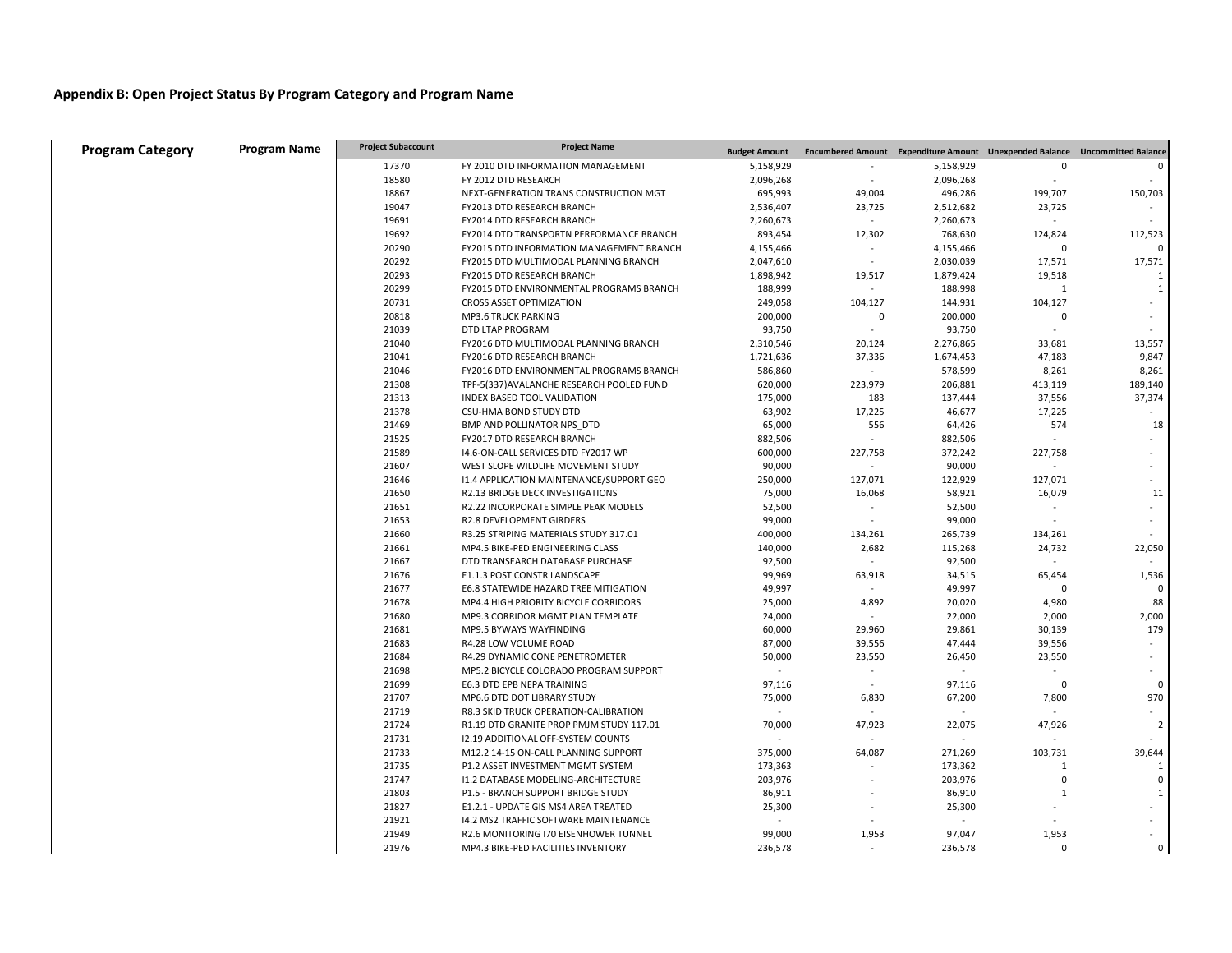|                         | 22011 | P2.1 PERFORMANCE REPORTING ENHANCEMENTS    | 160,428   | 95,013                   | 58,157    | 102,271      | 7,258          |
|-------------------------|-------|--------------------------------------------|-----------|--------------------------|-----------|--------------|----------------|
|                         | 22037 | 14.7 MB PROF SERVICES GIS TEMP             |           | $\sim$                   |           |              |                |
|                         | 22061 | P1.10 LIDAR PILOT                          | 30,500    | $\sim$                   | 30,500    | $\Omega$     | $\pmb{0}$      |
|                         | 22094 | MP6.7 DEVELOP REST AREA POLICY GUIDANCE    | 70,000    | 12,379                   | 57,014    | 12,986       | 607            |
|                         | 22154 | M10.4 METROPOLITAN AND RURAL PLANNING      | 110,455   |                          | 110,454   | 1            | 1              |
|                         | 22156 | FY2018 DTD PLANNING                        | 1,594,480 | $\sim$                   | 1,594,480 | $\Omega$     | $\pmb{0}$      |
|                         | 22158 | FY2018 DTD INFORMATION MANAGEMENT          | 3,135,634 |                          | 3,135,634 | $\Omega$     | 0              |
|                         | 22159 | FY2018 DTD RESEARCH                        | 875,794   |                          | 875,794   | $\Omega$     | $\mathbf 0$    |
|                         | 22162 | <b>I2.15 CELL PHONE TRIP BEHAVIOR DATA</b> | 70,000    |                          |           | 70,000       | 70,000         |
|                         | 22194 | DTD-R3.3-SWEDISH2PLUS1                     | 80,000    | 30,498                   | 49,102    | 30,898       | 400            |
|                         | 22195 | DTD-R8.2-TRAFFIC CONTROL RESEARCH          | 24,999    | 5,972                    | 19,027    | 5,972        |                |
|                         | 22197 | R2.23 - PRECIPITATION AND STREAMGAGE       | 38,500    | 12,290                   | 26,210    | 12,290       |                |
|                         | 22198 | R2.30 - HYBRID MICROPILE A- FRAME          | 98,000    | 59,594                   | 38,406    | 59,594       |                |
|                         | 22199 | R2.38 - EARTH PRESSURE ASSESMENT           | 98,000    |                          | 98,000    |              |                |
|                         | 22200 | R2.40 - CAISSON DRILLING FLUID             | 75,000    | 43,526                   | 31,474    | 43,526       |                |
|                         | 22201 | R2.41 - STREAMSTATS UPDATE                 | 223,300   | 167,300                  | 56,000    | 167,300      |                |
|                         | 22202 | R2.42 - BRIDGE SCOUR                       | 193,800   | 144,700                  | 49,100    | 144,700      |                |
|                         | 22203 | R2.43 - EASTERN COLORADO CREST STAGE       | 131,200   | 98,400                   | 32,800    | 98,400       |                |
|                         | 22205 | R4.30 - CONSTR AND DESIGN SOIL PROPERTY    | 90,000    | 85,519                   | 4,252     | 85,748       | 229            |
|                         | 22206 | R4.31 - RESIDUAL STRENGTH OF FDR           | 145,000   | 89,899                   | 55,101    | 89,899       | $\omega$       |
|                         | 22208 | E2.5 - MSAT VEGETATION PHASE III           | 15,000    |                          | 15,000    |              |                |
|                         | 22232 | E4.2 SWANSEA AQ MONITORING DEMO            | 50,000    | 20,383                   | 29,617    | 20,383       |                |
|                         | 22233 | E3.6 BRIDGE MANAGEMENT PLAN                | 300,000   | 144,182                  | 155,816   | 144,184      | $\overline{2}$ |
|                         | 22234 | E3.5 GLENWOOD CANYON/VAIL PASS             | 200,000   | 67                       | 154,490   | 45,510       | 45,443         |
|                         | 22243 | R1.2 SUMMIT LAKE WETLAND HYDROLOGY STUDY   | 90,000    | 54,232                   | 35,768    | 54,232       |                |
|                         | 22244 | R1.1 ELK WILDLIFE CROSSING 160 DRY CREEK   | 45,000    | 29,397                   | 6,598     | 38,402       | 9,005          |
|                         | 22245 | 13.5 PROCESS MIOVISION DATA                | 25,000    | 6,099                    | 18,901    | 6,099        | $\pmb{0}$      |
|                         | 22246 | <b>I2.19 ADDITIONAL OFF-SYSTEM COUNTS</b>  | 72,661    | $\sim$                   | 72,661    |              |                |
|                         | 22249 | E6.7 ENV DB PROCESS IMPROVEMENT            | 24,290    |                          | 24,289    | $\mathbf{1}$ | $\mathbf{1}$   |
|                         | 22258 | R1.16 DTD SH9 WILDLIFE OVERPASS YR 3-5     | 185,325   | 120,035                  | 53,690    | 131,635      | 11,600         |
|                         | 22259 | M5.3 BIKE & WALK ENCOURAGEMENT PROGS       | 45,000    |                          | 20,317    | 24,683       | 24,683         |
|                         | 22265 | M7.8 METRO MOBILITY CHOICE BLUEPRINT       | 400,000   | $\sim$                   | 400,000   |              |                |
|                         | 22267 | <b>12.5 PAVEMENT DATA COLLECTION 2018</b>  | 912,281   |                          | 912,281   |              |                |
|                         | 22268 | P1.1 RISK BASED ASSET MANAGEMENT PLAN V2   | 500,000   | 305,784                  | 192,429   | 307,571      | 1,787          |
|                         | 22291 | M5.7 CONDUCT ENG & PLANNING CLASSES        | 120,000   | 5,070                    | 95,580    | 24,420       | 19,350         |
|                         | 22292 | M5.6 SUPPORT CO MAINSTREETS                | 45,000    | $\overline{\phantom{a}}$ | 4,631     | 40,369       | 40,369         |
|                         | 22293 | <b>M5.5 CONFERENCE SUPPORT</b>             | 20,000    |                          | 10,000    | 10,000       | 10,000         |
| <b>DTD Planning and</b> | 22294 | M5.2 BICYCLE-FRIENDLY EDUCATION            | 150,000   | 68,160                   | 81,221    | 68,779       | 619            |
| <b>Research - SPR</b>   | 22295 | M4.4 HIGH PRIORITY BICYCLE CORRIDORS       | 73,090    | 32,280                   | 10,470    | 62,620       | 30,340         |
|                         | 22296 | M1.2 TOGETHER WE GO STAKEHOLDER OUTREACH   | 70,000    | $\overline{\phantom{a}}$ | 60,000    | 10,000       | 10,000         |
|                         | 22304 | <b>E9.1 ETAP PROGRAM</b>                   |           | $\overline{\phantom{a}}$ |           |              |                |
|                         | 22305 | E10.0 GIS EQUIPMENT SUPPORT                | 25,586    |                          | 25,586    | $\Omega$     | $\mathbf 0$    |
|                         | 22307 | 12.13 ECO-COUNTER BIKE PED                 | 120,000   | 21,790                   | 38,210    | 81,790       | 60,000         |
|                         | 22313 | 13.4 MS2 TRAFFIC SOFTWARE                  | 98,000    | ÷.                       | 98,000    |              | $\overline{a}$ |
|                         | 22351 | 14.1 IMB STATE TRAVEL FORECASTING MODEL    | 96,976    | 1,625                    | 95,351    | 1,625        |                |
|                         | 22371 | M2.6 NFRMPO AIR QUALITY MODELING           | 120,000   | 62,485                   | 57,515    | 62,485       |                |
|                         | 22393 | M4.10 EVENTS ON CO ROADWAYS GUIDE          | 25,000    | 1,200                    | 23,712    | 1,288        | 88             |
|                         | 22405 | E6.3 ENV PROJ MGR UPDATES                  | 24,980    | $\omega$                 | 24,980    | $\Omega$     | 0              |
|                         | 22421 | <b>E6.3 ENV RESOURCE TRAINING</b>          | 149,929   | 25,000                   | 24,929    | 125,000      | 100,000        |
|                         | 22458 | M1.5 2045 STATEWIDE PLAN DEVELOPMENT       | 375,000   | 254,454                  | 66,217    | 308,783      | 54,329         |
|                         | 22475 | <b>I5.5 PRINT STATE TRAVEL MAP DTD</b>     | 35,000    | $\sim$                   | 35,000    |              |                |
|                         | 22493 | E2.5 EC MANUAL AND POCKET GUIDE            | 90,000    | 65,988                   | 23,512    | 66,488       | 500            |
|                         | 22494 | <b>E2.2 POLLINATOR PROGRAM</b>             | 24,500    | 24,500                   |           | 24,500       |                |
|                         | 22512 | R4.33 DTD RESEARCH TEMP POSITION 18        | 65,000    | 28,618                   | 36,383    | 28,618       |                |
|                         | 22520 | 11.2 GRDMS SUPPORT & MAINT AMEND#3         | 500,000   | 182,898                  | 212,806   | 287,194      | 104,296        |
|                         | 22522 | P2.7 PROJECT SELECTION-PRIORITIZATION      | 189,897   | 189,897                  |           | 189,897      |                |
|                         | 22523 | <b>15.6 HPMS PEER EXCHANGE</b>             | 17,100    | $\sim$                   | 17,100    |              |                |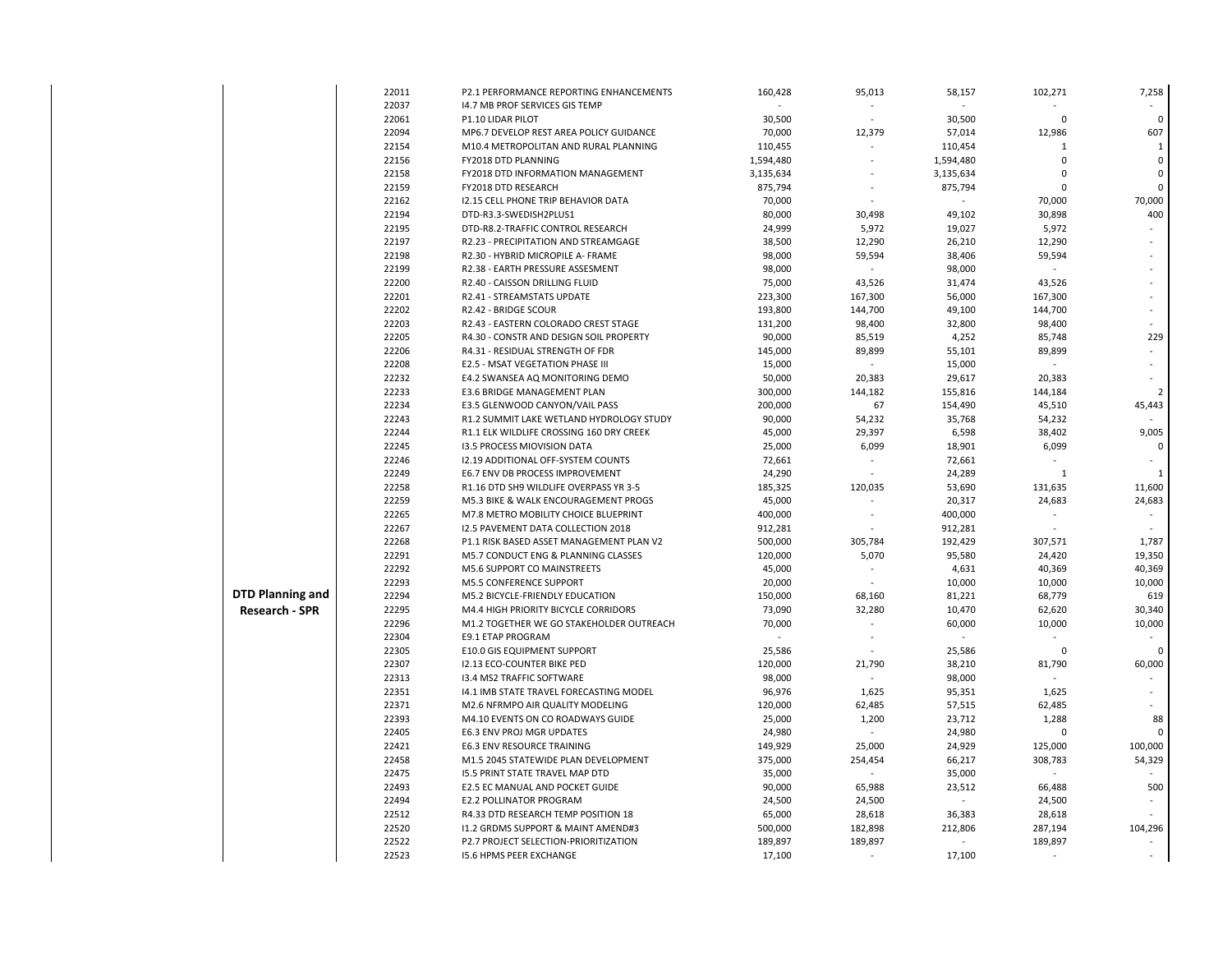| 22525 | E6.9 ENV RESOURCES EDUCATION & PROMOTION | 19,557    |         | 19,556         | 1                  | 1            |
|-------|------------------------------------------|-----------|---------|----------------|--------------------|--------------|
| 22539 | DTD Research LTAP 2018                   | 93,750    | 93,750  |                | 93,750             |              |
| 22540 | P1.2 ASSET INVESTMENT MGMT SYSTEM        | 125,280   | 60,120  | 60,880         | 64,400             | 4,280        |
| 22564 | E1.2.1 UPDATE MS4 AREA WATER QUALITY     | 25,000    | 9,242   | 15,758         | 9,242              |              |
| 22565 | 14.9 LIDAR PILOT PROJECT                 | 80,000    | 3,695   | 23,902         | 56,098             | 52,402       |
| 22567 | <b>I2.20 DTD WIM EQUIPMENT</b>           | 48,976    |         | 48,976         |                    |              |
| 22579 | M3.10 COLORADO FREIGHT PLAN IMPLEM       | 100,000   | 70,063  | 29,937         | 70,063             |              |
| 22595 | M7.7 ROAD USAGE CHARGE                   | 500,000   | 500,000 |                | 500,000            |              |
| 22598 | E2.4 LA MANUAL UPDATE (E.G, VIA)         | 100,000   | 58,186  | 41,800         | 58,200             | 14           |
| 22599 | M7.9 RISK AND RESILIENCE BUSINESS PROC   | 125,000   | 122,000 |                | 125,000            | 3,000        |
| 22602 | M3.8 REST AREA STUDY PHASE II            | 94,000    |         |                | 94,000             | 94,000       |
| 22610 | TPF-5(380) AUTONOMOUS MAINT TECH (AMT)   | 200,000   | 71,700  |                | 200,000            | 128,300      |
| 22614 | M3.4 SAFETY AND MOBILITY ANALYSIS        | 150,000   | 150,000 |                | 150,000            |              |
| 22624 | MP11.5 PROGRAM MANAGEMENT SYSTEMS        | 25,000    | 25,000  |                | 25,000             |              |
| 22648 | <b>FY2019 DTD ADMINISTRATION</b>         | 430,000   | 354     | 176,929        | 253,071            | 252,717      |
| 22650 | FY2019 DTD MULTIMODAL PLANNING           | 1,780,000 | 155     | 787,757        | 992,243            | 992,089      |
| 22651 | <b>FY2019 DTD INFORMATION MANAGEMENT</b> | 3,300,000 | 2,666   | 1,589,894      | 1,710,106          | 1,707,441    |
| 22652 | FY2019 DTD PERFORMANCE AND ASSET MGT     | 500,000   | 189     | 268,614        | 231,386            | 231,197      |
| 22653 | FY2019 DTD RESEARCH                      | 1,066,444 | 26,282  | 356,420        | 710,024            | 683,742      |
| 22694 | MP11.5 PROGRAM MANAGEMENT SYSTEMS        | 25,000    |         |                | 25,000             | 25,000       |
| 22695 | M10.4 METROPOLITAN-RURAL PLANNING FY19   | 160,000   | 116,843 | 32,157         |                    | 11,000       |
| 22732 |                                          | 350,000   | 287,753 | 62,191         | 127,843<br>287,809 |              |
|       | M7.10 RISK AND RESILIENCE STANDARDS      |           |         |                |                    | 56           |
| 22735 | R319.03-AG-BASED DEICING ADDITIVES       | 62,000    | 62,000  | $\omega$       | 62,000             |              |
| 22736 | R319.02-SPF EFFECTIVENESS BY CRASH TYPE  | 80,000    | 75,535  | 2,865          | 77,135             | 1,600        |
| 22737 | R319.01-FRICTION AS A PM TOOL            | 94,000    | 94,000  |                | 94,000             |              |
| 22738 | M5.5 WORK PROG CONF. SUPPORT             | 20,000    |         | 8,593          | 11,407             | 11,407       |
| 22740 | M5.3 BIKE-PED ENCOURAGEMENT PROGRAM FY19 | 5,000     |         |                | 5,000              | 5,000        |
| 22741 | M8.2 SRTS STRATEGIC PLAN FY19            | 75,000    | 60,000  | 15,000         | 60,000             |              |
| 22742 | M8.4 UPDATE OUTREACH MATERIALS FY19      | 30,000    |         |                | 30,000             | 30,000       |
| 22743 | 14.6 ON-CALL SERVICES CONTRACT FY19      | 400,000   |         | 1,697          | 398,303            | 398,303      |
| 22748 | 14.7 GIS ASSET DATA COL. MOB. SYSTEM     |           |         |                |                    |              |
| 22749 | M8.1 PROGRAM ADMIN/SUPPORT FY19          | 150,000   | 135,000 |                | 150,000            | 15,000       |
| 22750 | M5.7 ENGINEERING-PLANNING CLASSES FY19   | 105,000   | 87,140  |                | 105,000            | 17,860       |
| 22751 | M5.6 SUPPORT CO MAIN STREETS             | 45,000    | 41,765  |                | 45,000             | 3,235        |
| 22753 | M5.4 B/P EDUCATION MATERIALS FY19        | 4,971     |         | 4,971          |                    |              |
| 22755 | M4.12 PILOT TARGETING DEVELOPERS FY19    | 25,000    | 24,999  |                | 25,000             | $\mathbf{1}$ |
| 22756 | M4.11 DEV NEW BIKE PLAN FY19             | 150,000   |         |                | 150,000            | 150,000      |
| 22757 | M4.2 NON-MOTORIZED MONITORING PROGRAM    | 50,000    |         | 30,000         | 20,000             | 20,000       |
| 22764 | E5.0 NOISE ABATEMENT PROGRAM-AQ GUIDANCE | 50,000    | 31,930  | 18,063         | 31,937             | 7            |
| 22765 | E4.2 I-70 SWANSEA SCHOOL AQ DEMO         | 50,000    | 50,000  |                | 50,000             |              |
| 22775 | M4.4 FY19 HIGH PRIORITY BIKE CORRIDORS   | 35,000    |         | $\overline{a}$ | 35,000             | 35,000       |
| 22788 | E6.6 NEPA MANUAL UPDATE                  | 75,000    | 72,185  | 2,805          | 72,195             | 10           |
| 22789 | <b>12.23 CLR ANALYTICS</b>               | 35,000    | 24,600  |                | 35,000             | 10,400       |
| 22813 | E3.7 STREETCAR HISTORIC CONTEXT          | 100,000   |         |                | 100,000            | 100,000      |
| 22814 | R2.37 - PHASE II ROCK CUT STUDY          | 75,000    |         |                | 75,000             | 75,000       |
| 22815 | R2.19.03 DRONES CHANGE DETECTION         | 93,400    | 70,049  | 23,350         | 70,050             | $\mathbf{1}$ |
| 22816 | E7.3 INVERTEBRATE FLOOD RECOVERY STUDY   | 7,500     | 7,500   |                | 7,500              |              |
| 22817 | R419.02 FIELD DEMO OF SILICA ADMIXTURE   | 84,145    |         |                | 84,145             | 84,145       |
| 22818 | R2.19.05 BRIDGE DETERIORATION MODEL      | 75,000    |         |                | 75,000             | 75,000       |
| 22819 | R2.19.02 BRIDGE SCOUR ALERT SYSTEM       | 75,000    | 56,194  | 18,731         | 56,269             | 75           |
| 22820 | R2.19.01 CURE TIME BEFORE WATERPROOFING  | 30,000    |         |                | 30,000             | 30,000       |
| 22821 | R419.01 BOND STRENGTH IN OVERLAYS        | 80,000    | 80,000  |                | 80,000             |              |
| 22829 | M7.2 ON-CALL PLANNING SUPPORT SERVICES   | 85,000    | 85,000  |                | 85,000             |              |
| 22842 | <b>12.5 PAVEMENT DATA COLLECTION</b>     | 949,676   | 949,675 |                | 949,676            | 1            |
| 22872 | 12.13 ECOCOUNTER BIKE/PED COUNTER MAINT  | 60,000    | 60,000  |                | 60,000             |              |
| 22873 | 12.19 ADDITIONAL OFF SYSTEM COUNTS       | 100,000   | 100,000 |                | 100,000            |              |
| 22881 | R8.2 RESEARCH TRAFFIC CONTROL            | 75,000    |         |                | 75,000             | 75,000       |
|       |                                          |           |         |                |                    |              |

 **Deliver - Program Delivery/Administration-CDOT Performed Work**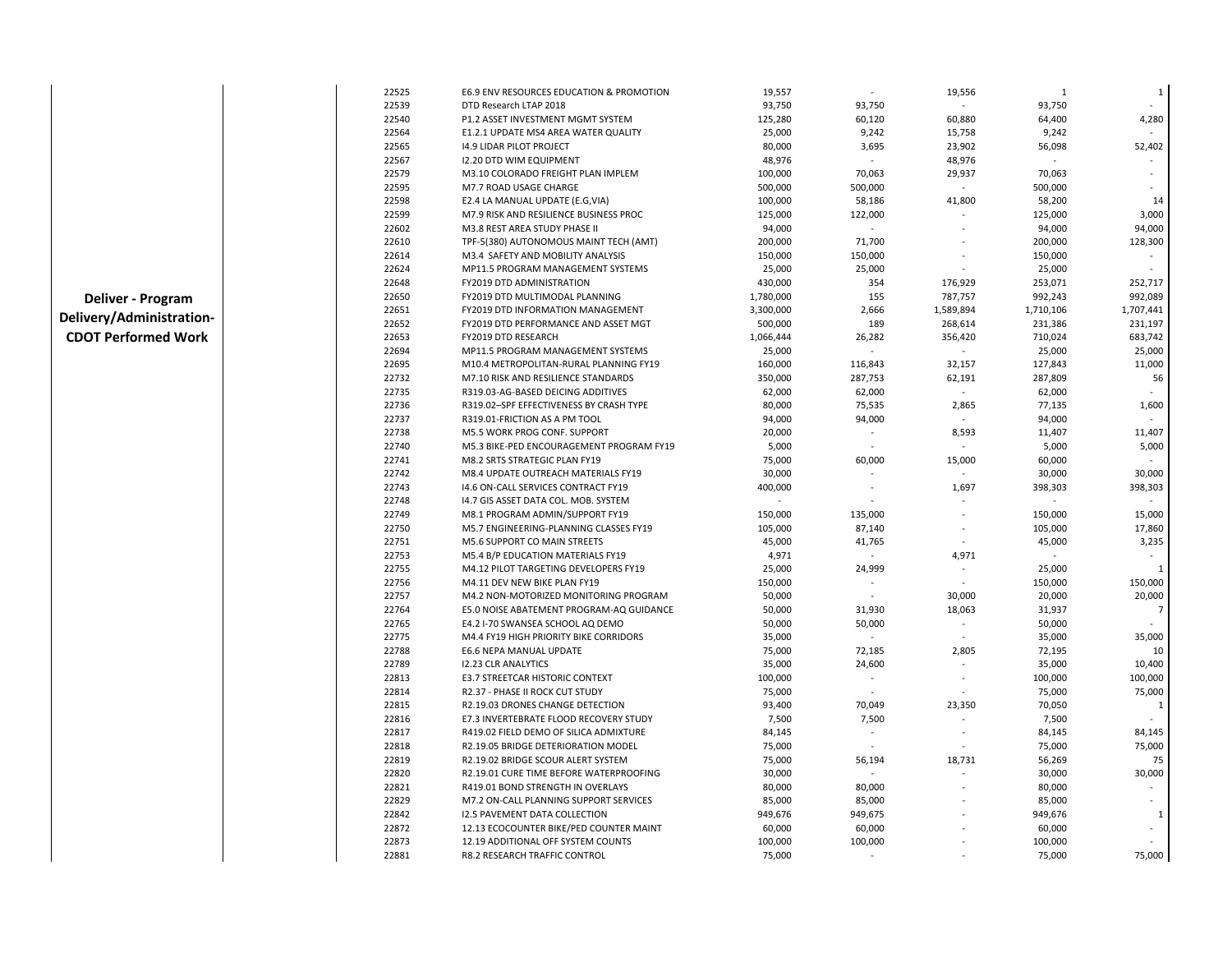|                            | 22882          | E6.2 - HAZARDOUS MATERIALS SUPPORT                                   | 35,000                 |                          | 35,000           |                   |                   |
|----------------------------|----------------|----------------------------------------------------------------------|------------------------|--------------------------|------------------|-------------------|-------------------|
|                            | 22891          | <b>E6.3 TRAINING PROGRAM</b>                                         |                        |                          |                  |                   |                   |
|                            | 22908          | 13.4 MS2 TRAFFIC SOFTWARE                                            | 98,000                 |                          | 98,000           |                   |                   |
|                            | 22912          | E2.2 POLLINATOR PARTNERSHIP VIDEO                                    | 60,000                 | 50,000                   |                  | 60,000            | 10,000            |
|                            | 22924          | 12.26 GIS Right of Way Data Collection                               | 600,000                | 496,443                  |                  | 600,000           | 103,557           |
|                            | 22928          | 14.1 Modeling Support - Statewide Model                              | 99,997                 | 99,997                   |                  | 99,997            | 0                 |
|                            | 22944          | 12.28 DENVER REGION AERIAL PHOTOGRAPHY                               | 15,000                 | 15,000                   |                  | 15,000            | $\mathbf{r}$      |
|                            | 22947          | 13.5 PROCESS MIOVISION VIDEO COUNT DATA                              | 25,000                 | $\sim$                   |                  | 25,000            | 25,000            |
|                            | 22956          | E2.7 SPEC DEVELOPENT ROCK CUT BLASTING                               | 75,000                 | $\overline{\phantom{a}}$ |                  | 75,000            | 75,000            |
|                            | 22958          | <b>12.20 WIM CONVERSION</b>                                          | 100,000                | 100,000                  |                  | 100,000           |                   |
|                            | 22959          | 12.24 ATR/WIM SENSOR REPLACEMENT PROGRAM                             | 80,000                 | 80,000                   |                  | 80,000            |                   |
|                            | 22972          | E6.5 PEL PROGRAM SUPPORT                                             | 90,000                 | 90,000                   |                  | 90,000            |                   |
|                            | 22980          | E6.9 - ENVIRONMENTAL RESOURCE EDUCATION                              | 65,000                 | $\sim$                   |                  | 65,000            | 65,000            |
|                            | 13091          | Bond Counsels / Fin Advisor                                          | 9,001,238              | 27,691                   | 8,627,470        | 373,768           | 346,077           |
|                            | 13600          | Non Strat Environmental Mitigation Fund                              | 4,333,410              |                          | 4,081,747        | 251,663           | 251,663           |
|                            | 15767          | CEST Implementation FY07                                             | 8,775,000              | 385,371                  | 8,254,345        | 520,655           | 135,285           |
|                            | 17893          | UPRR LEASE TO PURCHASE                                               | 4,820,000              | 3,517,774                | 1,187,505        | 3,632,495         | 114,721           |
|                            | 18695          | I-25: US 36 TO 120TH AVENUE (CDOT)                                   | 560,220                |                          | 560,220          | $\Omega$          | $\Omega$          |
|                            | 18759          | I-70 Sediment Monitoring and Control                                 | 999,553                | 240,521                  | 758,989          | 240,564           | 43                |
|                            | 18867          | NEXT-GENERATION TRANS CONSTRUCTION MGT                               | 7,268                  | $\sim$                   | ÷.               | 7,268             | 7,268             |
|                            | 18999          | C-470 TOLLED EXPRESS LANES SEGMENT 1                                 | 632,726                | $\sim$                   | $\overline{a}$   | 632,726           | 632,726           |
|                            | 19242          | ENERGY EFFICIENT ROADWAY LUMINAIRES                                  | 6,247,635              | 421,973                  | 2,274,371        | 3,973,264         | 3,551,291         |
|                            | 19362          | US 160 DRY CREEK PASSING LANES                                       | 26,100                 |                          |                  | 26,100            | 26,100            |
|                            | 20340          | C-470 I-25 TO KIPLING                                                |                        | $\sim$                   | $\sim$           |                   |                   |
|                            | 20521          | TSMO CORRIDOR OPERATIONS - EXPRESS LANES                             | 1,853,201              |                          | 1,853,201        | $\Omega$          | $\mathbf 0$       |
|                            | 20598          | MLOS FUNDS ROUTE OPTIMIZATION ANALYSIS                               | 1,371,633              | 97,566                   | 1,273,791        | 97,842            | 276               |
|                            | 20642          | <b>WORKFORCE FOR THE FUTURE</b>                                      | 2,000,000              |                          | 479,920          | 1,520,081         | 1,520,081         |
|                            | 20731          | <b>CROSS ASSET OPTIMIZATION</b>                                      | 259,734                |                          | 259,734          |                   |                   |
|                            | 20887          | I-225 Resurfacing From I-25 To Parker Rd                             | 75,000                 |                          |                  | 75,000            | 75,000            |
|                            | 21039          | DTD LTAP PROGRAM                                                     | 281,250                |                          | 281,250          |                   |                   |
|                            | 21042          | FY2016 DTD WATER QUALITY PROGRAM                                     | 559,545                |                          | 559,545          |                   |                   |
|                            | 21113          | 2016 ESB STATE COMMISSION                                            | 43,975                 |                          | 43,974           | 1                 | 1                 |
|                            | 21155          | 2015 COLORADO OPERATIONS FORUM                                       | 61,984                 |                          | 61,984           | $\mathbf 0$       | $\mathsf 0$       |
|                            | 21184          | SH83 LIGHTING: HARVARD TO MISSISSIPPI                                | 252,365                | 252,285                  |                  | 252,365           | 80                |
|                            | 21419          | <b>CORRIDOR OPER BOTTLENECK REDUCTION</b>                            | 2,100,000              | 485,443                  | 1,010,273        | 1,089,727         | 604,284           |
|                            | 21466          | I 70 RISK AND RESILIENCY PILOT                                       | 52,666                 | 31,460                   |                  | 52,666            | 21,206            |
|                            | 21529<br>21530 | FY2017 DTD WATER QUALITY PROGRAM<br><b>BULK FUEL METERING SYSTEM</b> | 1,100,000<br>2,008,225 | 32,097<br>497,275        | 1,010,404        | 89,596<br>628,795 | 57,499<br>131,520 |
|                            | 21552          | TIM LOCAL ASSISTANCE PROJECT                                         | 245,000                | 79,987                   | 1,379,430        | 204,615           | 124,628           |
|                            | 21585          | SHRP2 OPERATIONS FORUM                                               | 75,000                 | 8,772                    | 40,385<br>51,225 | 23,775            | 15,003            |
|                            | 21586          | SHRP2 PLANWORKS TOOLKIT, WEB RESOURCE                                | 99,987                 |                          | 99,987           | 0                 | $\mathbf 0$       |
|                            | 21587          | SHRP2 RELIABILITY DATA AND ANALYSIS TOOL                             | 100,000                | 72,101                   | 27,888           | 72,112            | 11                |
|                            | 21604          | <b>2017 OJT SUPPORTIVE SERVICES</b>                                  | 100,727                |                          | 100,726          | $\mathbf{1}$      | 1                 |
|                            | 21610          | FY16 FHWA LOO OJT/SS INITIATIVE                                      | 400,000                | 261,991                  | 137,717          | 262,283           | 292               |
|                            | 21686          | Avalanche Control System: EJMT & US 40                               | 538,762                | 140,270                  | 358,970          | 179,792           | 39,522            |
|                            | 21773          | STSFA WESTERN ROAD USAGE CHARGE                                      | 200,000                |                          | 200,000          |                   |                   |
|                            | 22051          | <b>WATER QUALITY SERVICES</b>                                        | 112,482                | 6,203                    | 32,030           | 80,452            | 74,249            |
|                            | 22077          | MDSS DIVISION OF HWY MAINTENANCE                                     | 1,566,544              | 358,644                  | 957,735          | 608,809           | 250,164           |
| <b>Project Initiatives</b> | 22078          | MAINTENANCE ASSET DATA COLLECTION                                    | 1,345,519              | 854,244                  | 469,338          | 876,182           | 21,937            |
|                            | 22146          | HEAVY FLEET AVL SYSTEMS                                              | 1,530,490              | 97                       | 730,393          | 800,097           | 800,000           |
|                            | 22161          | FY2018 DTD WATER QUALITY                                             | 1,000,000              | 434,817                  | 538,318          | 461,682           | 26,865            |
|                            | 22163          | PEER EXCHANGE FOR TMC OPERATIONS                                     | 25,000                 | 7,392                    |                  | 25,000            | 17,608            |
|                            | 22255          | 2018 DBE SUPPORTIVE SERVICES                                         | 207,156                |                          | 207,155          | 1                 | 1                 |
|                            | 22265          | M7.8 METRO MOBILITY CHOICE BLUEPRINT                                 | 400,000                | 92,464                   | 307,536          | 92,464            |                   |
|                            | 22266          | <b>ECONSTRUCTION AID PROJECT</b>                                     | 840,563                | 408,507                  | 65,214           | 775,349           | 366,842           |
|                            | 22270          | 2018 SMALL BUSINESS CERTIFICATION                                    | 200,679                | 100,000                  | 1,241            | 199,438           | 99,438            |
|                            | 22271          | 2018 ESB STATE COMMISSION                                            | 24,999                 | 999                      | 24,000           | 999               |                   |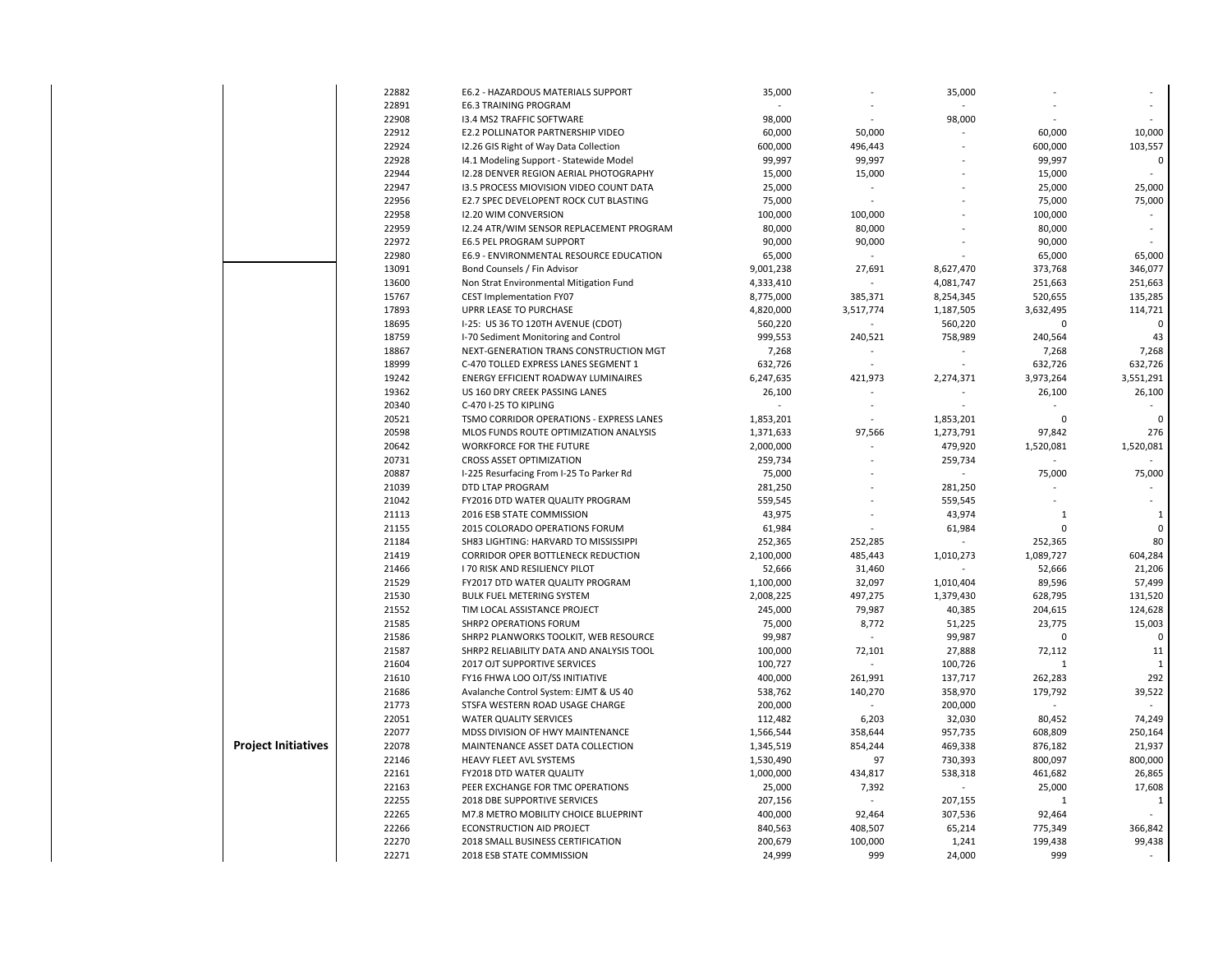|                         | 22301 | AVALANCHE GAZEX EQUIPMENT                | 3,761,238   | 1,421,108                | 7,817                           | 3,753,421           | 2,332,313  |
|-------------------------|-------|------------------------------------------|-------------|--------------------------|---------------------------------|---------------------|------------|
|                         | 22317 | JOINT OPERATING AREA (JOA)               | 1,500,000   | 558,352                  | 911,399                         | 588,601             | 30,249     |
|                         | 22319 | UTE FARM STORM IMPROVEMENTS              | 422,510     |                          | $\sim$                          | 422,510             | 422,510    |
|                         | 22321 | MTA LODGING                              | 563,391     | 297,700                  | 255,362                         | 308,029             | 10,330     |
|                         | 22336 | WINTER OPS ROUTE OPTIMIZATION            | 500,000     | 1                        |                                 | 500,000             | 499,999    |
|                         | 22344 | FY17STIC 1 TRAFFIC SAFETY ANALYSIS DELTA | 25,000      | 25,000                   | $\sim$                          | 25,000              | $\sim$     |
|                         | 22345 | FY17STIC 2 IMPLEMENT LEAN EVERYDAY IDEAS | 50,000      |                          | 10,411                          | 39,589              | 39,589     |
|                         | 22346 | FY17STIC 3 WCR 49 RWIS WELD COUNTY       | 50,000      | 50,000                   | $\sim$                          | 50,000              | $\sim$     |
|                         | 22347 | FY18STIC 1 LTAP INNOVATION SUMMIT        | 37,250      |                          | 37,250                          |                     | $\sim$     |
|                         | 22386 | Chain Up area Chain Enforcement          | 300,000     | 178,827                  | 87,783                          | 212,217             | 33,390     |
|                         |       |                                          |             | $\overline{\phantom{a}}$ | $\sim$                          |                     | 38,140     |
|                         | 22413 | 14.9 Energy & Emissions Reduction Tool   | 38,140      |                          |                                 | 38,140              |            |
|                         | 22491 | PERM WATER QUALITY JOC                   | 3,350,000   | 276,883                  | $\sim$                          | 3,350,000           | 3,073,117  |
|                         | 22539 | DTD Research LTAP 2018                   | 318,750     | 93,750                   | 187,500                         | 131,250             | 37,500     |
|                         | 22559 | Summit County Sediment Disposal Study    | 228,000     | 209,510                  | $\sim$                          | 228,000             | 18,490     |
|                         | 22595 | M7.7 ROAD USAGE CHARGE                   | 500,000     | 500,000                  | $\sim$                          | 500,000             |            |
|                         | 22632 | FY18 MOTOR FUEL TAX COMPLIANCE PROJECT   | 15,000      | 10,961                   | 4,039                           | 10,961              | $\sim$     |
|                         | 22654 | FY2019 DTD WATER QUALITY                 | 600,000     | 191,647                  | 23,189                          | 576,811             | 385,164    |
|                         | 22674 | 2019 DBE SUPPORTIVE SERVICES             | 324,314     | 207,306                  | 30,543                          | 293,771             | 86,465     |
|                         | 22675 | 2019 ESB STATE COMMISSION                | 131,027     | 36,998                   | 13,000                          | 118,027             | 81,029     |
|                         | 22678 | 2019 SMALL BUSINESS CERTIFICATION        | 229,321     | 37,392                   | 4,218                           | 225,103             | 187,711    |
|                         | 22706 | GEOHAZARDS AND EXTREME WEATHER EVENTS    | 150,000     | 150,000                  | $\sim$                          | 150,000             |            |
|                         | 22828 | T2 LTAP EQUIPMENT LOAN PROGRAM           | 9,375       | $\sim$                   | 9,375                           | $\sim$              |            |
|                         | 22851 | SMART Mobility Statewide Plan-STIC       | 87,750      |                          |                                 | 87,750              | 87,750     |
|                         | 22857 | DRCOG FREIGHT PLAN ASSISTANCE            | 70,000      | 69,995                   | $\sim$                          | 70,000              |            |
|                         | 22880 | <b>ESB BOND GUARANTEE</b>                | 2,500,000   |                          | $\blacksquare$                  | 2,500,000           | 2,500,000  |
|                         | 22890 | COMPILED OJT SUPPORTIVE SERVICES         | 398,093     | 312,478                  | 35,453                          | 362,640             | 50,162     |
|                         | 22977 | Rangely Pedestrian Improvements ROW      | 16,800      |                          | 1,200                           | 15,600              | 15,600     |
|                         |       | <b>TOTAL</b>                             |             |                          |                                 |                     |            |
|                         |       |                                          | 131,766,205 | 21,928,685               | 83,789,098                      | 47,977,107          | 26,048,422 |
|                         |       |                                          |             |                          |                                 |                     |            |
| <b>Federal Grants</b>   | 17542 | FY2010 PORTS TO PLAINS REPLACE 14314     | 18,508      |                          | 4,964                           | 13,544              | 13,544     |
|                         | 16341 | US 287, LAMAR RELIEVER ROUTE             | 1,000,000   | 873,596                  | 40,371                          | 959,629             | 86,033     |
|                         | 18890 | US-85 Louviers To MP 191.75              | 6,100,000   |                          |                                 | 6,100,000           | 6,100,000  |
|                         | 19195 | <b>I25A PUEBLO COORIDOR DESIGN</b>       | 1,316,347   | 843,451                  | 461,727                         | 854,620             | 11,168     |
|                         | 19664 | SH 14: S-Curve Reconstruction            | 7,500,000   | 10,000                   |                                 | 7,500,000           | 7,490,000  |
|                         | 20705 | US 160 SH 84 TO TREASURE FALLS           | 434,900     |                          | 434,900                         |                     |            |
|                         | 20894 | R5 SEC 3 & 7 CHAIN STATIONS              | 2,111,250   | 443,893                  | 1,595,982                       | 515,268             | 71,375     |
|                         | 21685 | I-70 W. Vail Pass Auxiliary Lanes        |             |                          |                                 |                     | 229,397    |
|                         |       |                                          | 2,000,000   | 1,254,198                | 516,405                         | 1,483,595           |            |
| <b>National Freight</b> | 21744 | US 160 WOLF CREEK PASS RSA               | 1,627,950   | 27,748                   | 1,600,000                       | 27,950              | 202        |
| Program                 | 21840 | <b>I-25 CENTRAL PEL</b>                  | 1,000,000   | 588,560                  | 411,440                         | 588,560             |            |
|                         | 21907 | Peckham Grade Separated Intersection     | 2,000,000   | 186,051                  | 899,614                         | 1,100,386           | 914,336    |
|                         | 22031 | I-70 Truck Parking Garfield County       | 3,625,000   | 10,000                   | 63,236<br>$\tilde{\phantom{a}}$ | 3,561,764<br>$\sim$ | 3,551,764  |
|                         | 22370 | WCR Closures In UPRR Agreement           | $\sim$      |                          |                                 |                     | $\sim$     |
|                         | 22469 | US85 ROW Settlement Agreement            |             | ÷.                       |                                 |                     |            |
|                         | 22590 | I-25 SOUTH GAP PACKAGE 2                 | 2,500,000   |                          |                                 | 2,500,000           | 2,500,000  |
|                         | 22801 | US 160 REST AREA TRUCK PARKING           | 51,300      | 47,202                   |                                 | 51,300              | 4,098      |
|                         | 22824 | PUEBLO I-25 CORRIDOR                     | 683,653     |                          |                                 | 683,653             | 683,653    |
|                         | 22922 | VASQUEZ I-270 TO 64TH                    | 3,700,000   | $\sim$                   |                                 | 3,700,000           | 3,700,000  |
| <b>ARRA</b>             | 17858 |                                          | 4,946,658   |                          | 4,946,658                       |                     |            |
|                         | 12372 | US 287:SH1 to LaPorte Bypass             | 21,159,695  | 1,841,676                | 19,318,018                      | 1,841,677           |            |
|                         | 18999 | C-470 TOLLED EXPRESS LANES SEGMENT 1     | 27,942,623  |                          | 12,939,104                      | 15,003,519          | 15,003,519 |
|                         | 19039 | DESIGN I-25/CIMARRON EXPRESSWAY          | 26,531,138  | $\sim$                   | 26,531,138                      |                     |            |
|                         | 19094 | I-70 Vail Underpass                      | 18,806,529  | 42,330                   | 18,612,824                      | 193,705             | 151,375    |
|                         | 19192 | I-25/ARAPAHOE RD INTERCHANGE             | 74,051,861  | 19,415                   | 74,032,445                      | 19,416              | -1         |
|                         | 19408 | I25A PUEBLO ILEX DB - NON-BE             | 9,953,271   | 4,256,852                | 5,696,418                       | 4,256,853           | 1          |
|                         | 19561 | US287: Willox to SH 1 & Ped Bridge       |             |                          |                                 |                     |            |
|                         | 19626 | I-25: 120th Avenue (SH 128) to SH 7      | 44,147,535  | 233,016                  | 40,055,715                      | 4,091,820           | 3,858,804  |
|                         | 19643 | US 24 Enhancement Project in Buena Vista | 1,997,090   | $\sim$                   | 1,997,090                       |                     | $\sim$     |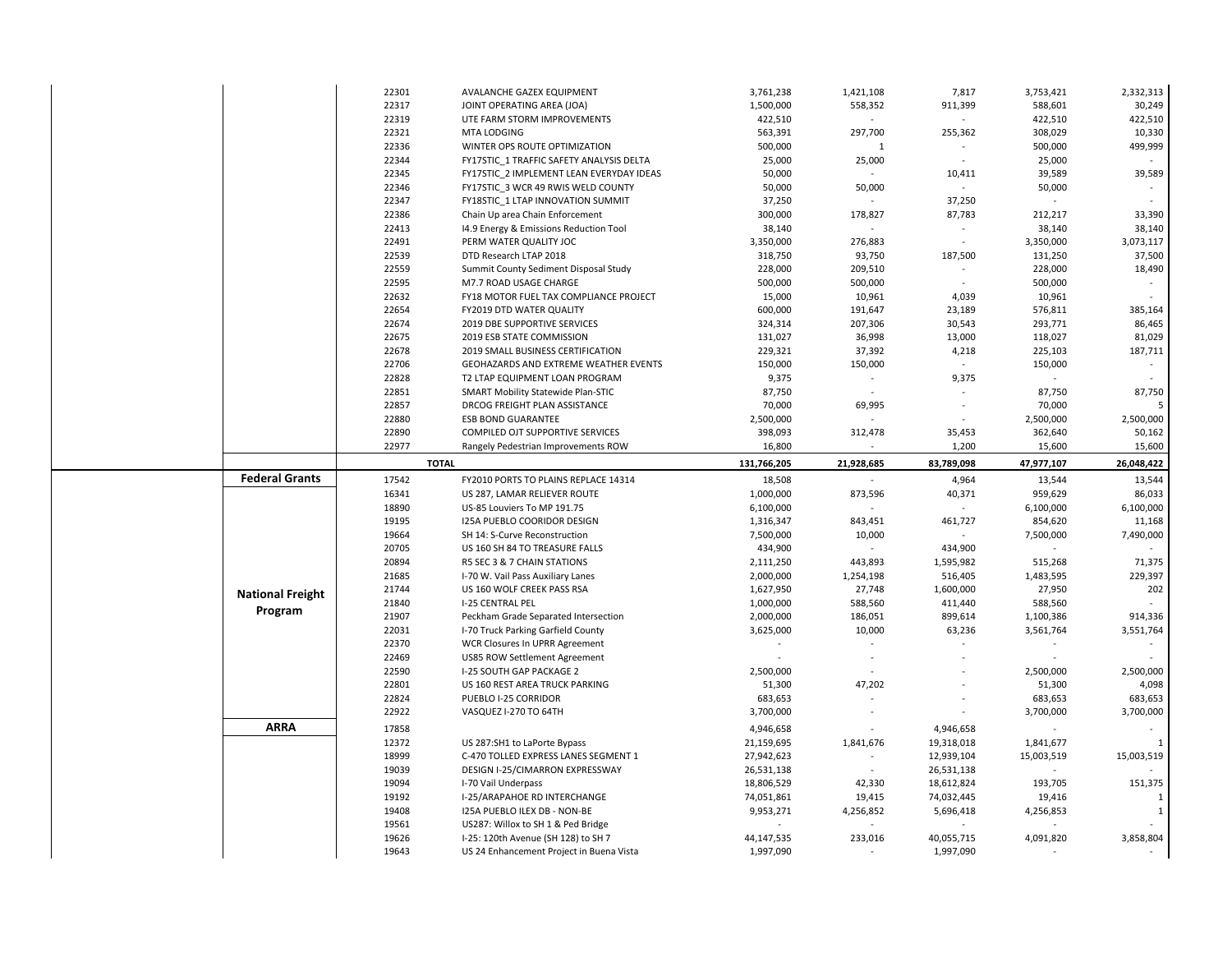|                                |                           | 19875 | I-70 GW Canyon Variable Speed Signing    | 2,212,724  | 2,212,724                |            | 2,212,724    | $\mathbf 1$  |
|--------------------------------|---------------------------|-------|------------------------------------------|------------|--------------------------|------------|--------------|--------------|
|                                |                           | 19889 | SH14 / Greenfield Ct Frontage Rd         | 1,701,000  | 223,413                  | 1,477,587  | 223,413      |              |
|                                |                           | 19892 | SH392 & WCR74                            | 1,000,000  |                          | 1,000,000  |              | ÷.           |
|                                |                           | 19896 | US6 & 19TH STREET INTERCHANGE - GOLDEN   | 25,000,000 |                          | 24,999,999 | $\mathbf{1}$ | $\mathbf{1}$ |
|                                |                           | 19930 | SH 9 RAMP Iron Springs Alignment         | 21,860,983 | 940,809                  | 20,765,677 | 1,095,306    | 154,497      |
|                                | <b>RAMP Ops and</b>       | 19957 | FEDERAL BLVD:6TH TO HOWARD RECONSTRUCT - | 25,990,395 | 15,461,915               | 9,269,633  | 16,720,762   | 1,258,847    |
|                                | Partnerships              | 19963 | Fiber Optics and ITS Devices I-76        | 1,780,366  | $\sim$                   | 1,620,583  | 159,783      | 159,783      |
|                                |                           | 19979 | Alameda & Knox Signal Upgrade            | 400,000    | 20,000                   | 380,000    | 20,000       |              |
|                                |                           | 20059 | Adaptive Signals US 287 & SH 119         | 1,362,168  |                          | 1,362,168  |              |              |
|                                |                           | 20063 | SH74:EL RANCHO TO EVERGREEN OVERLAY      | 57,947     |                          | 57,946     | 1            | 1            |
|                                |                           | 20179 | ITS ON I-25 (PUEBLO TO WALSENBURG)       | 160,000    |                          | 70,194     | 89,806       | 89,806       |
|                                |                           | 20182 | TRAFFIC SIGNAL CONTROLLER REPLACEMENT    | 1,148,427  |                          | 1,148,427  | $\Omega$     | $\mathbf 0$  |
|                                |                           | 20236 | I-70 ITS FIBER AND ETHERNET EQUIPMENT    | 2,500,000  |                          | 2,500,000  |              |              |
|                                |                           | 20575 | Crossroads Bridge Replacement @ I-25     | 30,535,000 | 755,262                  | 27,759,457 | 2,775,543    | 2,020,281    |
|                                |                           | 20978 | SH 119: Nederland - East                 | 4,067,134  |                          |            | 4,067,134    | 4,067,134    |
|                                |                           | 21102 | I-25 South PEL and Gap Project Design    | 22,750,000 | 5,643,802                | 13,963,779 | 8,786,221    | 3,142,419    |
|                                |                           | 21176 | Byrd Dr Const for I-25 Frontage Removal  | 1,100,000  | 1,100,000                |            | 1,100,000    |              |
|                                |                           | 21506 | I-25 North: SH 402 to SH 14              | 25,143,600 |                          | 2,735,068  | 22,408,532   | 22,408,532   |
|                                |                           | 21645 | I-25 SEGMENT 3 PACKAGE 2 (E470 TO SH 7)  | 2,000,000  | 777,485                  | 1,117,270  | 882,730      | 105,245      |
|                                |                           | 22238 | C-470 SEG 2 WADSWORTH TO I-70            | 70,247     |                          | 24,393     | 45,854       | 45,854       |
|                                |                           | 22703 | I-25 SEG3A RE-PKG 120TH TO E470          | 1,019,103  |                          |            | 1,019,103    | 1,019,103    |
|                                |                           | 12979 | US 550, NEW MEXICO STATE LINE TO DURANGO | 12,725,205 | 406,332                  | 8,431,082  | 4,294,123    | 3,887,791    |
|                                |                           | 13230 | Eagle Airport Interchange                | 8,369,635  | 61,000                   | 8,219,472  | 150,163      | 89,163       |
|                                |                           | 13600 | Non Strat Environmental Mitigation Fund  | 8,323      | $\sim$                   | 8,323      | $\omega$     |              |
|                                |                           | 15637 | I-70 Dowd Junction PE                    | 2,045,000  | 72,326                   | 1,931,855  | 113,145      | 40,819       |
|                                |                           | 15782 | 120TH AVE CONNECTION-PH II-(D-PHASE)     | 588,000    | 221,189                  | 366,811    | 221,189      |              |
|                                |                           | 16341 | US 287, LAMAR RELIEVER ROUTE             | 3,313,200  | $\sim$                   | 3,313,200  | $\sim$       |              |
|                                |                           | 16791 | CR 214 NORTH ROW ACQUISITION             | 5,328,537  | 1,237,511                | 2,991,376  | 2,337,161    | 1,099,650    |
|                                |                           | 16792 | KIRBY LANE TO CR 214 ROW ACQUISITION     | 5,484,580  | 50,749                   | 5,365,606  | 118,974      | 68,225       |
|                                |                           | 16793 | BONDAD TO KIRBY LANE ROW ACQUISITION     | 1,518,423  | 55,155                   | 1,117,305  | 401,118      | 345,963      |
|                                |                           | 17002 | SH 13 Rio Blanco South to County Line    | 924,387    | 47,545                   | 868,469    | 55,918       | 8,373        |
| <b>Expand - Increasing</b>     |                           | 17858 |                                          | 15,008,799 | 20,105                   | 12,979,261 | 2,029,538    | 2,009,433    |
| <b>Capacity-Contracted Out</b> |                           | 18318 | POWERS BLVD.-POST FONSI ROW ACQUISITION  | 25,642     |                          | 25,642     |              |              |
|                                |                           | 18319 | I-25 SH 66 to N/O SH 56                  | 6,400,000  |                          | 6,400,000  |              |              |
| Work                           |                           | 18357 | I-25: SH 392 to SH 14                    | 7,655,000  |                          | 7,654,999  | 1            | 1            |
|                                |                           | 18844 | 125 & US34 Interchange                   | 5,510,000  |                          | 5,510,000  |              |              |
|                                |                           | 19023 | <b>I-70 MTN CORRIDOR COMMITMENTS</b>     | 150,000    |                          | 150,000    |              |              |
|                                |                           | 19039 | DESIGN I-25/CIMARRON EXPRESSWAY          | 42,370,391 |                          | 42,370,391 |              |              |
|                                |                           | 19094 | I-70 Vail Underpass                      | 1,100,000  |                          | 1,100,000  |              |              |
|                                |                           | 19341 | I-70 Fiber Vail to Glenwood Springs      | 2,600,000  | $\sim$                   | 2,600,000  |              |              |
|                                |                           | 19362 | US 160 DRY CREEK PASSING LANES           | 299,500    | 29,553                   |            | 299,500      | 269,947      |
|                                |                           | 19378 | US 550 CONNECTION TO US 160              | 965,255    | $\sim$                   |            | 965,255      | 965,255      |
|                                |                           | 19626 | I-25: 120th Avenue (SH 128) to SH 7      | 8,485,000  | $\overline{\phantom{a}}$ | 8,431,106  | 53,894       | 53,894       |
|                                |                           | 19701 | US 550 BILLY CREEK NORTH SURFACE TREATME | 75,000     | 28,871                   |            | 75,000       | 46,129       |
|                                |                           | 19771 | US6 / 20 Road Intersection Improvements  | 200,000    | 119,247                  |            | 200,000      | 80,753       |
|                                |                           | 19868 | WADSWORTH CAPACITY (HIGHLAND TO 10TH)    | 425,128    | 301,232                  |            | 425,128      | 123,896      |
|                                |                           | 19966 | Logan Defense Access Roads Mtce          | 178,364    | $\sim$                   | 178,364    | $\Omega$     | 0            |
|                                |                           | 19967 | Weld Defense Access Roads Mtce           | 159,223    | $\sim$                   | 159,223    | $\Omega$     | $\Omega$     |
|                                |                           | 20169 | I-70 Garfield County Intchgs - New Castl | 1,000,000  |                          |            | 1,000,000    | 1,000,000    |
|                                |                           | 20325 | US 160 PASSING LANE NORTH OF TOWAOC      | 11,075,000 | 64,984                   | 38,630     | 11,036,370   | 10,971,386   |
|                                |                           | 20649 | CHARTER OAK RANCH ROAD DESIGN            | 646,529    |                          | 646,529    |              |              |
|                                |                           | 20819 | CLEAR CREEK ECOLOGIC RESTORATION         | 68,048     |                          | 68,048     | $\mathbf 0$  | $\Omega$     |
|                                |                           | 20913 | SH 21 Research Interchange Design        | 1,100,000  | 794,968                  |            | 1,100,000    | 305,032      |
|                                |                           | 20924 | I-70 Palisade Curves                     | 10,000     | 9,346                    |            | 10,000       | 654          |
|                                |                           | 20980 | US 160 ELMORES CRNR TO GEM VIL MP 91-101 | 50,000     |                          |            | 50,000       | 50,000       |
|                                |                           | 21102 | I-25 South PEL and Gap Project Design    | 2,000,000  |                          | 7,704      | 1,992,296    | 1,992,296    |
|                                | <b>Ctratogic Drojects</b> | 21180 | I-25 POST PEL:US36 TO SH7                | 700,000    | 497,517                  |            | 700,000      | 202,483      |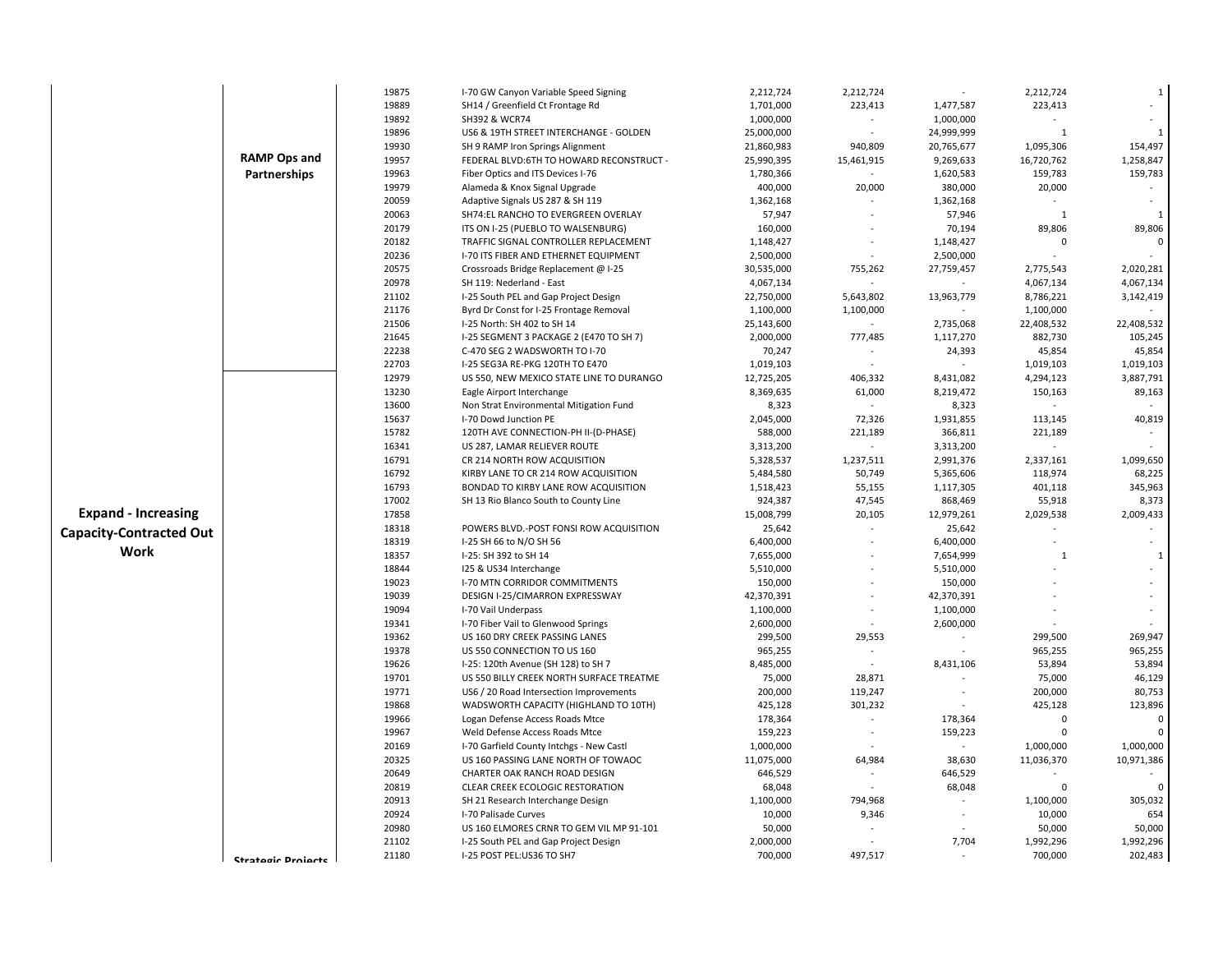| σιιαιτειν πιυμενισ |                |                                                                         |                         |                            |                         |              |              |
|--------------------|----------------|-------------------------------------------------------------------------|-------------------------|----------------------------|-------------------------|--------------|--------------|
|                    | 21415          | US 6 Clifton                                                            | 490,000                 | 171,808                    |                         | 490,000      | 318,192      |
|                    | 21430          | <b>CENTRAL 70</b>                                                       | 118,700,000             | 23,421,536                 | 22,839,796              | 95,860,204   | 72,438,669   |
|                    | 21506          | I-25 North: SH 402 to SH 14                                             | 155,000,000             | 62,983,598                 | 57,779,470              | 97,220,530   | 34,236,931   |
|                    | 21642          | I-25 Dillon/Drew Dix Exit 104 Interchang                                | 500,000                 |                            |                         | 500,000      | 500,000      |
|                    | 21645          | I-25 SEGMENT 3 PACKAGE 2 (E470 TO SH 7)                                 | 1,000,000               |                            |                         | 1,000,000    | 1,000,000    |
|                    | 21700          | CMIP5 Federal Highway Research                                          | 70,818                  | 223                        | 70,135                  | 683          | 460          |
|                    | 21877          | SH-71 Super-2 Design from Limon to Neb.                                 | 135,000                 |                            |                         | 135,000      | 135,000      |
|                    | 21878          | I-70 Arriba: East and West                                              | 57,153,747              | 12,693,380                 |                         | 57,153,747   | 44,460,367   |
|                    | 21892          | FALL RIVER ROAD BRIDGE                                                  | 3,666,077               | 10,000                     |                         | 3,666,077    | 3,656,077    |
|                    | 21893          | I-70 WESTBOUND PEAK PERIOD SHOULDER LANE                                | 65,000,000              | ä,                         |                         | 65,000,000   | 65,000,000   |
|                    | 21912          | 170 FLOYD HILL-VET TUNNELS EA/30%                                       | 3,800,000               | 2,425,095                  | 1,212,023               | 2,587,977    | 162,881      |
|                    | 21986          | I-70B 1st Street and Grand Avenue                                       | 440,640                 | 107,318                    |                         | 440,640      | 333,322      |
|                    | 21987          | I-70: Seibert East Part 2                                               | 446,253                 | ÷,                         | 14,272                  | 431,981      | 431,981      |
|                    | 22007          | DENVER IGA COMMITMENTS, TBDP PROJECT                                    | 11,400,000              | 11,400,000                 |                         | 11,400,000   |              |
|                    | 22008          | DENVER IGA COMMITMENSTS TBDP CONTINGENCY                                | 6,900,000               | 6,900,000                  |                         | 6,900,000    |              |
|                    | 22009          | DENVER IGA COMMITMENTS, EADP PROJECT                                    | 42,200,000              | 1,896,633                  | 40,303,367              | 1,896,633    |              |
|                    | 22044          | SH 13 CR 5 North and South                                              | 25,215,000              | 192,296                    |                         | 25,215,000   | 25,022,704   |
|                    | 22079          | US50A Pueblo West Purcell Interchange                                   | 1,900,000               | 1,505,452                  | 13,700                  | 1,886,300    | 380,848      |
|                    | 22252          | SH115 ROCK CREEK BR AND PASSING LANES                                   | 500,000                 | ÷,                         |                         | 500,000      | 500,000      |
|                    | 22340          | US 385 R4 ETPR Corridor Study                                           | 263,840                 |                            |                         | 263,840      | 263,840      |
|                    | 22377          | SH 13 County Road 3 South                                               | 14,250,721              | 44,980                     |                         | 14,250,721   | 14,205,741   |
|                    | 22381          | I-70 EB Aux & Exit 203 Feasibility Study                                | 500,000                 |                            |                         | 500,000      | 500,000      |
|                    | 22433          | Region 4 Traffic Mgmt. Center                                           | 20,000                  | $\Omega$                   | 7,899                   | 12,101       | 12,101       |
|                    | 22437          | US 385 Intersection & Safety Improvement                                |                         |                            |                         |              |              |
|                    | 22463          |                                                                         | 500,000                 |                            |                         | 498,205      | 498,205      |
|                    |                | I-70 Genoa Reconstruction                                               |                         |                            | 1,795                   |              |              |
|                    | 22479<br>22589 | SH 94 - CORRIDOR STUDY                                                  | 500,000                 |                            |                         | 500,000      | 500,000      |
|                    |                | I-25 SOUTH GAP PACKAGE 1                                                | 77,765,902              | 31,267,006                 | 17,107,187              | 60,658,715   | 29,391,710   |
|                    | 22590          | I-25 SOUTH GAP PACKAGE 2                                                | 102,516,871             |                            | $\sim$                  | 102,516,871  | 102,516,871  |
|                    | 22747          | US24 CAPACITY SAFETY INTERSECT IMPRVEMNT                                | 450,000                 |                            |                         | 450,000      | 450,000      |
|                    | 22804          | US40 Fraser to Winter Park                                              | 500,000                 |                            |                         | 500,000      | 500,000      |
|                    | 22824          | PUEBLO I-25 CORRIDOR                                                    | 450,000                 |                            |                         | 450,000      | 450,000      |
|                    | 22831          | I-25 Express Lanes SH7 to SH1                                           | 19,000,000              | 8,232,358                  | 1,150,645               | 17,849,355   | 9,616,997    |
|                    | 22837          | <b>I-270 TRAFFIC STUDY</b>                                              | 300,000                 | 258,120                    | 35,566                  | 264,434      | 6,313        |
|                    | 22838          | I-25: SPEER AND 23RD INTERCHANGES                                       | 1,695,200               |                            |                         | 1,695,200    | 1,695,200    |
|                    |                | SH115 PAVEMENT RECONSTRUCTION MM 26-34                                  |                         |                            |                         |              | 500,000      |
|                    | 22903          |                                                                         | 500,000                 |                            |                         | 500,000      |              |
|                    | 22911          | I-25 E Parallel Arterial DES: SH66-US34                                 | 900,000                 |                            |                         | 900,000      | 900,000      |
|                    |                | <b>TOTAL</b>                                                            | 1,300,256,640           | 205,340,830                | 581,879,484             | 718,377,156  | 513,036,326  |
|                    | 12372          | US 287:SH1 to LaPorte Bypass                                            | 11,100,000              | 1,060                      | 10,731,548              | 368,452      | 367,392      |
|                    | 14156          | SH 13 Wyoming South PE Corridor                                         | 94,799                  |                            | 82,253                  | 12,546       | 12,546       |
|                    | 14933          | SH 50 PE Corridor                                                       | 225,000                 |                            | 220,630                 | 4,370        | 4,370        |
|                    | 16311          | I-25:SANTA FE INTERCHANGE RECONSTRUCTION                                | 1,000,000               |                            | 1,000,000               |              |              |
|                    | 16426          | I-76 Fort Morgan to Brush (Phase IV)                                    | 1,231,440               | 145,199                    |                         | 164,196      | 18,998       |
|                    |                |                                                                         |                         |                            | 1,067,244               |              |              |
|                    | 16792          | KIRBY LANE TO CR 214 ROW ACQUISITION                                    | 3,118,296               | 1,136,252<br>$\mathcal{L}$ | 795,309                 | 2,322,987    | 1,186,735    |
|                    | 16805          | I-76 Fort Morgan To Brush (Phase V)                                     | 1,006,589               |                            | 1,006,589               |              |              |
|                    | 17002          | SH 13 Rio Blanco South to County Line                                   | 600,000                 | 46,447                     | 538,764                 | 61,236       | 14,789       |
|                    | 17771          | I-70: HAVANA TO I-225 RESURFACING                                       | 9,150                   |                            | 9,150                   |              |              |
|                    | 17778          | I-70 Game Fence-Eagle County                                            | 3,467,429               |                            | 3,467,428               | $\mathbf{1}$ | 1            |
|                    | 17880          | SH 92 Rogers Mesa PE Corridor                                           | 400,000                 | 168,931                    | 231,069                 | 168,931      |              |
|                    | 17881          | SH 13 N Rifle to Rio Blanco Cty Line PE                                 | 2,280,000               | ÷,                         | 480,000                 | 1,800,000    | 1,800,000    |
|                    | 18386          | Baseline Rd Bike/Ped Underpass                                          | 500,000                 | $\blacksquare$             | 500,000                 |              |              |
|                    | 18464          | SH42 & Short Street Intersection                                        | 575,000                 | 500,000                    | 75,000                  | 500,000      |              |
|                    | 18520          | I-70 Exit 49 Grand Mesa                                                 | 1,623,721               | $\frac{1}{2}$              | 1,623,720               | 1            | $\mathbf{1}$ |
|                    | 18695          | I-25: US 36 TO 120TH AVENUE (CDOT)                                      | 5,015,000               |                            | 5,015,000               |              |              |
|                    | 18889          | I-25 Santa Fe Alameda Interchange Recons                                | 32,345,228              | 204,401                    | 32,140,826              | 204,402      | $\mathbf{1}$ |
|                    | 18890          | US-85 Louviers To MP 191.75                                             | 500,000                 |                            |                         | 500,000      | 500,000      |
|                    | 18999<br>19039 | C-470 TOLLED EXPRESS LANES SEGMENT 1<br>DESIGN I-25/CIMARRON EXPRESSWAY | 11,789,318<br>4,831,410 |                            | 11,789,317<br>4,831,410 | $\mathbf{1}$ | $\mathbf{1}$ |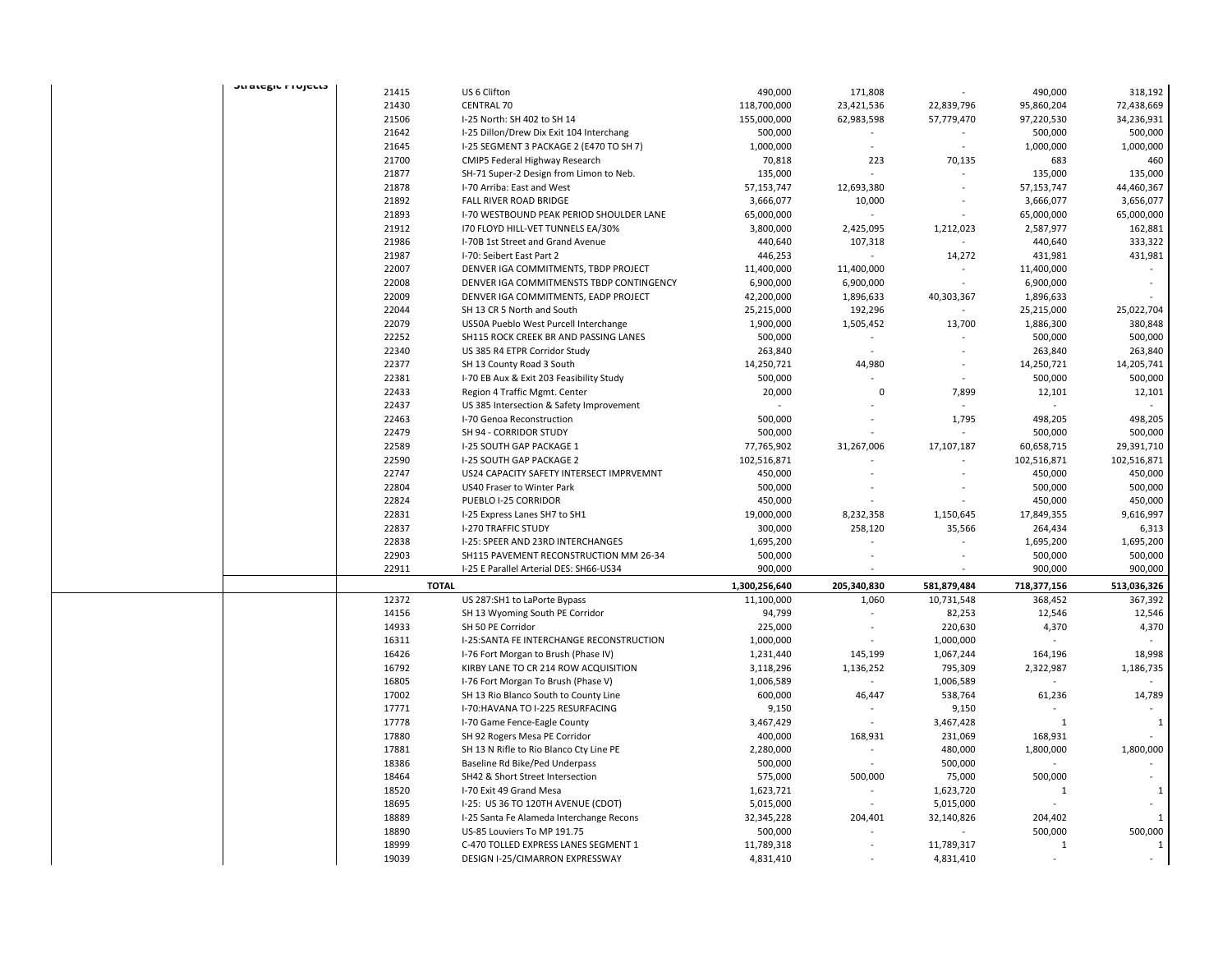|                        | 19085 | 176 SUPERELEVATION/CONCRETE PAVEMENT REC  | 6,256,436  |                          | 6,256,436  | $\mathbf 0$  | 0                        |
|------------------------|-------|-------------------------------------------|------------|--------------------------|------------|--------------|--------------------------|
|                        | 19103 | R5 FY 13 GEOTECH DESIGN                   | 142,500    | 28,365                   | 108,461    | 34,039       | 5,674                    |
|                        | 19109 | US 550 DESIGN MP 2.7 TO CR 302            | 258,000    |                          | 258,000    |              |                          |
|                        | 19134 | SH 96A - Arkansas River to US50B          | 942,265    |                          | 942,265    |              |                          |
|                        | 19185 | US 85 Resurf Ph-I, & SH 392 Intersection  | 3,700,000  |                          | 3,699,999  | $\mathbf{1}$ | 1                        |
|                        | 19188 | SH 121 AT WATERTON ROAD - Jefferson Co    | 2,050,000  |                          | 2,050,000  |              |                          |
|                        | 19195 | <b>I25A PUEBLO COORIDOR DESIGN</b>        | 150,000    |                          | 150,000    |              | $\sim$                   |
|                        | 19205 | <b>I25A PUEBLO ILEX DB - BE</b>           |            |                          |            |              |                          |
|                        | 19362 | US 160 DRY CREEK PASSING LANES            | 2,200,000  | 557,298                  | 501,792    | 1,698,208    | 1,140,910                |
|                        | 19378 | US 550 CONNECTION TO US 160               | 3,100,000  |                          | 3,100,000  |              |                          |
|                        | 19408 | I25A PUEBLO ILEX DB - NON-BE              | 31,124,585 | L.                       | 31,009,585 | 115,000      | 115,000                  |
|                        | 19499 | WADSWORTH RIGHT TURN LANE EXTENSIONS      | 1,621,008  |                          |            | 1,621,008    | 1,621,008                |
|                        | 19664 | SH 14: S-Curve Reconstruction             | 6,459,225  | 162,260                  | 1,951,252  | 4,507,973    | 4,345,712                |
|                        | 19668 | US 287 IN LAMAR - PARK to COLONIA         | 800,000    |                          | 800,000    |              |                          |
|                        | 19726 | FY14 Denver Traffic Signals               | 446,550    | 337,412                  | 109,138    | 337,412      | $\sim$                   |
|                        | 19869 | I-25 & I-225 TREX COPING REPAIRS          | 372,312    |                          | 372,311    | $\mathbf{1}$ | $\mathbf{1}$             |
|                        | 19875 | I-70 GW Canyon Variable Speed Signing     | 1,994,311  | 1,700,000                | 294,311    | 1,700,000    |                          |
|                        | 19944 | I-70G Edwards Int Upgrade Phase 2         | 11,500,000 | 11,134,529               | 218,712    | 11,281,288   | 146,759                  |
|                        | 20059 | Adaptive Signals US 287 & SH 119          | 157,384    |                          | 157,384    |              |                          |
|                        | 20142 | SH 133 McClure Pass Slip                  | 170,255    |                          | 170,255    | 0            | $\mathbf 0$              |
|                        | 20163 | SH 40 & Elk River Road                    | 1,157,879  |                          | 1,157,879  | $\mathbf 0$  | $\mathbf 0$              |
|                        | 20169 | I-70 Garfield County Intchgs - New Castl  | 400,269    |                          | 400,269    |              | $\bar{a}$                |
|                        | 20179 | ITS ON I-25 (PUEBLO TO WALSENBURG)        | 3,060,000  |                          | 3,060,000  |              |                          |
|                        | 20288 | I-70 Wildlife Fencing MP 65-87            | 4,747,892  | 3,554,379                | 1,193,348  | 3,554,544    | 165                      |
|                        | 20342 | EJMT FIRE SUPPRESSION SYSTEM MTCE         | 555,000    | 200,000                  | 333,000    | 222,000      | 22,000                   |
|                        | 20344 | US 50 BNSF RAILROAD TO PURCELL            | 11,785,154 | 1,478,147                | 10,307,006 | 1,478,148    | $\Omega$                 |
|                        | 20401 | US 50 PASSING LANES EAST OF SALIDA        | 6,065,000  | 17,971                   | 306,657    | 5,758,343    | 5,740,372                |
|                        | 20416 | US 285 Nathrop Wildlife Underpass         | 5,054,276  | 95,491                   | 4,958,784  | 95,492       | 1                        |
|                        | 20448 | US50 WB - MCCULLCOH TO WILLS (PRE-CONSTR  | 600,000    |                          | 600,000    |              |                          |
|                        | 20473 | US85: WIDEN SB SANTA FE HAMPDEN TO LIPAN  | 2,631,156  | 589,094                  | 2,042,062  | 589,094      |                          |
|                        | 20600 | SH 145 PASSING LANES AT DEEP CREEK        | 1,125,000  |                          |            | 1,125,000    | 1,125,000                |
|                        | 20615 | Horsetooth & College Intersection Impv    | 1,000,000  | 1,000,000                |            | 1,000,000    |                          |
|                        | 20638 | US 285 at Hwy 9C Improvements             | 645,786    | 42,531                   | 603,255    | 42,531       |                          |
|                        | 20684 | US 491 MP 36.16 - 53.74 and CR S          | 300,000    |                          |            | 300,000      | 300,000                  |
|                        | 20715 | SH 52: Antelope Creek                     | 600,000    | $\overline{\phantom{a}}$ | 578,873    | 21,127       | 21,127                   |
|                        | 20737 | US 550/32 22 17 Durango Signal Replace    | 2,465,912  | 493,614                  | 1,972,298  | 493,614      | $\mathbf{1}$             |
|                        | 20756 | US 50 FROM MP 352-359 BTWN FOWLER & MANZ  | 225,000    | 9,308                    | 177,763    | 47,237       | 37,929                   |
|                        | 20758 | I-70 East Side Vail Pass                  | 457,500    |                          | 457,500    |              |                          |
|                        | 20779 | US85: BRIGHTON GUARDRAIL PLACEMENT        | 1,111,688  | ÷,                       | 1,111,687  | $\mathbf{1}$ | 1                        |
|                        | 20809 | RAMP BPM I-25 AND ROCKRIMMON PKG#1        | 125,000    | L.                       | 125,000    |              |                          |
|                        | 20839 | US285:SH30 RESURFACING DAHLIA TO PARKER   | 50,000     |                          |            | 50,000       | 50,000                   |
|                        | 20841 | US 40 Steamboat West                      | 2,739,711  |                          | 2,739,711  |              |                          |
|                        | 20844 | US 34D Overlay and Bridge Work            | 300,000    |                          | 300,000    |              |                          |
| <b>FASTER - Safety</b> | 20885 | I-25: COUNTY LINE ROAD TO BELLEVIEW AVEN  | 58,464     |                          | 58,464     |              |                          |
| <b>Projects</b>        | 20890 | US 85: I-76 TO 168TH                      | 1,162,039  |                          | 1,162,039  |              |                          |
|                        | 20908 | US 287 PASSING LANES SOUTH OF LAMAR       | 5,000,000  | 4,900,000                | 97,387     | 4,902,613    | 2,613                    |
|                        | 20917 | US 24 PASSING LANES NEAR PEYTON           | 482,000    | 25,157                   | 245,148    | 236,852      | 211,695                  |
|                        | 20924 | I-70 Palisade Curves                      | 400,000    | 26,448                   | 373,552    | 26,448       | $\overline{\phantom{a}}$ |
|                        | 20949 | US285 Passing Lanes and Overlay           | 5,000,000  | 5,000,000                |            | 5,000,000    |                          |
|                        | 20950 | SH69 OVERLAY MP 25.7 TO 50.1              | 150,000    |                          | 150,000    |              |                          |
|                        | 20964 | 125 S TRINIDAD RESURF & FRONTAGE ACCESS   | 445,000    | ä,                       | 445,000    |              |                          |
|                        | 20978 | SH 119: Nederland - East                  | 2,000,000  |                          | 16,769     | 1,983,231    | 1,983,231                |
|                        | 21014 | US 491_CR BB LED Warning Syst Mat Purch   | 177,650    | 12,403                   | 164,173    | 13,477       | 1,075                    |
|                        | 21015 | SH 172 AT COUNTY ROAD 318                 | 250,000    |                          | 51,954     | 198,046      | 198,046                  |
|                        | 21089 | SH-7 Non Flood, SHO (PH II), EP-Jct SH-72 | 7,751,057  | 946,533                  | 6,554,393  | 1,196,664    | 250,131                  |
|                        | 21116 | SH 82 Grand Ave Bridge Safety Improve     | 3,600,000  |                          | 3,600,000  |              |                          |
|                        | 21138 | US 160 AND SH 17 INTERSECTION PRIORITY    | 680,000    | 27,690                   | 641,226    | 38,774       | 11,085                   |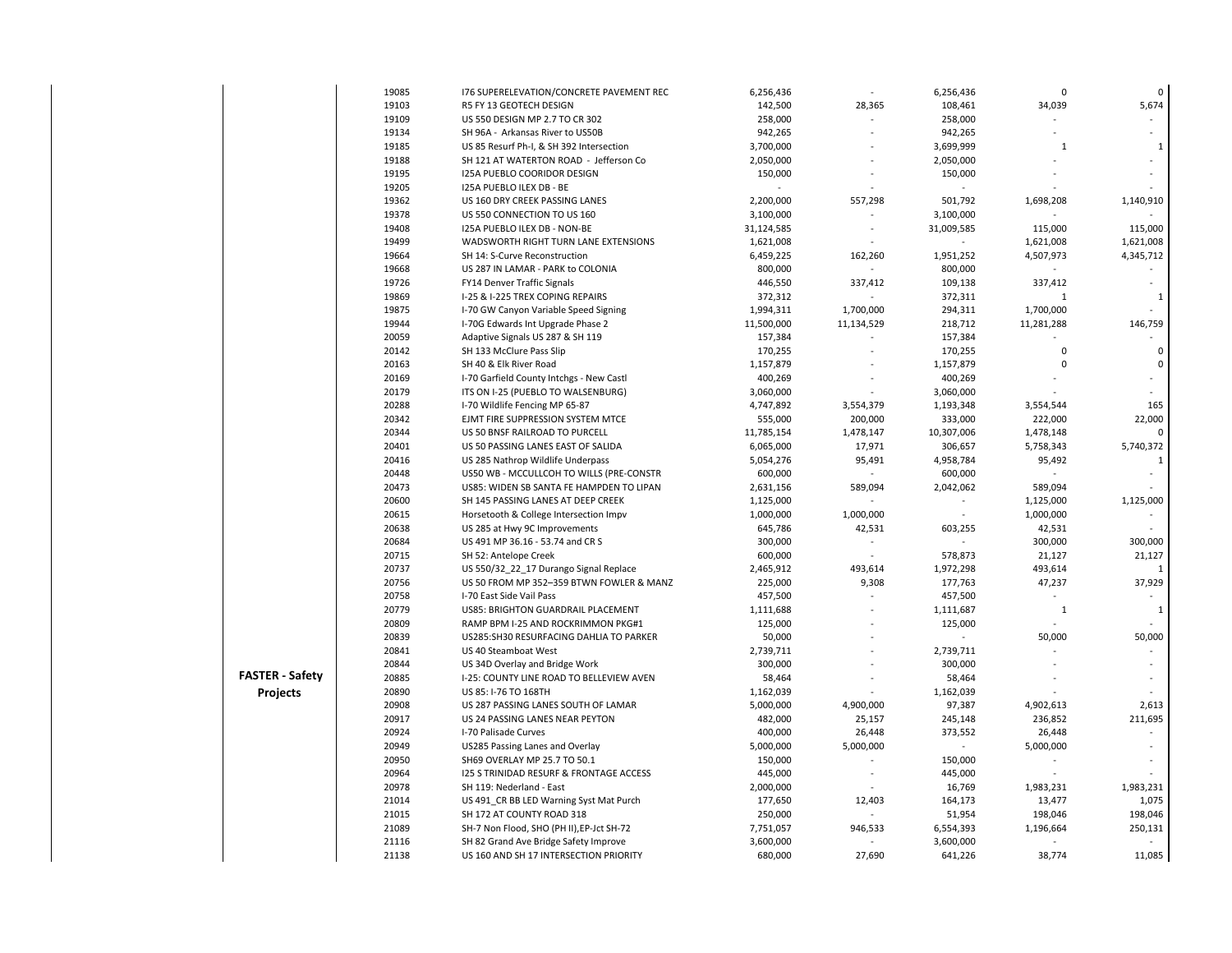| 21217 | SH 263: US 85 to Greeley Airport         | 1,000,000 |           | 1,000,000 |             |              |
|-------|------------------------------------------|-----------|-----------|-----------|-------------|--------------|
| 21225 | I-70: 32ND TO 44TH RESURFACING           | 366,300   | 25,628    | 340,671   | 25,629      | $\mathbf{1}$ |
| 21254 | SH67 CRIPPLE CREEK TO WESTCREEK          | 250,000   |           | 250,000   |             |              |
| 21310 | I-70 LANE BALANCE OVER GARRISON          | 3,167,459 | ä,        | 3,167,459 |             |              |
| 21327 | PR US 34 Big Thompson Canyon Package 4   | 2,517,860 |           |           | 2,517,860   | 2,517,860    |
| 21363 | HIGHLINECANAL TRL UNDPSS @ PARKER/MISS - | 401,000   | 7,169     | 393,831   | 7,169       |              |
| 21415 | US 6 Clifton                             | 700,000   | 500,000   | 184,622   | 515,378     | 15,378       |
| 21416 | R5 SIGNAL REPLACEMENT CHAFFEE & RIO GRAN | 1,465,915 |           | 1,465,915 |             |              |
| 21471 | US 50 and SH 92 Delta Intersection       | 455,000   | 60,419    | 358,777   | 96,223      | 35,804       |
| 21477 | FOUNDERS PKWY/CROWFOOT VAL RD RECON - Ca | 1,602,000 | 1,602,000 |           | 1,602,000   |              |
| 21506 | I-25 North: SH 402 to SH 14              | 8,500,000 |           |           | 8,500,000   | 8,500,000    |
| 21630 | SH 115 RAMPS @ US 50                     | 120,000   | L.        |           | 120,000     | 120,000      |
| 21743 | US550 STRIPING & RUMBLE STRIPS MP105-115 | 919,179   | 120,626   | 798,553   | 120,626     |              |
| 21749 | US285 KINGS VALLEY                       | 383,000   | 250,789   | 110,187   | 272,813     | 22,024       |
| 21848 | US 40 Grand County Signal Replacement    |           |           |           |             |              |
| 21855 | SH52 WCR 37 Intersection                 | 400,000   | 71,773    | 61,120    | 338,880     | 267,107      |
| 21856 | SH52 WCR 13 Intersection                 | 3,931,773 | 3,539,685 | 381,297   | 3,550,476   | 10,791       |
| 21863 | I-25: SH 14 North Cable Rail             | 1,200,000 | 61,136    | 44,051    | 1,155,949   | 1,094,813    |
| 21864 | SH 71 & SH 94: Punkin Center             | 557,568   |           | 413,217   | 144,351     | 144,351      |
| 21865 | US 287 and Foothills Parkway             | 760,000   | 5         | 73,138    | 686,862     | 686,857      |
| 21866 | SH 14B Safety: Ted's Place West          | 600,000   | 204,062   | 34,898    | 565,102     | 361,040      |
| 21874 | US 34 & Macgregor Intersection Impvts    | 461,586   | 199,252   | 107,391   | 354,195     | 154,943      |
| 21876 | SH-60 and WCR-40 Intersection            | 915,862   | 897,044   | 18,818    | 897,044     |              |
| 21906 | SH70A PECOS ROUNDABOUT IMPROVEMENTS      | 682,349   | 93,577    | 586,362   | 95,987      | 2,410        |
| 21943 | FY19 NORTH SIGNAL PKG                    | 965,669   | 10,000    | 19,571    | 946,098     | 936,098      |
| 22188 | US 50 WEST CABLE BARRIER NEAR PENROSE    | 391,000   | 31,109    | 151,929   | 239,071     | 207,963      |
| 22210 | US 287 PASSING LANES LAMAR TO EADS       | 300,000   |           | 11,565    | 288,435     | 288,435      |
| 22231 | 170 GENESEE MED BARRIER, MORRISON & 1270 | 2,000,000 | 1,246,061 | 753,939   | 1,246,061   |              |
| 22261 | SH 14 & WCR 33 Intersection Improvements | 229,362   | 183,376   | 8,485     | 220,877     | 37,501       |
| 22300 | I-70:VSL CON-OPS                         | 161,000   | 20,072    | 136,515   | 24,485      | 4,413        |
| 22348 | PR US 34 Big Thompson Canyon Package 5   | 189,189   |           |           | 189,189     | 189,189      |
| 22363 | I-25 AND PLUM CREEK IMPROVEMENTS         | 155,460   | 33,262    | 116,086   | 39,374      | 6,112        |
| 22366 | <b>RAMP METERING</b>                     | 746,061   | 48,273    | 292,667   | 453,394     | 405,121      |
| 22367 | LONG MAST ARM SIGNALS PROJECT            | 337,294   | 256,221   | 18,665    | 318,629     | 62,409       |
| 22368 | SH2 & SH95 CCD SIGNALS & MEDIANS FY20    | 204,500   |           | 204,500   |             |              |
| 22392 | AURORA SIGNAL IMPROVEMENT FY 18          | 650,000   | 10,000    | 47,329    | 602,671     | 592,671      |
| 22402 | I-25 SB bottleneck I-76 to I-70 (TSM&O)  | 70,573    |           | 4,345     | 66,228      | 66,228       |
| 22416 | SB I-225 PARKER RD RAMP SAFETY PROJ      | 228,275   | 143,331   | 24,763    | 203,512     | 60,181       |
| 22420 | US 550/160 CONNECTION SOUTH DESIGN-BUILD | 1,226,372 | 1,226,372 |           | 1,226,372   |              |
| 22444 | 28th & Iris Signal Upgrade               | 70,000    | 1,285     | 46,701    | 23,299      | 22,014       |
| 22461 | College & Troutman Signal Upgrades       | 250,000   | 250,000   |           | 250,000     |              |
| 22473 | US 287 and Pike Rd Intersection Impv     | 600,000   | 1,147     | 9,034     | 590,966     | 589,819      |
| 22474 | US 287 and Grand Ave. Intsec. Impv.      | 55,000    |           | 6,608     | 48,392      | 48,392       |
| 22569 | I-25 CABLE BARRIER PHASE III             | 3,500,000 |           |           | 3,500,000   | 3,500,000    |
| 22630 | EB I-70 AUX LANE WARD TO KIPLING         | 63,000    |           | 31,707    | 31,293      | 31,293       |
| 22703 | I-25 SEG3A RE-PKG 120TH TO E470          | 1,800,000 | L.        |           | 1,800,000   | 1,800,000    |
| 22704 | I-76: VMS Boards East and West           | 350,000   |           |           | 350,000     | 350,000      |
| 22715 | US 287 & 17th Ave Intersec Improvement   | 150,000   |           | 4,079     | 145,921     | 145,921      |
| 22760 | Centerline Skip Striping I-76            | 1,399,814 | 1,399,813 |           | 1,399,814   | 1            |
| 22776 | SH13 Fortification Creek North           | 790,000   | 186,090   | 33,711    | 756,289     | 570,200      |
| 22843 | US 36 Rumble Strips: Estes to Boulder    | 10,000    | 6,745     | 2,298     | 7,702       | 957          |
| 18520 | I-70 Exit 49 Grand Mesa                  | 1,125,000 | 55,942    | 1,000,000 | 125,000     | 69,058       |
| 18646 | ROCKFALL PROGRAM OPERATING COSTS - FY 12 | 1,845,992 |           | 1,845,991 | $\mathbf 1$ | $\mathbf{1}$ |
| 19235 | ROCKFALL PROGRAM OPERATING COSTS - FY 13 | 1,987,000 | 3,395     | 1,982,535 | 4,465       | 1,070        |
| 19716 | FY 14 ROCKFALL PROGRAM OPERATING COSTS   | 3,900,550 | 92,395    | 3,803,003 | 97,547      | 5,153        |
| 20142 | SH 133 McClure Pass Slip                 | 2,007,596 | 533,922   | 1,473,673 | 533,923     | 0            |
| 20349 | FY 15 geohazards operating costs         | 6,330,000 | 985,046   | 4,940,013 | 1,389,987   | 404,942      |
|       |                                          |           |           |           |             |              |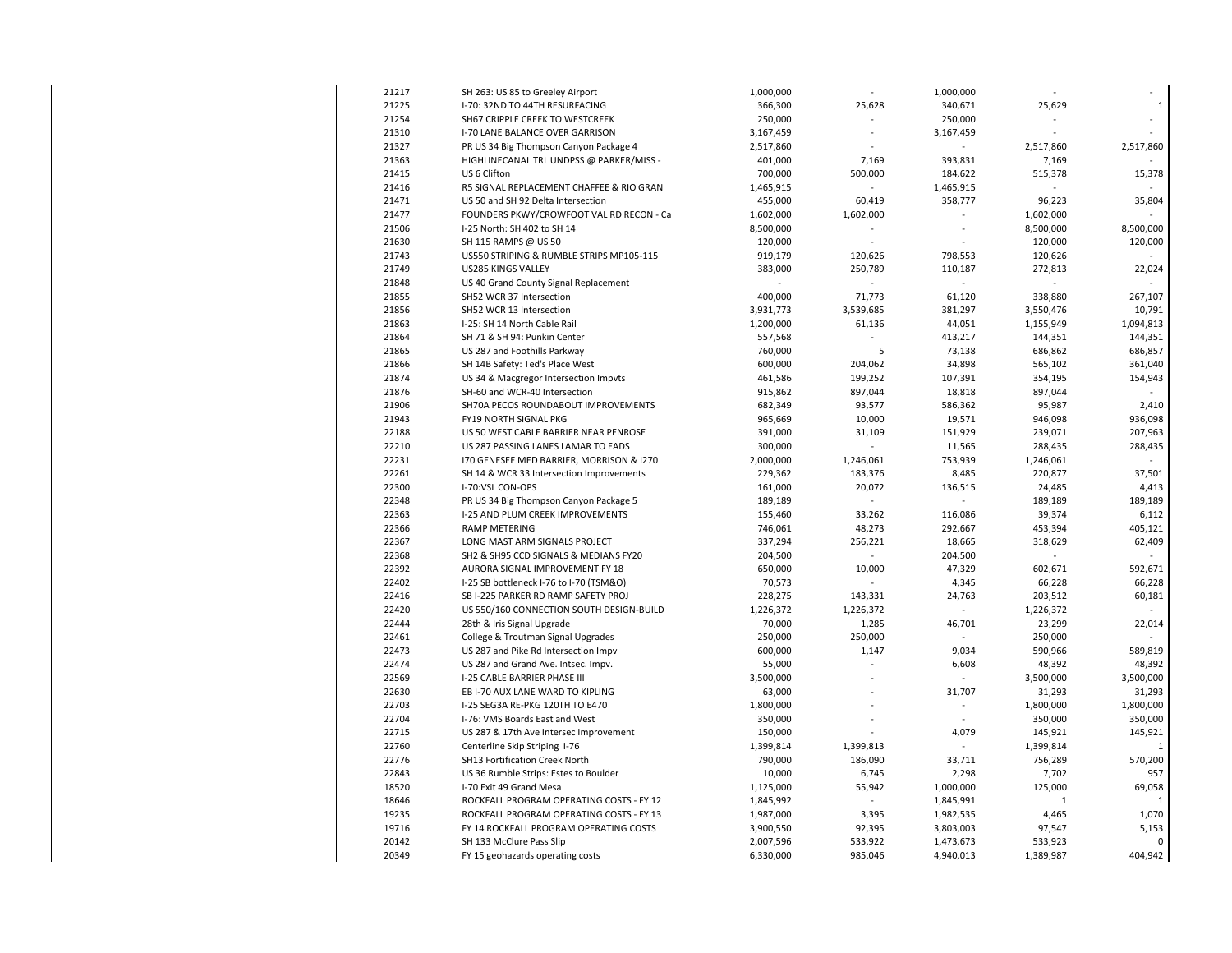|                       | 20456          | SH 145 WALL REPLACEMENT MP 76                                                    | 382,608                |                      | 382,608                |                      |                              |
|-----------------------|----------------|----------------------------------------------------------------------------------|------------------------|----------------------|------------------------|----------------------|------------------------------|
|                       | 20705          | US 160 SH 84 TO TREASURE FALLS                                                   | 682,498                |                      | 682,484                | 14                   | 14                           |
| Geohazards            | 20813          | US 24 Minturn Resurfacing                                                        | 50,000                 |                      |                        | 50,000               | 50,000                       |
| Mitigation /1         | 20848          | GEOHAZARD CLEAR CREEK CANYON PHASE 4                                             | 3,937,596              | 2,365,756            | 1,557,190              | 2,380,406            | 14,649                       |
|                       | 21245          | I-70 Avon to Vail                                                                | 50,000                 | 50,000               |                        | 50,000               |                              |
|                       | 21450          | US 24 Rockfall Mitigation                                                        | 2,897,239              | 603,922              | 2,293,315              | 603,924              | $\overline{2}$               |
|                       | 21629          | I-70 GWC Rockfall Fence Improvements                                             | 1,670,218              | 27,375               | 1,641,862              | 28,356               | 981                          |
|                       | 21767          | FY17 GEOHAZARD PROGRAM OPERATING COSTS                                           | 3,916,697              | 273,271              | 3,643,424              | 273,273              | $\mathbf{1}$                 |
|                       | 22145          | SH 145 MP24.5 & 49.3 embankment failure                                          | 500,000                | 59,889               | 331,570                | 168,430              | 108,541                      |
|                       | 22153          | FY18 GEOHAZARDS OPERATING COSTS                                                  | 3,917,039              | 862,098              | 2,908,198              | 1,008,841            | 146,743                      |
|                       | 22655          | FY19 GEOHAZARD PROGRAM OPERATING COSTS                                           | 3,000,000              | 1,756,615            | 858,671                | 2,141,329            | 384,713                      |
|                       | 22706          | GEOHAZARDS AND EXTREME WEATHER EVENTS                                            | 80,000                 | 49,846               |                        | 80,000               | 30,154                       |
|                       | 15767          | <b>CEST Implementation FY07</b>                                                  | 60,000                 |                      | 60,000                 |                      |                              |
|                       | 17771          | I-70: HAVANA TO I-225 RESURFACING                                                | 509,827                | $\overline{a}$       | 509,826                | $\mathbf{1}$         | $\mathbf{1}$                 |
|                       | 18695          | I-25: US 36 TO 120TH AVENUE (CDOT)                                               | 8,500,000              |                      | 8,500,000              |                      |                              |
|                       | 18828          | FY12 FHWA FLEX FUNDS-TECHNICAL TRAINING                                          | 209,500                | 4,014                | 172,030                | 37,470               | 33,456                       |
|                       | 18999          | C-470 TOLLED EXPRESS LANES SEGMENT 1                                             | 6,300,000              |                      | 6,300,000              |                      |                              |
|                       | 19057          | 95th St: Isabelle to Valmont Rd.                                                 | 949,500                | 232,568              | 716,932                | 232,568              |                              |
|                       | 19060          | US287 & Orchards Shopping Center HES                                             | 250,000                | 250,000              |                        | 250,000              |                              |
|                       | 19134          | SH 96A - Arkansas River to US50B                                                 | 1,856,000              |                      | 1,856,000              |                      |                              |
|                       | 19185          | US 85 Resurf Ph-I, & SH 392 Intersection                                         | 7,300,000              |                      | 7,300,000              |                      |                              |
|                       | 19192          | I-25/ARAPAHOE RD INTERCHANGE                                                     | 1,250,000              |                      | 1,250,000              |                      |                              |
|                       | 19212          | SH 82 & El Jebel Road Intersection Impr                                          | 1,360,000              | 408,980              | 951,020                | 408,980              |                              |
|                       | 19270          | BUILD A ROUNDABOUT @ PRINTERS & PARKSIDE                                         | 189,165                | $\mathbf{1}$         | 189,164                | $\mathbf{1}$         |                              |
|                       | 19271          | INT. IMPROVEMENTS @ PLATTE & TEJON                                               | 109,079                | 109,079              |                        | 109,079              |                              |
|                       | 19297          | STRATEGIC HIGHWAY SAFETY PLAN                                                    | 470,490                |                      | 470,490                | $\Omega$             | $\mathbf 0$                  |
|                       | 19341          | I-70 Fiber Vail to Glenwood Springs                                              | 1,350,000              | 24,915               | 1,324,117              | 25,883               | 968                          |
|                       | 19626          | I-25: 120th Avenue (SH 128) to SH 7                                              | 2,819,004              |                      | 2,819,004              |                      | ä,                           |
|                       | 19644          | SH95 SHERIDAN RESURFAING: Hampden to Ari                                         | 544,890                |                      | 544,890                |                      |                              |
|                       | 19726<br>19875 | FY14 Denver Traffic Signals                                                      | 1,100,000              | 978,410              | 121,590                | 978,410              |                              |
|                       | 20057          | I-70 GW Canyon Variable Speed Signing<br>SH 30(DARTMOUTH-DAYTON) PED. SAFETY CON | 3,802,583<br>2,726,098 | 1,643,570<br>428,269 | 2,159,012<br>2,297,829 | 1,643,571<br>428,269 | $\mathbf{1}$<br>$\mathbf{1}$ |
|                       | 20059          | Adaptive Signals US 287 & SH 119                                                 | 1,113,168              | $\blacksquare$       | 1,113,167              | $\mathbf{1}$         | $\mathbf 1$                  |
|                       | 20065          | 84th Ave & Grant St Intersection Rebuild                                         | 2,418,090              | 320,691              | 2,097,398              | 320,692              | $1\,$                        |
|                       | 20144          | I-25 AND I-70 PAVEMENT MARKINGS                                                  | 7,711,724              |                      | 7,711,724              |                      |                              |
|                       | 20145          | SH 340 Redlands Parkway Roundabout                                               | 4,936,095              |                      | 4,931,146              | 4,949                | 4,949                        |
|                       | 20182          | TRAFFIC SIGNAL CONTROLLER REPLACEMENT                                            | 77,832                 |                      | 77,831                 | $\mathbf{1}$         | $\mathbf{1}$                 |
|                       | 20288          | I-70 Wildlife Fencing MP 65-87                                                   | 1,000,000              | 1,000,000            |                        | 1,000,000            | ÷.                           |
|                       | 20303          | FY15 DENVER TRAFFIC SIGNALS                                                      | 1,375,000              | 1,242,000            | 133,000                | 1,242,000            |                              |
|                       | 20591          | I-25 RAMP METERS REGION 1                                                        | 3,219,298              |                      | 3,219,297              | $\mathbf{1}$         | $\mathbf{1}$                 |
|                       | 20789          | SH96A ABRIENDO - ORMAN Signals Improv                                            | 1,192,738              | 10,000               | 475,718                | 717,020              | 707,020                      |
|                       | 20845          | US 85 Resurfacing Eaton to Ault                                                  | 400,000                | 400,000              |                        | 400,000              | 0                            |
|                       | 20902          | I-70 Wolcott East                                                                | 2,600,000              |                      | 2,599,999              | 1                    | $\mathbf 1$                  |
|                       | 20913          | SH 21 Research Interchange Design                                                | 500,000                |                      |                        | 500,000              | 500,000                      |
|                       | 20918          | SH224:SAFETY IMPROVEMENTS on SH224, Was                                          | 481,381                |                      | 481,381                | 0                    | 0                            |
|                       | 20932          | US 24 AT 31ST STREET INTERSECTION                                                | 1,840,000              | 405,403              | 1,434,597              | 405,403              |                              |
|                       | 21184          | SH83 LIGHTING: HARVARD TO MISSISSIPPI                                            | 2,192,900              | 68,101               | 2,124,799              | 68,101               |                              |
|                       | 21210          | SH 83 & CNTY RD 404 SAFETY IMPROVEMENTS                                          | 150,000                |                      | 37,511                 | 112,489              | 112,489                      |
|                       | 21211          | US24 WILKERSON PASS SAFETY IMPROVEMENTS                                          | 350,000                | 2,987                | 144,543                | 205,457              | 202,470                      |
|                       | 21229          | SH-67 Sedalia Resurfacing                                                        | 250,000                |                      |                        | 250,000              | 250,000                      |
|                       | 21245          | I-70 Avon to Vail                                                                | 200,000                | 200,000              |                        | 200,000              |                              |
|                       | 21461          | US 24 CORRIDOR IMPROVEMENTS - DESIGN                                             | 100,000                |                      |                        | 100,000              | 100,000                      |
|                       | 21533          | SH21 AND MESA RIDGE PKWY SIGNALIZATION                                           | 418,329                | $\sim$               | 418,329                |                      |                              |
|                       | 21543          | HWY 94 & PEYTON HWY                                                              | 175,000                | 4,717                | 90,935                 | 84,065               | 79,348                       |
|                       | 21571          | I-25 MEDIAN CABLERAIL PHS II                                                     | 3,511,151              | 1,210,511            | 2,300,639              | 1,210,512            | $\mathbf{1}$                 |
| <b>Highway Safety</b> | 21655          | CDOT ROADWAY LIGHTING CONTROLS                                                   | 54,802                 |                      | 54,801                 | 1                    | $\mathbf{1}$                 |
| Imnrovamant           | 21744          | US 160 WOLF CREEK PASS RSA                                                       | 926,107                | 773,930              | 152,177                | 773,930              |                              |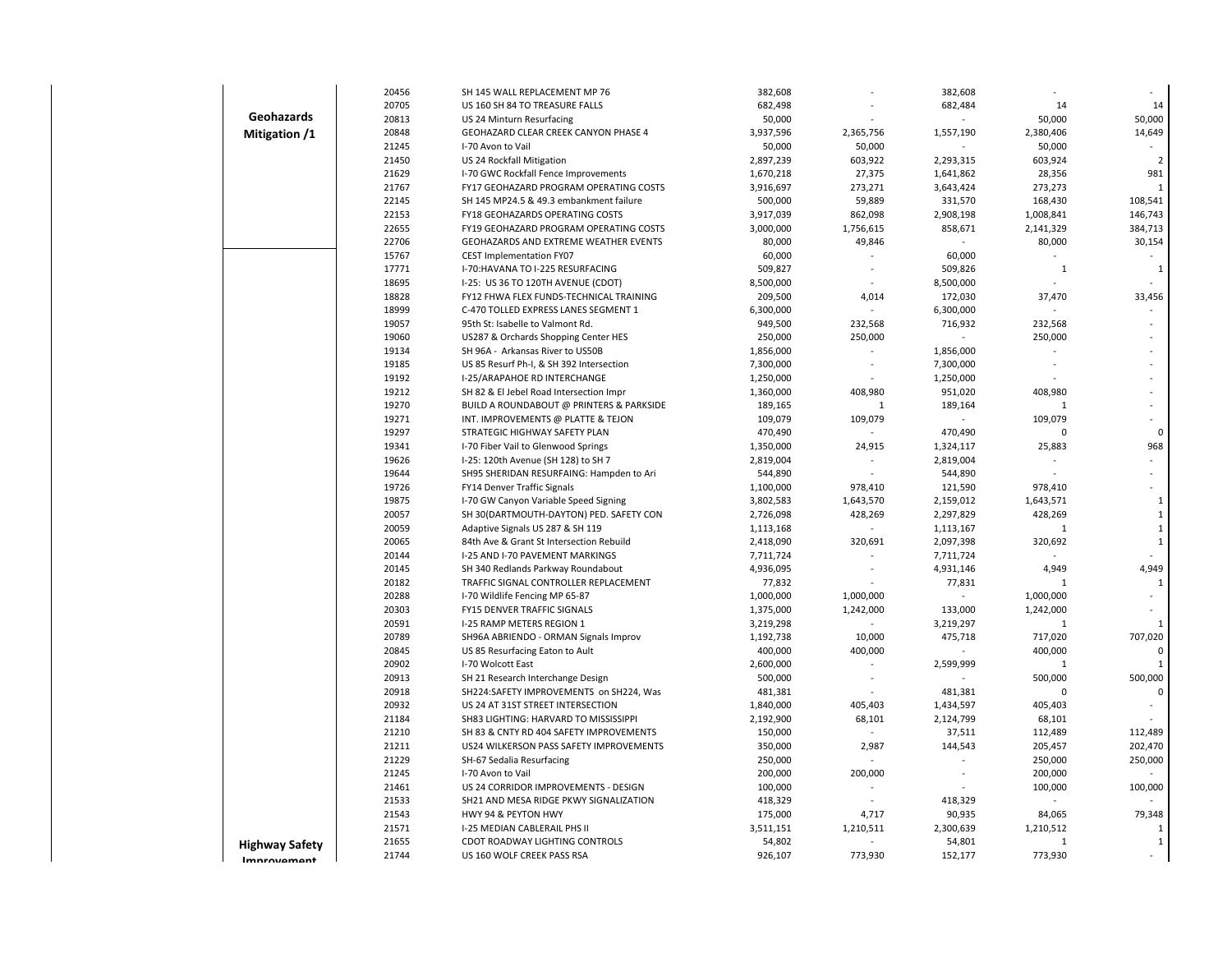| <b>ITIPIOVERIER</b> | 21806          | SH95:52ND TO 58TH/RALSTON(MM9.5-MM10.1)                              | 200,000            |                    | 200,000                  |                    |              |
|---------------------|----------------|----------------------------------------------------------------------|--------------------|--------------------|--------------------------|--------------------|--------------|
| Program             | 21961          | <b>Boulder Intersection Improvements</b>                             | 80,000             | 48,498             | 31,502                   | 48,498             |              |
|                     | 21963          | I-25 NB Off-Ramp Intersection with SH52A                             | 484,984            | 415,483            | 69,501                   | 415,483            |              |
|                     | 21967          | Various Loveland Left Turn Signals                                   | 48,600             | 48,600             |                          | 48,600             |              |
|                     | 21969          | Isabelle Rd at US287 Intersect. Impvment                             | 330,000            | 163,659            | 166,341                  | 163,659            |              |
|                     | 21978          | R2 WRONG WAY PREVENTION                                              | 1,869,663          | 1,821,416          | 48,247                   | 1,821,416          |              |
|                     | 22016          | Mesa County Guardrail/Intersect Improve                              | 224,834            |                    | 224,834                  |                    |              |
|                     | 22025          | SH40 & SH83 INTERSECTION SAFETY IMP                                  | 1,778,530          | 1,633,053          | 118,604                  | 1,659,926          | 26,873       |
|                     | 22095          | EL PASO COUNTY ROAD SAFETY AUDIT                                     | 270,000            |                    |                          | 270,000            | 270,000      |
|                     | 22149          | ARAPAHOE COUNTY LOCAL ROAD SAFETY PLAN (                             | 117,000            |                    |                          | 117,000            | 117,000      |
|                     | 22192          | 136TH AVE: TEJON ST TO LEGACY HS -                                   | 139,397            | 139,397            |                          | 139,397            |              |
|                     | 22209          |                                                                      |                    |                    |                          |                    |              |
|                     | 22216          | US 40 Fraser Pedestrian Trail                                        | 674,932            | 674,932            |                          | 674,932            |              |
|                     | 22217          | CCD FY18 HSIP PKG 1 -<br>CCD FY18 HSIP PKG 2 -                       | 103,500<br>494,000 | 103,500<br>380,000 |                          | 103,500<br>494,000 | 114,000      |
|                     |                |                                                                      |                    |                    |                          |                    |              |
|                     | 22218<br>22222 | CCD FY18 HSIP PKG 3 -                                                | 600,000            | 600,000            |                          | 600,000            |              |
|                     |                | <b>TCS TRAINING</b>                                                  | 94,000             | 20,820             | 20,850                   | 73,150             | 52,330       |
|                     | 22231          | 170 GENESEE MED BARRIER, MORRISON & 1270                             | 331,883            | 331,883            |                          | 331,883            |              |
|                     | 22242          | SH67 SAFETY IMPROVEMENTS                                             | 145,000            |                    | 19,096                   | 125,904            | 125,904      |
|                     | 22247          | US 24 SAFETY IMPRVMNTS, E OF FLORISSANT                              | 100,000            | $\overline{a}$     | 15,740                   | 84,260             | 84,260       |
|                     | 22314          | SH 21/OMAHA INTERSECTION IMPROVEMENTS                                | 954,324            |                    | 954,324                  |                    |              |
|                     | 22318          | I-70 Exit 26 DDI Modifications                                       | 125,000            | 14,190             | 82,987                   | 42,013             | 27,823       |
|                     | 22355          | CAPISTRANO AVE. TURN LANES                                           | 34,895             | 22,934             | 11,961                   | 22,934             |              |
|                     | 22356          | PLATTEVILLE BLVD. TURN LANES                                         | 29,916             | 20,309             | 9,607                    | 20,309             |              |
|                     | 22357          | SPAULDING ROUNDABOUT                                                 | 83,826             | 76,141             | 7,685                    | 76,141             |              |
|                     | 22366          | <b>RAMP METERING</b>                                                 | 3,213,901          | ä,                 | $\overline{a}$           | 3,213,901          | 3,213,901    |
|                     | 22368          | SH2 & SH95 CCD SIGNALS & MEDIANS FY20                                | 304,500            | 238,373            | 16,933                   | 287,567            | 49,194       |
|                     | 22374          | R1 CORRIDOR SAFETY STUDY FY18                                        | 268,043            | 113,682            | 131,828                  | 136,215            | 22,533       |
|                     | 22375          | R1 INTERSECTION SAFETY STUDY FY18                                    | 265,000            | 129,573            | 121,629                  | 143,371            | 13,798       |
|                     | 22388          | SOUTH FEDERAL BLVD SAFETY IMPROVEMENTS                               | 2,974,000          | 105,796            | 22,168                   | 2,951,832          | 2,846,036    |
|                     | 22389          | SIGNAL CONST PACKAGE A FOR 21793                                     | 1,700,000          | 10,000             |                          | 1,700,000          | 1,690,000    |
|                     | 22392          | AURORA SIGNAL IMPROVEMENT FY 18                                      | 2,000,000          | 6,607              | 135,768                  | 1,864,232          | 1,857,625    |
|                     | 22410          | I-70 Median Cable Rail Installation                                  | 989,080            | 145,306            | 843,773                  | 145,307            | 1            |
|                     | 22439          | MULLER SAFETY ASSESSMENT SUPPORT                                     | 150,000            | 114,512            | 35,488                   | 114,512            |              |
|                     | 22440          | STOLFUS SAFETY ASSESSMENT SUPPORT                                    | 99,999             | 66,691             | 33,308                   | 66,691             |              |
|                     | 22449          | SH225 AND 17TH PLACE IMPROVEMENTS                                    | 157,385            | 157,384            |                          | 157,385            | $\mathbf{1}$ |
|                     | 22456          | US 287 & SH 52 Intresection Impv.                                    | 815,000            | ÷,                 | 2,512                    | 812,488            | 812,488      |
|                     | 22487          | LIGHTING DESIGN STANDARDS MULLER                                     | 111,000            | 94,335             | 16,665                   | 94,335             |              |
|                     | 22497          | Grand Junction Horizon Drive Crosswalks                              | 225,000            | 225,000            |                          | 225,000            |              |
|                     | 22504          | FHU SAFETY ASSESSMENT SUPPORT                                        | 120,786            | 106,611            | 14,175                   | 106,611            |              |
|                     | 22561          | HSIP BEFORE AND AFTER 2018                                           | 73,417             | 54,585             | 18,831                   | 54,586             | 0            |
|                     | 22571          | Intersection Prioritization Study PH II                              | 220,722            | 170,349            | 50,372<br>$\blacksquare$ | 170,350            |              |
|                     | 22703          | I-25 SEG3A RE-PKG 120TH TO E470                                      | 5,180,996          |                    |                          | 5,180,996          | 5,180,996    |
|                     | 22786          | I-25 RAMP METER INSTALLATION                                         | 4,500,000          |                    |                          | 4,500,000          | 4,500,000    |
|                     | 22856          | <b>CDOT SAFETY SUMMIT SUPPORT</b>                                    | 16,693             | 8,460              | 8,233                    | 8,460              | $\mathbf{1}$ |
|                     | 22960<br>17880 | US HWY 34 & 6, BRUSH, CO 057578C                                     | 20,997<br>284,826  | 20,997             |                          | 20,997             |              |
|                     | 19648          | SH 92 Rogers Mesa PE Corridor                                        | 61,596             |                    | 284,826                  |                    | $\mathbf 0$  |
|                     | 19668          | SH59 in Haxtun; RR Xing Surface Renewal                              | 100,000            | 61,596             | 100,000                  | 61,596             |              |
|                     |                | US 287 IN LAMAR - PARK to COLONIA<br>I-25 AND I-70 PAVEMENT MARKINGS |                    |                    |                          | $\mathbf 0$        | $\mathbf 0$  |
|                     | 20144<br>20473 | US85: WIDEN SB SANTA FE HAMPDEN TO LIPAN                             | 7,382              |                    | 7,382                    |                    |              |
|                     |                |                                                                      | 538,184            |                    | 538,184                  |                    | $\mathbf{1}$ |
|                     | 20591          | I-25 RAMP METERS REGION 1                                            | 40,000             |                    | 39,999                   | 1                  |              |
|                     | 20638          | US 285 at Hwy 9C Improvements                                        | 125,000            | 37,408             |                          | 125,000            | 87,592       |
|                     | 20737          | US 550/32_22_17 Durango Signal Replace                               | 80,000             | 80,000             |                          | 80,000             |              |
|                     | 20755          | SH45 FROM MP 4.9-8.7 THRU PUEBLO                                     | 230,000            |                    | 230,000                  |                    |              |
|                     | 20820          | US HWY 550 HED CASCADE TO RED MOUNTAIN                               | 100,000            |                    | 99,999                   | 1                  | 1            |
|                     | 20887          | I-225 Resurfacing From I-25 To Parker Rd                             | 180,000            |                    |                          | 180,000            | 180,000      |
|                     | 20902          | I-70 Wolcott East                                                    | 201,308            |                    | 201,308                  | L.                 |              |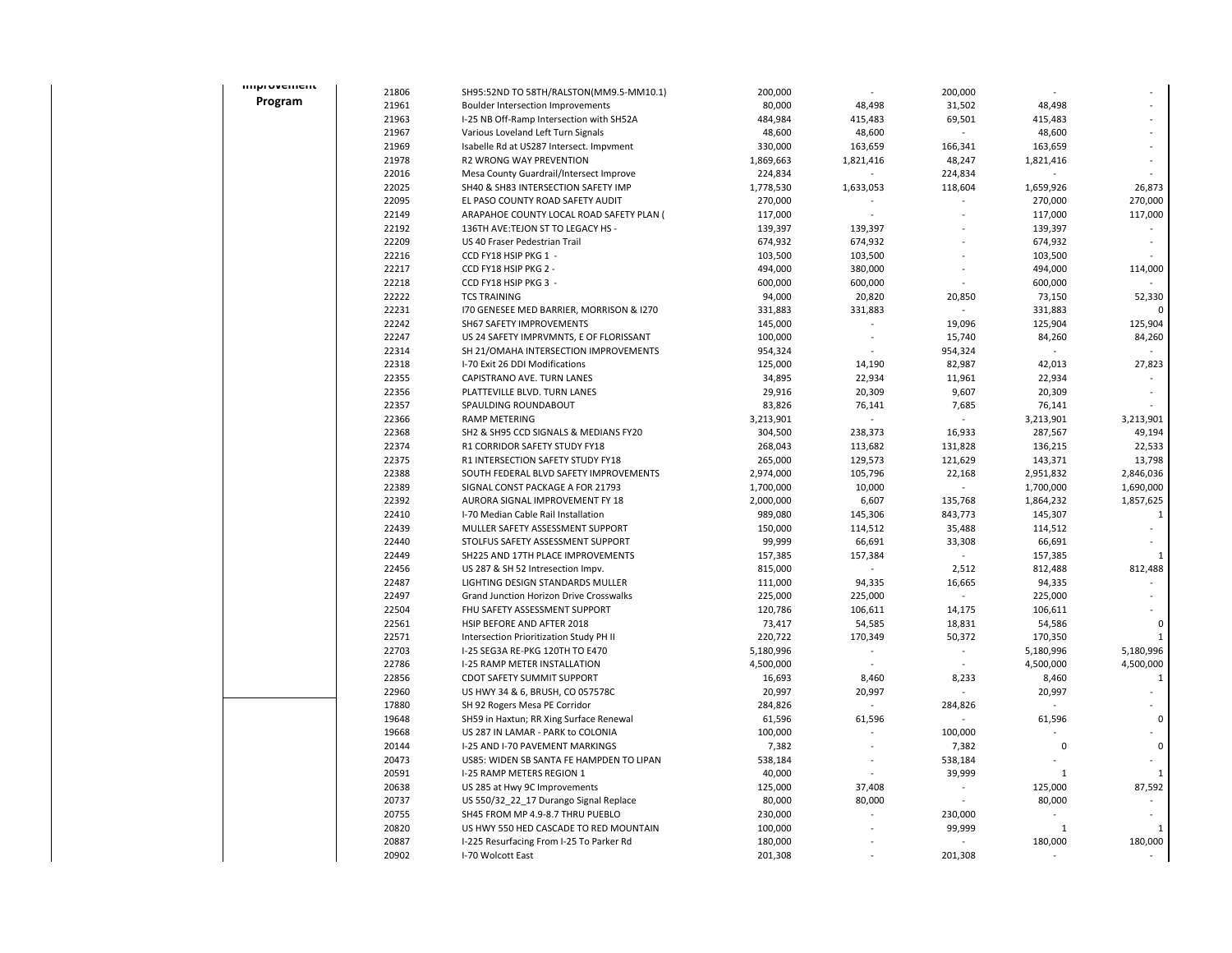| 21383<br>175,318<br>175,318<br>$\Omega$<br>$\Omega$<br>R3 TSMO Evaluation Support<br>$\sim$<br>21419<br>CORRIDOR OPER BOTTLENECK REDUCTION<br>500,000<br>500,000<br>500,000<br>21519<br>I-25 COLORADO SPRINGS RAMP METERING<br>200,000<br>42,708<br>153,958<br>46,042<br>3,333<br>33,064<br>21533<br>SH21 AND MESA RIDGE PKWY SIGNALIZATION<br>254,429<br>221,365<br>33,064<br>21547<br>273,078<br>Rail Road Crossing Improvement On SH 385<br>273,077<br>$\mathbf{1}$<br>$\mathbf{1}$<br>$\sim$<br><b>Hot Spots</b><br>21743<br>US550 STRIPING & RUMBLE STRIPS MP105-115<br>100,000<br>100,000<br>100,000<br>$\mathbf 0$<br>21744<br>US 160 WOLF CREEK PASS RSA<br>62,664<br>8,536<br>46,463<br>16,201<br>7,665<br>21774<br>US 85 Platteville NB & WCR 18 Signal<br>750,000<br>3,019<br>746,981<br>3,019<br>21814<br>206,058<br>SH 82 MP 45 Over Length Veh Det System<br>$\overline{a}$<br>206,057<br>$\mathbf{1}$<br>$\mathbf{1}$<br>21925<br>FY 17-18 Traffic Ops Support Services<br>166,500<br>6,575<br>159,922<br>6,578<br>$\overline{a}$<br>22020<br>86,000<br>13,739<br>46,261<br>39,739<br>26,000<br>US 550 Otter Road to R3/R5 Line<br>1,500<br>22263<br>CANON CITY ACCESS CONTROL PLAN<br>111,000<br>4,227<br>105,273<br>5,727<br>22306<br>I-70:WEST TIMP<br>76,634<br>76,633<br>1<br>1<br>22406<br>SH 66 Platteville Sidewalk Replacement<br>342,335<br>342,334<br>$\mathbf{1}$<br>1<br>22451<br>US 6: I-25 TO PERRY WB OPS IMPROVEMENT<br>767,280<br>700,770<br>700,772<br>66,508<br>$\mathbf{1}$<br>22545<br>97,247<br>1,501<br>TRAFFIC INCIDENT MANAGEMENT PLANS<br>111,000<br>95,746<br>13,753<br>22578<br>I-25 SOUTH TIMP<br>93,465<br>151,359<br>93,464<br>57,894<br>1<br>2,235<br>22621<br>SH9 Blue River Access Control Plan<br>165,390<br>107,367<br>55,788<br>109,602<br>22622<br>2,272<br>SH82 Glenwood Springs Signal Re-Time<br>180,000<br>104,990<br>72,737<br>107,263<br>22633<br>SH6 & 33 3/8 Road Access Plan<br>23,310<br>2,213<br>20,782<br>2,528<br>315<br>22649<br>SH025A NORTH TIMP FROM 58TH TO SH7D<br>164,250<br>140,615<br>23,635<br>140,615<br>132,825<br>22693<br>132,825<br>132,825<br>SH6 Keystone Access Control Plan<br>22705<br>129,688<br>7,948<br>129,698<br>I-70 Summit County MSFR Concept of OPS<br>137,646<br>10<br>22840<br>R2 SIGNAL WARRANT ANALYSIS STUDY<br>218,000<br>159,639<br>31,485<br>186,515<br>26,876<br>2,500,000<br>12812<br>US 50 Pueblo to Kansas TEIS - NO AD<br>2,500,000<br><b>ARRA</b><br>13600<br>937,500<br>Non Strat Environmental Mitigation Fund<br>937,500<br>$\sim$<br>18999<br>2,064,095<br>C-470 TOLLED EXPRESS LANES SEGMENT 1<br>2,370,000<br>305,905<br>2,064,095<br>19626<br>947,077<br>1,100,000<br>401,285<br>I-25: 120th Avenue (SH 128) to SH 7<br>2,448,362<br>1,348,362<br>20344<br>US 50 BNSF RAILROAD TO PURCELL<br>1,473,674<br>1,473,674<br>20448<br>US50 WB - MCCULLCOH TO WILLS (PRE-CONSTR<br>237,039<br>70,360<br>166,679<br>70,360<br>21429<br>I-70 & US 6 GOLDEN DETENTION POND - Gold<br>210,454<br>210,454<br>21506<br>I-25 North: SH 402 to SH 14<br>7,347,000<br>7,347,000<br>7,347,000<br><b>Permanent Water</b><br>VETERAN'S PARK H2O QUALITY - Brighton (P<br>421,978<br>298,800<br>123,179<br>21691<br>298,800<br><b>Quality Mitigation</b><br>21745<br>US 24 PWQ POND<br>1,903,600<br>1,903,600<br>1,845,160<br>58,440<br>$\blacksquare$<br>22123<br>US50A Pueblo Regional Pond E MP 311.5 an<br>651,106<br>198,621<br>350,375<br>300,731<br>102,110<br>22161<br>FY2018 DTD WATER QUALITY<br>22299<br>99,000<br>SH224:ENG LAKE TRAILHEAD PWQ - Adams Co<br>99,000<br>99,000<br>22794<br>260,288<br>294,788<br>CO21-I25 INTERCHANGE WATER QUALITY<br>363,000<br>68,212<br>34,500<br>60,000<br>60,000<br>22864<br>SH85/BOWLES SKUNK HOLLOW PWQ FAC - Littl<br>60,000<br>$\sim$<br>18407<br>CR22 IN OTERO COUNTY RR GATE IMPROVEMENT<br>211,366<br>211,366<br>$\mathbf 0$<br>$\mathbf 0$<br>18589<br>Weld County Road 29 at US 85<br>25,911<br>25,910<br>$\mathbf{1}$<br>18592<br>507,387<br>238,893<br>50,282<br>Yuma County Road H North of US 34<br>188,611<br>268,494<br>20127<br>301,597<br>129,047<br>29,888<br>LAS ANIMAS CR 75.1, NEAR TRINIDAD; BNSF<br>99,159<br>172,550<br>20128<br>WASHINGTON CR Q, S/0 SH34; BNSF RRX UPGR<br>572,201<br>220,948<br>220,948<br>351,253<br>20129<br>273,026<br>62,071<br>183,898<br>89,128<br>27,057<br>WASHINGTON CR U, S/O SH34; BNSF RRX UPGR<br>20130<br>WASHINGTON CR XX, S/O SH34; BNSF RRX UPG<br>449,962<br>197,293<br>252,669<br>197,293<br>$\sim$<br>20131<br>YUMA CR L, N/O SH34; BNSF RRX UPGRADE<br>521,029<br>171,158<br>296,602<br>224,427<br>53,269<br>20132<br>YUMA CR PP, N/O SH34; BNSF RRX UPGRADE<br>258,229<br>58,678<br>173,960<br>84,269<br>25,591<br>20193<br>354,154<br>211,314<br>56,038<br>VISION LANE, S/O SH96 IN PUEBLO; BNSF<br>565,468<br>155,276<br>20,398<br>21060<br>S130 BNSF 057551T Morgan CR W7<br>260,179<br>239,781<br>260,179<br>493,958<br>493,958<br>21061<br>S130 BNSF 057241Y MORGAN CR15<br>493,958<br>$\sim$<br>21063<br>S130 UPRR 805401 Sedgewick CR 39<br>439,052<br>419,655<br>19,397<br>419,655<br>21064<br>S130 UPRR 804893F WELD CR126<br>366,043<br>339,083<br>21,960<br>344,083<br>5,000<br>21065<br>S130 UPRR 804881L WELD CR86<br>228,245<br>210,867<br>12,378<br>215,867<br>5,000<br>21066<br>S130 UPRR 804878D WELD CR84<br>370,016<br>15,563<br>354,453<br>354,453<br>5,000<br>21067<br>S130 UPRR 804852B WELD CR72<br>20,000<br>15,000<br>20,000 | 20932 | US 24 AT 31ST STREET INTERSECTION | 116,700 | 116,689 | 116,700 | 11 |
|--------------------------------------------------------------------------------------------------------------------------------------------------------------------------------------------------------------------------------------------------------------------------------------------------------------------------------------------------------------------------------------------------------------------------------------------------------------------------------------------------------------------------------------------------------------------------------------------------------------------------------------------------------------------------------------------------------------------------------------------------------------------------------------------------------------------------------------------------------------------------------------------------------------------------------------------------------------------------------------------------------------------------------------------------------------------------------------------------------------------------------------------------------------------------------------------------------------------------------------------------------------------------------------------------------------------------------------------------------------------------------------------------------------------------------------------------------------------------------------------------------------------------------------------------------------------------------------------------------------------------------------------------------------------------------------------------------------------------------------------------------------------------------------------------------------------------------------------------------------------------------------------------------------------------------------------------------------------------------------------------------------------------------------------------------------------------------------------------------------------------------------------------------------------------------------------------------------------------------------------------------------------------------------------------------------------------------------------------------------------------------------------------------------------------------------------------------------------------------------------------------------------------------------------------------------------------------------------------------------------------------------------------------------------------------------------------------------------------------------------------------------------------------------------------------------------------------------------------------------------------------------------------------------------------------------------------------------------------------------------------------------------------------------------------------------------------------------------------------------------------------------------------------------------------------------------------------------------------------------------------------------------------------------------------------------------------------------------------------------------------------------------------------------------------------------------------------------------------------------------------------------------------------------------------------------------------------------------------------------------------------------------------------------------------------------------------------------------------------------------------------------------------------------------------------------------------------------------------------------------------------------------------------------------------------------------------------------------------------------------------------------------------------------------------------------------------------------------------------------------------------------------------------------------------------------------------------------------------------------------------------------------------------------------------------------------------------------------------------------------------------------------------------------------------------------------------------------------------------------------------------------------------------------------------------------------------------------------------------------------------------------------------------------------------------------------------------------------------------------------------------------------------------------------------------------------------------------------------------------------------------------------------------------------------------------------------------------------------------------------------------------------------------------------------------------------------------------------------------------------------------------------------------------------------------------------------------------------------------------------------------------------------------------------------------------------------------------------------------------------------------------------------------------------------------------------------------------------------|-------|-----------------------------------|---------|---------|---------|----|
|                                                                                                                                                                                                                                                                                                                                                                                                                                                                                                                                                                                                                                                                                                                                                                                                                                                                                                                                                                                                                                                                                                                                                                                                                                                                                                                                                                                                                                                                                                                                                                                                                                                                                                                                                                                                                                                                                                                                                                                                                                                                                                                                                                                                                                                                                                                                                                                                                                                                                                                                                                                                                                                                                                                                                                                                                                                                                                                                                                                                                                                                                                                                                                                                                                                                                                                                                                                                                                                                                                                                                                                                                                                                                                                                                                                                                                                                                                                                                                                                                                                                                                                                                                                                                                                                                                                                                                                                                                                                                                                                                                                                                                                                                                                                                                                                                                                                                                                                                                                                                                                                                                                                                                                                                                                                                                                                                                                                                                                                          |       |                                   |         |         |         |    |
|                                                                                                                                                                                                                                                                                                                                                                                                                                                                                                                                                                                                                                                                                                                                                                                                                                                                                                                                                                                                                                                                                                                                                                                                                                                                                                                                                                                                                                                                                                                                                                                                                                                                                                                                                                                                                                                                                                                                                                                                                                                                                                                                                                                                                                                                                                                                                                                                                                                                                                                                                                                                                                                                                                                                                                                                                                                                                                                                                                                                                                                                                                                                                                                                                                                                                                                                                                                                                                                                                                                                                                                                                                                                                                                                                                                                                                                                                                                                                                                                                                                                                                                                                                                                                                                                                                                                                                                                                                                                                                                                                                                                                                                                                                                                                                                                                                                                                                                                                                                                                                                                                                                                                                                                                                                                                                                                                                                                                                                                          |       |                                   |         |         |         |    |
|                                                                                                                                                                                                                                                                                                                                                                                                                                                                                                                                                                                                                                                                                                                                                                                                                                                                                                                                                                                                                                                                                                                                                                                                                                                                                                                                                                                                                                                                                                                                                                                                                                                                                                                                                                                                                                                                                                                                                                                                                                                                                                                                                                                                                                                                                                                                                                                                                                                                                                                                                                                                                                                                                                                                                                                                                                                                                                                                                                                                                                                                                                                                                                                                                                                                                                                                                                                                                                                                                                                                                                                                                                                                                                                                                                                                                                                                                                                                                                                                                                                                                                                                                                                                                                                                                                                                                                                                                                                                                                                                                                                                                                                                                                                                                                                                                                                                                                                                                                                                                                                                                                                                                                                                                                                                                                                                                                                                                                                                          |       |                                   |         |         |         |    |
|                                                                                                                                                                                                                                                                                                                                                                                                                                                                                                                                                                                                                                                                                                                                                                                                                                                                                                                                                                                                                                                                                                                                                                                                                                                                                                                                                                                                                                                                                                                                                                                                                                                                                                                                                                                                                                                                                                                                                                                                                                                                                                                                                                                                                                                                                                                                                                                                                                                                                                                                                                                                                                                                                                                                                                                                                                                                                                                                                                                                                                                                                                                                                                                                                                                                                                                                                                                                                                                                                                                                                                                                                                                                                                                                                                                                                                                                                                                                                                                                                                                                                                                                                                                                                                                                                                                                                                                                                                                                                                                                                                                                                                                                                                                                                                                                                                                                                                                                                                                                                                                                                                                                                                                                                                                                                                                                                                                                                                                                          |       |                                   |         |         |         |    |
|                                                                                                                                                                                                                                                                                                                                                                                                                                                                                                                                                                                                                                                                                                                                                                                                                                                                                                                                                                                                                                                                                                                                                                                                                                                                                                                                                                                                                                                                                                                                                                                                                                                                                                                                                                                                                                                                                                                                                                                                                                                                                                                                                                                                                                                                                                                                                                                                                                                                                                                                                                                                                                                                                                                                                                                                                                                                                                                                                                                                                                                                                                                                                                                                                                                                                                                                                                                                                                                                                                                                                                                                                                                                                                                                                                                                                                                                                                                                                                                                                                                                                                                                                                                                                                                                                                                                                                                                                                                                                                                                                                                                                                                                                                                                                                                                                                                                                                                                                                                                                                                                                                                                                                                                                                                                                                                                                                                                                                                                          |       |                                   |         |         |         |    |
|                                                                                                                                                                                                                                                                                                                                                                                                                                                                                                                                                                                                                                                                                                                                                                                                                                                                                                                                                                                                                                                                                                                                                                                                                                                                                                                                                                                                                                                                                                                                                                                                                                                                                                                                                                                                                                                                                                                                                                                                                                                                                                                                                                                                                                                                                                                                                                                                                                                                                                                                                                                                                                                                                                                                                                                                                                                                                                                                                                                                                                                                                                                                                                                                                                                                                                                                                                                                                                                                                                                                                                                                                                                                                                                                                                                                                                                                                                                                                                                                                                                                                                                                                                                                                                                                                                                                                                                                                                                                                                                                                                                                                                                                                                                                                                                                                                                                                                                                                                                                                                                                                                                                                                                                                                                                                                                                                                                                                                                                          |       |                                   |         |         |         |    |
|                                                                                                                                                                                                                                                                                                                                                                                                                                                                                                                                                                                                                                                                                                                                                                                                                                                                                                                                                                                                                                                                                                                                                                                                                                                                                                                                                                                                                                                                                                                                                                                                                                                                                                                                                                                                                                                                                                                                                                                                                                                                                                                                                                                                                                                                                                                                                                                                                                                                                                                                                                                                                                                                                                                                                                                                                                                                                                                                                                                                                                                                                                                                                                                                                                                                                                                                                                                                                                                                                                                                                                                                                                                                                                                                                                                                                                                                                                                                                                                                                                                                                                                                                                                                                                                                                                                                                                                                                                                                                                                                                                                                                                                                                                                                                                                                                                                                                                                                                                                                                                                                                                                                                                                                                                                                                                                                                                                                                                                                          |       |                                   |         |         |         |    |
|                                                                                                                                                                                                                                                                                                                                                                                                                                                                                                                                                                                                                                                                                                                                                                                                                                                                                                                                                                                                                                                                                                                                                                                                                                                                                                                                                                                                                                                                                                                                                                                                                                                                                                                                                                                                                                                                                                                                                                                                                                                                                                                                                                                                                                                                                                                                                                                                                                                                                                                                                                                                                                                                                                                                                                                                                                                                                                                                                                                                                                                                                                                                                                                                                                                                                                                                                                                                                                                                                                                                                                                                                                                                                                                                                                                                                                                                                                                                                                                                                                                                                                                                                                                                                                                                                                                                                                                                                                                                                                                                                                                                                                                                                                                                                                                                                                                                                                                                                                                                                                                                                                                                                                                                                                                                                                                                                                                                                                                                          |       |                                   |         |         |         |    |
|                                                                                                                                                                                                                                                                                                                                                                                                                                                                                                                                                                                                                                                                                                                                                                                                                                                                                                                                                                                                                                                                                                                                                                                                                                                                                                                                                                                                                                                                                                                                                                                                                                                                                                                                                                                                                                                                                                                                                                                                                                                                                                                                                                                                                                                                                                                                                                                                                                                                                                                                                                                                                                                                                                                                                                                                                                                                                                                                                                                                                                                                                                                                                                                                                                                                                                                                                                                                                                                                                                                                                                                                                                                                                                                                                                                                                                                                                                                                                                                                                                                                                                                                                                                                                                                                                                                                                                                                                                                                                                                                                                                                                                                                                                                                                                                                                                                                                                                                                                                                                                                                                                                                                                                                                                                                                                                                                                                                                                                                          |       |                                   |         |         |         |    |
|                                                                                                                                                                                                                                                                                                                                                                                                                                                                                                                                                                                                                                                                                                                                                                                                                                                                                                                                                                                                                                                                                                                                                                                                                                                                                                                                                                                                                                                                                                                                                                                                                                                                                                                                                                                                                                                                                                                                                                                                                                                                                                                                                                                                                                                                                                                                                                                                                                                                                                                                                                                                                                                                                                                                                                                                                                                                                                                                                                                                                                                                                                                                                                                                                                                                                                                                                                                                                                                                                                                                                                                                                                                                                                                                                                                                                                                                                                                                                                                                                                                                                                                                                                                                                                                                                                                                                                                                                                                                                                                                                                                                                                                                                                                                                                                                                                                                                                                                                                                                                                                                                                                                                                                                                                                                                                                                                                                                                                                                          |       |                                   |         |         |         |    |
|                                                                                                                                                                                                                                                                                                                                                                                                                                                                                                                                                                                                                                                                                                                                                                                                                                                                                                                                                                                                                                                                                                                                                                                                                                                                                                                                                                                                                                                                                                                                                                                                                                                                                                                                                                                                                                                                                                                                                                                                                                                                                                                                                                                                                                                                                                                                                                                                                                                                                                                                                                                                                                                                                                                                                                                                                                                                                                                                                                                                                                                                                                                                                                                                                                                                                                                                                                                                                                                                                                                                                                                                                                                                                                                                                                                                                                                                                                                                                                                                                                                                                                                                                                                                                                                                                                                                                                                                                                                                                                                                                                                                                                                                                                                                                                                                                                                                                                                                                                                                                                                                                                                                                                                                                                                                                                                                                                                                                                                                          |       |                                   |         |         |         |    |
|                                                                                                                                                                                                                                                                                                                                                                                                                                                                                                                                                                                                                                                                                                                                                                                                                                                                                                                                                                                                                                                                                                                                                                                                                                                                                                                                                                                                                                                                                                                                                                                                                                                                                                                                                                                                                                                                                                                                                                                                                                                                                                                                                                                                                                                                                                                                                                                                                                                                                                                                                                                                                                                                                                                                                                                                                                                                                                                                                                                                                                                                                                                                                                                                                                                                                                                                                                                                                                                                                                                                                                                                                                                                                                                                                                                                                                                                                                                                                                                                                                                                                                                                                                                                                                                                                                                                                                                                                                                                                                                                                                                                                                                                                                                                                                                                                                                                                                                                                                                                                                                                                                                                                                                                                                                                                                                                                                                                                                                                          |       |                                   |         |         |         |    |
|                                                                                                                                                                                                                                                                                                                                                                                                                                                                                                                                                                                                                                                                                                                                                                                                                                                                                                                                                                                                                                                                                                                                                                                                                                                                                                                                                                                                                                                                                                                                                                                                                                                                                                                                                                                                                                                                                                                                                                                                                                                                                                                                                                                                                                                                                                                                                                                                                                                                                                                                                                                                                                                                                                                                                                                                                                                                                                                                                                                                                                                                                                                                                                                                                                                                                                                                                                                                                                                                                                                                                                                                                                                                                                                                                                                                                                                                                                                                                                                                                                                                                                                                                                                                                                                                                                                                                                                                                                                                                                                                                                                                                                                                                                                                                                                                                                                                                                                                                                                                                                                                                                                                                                                                                                                                                                                                                                                                                                                                          |       |                                   |         |         |         |    |
|                                                                                                                                                                                                                                                                                                                                                                                                                                                                                                                                                                                                                                                                                                                                                                                                                                                                                                                                                                                                                                                                                                                                                                                                                                                                                                                                                                                                                                                                                                                                                                                                                                                                                                                                                                                                                                                                                                                                                                                                                                                                                                                                                                                                                                                                                                                                                                                                                                                                                                                                                                                                                                                                                                                                                                                                                                                                                                                                                                                                                                                                                                                                                                                                                                                                                                                                                                                                                                                                                                                                                                                                                                                                                                                                                                                                                                                                                                                                                                                                                                                                                                                                                                                                                                                                                                                                                                                                                                                                                                                                                                                                                                                                                                                                                                                                                                                                                                                                                                                                                                                                                                                                                                                                                                                                                                                                                                                                                                                                          |       |                                   |         |         |         |    |
|                                                                                                                                                                                                                                                                                                                                                                                                                                                                                                                                                                                                                                                                                                                                                                                                                                                                                                                                                                                                                                                                                                                                                                                                                                                                                                                                                                                                                                                                                                                                                                                                                                                                                                                                                                                                                                                                                                                                                                                                                                                                                                                                                                                                                                                                                                                                                                                                                                                                                                                                                                                                                                                                                                                                                                                                                                                                                                                                                                                                                                                                                                                                                                                                                                                                                                                                                                                                                                                                                                                                                                                                                                                                                                                                                                                                                                                                                                                                                                                                                                                                                                                                                                                                                                                                                                                                                                                                                                                                                                                                                                                                                                                                                                                                                                                                                                                                                                                                                                                                                                                                                                                                                                                                                                                                                                                                                                                                                                                                          |       |                                   |         |         |         |    |
|                                                                                                                                                                                                                                                                                                                                                                                                                                                                                                                                                                                                                                                                                                                                                                                                                                                                                                                                                                                                                                                                                                                                                                                                                                                                                                                                                                                                                                                                                                                                                                                                                                                                                                                                                                                                                                                                                                                                                                                                                                                                                                                                                                                                                                                                                                                                                                                                                                                                                                                                                                                                                                                                                                                                                                                                                                                                                                                                                                                                                                                                                                                                                                                                                                                                                                                                                                                                                                                                                                                                                                                                                                                                                                                                                                                                                                                                                                                                                                                                                                                                                                                                                                                                                                                                                                                                                                                                                                                                                                                                                                                                                                                                                                                                                                                                                                                                                                                                                                                                                                                                                                                                                                                                                                                                                                                                                                                                                                                                          |       |                                   |         |         |         |    |
|                                                                                                                                                                                                                                                                                                                                                                                                                                                                                                                                                                                                                                                                                                                                                                                                                                                                                                                                                                                                                                                                                                                                                                                                                                                                                                                                                                                                                                                                                                                                                                                                                                                                                                                                                                                                                                                                                                                                                                                                                                                                                                                                                                                                                                                                                                                                                                                                                                                                                                                                                                                                                                                                                                                                                                                                                                                                                                                                                                                                                                                                                                                                                                                                                                                                                                                                                                                                                                                                                                                                                                                                                                                                                                                                                                                                                                                                                                                                                                                                                                                                                                                                                                                                                                                                                                                                                                                                                                                                                                                                                                                                                                                                                                                                                                                                                                                                                                                                                                                                                                                                                                                                                                                                                                                                                                                                                                                                                                                                          |       |                                   |         |         |         |    |
|                                                                                                                                                                                                                                                                                                                                                                                                                                                                                                                                                                                                                                                                                                                                                                                                                                                                                                                                                                                                                                                                                                                                                                                                                                                                                                                                                                                                                                                                                                                                                                                                                                                                                                                                                                                                                                                                                                                                                                                                                                                                                                                                                                                                                                                                                                                                                                                                                                                                                                                                                                                                                                                                                                                                                                                                                                                                                                                                                                                                                                                                                                                                                                                                                                                                                                                                                                                                                                                                                                                                                                                                                                                                                                                                                                                                                                                                                                                                                                                                                                                                                                                                                                                                                                                                                                                                                                                                                                                                                                                                                                                                                                                                                                                                                                                                                                                                                                                                                                                                                                                                                                                                                                                                                                                                                                                                                                                                                                                                          |       |                                   |         |         |         |    |
|                                                                                                                                                                                                                                                                                                                                                                                                                                                                                                                                                                                                                                                                                                                                                                                                                                                                                                                                                                                                                                                                                                                                                                                                                                                                                                                                                                                                                                                                                                                                                                                                                                                                                                                                                                                                                                                                                                                                                                                                                                                                                                                                                                                                                                                                                                                                                                                                                                                                                                                                                                                                                                                                                                                                                                                                                                                                                                                                                                                                                                                                                                                                                                                                                                                                                                                                                                                                                                                                                                                                                                                                                                                                                                                                                                                                                                                                                                                                                                                                                                                                                                                                                                                                                                                                                                                                                                                                                                                                                                                                                                                                                                                                                                                                                                                                                                                                                                                                                                                                                                                                                                                                                                                                                                                                                                                                                                                                                                                                          |       |                                   |         |         |         |    |
|                                                                                                                                                                                                                                                                                                                                                                                                                                                                                                                                                                                                                                                                                                                                                                                                                                                                                                                                                                                                                                                                                                                                                                                                                                                                                                                                                                                                                                                                                                                                                                                                                                                                                                                                                                                                                                                                                                                                                                                                                                                                                                                                                                                                                                                                                                                                                                                                                                                                                                                                                                                                                                                                                                                                                                                                                                                                                                                                                                                                                                                                                                                                                                                                                                                                                                                                                                                                                                                                                                                                                                                                                                                                                                                                                                                                                                                                                                                                                                                                                                                                                                                                                                                                                                                                                                                                                                                                                                                                                                                                                                                                                                                                                                                                                                                                                                                                                                                                                                                                                                                                                                                                                                                                                                                                                                                                                                                                                                                                          |       |                                   |         |         |         |    |
|                                                                                                                                                                                                                                                                                                                                                                                                                                                                                                                                                                                                                                                                                                                                                                                                                                                                                                                                                                                                                                                                                                                                                                                                                                                                                                                                                                                                                                                                                                                                                                                                                                                                                                                                                                                                                                                                                                                                                                                                                                                                                                                                                                                                                                                                                                                                                                                                                                                                                                                                                                                                                                                                                                                                                                                                                                                                                                                                                                                                                                                                                                                                                                                                                                                                                                                                                                                                                                                                                                                                                                                                                                                                                                                                                                                                                                                                                                                                                                                                                                                                                                                                                                                                                                                                                                                                                                                                                                                                                                                                                                                                                                                                                                                                                                                                                                                                                                                                                                                                                                                                                                                                                                                                                                                                                                                                                                                                                                                                          |       |                                   |         |         |         |    |
|                                                                                                                                                                                                                                                                                                                                                                                                                                                                                                                                                                                                                                                                                                                                                                                                                                                                                                                                                                                                                                                                                                                                                                                                                                                                                                                                                                                                                                                                                                                                                                                                                                                                                                                                                                                                                                                                                                                                                                                                                                                                                                                                                                                                                                                                                                                                                                                                                                                                                                                                                                                                                                                                                                                                                                                                                                                                                                                                                                                                                                                                                                                                                                                                                                                                                                                                                                                                                                                                                                                                                                                                                                                                                                                                                                                                                                                                                                                                                                                                                                                                                                                                                                                                                                                                                                                                                                                                                                                                                                                                                                                                                                                                                                                                                                                                                                                                                                                                                                                                                                                                                                                                                                                                                                                                                                                                                                                                                                                                          |       |                                   |         |         |         |    |
|                                                                                                                                                                                                                                                                                                                                                                                                                                                                                                                                                                                                                                                                                                                                                                                                                                                                                                                                                                                                                                                                                                                                                                                                                                                                                                                                                                                                                                                                                                                                                                                                                                                                                                                                                                                                                                                                                                                                                                                                                                                                                                                                                                                                                                                                                                                                                                                                                                                                                                                                                                                                                                                                                                                                                                                                                                                                                                                                                                                                                                                                                                                                                                                                                                                                                                                                                                                                                                                                                                                                                                                                                                                                                                                                                                                                                                                                                                                                                                                                                                                                                                                                                                                                                                                                                                                                                                                                                                                                                                                                                                                                                                                                                                                                                                                                                                                                                                                                                                                                                                                                                                                                                                                                                                                                                                                                                                                                                                                                          |       |                                   |         |         |         |    |
|                                                                                                                                                                                                                                                                                                                                                                                                                                                                                                                                                                                                                                                                                                                                                                                                                                                                                                                                                                                                                                                                                                                                                                                                                                                                                                                                                                                                                                                                                                                                                                                                                                                                                                                                                                                                                                                                                                                                                                                                                                                                                                                                                                                                                                                                                                                                                                                                                                                                                                                                                                                                                                                                                                                                                                                                                                                                                                                                                                                                                                                                                                                                                                                                                                                                                                                                                                                                                                                                                                                                                                                                                                                                                                                                                                                                                                                                                                                                                                                                                                                                                                                                                                                                                                                                                                                                                                                                                                                                                                                                                                                                                                                                                                                                                                                                                                                                                                                                                                                                                                                                                                                                                                                                                                                                                                                                                                                                                                                                          |       |                                   |         |         |         |    |
|                                                                                                                                                                                                                                                                                                                                                                                                                                                                                                                                                                                                                                                                                                                                                                                                                                                                                                                                                                                                                                                                                                                                                                                                                                                                                                                                                                                                                                                                                                                                                                                                                                                                                                                                                                                                                                                                                                                                                                                                                                                                                                                                                                                                                                                                                                                                                                                                                                                                                                                                                                                                                                                                                                                                                                                                                                                                                                                                                                                                                                                                                                                                                                                                                                                                                                                                                                                                                                                                                                                                                                                                                                                                                                                                                                                                                                                                                                                                                                                                                                                                                                                                                                                                                                                                                                                                                                                                                                                                                                                                                                                                                                                                                                                                                                                                                                                                                                                                                                                                                                                                                                                                                                                                                                                                                                                                                                                                                                                                          |       |                                   |         |         |         |    |
|                                                                                                                                                                                                                                                                                                                                                                                                                                                                                                                                                                                                                                                                                                                                                                                                                                                                                                                                                                                                                                                                                                                                                                                                                                                                                                                                                                                                                                                                                                                                                                                                                                                                                                                                                                                                                                                                                                                                                                                                                                                                                                                                                                                                                                                                                                                                                                                                                                                                                                                                                                                                                                                                                                                                                                                                                                                                                                                                                                                                                                                                                                                                                                                                                                                                                                                                                                                                                                                                                                                                                                                                                                                                                                                                                                                                                                                                                                                                                                                                                                                                                                                                                                                                                                                                                                                                                                                                                                                                                                                                                                                                                                                                                                                                                                                                                                                                                                                                                                                                                                                                                                                                                                                                                                                                                                                                                                                                                                                                          |       |                                   |         |         |         |    |
|                                                                                                                                                                                                                                                                                                                                                                                                                                                                                                                                                                                                                                                                                                                                                                                                                                                                                                                                                                                                                                                                                                                                                                                                                                                                                                                                                                                                                                                                                                                                                                                                                                                                                                                                                                                                                                                                                                                                                                                                                                                                                                                                                                                                                                                                                                                                                                                                                                                                                                                                                                                                                                                                                                                                                                                                                                                                                                                                                                                                                                                                                                                                                                                                                                                                                                                                                                                                                                                                                                                                                                                                                                                                                                                                                                                                                                                                                                                                                                                                                                                                                                                                                                                                                                                                                                                                                                                                                                                                                                                                                                                                                                                                                                                                                                                                                                                                                                                                                                                                                                                                                                                                                                                                                                                                                                                                                                                                                                                                          |       |                                   |         |         |         |    |
|                                                                                                                                                                                                                                                                                                                                                                                                                                                                                                                                                                                                                                                                                                                                                                                                                                                                                                                                                                                                                                                                                                                                                                                                                                                                                                                                                                                                                                                                                                                                                                                                                                                                                                                                                                                                                                                                                                                                                                                                                                                                                                                                                                                                                                                                                                                                                                                                                                                                                                                                                                                                                                                                                                                                                                                                                                                                                                                                                                                                                                                                                                                                                                                                                                                                                                                                                                                                                                                                                                                                                                                                                                                                                                                                                                                                                                                                                                                                                                                                                                                                                                                                                                                                                                                                                                                                                                                                                                                                                                                                                                                                                                                                                                                                                                                                                                                                                                                                                                                                                                                                                                                                                                                                                                                                                                                                                                                                                                                                          |       |                                   |         |         |         |    |
|                                                                                                                                                                                                                                                                                                                                                                                                                                                                                                                                                                                                                                                                                                                                                                                                                                                                                                                                                                                                                                                                                                                                                                                                                                                                                                                                                                                                                                                                                                                                                                                                                                                                                                                                                                                                                                                                                                                                                                                                                                                                                                                                                                                                                                                                                                                                                                                                                                                                                                                                                                                                                                                                                                                                                                                                                                                                                                                                                                                                                                                                                                                                                                                                                                                                                                                                                                                                                                                                                                                                                                                                                                                                                                                                                                                                                                                                                                                                                                                                                                                                                                                                                                                                                                                                                                                                                                                                                                                                                                                                                                                                                                                                                                                                                                                                                                                                                                                                                                                                                                                                                                                                                                                                                                                                                                                                                                                                                                                                          |       |                                   |         |         |         |    |
|                                                                                                                                                                                                                                                                                                                                                                                                                                                                                                                                                                                                                                                                                                                                                                                                                                                                                                                                                                                                                                                                                                                                                                                                                                                                                                                                                                                                                                                                                                                                                                                                                                                                                                                                                                                                                                                                                                                                                                                                                                                                                                                                                                                                                                                                                                                                                                                                                                                                                                                                                                                                                                                                                                                                                                                                                                                                                                                                                                                                                                                                                                                                                                                                                                                                                                                                                                                                                                                                                                                                                                                                                                                                                                                                                                                                                                                                                                                                                                                                                                                                                                                                                                                                                                                                                                                                                                                                                                                                                                                                                                                                                                                                                                                                                                                                                                                                                                                                                                                                                                                                                                                                                                                                                                                                                                                                                                                                                                                                          |       |                                   |         |         |         |    |
|                                                                                                                                                                                                                                                                                                                                                                                                                                                                                                                                                                                                                                                                                                                                                                                                                                                                                                                                                                                                                                                                                                                                                                                                                                                                                                                                                                                                                                                                                                                                                                                                                                                                                                                                                                                                                                                                                                                                                                                                                                                                                                                                                                                                                                                                                                                                                                                                                                                                                                                                                                                                                                                                                                                                                                                                                                                                                                                                                                                                                                                                                                                                                                                                                                                                                                                                                                                                                                                                                                                                                                                                                                                                                                                                                                                                                                                                                                                                                                                                                                                                                                                                                                                                                                                                                                                                                                                                                                                                                                                                                                                                                                                                                                                                                                                                                                                                                                                                                                                                                                                                                                                                                                                                                                                                                                                                                                                                                                                                          |       |                                   |         |         |         |    |
|                                                                                                                                                                                                                                                                                                                                                                                                                                                                                                                                                                                                                                                                                                                                                                                                                                                                                                                                                                                                                                                                                                                                                                                                                                                                                                                                                                                                                                                                                                                                                                                                                                                                                                                                                                                                                                                                                                                                                                                                                                                                                                                                                                                                                                                                                                                                                                                                                                                                                                                                                                                                                                                                                                                                                                                                                                                                                                                                                                                                                                                                                                                                                                                                                                                                                                                                                                                                                                                                                                                                                                                                                                                                                                                                                                                                                                                                                                                                                                                                                                                                                                                                                                                                                                                                                                                                                                                                                                                                                                                                                                                                                                                                                                                                                                                                                                                                                                                                                                                                                                                                                                                                                                                                                                                                                                                                                                                                                                                                          |       |                                   |         |         |         |    |
|                                                                                                                                                                                                                                                                                                                                                                                                                                                                                                                                                                                                                                                                                                                                                                                                                                                                                                                                                                                                                                                                                                                                                                                                                                                                                                                                                                                                                                                                                                                                                                                                                                                                                                                                                                                                                                                                                                                                                                                                                                                                                                                                                                                                                                                                                                                                                                                                                                                                                                                                                                                                                                                                                                                                                                                                                                                                                                                                                                                                                                                                                                                                                                                                                                                                                                                                                                                                                                                                                                                                                                                                                                                                                                                                                                                                                                                                                                                                                                                                                                                                                                                                                                                                                                                                                                                                                                                                                                                                                                                                                                                                                                                                                                                                                                                                                                                                                                                                                                                                                                                                                                                                                                                                                                                                                                                                                                                                                                                                          |       |                                   |         |         |         |    |
|                                                                                                                                                                                                                                                                                                                                                                                                                                                                                                                                                                                                                                                                                                                                                                                                                                                                                                                                                                                                                                                                                                                                                                                                                                                                                                                                                                                                                                                                                                                                                                                                                                                                                                                                                                                                                                                                                                                                                                                                                                                                                                                                                                                                                                                                                                                                                                                                                                                                                                                                                                                                                                                                                                                                                                                                                                                                                                                                                                                                                                                                                                                                                                                                                                                                                                                                                                                                                                                                                                                                                                                                                                                                                                                                                                                                                                                                                                                                                                                                                                                                                                                                                                                                                                                                                                                                                                                                                                                                                                                                                                                                                                                                                                                                                                                                                                                                                                                                                                                                                                                                                                                                                                                                                                                                                                                                                                                                                                                                          |       |                                   |         |         |         |    |
|                                                                                                                                                                                                                                                                                                                                                                                                                                                                                                                                                                                                                                                                                                                                                                                                                                                                                                                                                                                                                                                                                                                                                                                                                                                                                                                                                                                                                                                                                                                                                                                                                                                                                                                                                                                                                                                                                                                                                                                                                                                                                                                                                                                                                                                                                                                                                                                                                                                                                                                                                                                                                                                                                                                                                                                                                                                                                                                                                                                                                                                                                                                                                                                                                                                                                                                                                                                                                                                                                                                                                                                                                                                                                                                                                                                                                                                                                                                                                                                                                                                                                                                                                                                                                                                                                                                                                                                                                                                                                                                                                                                                                                                                                                                                                                                                                                                                                                                                                                                                                                                                                                                                                                                                                                                                                                                                                                                                                                                                          |       |                                   |         |         |         |    |
|                                                                                                                                                                                                                                                                                                                                                                                                                                                                                                                                                                                                                                                                                                                                                                                                                                                                                                                                                                                                                                                                                                                                                                                                                                                                                                                                                                                                                                                                                                                                                                                                                                                                                                                                                                                                                                                                                                                                                                                                                                                                                                                                                                                                                                                                                                                                                                                                                                                                                                                                                                                                                                                                                                                                                                                                                                                                                                                                                                                                                                                                                                                                                                                                                                                                                                                                                                                                                                                                                                                                                                                                                                                                                                                                                                                                                                                                                                                                                                                                                                                                                                                                                                                                                                                                                                                                                                                                                                                                                                                                                                                                                                                                                                                                                                                                                                                                                                                                                                                                                                                                                                                                                                                                                                                                                                                                                                                                                                                                          |       |                                   |         |         |         |    |
|                                                                                                                                                                                                                                                                                                                                                                                                                                                                                                                                                                                                                                                                                                                                                                                                                                                                                                                                                                                                                                                                                                                                                                                                                                                                                                                                                                                                                                                                                                                                                                                                                                                                                                                                                                                                                                                                                                                                                                                                                                                                                                                                                                                                                                                                                                                                                                                                                                                                                                                                                                                                                                                                                                                                                                                                                                                                                                                                                                                                                                                                                                                                                                                                                                                                                                                                                                                                                                                                                                                                                                                                                                                                                                                                                                                                                                                                                                                                                                                                                                                                                                                                                                                                                                                                                                                                                                                                                                                                                                                                                                                                                                                                                                                                                                                                                                                                                                                                                                                                                                                                                                                                                                                                                                                                                                                                                                                                                                                                          |       |                                   |         |         |         |    |
|                                                                                                                                                                                                                                                                                                                                                                                                                                                                                                                                                                                                                                                                                                                                                                                                                                                                                                                                                                                                                                                                                                                                                                                                                                                                                                                                                                                                                                                                                                                                                                                                                                                                                                                                                                                                                                                                                                                                                                                                                                                                                                                                                                                                                                                                                                                                                                                                                                                                                                                                                                                                                                                                                                                                                                                                                                                                                                                                                                                                                                                                                                                                                                                                                                                                                                                                                                                                                                                                                                                                                                                                                                                                                                                                                                                                                                                                                                                                                                                                                                                                                                                                                                                                                                                                                                                                                                                                                                                                                                                                                                                                                                                                                                                                                                                                                                                                                                                                                                                                                                                                                                                                                                                                                                                                                                                                                                                                                                                                          |       |                                   |         |         |         |    |
|                                                                                                                                                                                                                                                                                                                                                                                                                                                                                                                                                                                                                                                                                                                                                                                                                                                                                                                                                                                                                                                                                                                                                                                                                                                                                                                                                                                                                                                                                                                                                                                                                                                                                                                                                                                                                                                                                                                                                                                                                                                                                                                                                                                                                                                                                                                                                                                                                                                                                                                                                                                                                                                                                                                                                                                                                                                                                                                                                                                                                                                                                                                                                                                                                                                                                                                                                                                                                                                                                                                                                                                                                                                                                                                                                                                                                                                                                                                                                                                                                                                                                                                                                                                                                                                                                                                                                                                                                                                                                                                                                                                                                                                                                                                                                                                                                                                                                                                                                                                                                                                                                                                                                                                                                                                                                                                                                                                                                                                                          |       |                                   |         |         |         |    |
|                                                                                                                                                                                                                                                                                                                                                                                                                                                                                                                                                                                                                                                                                                                                                                                                                                                                                                                                                                                                                                                                                                                                                                                                                                                                                                                                                                                                                                                                                                                                                                                                                                                                                                                                                                                                                                                                                                                                                                                                                                                                                                                                                                                                                                                                                                                                                                                                                                                                                                                                                                                                                                                                                                                                                                                                                                                                                                                                                                                                                                                                                                                                                                                                                                                                                                                                                                                                                                                                                                                                                                                                                                                                                                                                                                                                                                                                                                                                                                                                                                                                                                                                                                                                                                                                                                                                                                                                                                                                                                                                                                                                                                                                                                                                                                                                                                                                                                                                                                                                                                                                                                                                                                                                                                                                                                                                                                                                                                                                          |       |                                   |         |         |         |    |
|                                                                                                                                                                                                                                                                                                                                                                                                                                                                                                                                                                                                                                                                                                                                                                                                                                                                                                                                                                                                                                                                                                                                                                                                                                                                                                                                                                                                                                                                                                                                                                                                                                                                                                                                                                                                                                                                                                                                                                                                                                                                                                                                                                                                                                                                                                                                                                                                                                                                                                                                                                                                                                                                                                                                                                                                                                                                                                                                                                                                                                                                                                                                                                                                                                                                                                                                                                                                                                                                                                                                                                                                                                                                                                                                                                                                                                                                                                                                                                                                                                                                                                                                                                                                                                                                                                                                                                                                                                                                                                                                                                                                                                                                                                                                                                                                                                                                                                                                                                                                                                                                                                                                                                                                                                                                                                                                                                                                                                                                          |       |                                   |         |         |         |    |
|                                                                                                                                                                                                                                                                                                                                                                                                                                                                                                                                                                                                                                                                                                                                                                                                                                                                                                                                                                                                                                                                                                                                                                                                                                                                                                                                                                                                                                                                                                                                                                                                                                                                                                                                                                                                                                                                                                                                                                                                                                                                                                                                                                                                                                                                                                                                                                                                                                                                                                                                                                                                                                                                                                                                                                                                                                                                                                                                                                                                                                                                                                                                                                                                                                                                                                                                                                                                                                                                                                                                                                                                                                                                                                                                                                                                                                                                                                                                                                                                                                                                                                                                                                                                                                                                                                                                                                                                                                                                                                                                                                                                                                                                                                                                                                                                                                                                                                                                                                                                                                                                                                                                                                                                                                                                                                                                                                                                                                                                          |       |                                   |         |         |         |    |
|                                                                                                                                                                                                                                                                                                                                                                                                                                                                                                                                                                                                                                                                                                                                                                                                                                                                                                                                                                                                                                                                                                                                                                                                                                                                                                                                                                                                                                                                                                                                                                                                                                                                                                                                                                                                                                                                                                                                                                                                                                                                                                                                                                                                                                                                                                                                                                                                                                                                                                                                                                                                                                                                                                                                                                                                                                                                                                                                                                                                                                                                                                                                                                                                                                                                                                                                                                                                                                                                                                                                                                                                                                                                                                                                                                                                                                                                                                                                                                                                                                                                                                                                                                                                                                                                                                                                                                                                                                                                                                                                                                                                                                                                                                                                                                                                                                                                                                                                                                                                                                                                                                                                                                                                                                                                                                                                                                                                                                                                          |       |                                   |         |         |         |    |
|                                                                                                                                                                                                                                                                                                                                                                                                                                                                                                                                                                                                                                                                                                                                                                                                                                                                                                                                                                                                                                                                                                                                                                                                                                                                                                                                                                                                                                                                                                                                                                                                                                                                                                                                                                                                                                                                                                                                                                                                                                                                                                                                                                                                                                                                                                                                                                                                                                                                                                                                                                                                                                                                                                                                                                                                                                                                                                                                                                                                                                                                                                                                                                                                                                                                                                                                                                                                                                                                                                                                                                                                                                                                                                                                                                                                                                                                                                                                                                                                                                                                                                                                                                                                                                                                                                                                                                                                                                                                                                                                                                                                                                                                                                                                                                                                                                                                                                                                                                                                                                                                                                                                                                                                                                                                                                                                                                                                                                                                          |       |                                   |         |         |         |    |
|                                                                                                                                                                                                                                                                                                                                                                                                                                                                                                                                                                                                                                                                                                                                                                                                                                                                                                                                                                                                                                                                                                                                                                                                                                                                                                                                                                                                                                                                                                                                                                                                                                                                                                                                                                                                                                                                                                                                                                                                                                                                                                                                                                                                                                                                                                                                                                                                                                                                                                                                                                                                                                                                                                                                                                                                                                                                                                                                                                                                                                                                                                                                                                                                                                                                                                                                                                                                                                                                                                                                                                                                                                                                                                                                                                                                                                                                                                                                                                                                                                                                                                                                                                                                                                                                                                                                                                                                                                                                                                                                                                                                                                                                                                                                                                                                                                                                                                                                                                                                                                                                                                                                                                                                                                                                                                                                                                                                                                                                          |       |                                   |         |         |         |    |
|                                                                                                                                                                                                                                                                                                                                                                                                                                                                                                                                                                                                                                                                                                                                                                                                                                                                                                                                                                                                                                                                                                                                                                                                                                                                                                                                                                                                                                                                                                                                                                                                                                                                                                                                                                                                                                                                                                                                                                                                                                                                                                                                                                                                                                                                                                                                                                                                                                                                                                                                                                                                                                                                                                                                                                                                                                                                                                                                                                                                                                                                                                                                                                                                                                                                                                                                                                                                                                                                                                                                                                                                                                                                                                                                                                                                                                                                                                                                                                                                                                                                                                                                                                                                                                                                                                                                                                                                                                                                                                                                                                                                                                                                                                                                                                                                                                                                                                                                                                                                                                                                                                                                                                                                                                                                                                                                                                                                                                                                          |       |                                   |         |         |         |    |
|                                                                                                                                                                                                                                                                                                                                                                                                                                                                                                                                                                                                                                                                                                                                                                                                                                                                                                                                                                                                                                                                                                                                                                                                                                                                                                                                                                                                                                                                                                                                                                                                                                                                                                                                                                                                                                                                                                                                                                                                                                                                                                                                                                                                                                                                                                                                                                                                                                                                                                                                                                                                                                                                                                                                                                                                                                                                                                                                                                                                                                                                                                                                                                                                                                                                                                                                                                                                                                                                                                                                                                                                                                                                                                                                                                                                                                                                                                                                                                                                                                                                                                                                                                                                                                                                                                                                                                                                                                                                                                                                                                                                                                                                                                                                                                                                                                                                                                                                                                                                                                                                                                                                                                                                                                                                                                                                                                                                                                                                          |       |                                   |         |         |         |    |
|                                                                                                                                                                                                                                                                                                                                                                                                                                                                                                                                                                                                                                                                                                                                                                                                                                                                                                                                                                                                                                                                                                                                                                                                                                                                                                                                                                                                                                                                                                                                                                                                                                                                                                                                                                                                                                                                                                                                                                                                                                                                                                                                                                                                                                                                                                                                                                                                                                                                                                                                                                                                                                                                                                                                                                                                                                                                                                                                                                                                                                                                                                                                                                                                                                                                                                                                                                                                                                                                                                                                                                                                                                                                                                                                                                                                                                                                                                                                                                                                                                                                                                                                                                                                                                                                                                                                                                                                                                                                                                                                                                                                                                                                                                                                                                                                                                                                                                                                                                                                                                                                                                                                                                                                                                                                                                                                                                                                                                                                          |       |                                   |         |         |         |    |
|                                                                                                                                                                                                                                                                                                                                                                                                                                                                                                                                                                                                                                                                                                                                                                                                                                                                                                                                                                                                                                                                                                                                                                                                                                                                                                                                                                                                                                                                                                                                                                                                                                                                                                                                                                                                                                                                                                                                                                                                                                                                                                                                                                                                                                                                                                                                                                                                                                                                                                                                                                                                                                                                                                                                                                                                                                                                                                                                                                                                                                                                                                                                                                                                                                                                                                                                                                                                                                                                                                                                                                                                                                                                                                                                                                                                                                                                                                                                                                                                                                                                                                                                                                                                                                                                                                                                                                                                                                                                                                                                                                                                                                                                                                                                                                                                                                                                                                                                                                                                                                                                                                                                                                                                                                                                                                                                                                                                                                                                          |       |                                   |         |         |         |    |
|                                                                                                                                                                                                                                                                                                                                                                                                                                                                                                                                                                                                                                                                                                                                                                                                                                                                                                                                                                                                                                                                                                                                                                                                                                                                                                                                                                                                                                                                                                                                                                                                                                                                                                                                                                                                                                                                                                                                                                                                                                                                                                                                                                                                                                                                                                                                                                                                                                                                                                                                                                                                                                                                                                                                                                                                                                                                                                                                                                                                                                                                                                                                                                                                                                                                                                                                                                                                                                                                                                                                                                                                                                                                                                                                                                                                                                                                                                                                                                                                                                                                                                                                                                                                                                                                                                                                                                                                                                                                                                                                                                                                                                                                                                                                                                                                                                                                                                                                                                                                                                                                                                                                                                                                                                                                                                                                                                                                                                                                          |       |                                   |         |         |         |    |
|                                                                                                                                                                                                                                                                                                                                                                                                                                                                                                                                                                                                                                                                                                                                                                                                                                                                                                                                                                                                                                                                                                                                                                                                                                                                                                                                                                                                                                                                                                                                                                                                                                                                                                                                                                                                                                                                                                                                                                                                                                                                                                                                                                                                                                                                                                                                                                                                                                                                                                                                                                                                                                                                                                                                                                                                                                                                                                                                                                                                                                                                                                                                                                                                                                                                                                                                                                                                                                                                                                                                                                                                                                                                                                                                                                                                                                                                                                                                                                                                                                                                                                                                                                                                                                                                                                                                                                                                                                                                                                                                                                                                                                                                                                                                                                                                                                                                                                                                                                                                                                                                                                                                                                                                                                                                                                                                                                                                                                                                          |       |                                   |         |         |         |    |
|                                                                                                                                                                                                                                                                                                                                                                                                                                                                                                                                                                                                                                                                                                                                                                                                                                                                                                                                                                                                                                                                                                                                                                                                                                                                                                                                                                                                                                                                                                                                                                                                                                                                                                                                                                                                                                                                                                                                                                                                                                                                                                                                                                                                                                                                                                                                                                                                                                                                                                                                                                                                                                                                                                                                                                                                                                                                                                                                                                                                                                                                                                                                                                                                                                                                                                                                                                                                                                                                                                                                                                                                                                                                                                                                                                                                                                                                                                                                                                                                                                                                                                                                                                                                                                                                                                                                                                                                                                                                                                                                                                                                                                                                                                                                                                                                                                                                                                                                                                                                                                                                                                                                                                                                                                                                                                                                                                                                                                                                          |       |                                   |         |         |         |    |
|                                                                                                                                                                                                                                                                                                                                                                                                                                                                                                                                                                                                                                                                                                                                                                                                                                                                                                                                                                                                                                                                                                                                                                                                                                                                                                                                                                                                                                                                                                                                                                                                                                                                                                                                                                                                                                                                                                                                                                                                                                                                                                                                                                                                                                                                                                                                                                                                                                                                                                                                                                                                                                                                                                                                                                                                                                                                                                                                                                                                                                                                                                                                                                                                                                                                                                                                                                                                                                                                                                                                                                                                                                                                                                                                                                                                                                                                                                                                                                                                                                                                                                                                                                                                                                                                                                                                                                                                                                                                                                                                                                                                                                                                                                                                                                                                                                                                                                                                                                                                                                                                                                                                                                                                                                                                                                                                                                                                                                                                          |       |                                   |         |         |         |    |
|                                                                                                                                                                                                                                                                                                                                                                                                                                                                                                                                                                                                                                                                                                                                                                                                                                                                                                                                                                                                                                                                                                                                                                                                                                                                                                                                                                                                                                                                                                                                                                                                                                                                                                                                                                                                                                                                                                                                                                                                                                                                                                                                                                                                                                                                                                                                                                                                                                                                                                                                                                                                                                                                                                                                                                                                                                                                                                                                                                                                                                                                                                                                                                                                                                                                                                                                                                                                                                                                                                                                                                                                                                                                                                                                                                                                                                                                                                                                                                                                                                                                                                                                                                                                                                                                                                                                                                                                                                                                                                                                                                                                                                                                                                                                                                                                                                                                                                                                                                                                                                                                                                                                                                                                                                                                                                                                                                                                                                                                          |       |                                   |         |         |         |    |
|                                                                                                                                                                                                                                                                                                                                                                                                                                                                                                                                                                                                                                                                                                                                                                                                                                                                                                                                                                                                                                                                                                                                                                                                                                                                                                                                                                                                                                                                                                                                                                                                                                                                                                                                                                                                                                                                                                                                                                                                                                                                                                                                                                                                                                                                                                                                                                                                                                                                                                                                                                                                                                                                                                                                                                                                                                                                                                                                                                                                                                                                                                                                                                                                                                                                                                                                                                                                                                                                                                                                                                                                                                                                                                                                                                                                                                                                                                                                                                                                                                                                                                                                                                                                                                                                                                                                                                                                                                                                                                                                                                                                                                                                                                                                                                                                                                                                                                                                                                                                                                                                                                                                                                                                                                                                                                                                                                                                                                                                          |       |                                   |         |         |         |    |
|                                                                                                                                                                                                                                                                                                                                                                                                                                                                                                                                                                                                                                                                                                                                                                                                                                                                                                                                                                                                                                                                                                                                                                                                                                                                                                                                                                                                                                                                                                                                                                                                                                                                                                                                                                                                                                                                                                                                                                                                                                                                                                                                                                                                                                                                                                                                                                                                                                                                                                                                                                                                                                                                                                                                                                                                                                                                                                                                                                                                                                                                                                                                                                                                                                                                                                                                                                                                                                                                                                                                                                                                                                                                                                                                                                                                                                                                                                                                                                                                                                                                                                                                                                                                                                                                                                                                                                                                                                                                                                                                                                                                                                                                                                                                                                                                                                                                                                                                                                                                                                                                                                                                                                                                                                                                                                                                                                                                                                                                          |       |                                   |         |         |         |    |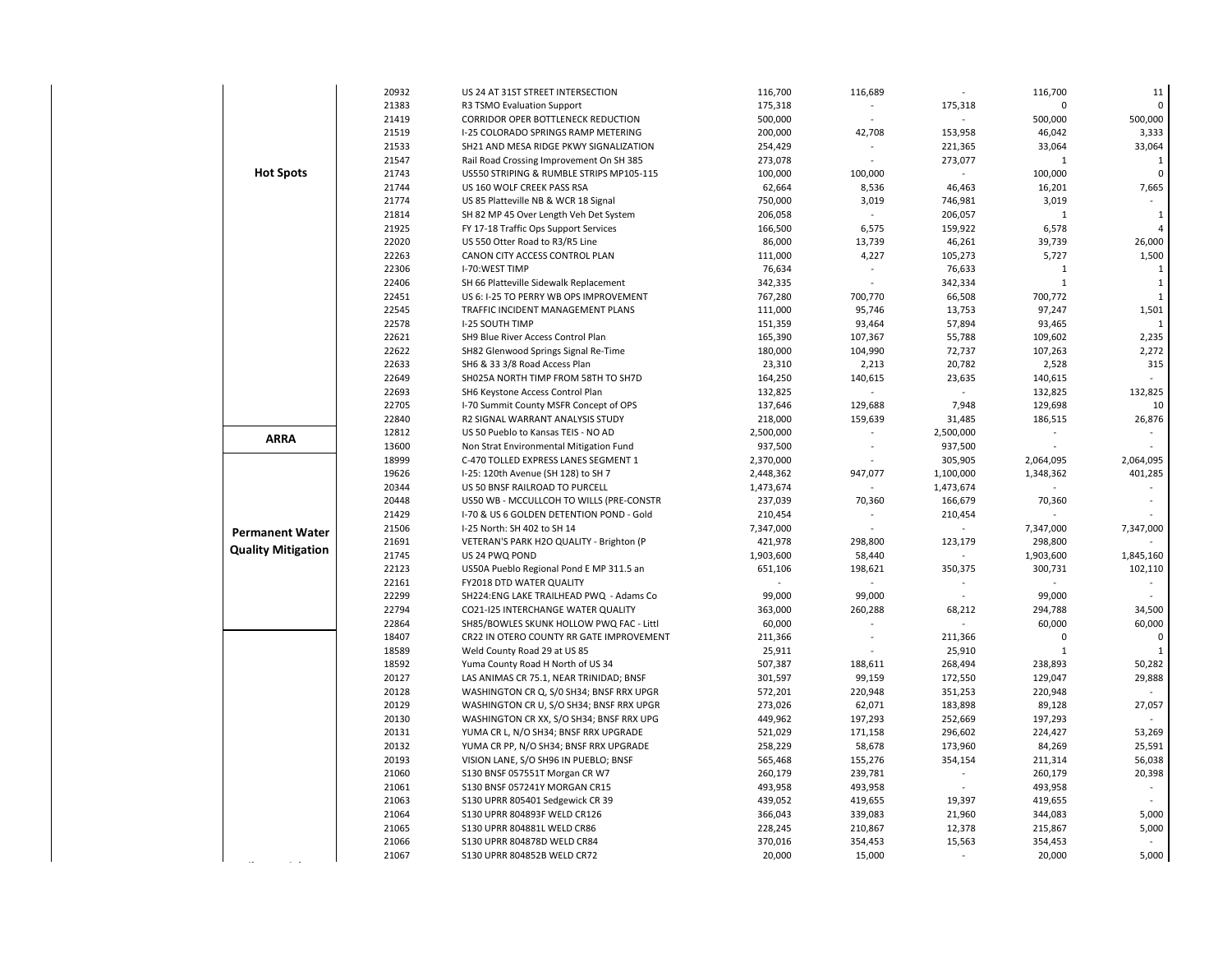|                               | Railway-Highway          | 21068          | S130 UPRR 804397N SEDGWICK CR34                                                 | 376,273                | 365,105                  | 6,168                    | 370,105           | 5,000               |
|-------------------------------|--------------------------|----------------|---------------------------------------------------------------------------------|------------------------|--------------------------|--------------------------|-------------------|---------------------|
|                               | <b>Crossings Program</b> | 21069          | \$130 UPRR 804377Y WELD CR18                                                    | 223,394                | 212,969                  | 7,425                    | 215,969           | 3,000               |
|                               |                          | 21077          | S130 BNSF 057554N Morgan CR X5/10                                               | 273,291                | 269,551                  |                          | 273,291           | 3,740               |
|                               |                          | 21078          | S130 BNSF 057243M Morgan CR 17                                                  | 224,137                | 199,147                  |                          | 224,137           | 24,990              |
|                               |                          | 21079          | S130 BNSF 057240S Morgan CR 14                                                  | 276,008                | 276,008                  |                          | 276,008           |                     |
|                               |                          | 21080          | S130 BNSF 057224H Weld CR 75                                                    | 220,141                | 220,141                  |                          | 220,141           | $\bar{\phantom{a}}$ |
|                               |                          | 21473          | S130 BNSF 057318J Yuma CR J (CR 15)                                             | 340,831                | 93,190                   | 212,611                  | 128,220           | 35,030              |
|                               |                          | 21756          | S130 KYLE 594720H KIT CARSON, BETHUNE                                           | 153,670                |                          |                          | 153,670           | 153,670             |
|                               |                          | 21757          | S130 KYLE 594732C KIT CARSON, STRATTON                                          | 189,970                |                          |                          | 189,970           | 189,970             |
|                               |                          | 21758          | S130 KYLE 594737L KIT CARSON, VONA                                              | 169,400                |                          |                          | 169,400           | 169,400             |
|                               |                          | 21759          | S130 KYLE 594746K KIT CARSON, FLAGER                                            | 198,440                |                          |                          | 198,440           | 198,440             |
|                               |                          | 21907          | Peckham Grade Separated Intersection                                            |                        |                          |                          |                   |                     |
|                               |                          | 22092          | RTD WELTON STREET CORRIDOR PROJECT                                              | 1,500,000              | 1,500,000                | $\overline{\phantom{a}}$ | 1,500,000         |                     |
|                               |                          | 22302          | 2018 RAILROAD CROSSING INVENTORY                                                | 98,000                 | 2,117                    | 94,316                   | 3,684             | 1,567               |
|                               |                          | 22370          | WCR Closures In UPRR Agreement                                                  | 200,000                |                          |                          | 200,000           | 200,000             |
|                               |                          | 22500          | S130 804855W WELD COUNTY, 5TH ST EATON                                          | 468,394                | 258,273                  | 16,368                   | 452,026           | 193,753             |
|                               |                          | 22779          | S130 UPRR 804342X WELD COUNTY CR 34                                             | 20,000                 | 15,000                   |                          | 20,000            | 5,000               |
|                               |                          | 22874          | AP ROW Acquisition for WCR44/US85                                               | 4,281,738              | 32,029                   |                          | 4,281,738         | 4,249,709           |
|                               |                          | 22925          | FY 19 RAILRAOD CROSSING INVENTORY                                               | 99,000                 | $\overline{\phantom{a}}$ |                          | 99,000            | 99,000              |
|                               |                          | 19605          | BRIDGE ON-SYS STATEWIDE INSPECT FY14                                            | 1,715,437              |                          | 1,715,437                | $\Omega$          | $\Omega$            |
|                               |                          | 19606          | BRIDGE STATEWIDE CULVERT INSPECT FY14                                           | 635,000                | 229,159                  | 405,841                  | 229,159           |                     |
|                               |                          | 20272          | BRIDGE ON-SYS STATEWIDE INSPECT FY15                                            | 2,092,000              | 16,000                   | 2,050,096                | 41,904            | 25,904              |
|                               |                          | 20273          | BRIDGE STATEWIDE CULVERT INSPECT FY15                                           | 1,000,000              | 245,954                  | 754,046                  | 245,954           |                     |
| <b>Maintain - Maintaining</b> |                          | 20274          | BRIDGE STATEWIDE SSHML INSPECT FY15                                             | 990,518                |                          | 990,517                  | 1                 | 1                   |
| <b>What We Have-</b>          |                          | 20275          | BRIDGE STATEWIDE TUNNEL INSPECT FY15                                            | 2,000,000              |                          | 1,999,913                | 87                | 87                  |
|                               |                          | 20276          | BRIDGE STATEWIDE WALL INSPECT FY15                                              | 919,366                |                          | 919,365                  | $\Omega$          | $\mathbf 0$         |
| <b>Contracted Out Work</b>    |                          | 20802          | R5 FY 17 ENG STUDIES & ENVIRO COMPLIANCE                                        |                        |                          |                          |                   |                     |
|                               |                          | 20902          | I-70 Wolcott East                                                               | 56,153                 |                          | 56,152                   | $\mathbf{1}$      | $\mathbf{1}$        |
|                               |                          | 20997          | I-70 EBND MSE WALL/GUARDRAIL: MP252-253                                         |                        |                          |                          |                   |                     |
|                               |                          | 21027          | BRIDGE ON-SYS ASSET MGMT FY16                                                   | 708,000                |                          | 319,723                  | 388,277           | 388,277             |
|                               |                          | 21028          | BRIDGE ON-SYS STATEWIDE INSPECT FY16                                            | 1,682,566              | 3,700                    | 1,670,772                | 11,794            | 8,094               |
|                               |                          | 21029          | BRIDGE STATEWIDE ANCILLARY INSPECT FY16                                         | 1,000,000              |                          | 900,897                  | 99,103            | 99,103              |
|                               |                          | 21030          | BRIDGE STATEWIDE MINOR INSPECT FY16                                             | 1,000,000              | 230,536                  | 406,140                  | 593,860           | 363,325             |
|                               |                          | 21031<br>21032 | BRIDGE STATEWIDE TUNNEL INSPECT FY16                                            | 1,811,860              | 40,700                   | 1,501,418                | 310,442           | 269,742<br>1        |
|                               |                          |                | BRIDGE STATEWIDE WALL INSPECT FY16                                              | 999,944                | $\sim$                   | 999,943                  | 1                 | 23,169              |
|                               |                          | 21577<br>21581 | BRIDGE ON-SYS STATEWIDE INSPECT FY17<br>BRIDGE STATEWIDE ANCILLARY INSPECT FY17 | 1,523,000<br>1,030,000 |                          | 1,499,831<br>913,876     | 23,169<br>116,124 | 116,124             |
|                               | <b>Structures</b>        | 21582          | BRIDGE STATEWIDE MINOR INSPECT FY17                                             | 1,030,000              | 32,237                   | 793,226                  | 236,774           | 204,537             |
|                               | <b>Inspection and</b>    | 21583          | BRIDGE STATEWIDE WALL INSPECT FY17                                              | 721,000                |                          | 710,650                  | 10,350            | 10,350              |
|                               |                          | 21598          | BRIDGE ON-SYS ASSET MGMT FY17                                                   | 506,800                |                          | 506,800                  |                   |                     |
|                               | Management               | 21621          | BRIDGE ON-SYSTEM RATING FY17                                                    | 600,000                | 2,655                    | 596,777                  | 3,223             | 567                 |
|                               |                          | 21958          | BRIDGE ON-SYS STATEWIDE INSPECT FY18                                            | 1,572,000              | 651,630                  | 917,563                  | 654,437           | 2,807               |
|                               |                          | 21959          | BRIDGE STATEWIDE ANCILLARY INSPECT FY18                                         | 1,335,000              | 74,859                   | 1,036,656                | 298,344           | 223,485             |
|                               |                          | 21960          | BRIDGE STATEWIDE MINOR INSPECT FY18                                             | 1,069,000              | 32,354                   | 722,438                  | 346,562           | 314,209             |
|                               |                          | 21972          | BRIDGE ON-SYS RATING CONSULTANT FY18                                            | 600,000                | 127,105                  | 455,729                  | 144,271           | 17,165              |
|                               |                          | 21973          | <b>BRIDGE ON-SYS RATING FY18</b>                                                | 120,000                |                          | 120,000                  |                   |                     |
|                               |                          | 21974          | BRIDGE STATEWIDE TUNNEL INSPECT FY18                                            | 1,300,000              | 94,229                   | 96,847                   | 1,203,153         | 1,108,924           |
|                               |                          | 21975          | BRIDGE STATEWIDE WALL INSPECT FY18                                              | 1,399,000              | 584,016                  | 364,772                  | 1,034,228         | 450,211             |
|                               |                          | 22138          | BRIDGE ASSET AND INSP DATA MGMT PROGRAM                                         | 1,971,019              | 1,193,302                | 172,943                  | 1,798,076         | 604,773             |
|                               |                          | 22140          | BRIDGE ON-SYS ASSET MGMT FY18                                                   | 474,000                | 43,142                   | 393,849                  | 80,151            | 37,009              |
|                               |                          | 22511          | BRIDGE ASSET MGMT, INSPCT AND RATINGS                                           | 1,673,343              | 282,013                  | $\sim$                   | 1,673,343         | 1,391,330           |
|                               |                          | 22656          | BRIDGE ON-SYS RATING CONSULTANT FY19                                            | 600,000                | 566,816                  | 32,323                   | 567,677           | 861                 |
|                               |                          | 22657          | BRIDGE ON-SYS STATEWIDE INSPECT FY19                                            | 1,756,000              | 32,237                   | 260,729                  | 1,495,271         | 1,463,034           |
|                               |                          | 22658          | <b>BRIDGE ON-SYS RATING FY19</b>                                                | 345,000                |                          | 37,380                   | 307,620           | 307,620             |
|                               |                          | 22666          | BRIDGE STATEWIDE ANCILLARY INSPECT FY19                                         | 1,092,727              | 1,013,725                | 36,002                   | 1,056,725         | 43,000              |
|                               |                          | 22667          | BRIDGE STATEWIDE MINOR INSPECT FY19                                             | 802,000                |                          |                          | 802,000           | 802,000             |
|                               |                          | 22669          | BRIDGE STATEWIDE WALL INSPECT FY19                                              | 1,120,000              | 729,546                  |                          | 1,120,000         | 390,454             |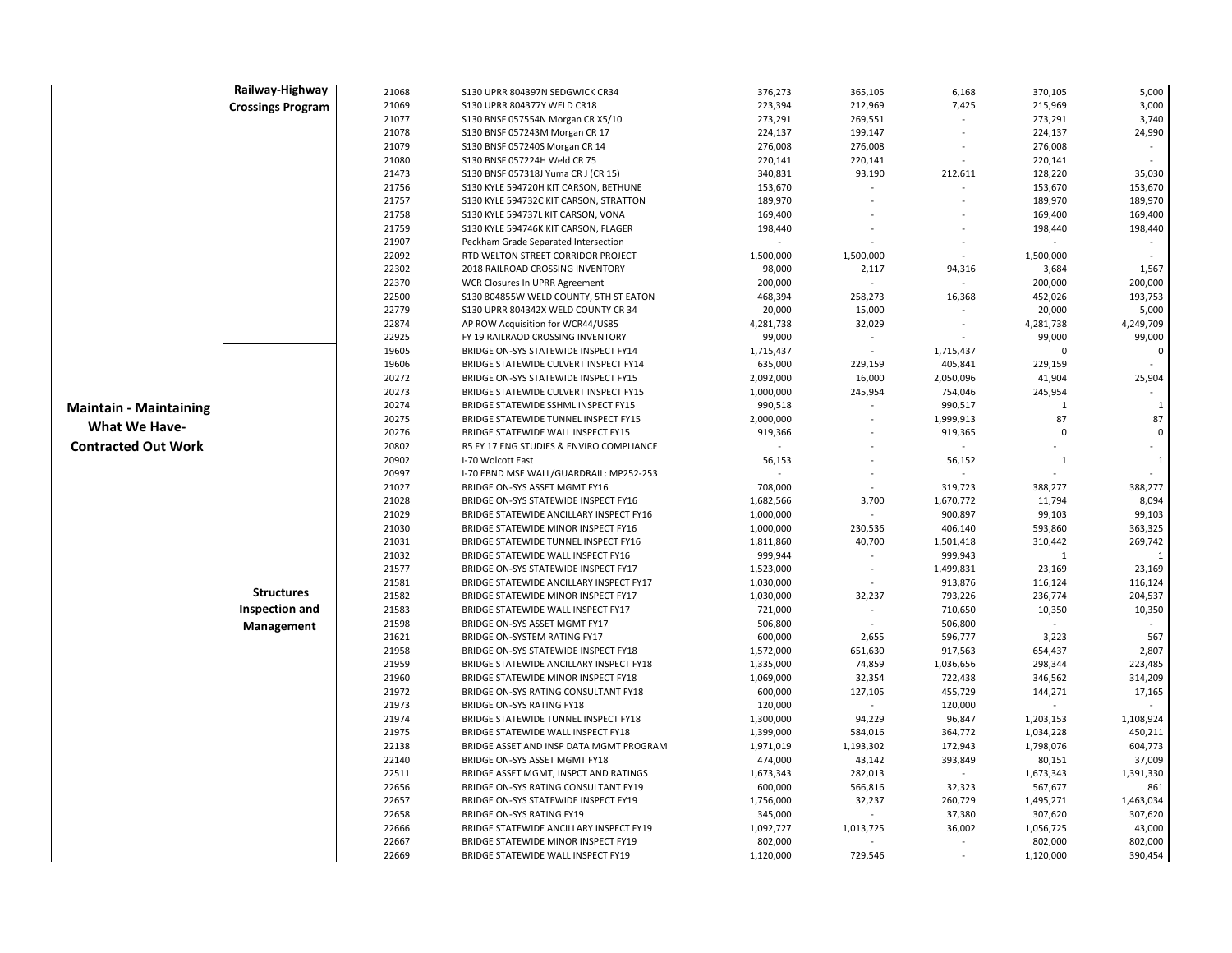|                       | 22761          | BRIDGE ON-SYS ASSET MGMT FY19                                     | 468,000              |                          |                      | 468,000      | 468,000        |
|-----------------------|----------------|-------------------------------------------------------------------|----------------------|--------------------------|----------------------|--------------|----------------|
|                       | 12372          | US 287:SH1 to LaPorte Bypass                                      |                      |                          |                      |              |                |
|                       | 13600          | Non Strat Environmental Mitigation Fund                           | 273                  |                          | 273                  |              |                |
|                       | 16311          | I-25:SANTA FE INTERCHANGE RECONSTRUCTION                          | 12,998,692           |                          | 12,998,692           |              |                |
|                       | 17258          | I-70 GW Canyon Structure Rail Repair                              | 250,000              |                          | 250,000              |              |                |
|                       | 17771          | I-70:HAVANA TO I-225 RESURFACING                                  | 2,054,053            |                          | 2,054,053            |              |                |
|                       | 18611          | SH 86: I-70 West                                                  | 472,185              | 472,185                  |                      | 472,185      | $\Omega$       |
|                       | 19039          | DESIGN I-25/CIMARRON EXPRESSWAY                                   | 8,293,123            | $\sim$                   | 8,293,123            |              |                |
|                       | 19134          | SH 96A - Arkansas River to US50B                                  | 2,646,335            | $\sim$                   | 2,646,335            |              |                |
|                       | 19263          | US 160 MCCABE CREEK PAGOSA                                        | 3,935,857            | 87,233                   | 3,288,107            | 647,750      | 560,516        |
|                       | 19362          | US 160 DRY CREEK PASSING LANES                                    | 136,000              | 97,966                   | 38,034               | 97,966       |                |
|                       | 19394          | US 6 Castle Creek Bridge (F-09-K)                                 | 480,000              | 79,053                   | 385,207              | 94,793       | 15,740         |
|                       | 19470          | SH 13 Yampa River C-06-D Repair                                   | 4,187,805            | $\sim$                   | 4,187,804            | 1            |                |
|                       | 19497          | I-70 Bridge Repairs near Deertrail                                | 2,556,216            |                          | 2,556,215            | $\mathbf{1}$ | 1              |
|                       | 19626          | I-25: 120th Avenue (SH 128) to SH 7                               | 743,235              |                          | 743,235              |              |                |
|                       | 19644          | SH95 SHERIDAN RESURFAING: Hampden to Ari                          | 72,461               |                          | 72,461               |              |                |
|                       | 19645          | REGION 2 CRITICAL CULVERTS FY14                                   | 269,643              |                          | 269,642              | 1            | $\mathbf{1}$   |
|                       | 19857          | POA CDOT FOR SCOUR CRITICAL BRIDGES                               | 11,456,000           | 1,910,662                | 9,470,476            | 1,985,524    | 74,862         |
|                       | 20063          | SH74:EL RANCHO TO EVERGREEN OVERLAY                               | 20,000               |                          | 20,000               | $\Omega$     |                |
|                       | 20178          | BRIDGE PREVENTIVE MAINTENANCE "RAMP"                              | 16,271,157           | 3,630,787                | 12,342,469           | 3,928,688    | 297,900        |
|                       | 20191          | PR US36 Bridges                                                   | 152,685              | 60,147                   |                      | 152,685      | 92,538         |
|                       | 20323          | EJMT 2400V SWITCHGEAR REPLACEMENT                                 | 2,659,054            |                          | 2,466,684            | 192,370      | 192,370        |
|                       | 20344          | US 50 BNSF RAILROAD TO PURCELL                                    | 270,200              | $\overline{\phantom{a}}$ | 270,200              |              |                |
|                       | 20381          | US 285 CONEJOS RIVER BRIDGES                                      | 172,624              |                          | 129,222              | 43,402       | 43,402         |
|                       | 20422          | SH 140 BR WIDENING(O-04-K)                                        | 340,000              | 15,536                   | 198,415              | 141,585      | 126,049        |
|                       | 20437          | I-70 HLT Garage Door                                              | 2,084,722            | 1,244,209                | 597,489              | 1,487,233    | 243,024        |
|                       | 20456          | SH 145 WALL REPLACEMENT MP 76                                     | 1,712,379            |                          | 1,712,378            | 1            | $\mathbf{1}$   |
|                       | 20511          | SH-177 Arapahoe To Hampden Resurfacing                            | 1,450,000            |                          | 1,450,000            |              |                |
|                       | 20547          | HLT VMS CMS LUS Replacement                                       | 4,624,671            | 344,059                  | 4,278,391            | 346,280      | 2,221          |
|                       | 20561          | US36:STRASBURG TO BYERS; I-70M and CR 2                           | 747,750              |                          | 747,750              |              |                |
|                       | 20600          | SH 145 PASSING LANES AT DEEP CREEK                                | 1,500,000            | 10,000                   |                      | 1,500,000    | 1,490,000      |
|                       | 20610          | US 36 Culvert Repair MP 11.95 - MP 12.29                          | 1,704,962            | 18,081                   | 1,686,880            | 18,082       |                |
|                       | 20631          | US 24 I-12-T BRIDGE REPLACEMENT                                   | 422,254              | $\sim$                   | 422,236              | 18           | 18             |
|                       | 20676          | R5 SH 145 MM 13.47 Priority Culv                                  | 59,202               |                          | 59,202               | $\mathbf 0$  | $\Omega$       |
|                       | 20693          | US160 MM 43.2, 150.4, 156.3, 168.07 CULV                          | 250,000              |                          | 178,346              | 71,654       | 71,654         |
|                       | 20703          | SH 65 Mesa North Resurfacing                                      | 435,000              |                          | 435,000              |              |                |
|                       | 20734          | R5 FY 17 - 21 HYDROL AND HYDRAU DESIGN                            | 500,000              | 264,181                  | 218,696              | 281,304      | 17,123         |
|                       | 20751          | US50C OVERLAY 4TH TO BAXTER RD IN PUEBLO                          | 145,001              | 145,001                  |                      | 145,001      |                |
|                       | 20753          | US 40 Craig East BPM                                              | 3,735,998            | 3,723,326                | 12,670               | 3,723,328    | 2              |
|                       | 20754          | SH167 Fowler Overlay MP0 to MP4.9                                 | 1,225,000            | 999,999                  | 225,000              | 1,000,000    | $\mathbf{1}$   |
|                       | 20755          | SH45 FROM MP 4.9-8.7 THRU PUEBLO                                  | 380,000              | $\sim$                   | 380,000              |              |                |
|                       | 20768          | SH 138 Lodgepole Creek & HMA Overlay                              | 1,212,777            | 171,621                  | 1,041,154            | 171,623      | $\mathbf{1}$   |
|                       | 20798          | US 160 WOLF CREEK TUNNEL COMS UPGRADES                            | 348,253              |                          | 348,253              | $\Omega$     | $\Omega$       |
|                       | 20799          | US 550 RIVERSIDE SNOW SHED LIGHTING                               | 992,850              | 44,943                   | 947,906              | 44,944       | 1              |
|                       | 20802          | R5 FY 17 ENG STUDIES & ENVIRO COMPLIANCE                          | 100,000              | 681                      | 89,128               | 10,872       | 10,191         |
|                       | 20805          | DOUGLAS COUNTY BRIDGE SCOUR REPAIR,                               | 3,939,793            | 3,113,546                | 826,246              | 3,113,547    | $\overline{2}$ |
|                       | 20809          | RAMP BPM I-25 AND ROCKRIMMON PKG#1                                | 5,000,000            |                          | 5,000,000            |              |                |
|                       | 20842          | US 40 Rabbit Ears West                                            | 400,000              |                          | 400,000              |              |                |
|                       | 20844          |                                                                   |                      |                          |                      |              |                |
|                       | 20845          | US 34D Overlay and Bridge Work<br>US 85 Resurfacing Eaton to Ault | 2,001,164<br>313,448 |                          | 2,001,164<br>313,448 |              |                |
|                       |                |                                                                   |                      |                          |                      |              |                |
|                       | 20846          | C-470 S. ROONEY RD TO KEN CARYL (FORMERL                          | 734,151              |                          | 734,151              |              |                |
|                       | 20847<br>20851 | EJMT S BORE BARRIER, HANDRAIL, WALKWAY                            | 3,887,946            | 182,924                  | 3,705,023            | 182,924      |                |
|                       |                | US 6 LOVELAND PASS - I-70                                         | 100,000              |                          |                      | 100,000      | 100,000        |
|                       | 20852          | US 285 DECK REHABILITATION (FY 17)                                | 1,741,400            | 1,741,399                |                      | 1,741,400    | $\mathbf{1}$   |
|                       | 20862          | SH 113 Structure Preventative Maint.                              | 2,164,583            | 2,164,125                | 456                  | 2,164,127    |                |
|                       | 20865          | US 34 Republican River Bridges                                    | 755,000              | 167,937                  | 464,489              | 290,511      | 122,574        |
| <b>Structures On-</b> | 20869          | 1-70, 1-76, & 1-270 BRIDGE BEARING REP                            | 2,298,561            | 2,017,275                | 111,465              | 2,187,096    | 169,821        |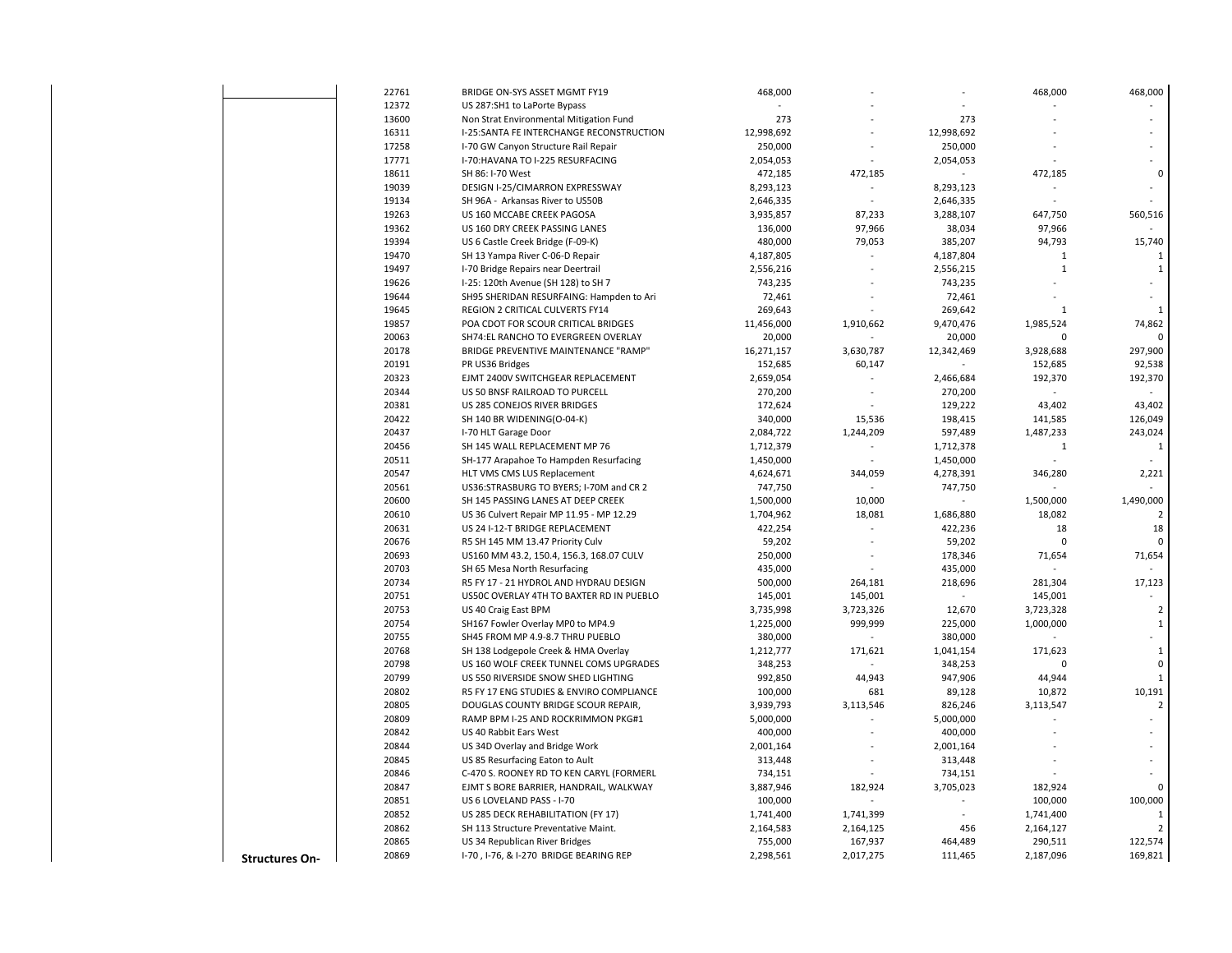| $\frac{1}{2}$ and $\frac{1}{2}$ and $\frac{1}{2}$ and $\frac{1}{2}$ and $\frac{1}{2}$ and $\frac{1}{2}$<br>System | 20873          | R1 CRITICAL CULVERT REPAIR FY18           | 2,707,461 | 1,651,041 | 1,054,420 | 1,653,041    | 2,000          |
|-------------------------------------------------------------------------------------------------------------------|----------------|-------------------------------------------|-----------|-----------|-----------|--------------|----------------|
|                                                                                                                   | 20885          | I-25: COUNTY LINE ROAD TO BELLEVIEW AVEN  | 1,300,000 |           | 1,300,000 |              |                |
| Construction                                                                                                      | 20886          | REGION 1 FY17 US 040A BERTHOUD PASS WALL  | 2,794,791 | 604,998   | 2,177,581 | 617,210      | 12,211         |
|                                                                                                                   | 20887          | I-225 Resurfacing From I-25 To Parker Rd  | 500,000   |           |           | 500,000      | 500,000        |
|                                                                                                                   | 20890          | US 85: I-76 TO 168TH                      | 151,010   |           | 151,010   |              |                |
|                                                                                                                   | 20891          | Package C (I-70 AND I-25) Bridge Prevent  | 4,906,945 |           | 4,906,945 | 0            | $\Omega$       |
|                                                                                                                   | 20892          | PACKAGE A1 (I-25 / I-70 / I-76) Bridge P  | 3,423,909 | 10,000    |           | 3,423,909    | 3,413,909      |
|                                                                                                                   | 20902          | I-70 Wolcott East                         | 2,012,442 |           | 2,012,442 |              |                |
|                                                                                                                   | 20923          | I-70 Salt Wash Bridges Scour              | 3,180     |           | 3,180     | 0            |                |
|                                                                                                                   | 20934          | I-70 No Name Tunnel Lighting              | 300,000   |           | 170,996   | 129,004      | 129,004        |
|                                                                                                                   | 20945          | SH-14 Resurf Ft Collins, Lemay to I-25    | 168,000   |           | 168,000   |              |                |
|                                                                                                                   | 20950          | SH69 OVERLAY MP 25.7 TO 50.1              | 130,000   |           | 130,000   |              |                |
|                                                                                                                   | 20952          | I-25: Preventative Bridge Maint.          | 26,000    |           | 239       | 25,761       | 25,761         |
|                                                                                                                   | 20955          | <b>Grand Junction RE Various Culverts</b> | 540,000   | 158,833   | 281,723   | 258,277      | 99,444         |
|                                                                                                                   | 20964          | 125 S TRINIDAD RESURF & FRONTAGE ACCESS   | 211,000   |           | 211,000   |              |                |
|                                                                                                                   | 20997          | I-70 EBND MSE WALL/GUARDRAIL: MP252-253   | 1,242,213 | 257,364   | 984,847   | 257,366      | $\overline{2}$ |
|                                                                                                                   | 21020          | Replace M-22-Z on SH 10 MP 69.68          | 2,941,894 | 2,769,320 | 172,573   | 2,769,321    | $\mathbf{1}$   |
|                                                                                                                   | 21091          | R5 SH151 mp13.36 PRIORITY CULVERT         | 1,394,498 | 78,011    | 1,316,445 | 78,053       | 41             |
|                                                                                                                   | 21144          | I-70 HLT Generator Upgrade                | 380,000   |           | 302,738   | 77,262       | 77,262         |
|                                                                                                                   | 21200          | SH 82 Glenwood Springs to Carbondale      | 150,000   | 10,000    |           | 150,000      | 140,000        |
|                                                                                                                   | 21201          | I-70 Parachute West                       | 500,000   |           | 500,000   |              |                |
|                                                                                                                   | 21223          | EJMT 480V MOTOR CONTROL CENTERS           | 8,487,952 | 191,750   | 434,385   | 8,053,567    | 7,861,818      |
|                                                                                                                   | 21224          | EJMT PLENUM WATERPROOFING MEMBRANE        | 1,501,812 | 959,912   | 541,899   | 959,913      | $\overline{2}$ |
|                                                                                                                   | 21225          | I-70: 32ND TO 44TH RESURFACING            | 4,600,000 |           | 4,600,000 |              |                |
|                                                                                                                   | 21229          | SH-67 Sedalia Resurfacing                 | 619,551   | 10,000    |           | 619,551      | 609,551        |
|                                                                                                                   | 21245          | I-70 Avon to Vail                         | 100,000   | 100,000   |           | 100,000      |                |
|                                                                                                                   | 21254<br>21262 | SH67 CRIPPLE CREEK TO WESTCREEK           | 146,200   |           | 146,200   |              |                |
|                                                                                                                   |                | SH 133 Bowie Resurfacing                  | 100,000   |           | 100,000   |              |                |
|                                                                                                                   | 21310          | I-70 LANE BALANCE OVER GARRISON           | 325,467   |           | 325,466   | $\mathbf{1}$ | $\mathbf{1}$   |
|                                                                                                                   | 21399          | P-17-L Scour Critical & three culverts    | 1,321,037 |           | 1,321,037 |              |                |
|                                                                                                                   | 21453          | R5 SH184 MM 11.73,12.29 Priority Culv     | 10,000    |           | 219       | 9,781        | 9,781          |
|                                                                                                                   | 21506          | I-25 North: SH 402 to SH 14               | 1,744,564 |           |           | 1,744,564    | 1,744,564      |
|                                                                                                                   | 21542          | US287 - Spring Creek                      | 107,000   |           | 45,865    | 61,135       | 61,135         |
|                                                                                                                   | 21591          | SH12 WEIGHT RESTRICTED & SCOUR CRITICAL   | 490,000   | 429       | 139,498   | 350,502      | 350,073        |
|                                                                                                                   | 21608          | POA Scour US 385                          | 1,080,358 | 396,239   | 457,673   | 622,685      | 226,446        |
|                                                                                                                   | 21624          | Region 2 Critical Culverts Design         | 150,000   | 27,639    | 98,307    | 51,693       | 24,054         |
|                                                                                                                   | 21722          | I-25 @ HAPPY CANYON CREEK SCOUR IGA       | 317,000   | 317,000   |           | 317,000      |                |
|                                                                                                                   | 21787          | CRITICAL CULVERTS SH101, SH109            | 788,345   | 201,263   | 587,081   | 201,264      |                |
|                                                                                                                   | 21796          | SH 74: I-70 TO CR 65 Resurfacing          | 390,000   |           |           | 390,000      | 390,000        |
|                                                                                                                   | 21806          | SH95:52ND TO 58TH/RALSTON(MM9.5-MM10.1)   | 400,000   | 2,700     | 397,299   | 2,701        | 1              |
|                                                                                                                   | 21828          | I-70 Vail East and West                   | 60,000    | 60,000    |           | 60,000       |                |
|                                                                                                                   | 21831          | I-25 Resurfacing MP 79.6 to 92.0          | 250,000   | 10,000    |           | 250,000      | 240,000        |
|                                                                                                                   | 21896          | I-70 Officers Gulch to Frisco             | 385,000   |           |           | 385,000      | 385,000        |
|                                                                                                                   | 21897          | I-70 Vail Pass Various Wall Repairs       | 2,884,491 | 95,234    | 217,466   | 2,667,026    | 2,571,791      |
|                                                                                                                   | 21923          | R2 NORTH PROGRAM WALL REPAIRS             | 3,617,068 | 48,781    | 326,296   | 3,290,772    | 3,241,990      |
|                                                                                                                   | 22058          | R2-2018 CRITICAL CULVERTS REPAIR          | 678,366   | 460,437   | 217,150   | 461,216      | 779            |
|                                                                                                                   | 22081          | CRITICAL CULVERT REPAIR - US 50           | 289,721   |           | 289,721   |              |                |
|                                                                                                                   | 22142          | CHANNEL REALIGNMENT AND SCOUR PROTECTION  | 1,490,720 |           | 1,490,720 |              |                |
|                                                                                                                   | 22227          | I-76: Repair Damaged MSE Wall             | 307,166   | 46,470    | 260,696   | 46,470       | $\mathbf{1}$   |
|                                                                                                                   | 22250          | 1-70 BRIDGE REPAIRS MP 244.2 & MP 249.0   | 1,979,340 | 910,226   | 1,069,113 | 910,227      | 1              |
|                                                                                                                   | 22289          | REPLACEMENT OF STRUCTURE L-22-J ON SH 71  | 2,500     |           |           | 2,500        | 2,500          |
|                                                                                                                   | 22312          | PR South Douglas Creek                    | 300,000   | 10,000    |           | 300,000      | 290,000        |
|                                                                                                                   | 22372          | SH 91 & I-70 Culvert Repair               | 50,000    |           |           | 50,000       | 50,000         |
|                                                                                                                   | 22420          | US 550/160 CONNECTION SOUTH DESIGN-BUILD  | 2,200,000 | 209,872   | 1,990,128 | 209,872      |                |
|                                                                                                                   | 22481          | US50B PUEBLO (MP 318) STR K-18-BZ & K-18  | 73,290    | 7,498     | 17,029    | 56,261       | 48,763         |
|                                                                                                                   | 22553          | US 6 TUNNELS LIGHTING AND LINER           | 689,195   | 516,149   | 117,587   | 571,608      | 55,460         |
|                                                                                                                   | 22703          | I-25 SEG3A RE-PKG 120TH TO E470           | 235,765   | 10,000    |           | 235,765      | 225,765        |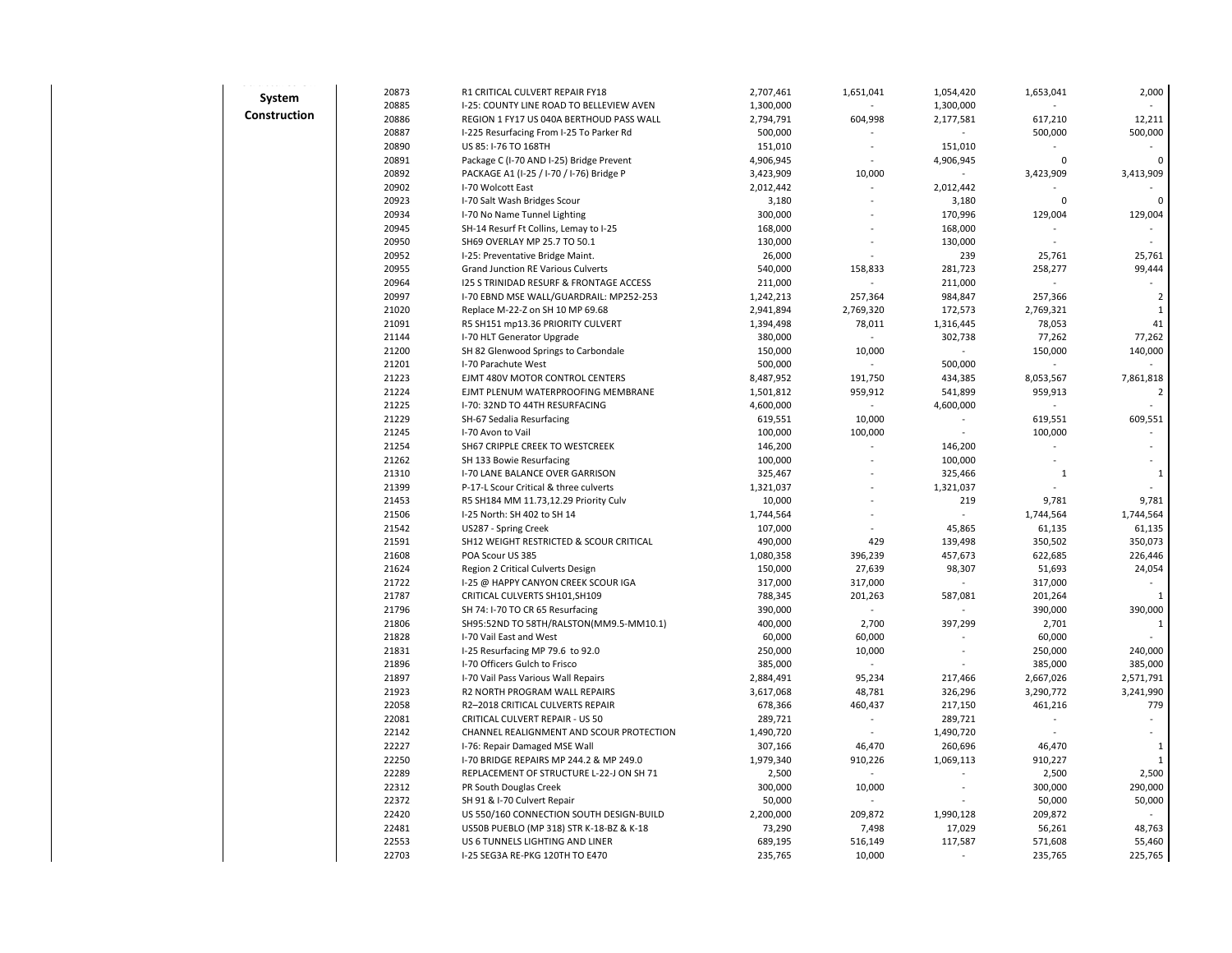| 22939          | I-70 Glenwood Canyon Walls Study                         | 125,000              |                                 |            | 125,000        | 125,000                 |
|----------------|----------------------------------------------------------|----------------------|---------------------------------|------------|----------------|-------------------------|
| 12372          | US 287:SH1 to LaPorte Bypass                             | 1,000,000            |                                 | 1,000,000  |                |                         |
| 17771          | I-70: HAVANA TO I-225 RESURFACING                        | 4,284,951            |                                 | 4,284,951  | 0              | $\mathbf 0$             |
| 18386          | Baseline Rd Bike/Ped Underpass                           | 300,000              | 65,856                          | 234,144    | 65,856         |                         |
| 18611          | SH 86: I-70 West                                         | 5,636,216            | 5,636,216                       |            | 5,636,216      |                         |
| 18695          | I-25: US 36 TO 120TH AVENUE (CDOT)                       | 7,500,000            |                                 | 7,500,000  | $\mathbf 1$    | $\mathbf{1}$            |
| 18808          | US 85 5th to O St. Business Surface                      | 190,368              | ÷,                              | 190,367    | $\mathbf{1}$   | $\mathbf{1}$            |
| 18890          | US-85 Louviers To MP 191.75                              | 4,000,000            |                                 |            | 4,000,000      | 4,000,000               |
| 18966          | Etchison Pit Closure, Permit M-1978-253                  | 120,000              | 208                             | 41,503     | 78,497         | 78,289                  |
| 19039          | DESIGN I-25/CIMARRON EXPRESSWAY                          | 2,560,000            | L.                              | 2,560,000  |                |                         |
| 19085          | 176 SUPERELEVATION/CONCRETE PAVEMENT REC                 | 8,003,457            | 24,420                          | 7,979,036  | 24,421         | $\mathbf{1}$            |
| 19134          | SH 96A - Arkansas River to US50B                         | 6,073,950            |                                 | 6,073,950  |                |                         |
| 19185          | US 85 Resurf Ph-I, & SH 392 Intersection                 | 9,251,817            |                                 | 9,251,816  | $\mathbf{1}$   | $\mathbf{1}$            |
| 19626          | I-25: 120th Avenue (SH 128) to SH 7                      | 5,918,916            |                                 | 5,918,916  |                |                         |
| 19643          | US 24 Enhancement Project in Buena Vista                 | 6,897,378            |                                 | 6,897,377  | $\mathbf{1}$   | $\mathbf{1}$            |
| 19644          | SH95 SHERIDAN RESURFAING: Hampden to Ari                 | 6,046,888            |                                 | 6,046,886  | $\overline{2}$ | $\overline{2}$          |
| 19664          | SH 14: S-Curve Reconstruction                            | 5,632,909            |                                 |            | 5,632,909      | 5,632,909               |
| 19668          | US 287 IN LAMAR - PARK to COLONIA                        | 7,221,033            | 13,967                          | 7,207,066  | 13,967         | $\sqrt{2}$              |
| 19701          | US 550 BILLY CREEK NORTH SURFACE TREATME                 | 305,493              | 5,493                           | 300,000    | 5,493          |                         |
| 19868          | WADSWORTH CAPACITY (HIGHLAND TO 10TH)                    | 2,500,000            | ä,                              | 2,500,000  |                |                         |
| 19934          | US85(SANTA FE DR.): FLORIDA TO I-25                      | 290,368              |                                 | 23,554     | 266,814        | 266,814                 |
| 20063          | SH74:EL RANCHO TO EVERGREEN OVERLAY                      | 6,920,369            |                                 | 6,920,369  |                |                         |
| 20121          | US 550 OURAY TO RIDGWAY                                  | 225,000              |                                 | 134,154    | 90,846         | 90,846                  |
| 20145          | SH 340 Redlands Parkway Roundabout                       | 799,876              | 39,758                          | 756,692    | 43,184         | 3,426                   |
| 20286          | R2 FY 15 SURFACE TREATMENT PE POOL                       | 2,356,844            |                                 | 2,291,808  | 65,036         | 65,036                  |
| 20322          | SH121 (WADSWORTH): Bear Creek to 4th                     | 7,543,370            | 6,884,923                       | 658,446    | 6,884,924      | $\mathbf{1}$            |
| 20325          | US 160 PASSING LANE NORTH OF TOWAOC                      | 250,000              |                                 |            | 250,000        | 250,000                 |
| 20416          | US 285 Nathrop Wildlife Underpass                        | 127,806              | 125,912                         |            | 127,806        | 1,894                   |
| 20473          | US85: WIDEN SB SANTA FE HAMPDEN TO LIPAN                 | 363,343              | 11,666                          | 268,661    | 94,682         | 83,016                  |
| 20511          | SH-177 Arapahoe To Hampden Resurfacing                   | 6,001,453            | 2,623,145                       | 3,369,986  | 2,631,467      | 8,322<br>$\overline{1}$ |
| 20561<br>20588 | US36:STRASBURG TO BYERS; I-70M and CR 2                  | 3,678,080            |                                 | 3,678,079  | $\mathbf{1}$   |                         |
| 20600          | US 6 West Glenwood<br>SH 145 PASSING LANES AT DEEP CREEK | 2,035,802<br>600,000 | 35,083                          | 1,805,346  | 230,456        | 195,374<br>600,000      |
| 20626          | SH 17 MP 84.5 to MP 91.5 (PH III)                        | 100,000              |                                 | 100,000    | 600,000        |                         |
| 20684          | US 491 MP 36.16 - 53.74 and CR S                         | 14,089,550           | 4,384,634                       |            | 14,089,550     | 9,704,916               |
| 20686          | US 160 MESA VERDE CHIPSEAL                               | 4,100,000            | 10,000                          | ÷.         | 4,100,000      | 4,090,000               |
| 20703          | SH 65 Mesa North Resurfacing                             | 7,047,660            | 98,412                          | 6,949,248  | 98,412         | 1                       |
| 20705          | US 160 SH 84 TO TREASURE FALLS                           | 8,389,882            | 43,315                          | 8,346,566  | 43,316         | $\overline{2}$          |
| 20751          | US50C OVERLAY 4TH TO BAXTER RD IN PUEBLO                 | 8,027,876            | 6,541,711                       | 482,162    | 7,545,714      | 1,004,003               |
| 20754          | SH167 Fowler Overlay MP0 to MP4.9                        | 6,811,678            | 4,945,544                       | 1,866,133  | 4,945,544      |                         |
| 20755          | SH45 FROM MP 4.9-8.7 THRU PUEBLO                         | 11,798,082           |                                 | 11,798,082 |                |                         |
| 20756          | US 50 FROM MP 352-359 BTWN FOWLER & MANZ                 | 429,000              | 110,746                         | 280,525    | 148,475        | 37,729                  |
| 20758          | I-70 East Side Vail Pass                                 | 8,542,508            | 209,257                         | 8,333,051  | 209,457        | 200                     |
| 20759          | SH 9 Summit Boulevard Frisco                             | 4,005,447            | 110,300                         | 3,895,147  | 110,300        | $\mathbf 0$             |
| 20768          | SH 138 Lodgepole Creek & HMA Overlay                     | 1,944,147            | $\centering \label{eq:reduced}$ | 1,944,147  |                |                         |
| 20802          | R5 FY 17 ENG STUDIES & ENVIRO COMPLIANCE                 | 60,000               |                                 | 60,000     |                |                         |
| 20809          | RAMP BPM I-25 AND ROCKRIMMON PKG#1                       | 4,122,999            | 1,114                           | 4,099,912  | 23,087         | 21,973                  |
| 20813          | US 24 Minturn Resurfacing                                | 5,290,000            | 11,533                          | 923,578    | 4,366,422      | 4,354,889               |
| 20821          | SH40:PEORIA TO SABLE                                     | 310,000              | 12,708                          | 220,269    | 89,731         | 77,022                  |
| 20839          | US285:SH30 RESURFACING DAHLIA TO PARKER                  | 423,423              | 21,841                          | 324,202    | 99,221         | 77,380                  |
| 20841          | US 40 Steamboat West                                     | 4,469,819            | $\overline{a}$                  | 4,469,819  |                |                         |
| 20842          | US 40 Rabbit Ears West                                   | 8,272,545            | $\overline{\phantom{a}}$        | 8,244,571  | 27,974         | 27,974                  |
| 20844          | US 34D Overlay and Bridge Work                           | 1,644,286            | 254,886                         | 1,389,400  | 254,886        |                         |
| 20845          | US 85 Resurfacing Eaton to Ault                          | 22,181,094           | 397,535                         | 21,783,559 | 397,535        | $\mathbf 0$             |
| 20846          | C-470 S. ROONEY RD TO KEN CARYL (FORMERL                 | 10,473,218           | 52,158                          | 10,421,058 | 52,160         | $\overline{2}$          |
| 20851          | US 6 LOVELAND PASS - I-70                                | 6,367,391            | 10,000                          | 60,390     | 6,307,001      | 6,297,001               |
| 20867          | US 385 Holyoke North                                     | 96,100               | 26,748                          | 38,865     | 57,235         | 30,487                  |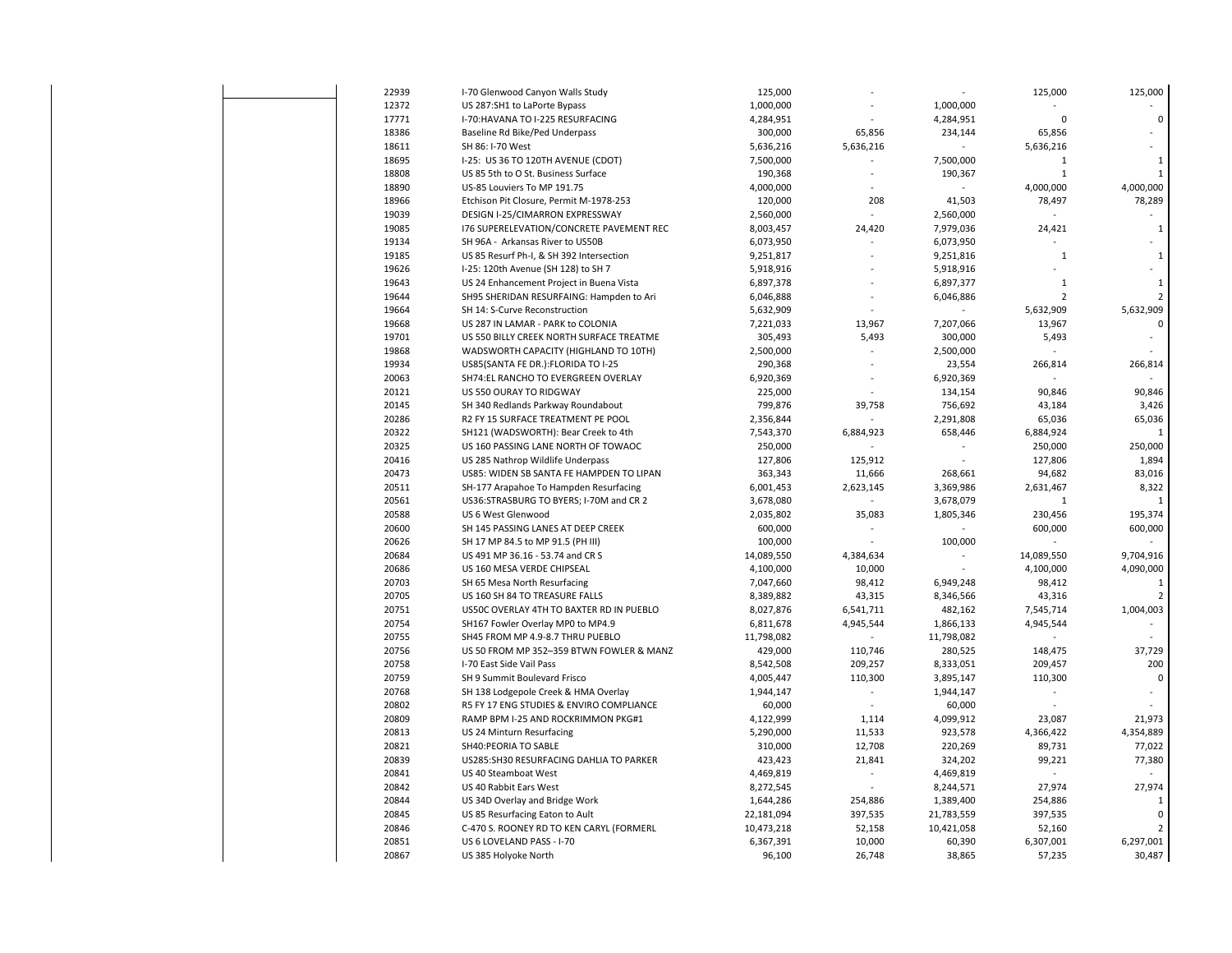|                          | 20885 | I-25: COUNTY LINE ROAD TO BELLEVIEW AVEN           | 14,034,449 | 345,236                  | 13,689,213 | 345,236      |              |
|--------------------------|-------|----------------------------------------------------|------------|--------------------------|------------|--------------|--------------|
|                          | 20887 | I-225 Resurfacing From I-25 To Parker Rd           | 10,093,000 |                          | 58,405     | 10,034,595   | 10,034,595   |
|                          | 20890 | US 85: I-76 TO 168TH                               | 9,905,141  | 1,451,626                | 8,453,515  | 1,451,626    |              |
|                          | 20902 | I-70 Wolcott East                                  | 9,053,544  |                          | 9,053,544  |              | $\sim$       |
|                          | 20904 | R1 FY18 CRACK SEAL                                 | 1,840,137  | 1,242,478                | 597,658    | 1,242,479    | $\mathbf{1}$ |
|                          | 20909 | US 287A in Lamar - Park Street - South             | 464,000    | 136,598                  | 314,901    | 149,099      | 12,501       |
|                          | 20915 | SH 133 McClure Pass to Redstone                    | 3,183,341  | 286,601                  | 2,890,717  | 292,624      | 6,023        |
|                          | 20928 | Region 2 Surface Treatment Design Pool             | 2,640,328  | 1,502                    | 2,295,289  | 345,039      | 343,538      |
|                          | 20945 | SH-14 Resurf Ft Collins, Lemay to I-25             | 7,354,178  |                          | 7,354,177  | 1            |              |
|                          | 20949 | US285 Passing Lanes and Overlay                    | 9,202,911  | 4,524,033                |            | 9,202,911    | 4,678,878    |
|                          | 20950 | SH69 OVERLAY MP 25.7 TO 50.1                       | 4,996,993  |                          | 4,996,993  |              |              |
|                          | 20964 | <b>I25 S TRINIDAD RESURF &amp; FRONTAGE ACCESS</b> | 6,824,776  | 50,645                   | 6,763,131  | 61,645       | 11,000       |
| <b>Surface Treatment</b> | 20978 | SH 119: Nederland - East                           | 11,110,597 | 10,000                   |            | 11,110,597   | 11,100,597   |
|                          | 20986 | SH 7-28th Street to US 287                         | 30,000     | 19,264                   | 9,673      | 20,327       | 1,063        |
|                          | 21089 | SH-7 Non Flood, SHO (PH II), EP-Jct SH-72          | 5,390,406  | 2,128,783                |            | 5,390,406    | 3,261,623    |
|                          | 21116 | SH 82 Grand Ave Bridge Safety Improve              | 883,899    | 849,699                  | 34,199     | 849,700      |              |
|                          | 21154 | FY16/FY17 MATERIALS ENGINEERING SUPPORT            | 266,750    |                          | 266,749    | $\mathbf{1}$ |              |
|                          | 21200 | SH 82 Glenwood Springs to Carbondale               | 9,626,000  | 14,303                   | 122,810    | 9,503,190    | 9,488,887    |
|                          | 21201 | I-70 Parachute West                                | 6,855,566  | 121,305                  | 6,532,639  | 322,927      | 201,623      |
|                          | 21202 | SH 13 R3 Various Chip Seals                        | 1,422,954  | $\sim$                   | 1,422,953  | $\mathbf{1}$ |              |
|                          | 21208 | SH83A(LEETSDALE): MISS TO COLO(SH2)                | 351,600    | 35,066                   | 184,323    | 167,277      | 132,211      |
|                          | 21217 | SH 263: US 85 to Greeley Airport                   | 3,000,000  |                          | 3,000,000  |              |              |
|                          | 21220 | US 6 @ MP 257.4 (FREI PIT)                         | 60,000     |                          |            | 60,000       | 60,000       |
|                          | 21221 | FY19 RESURFACING PREVENTIVE MAINTENANCE            | 133,704    |                          | 57,273     | 76,431       | 76,431       |
|                          | 21225 | I-70: 32ND TO 44TH RESURFACING                     | 1,585,028  |                          | 1,585,028  | 0            |              |
|                          | 21229 | SH-67 Sedalia Resurfacing                          | 855,000    |                          | 103,396    | 751,604      | 751,604      |
|                          | 21231 | SH 88: ALAMEDA TO LOUISIANA RESURFACING            | 442,161    | 128,513                  | 142,534    | 299,627      | 171,114      |
|                          | 21245 | I-70 Avon to Vail                                  | 12,833,847 | 7,149,985                | 361,818    | 12,472,029   | 5,322,044    |
|                          | 21249 | I-25 S ACADEMY SOUTHBOUND ONLY                     | 1,521,000  | 697,859                  | 623,855    | 897,145      | 199,286      |
|                          | 21254 | SH67 CRIPPLE CREEK TO WESTCREEK                    | 12,381,413 |                          | 12,381,413 |              |              |
|                          | 21256 | US24 - 8TH ST TO WEST OF MANITOU SPRINGS           | 19,548     |                          | 19,548     |              |              |
|                          | 21262 | SH 133 Bowie Resurfacing                           | 9,965,960  | 584,087                  | 9,381,873  | 584,087      | $\mathbf 0$  |
|                          | 21290 | US 40 Elk Springs                                  | 2,943,896  | 2,943,895                |            | 2,943,896    | $\mathbf{1}$ |
|                          | 21291 | SH 131 Oak Creek Canyon                            | 400,000    |                          | 278,503    | 121,497      | 121,497      |
|                          | 21317 | SH 112 FROM US 285 TO SH 17                        | 4,712,516  | 4,652,330                | 60,185     | 4,652,331    | 2            |
|                          | 21369 | Little-T Channel Work and SH 60 Resurf             | 275,101    | 113,822                  | 161,278    | 113,823      | $\mathbf{1}$ |
|                          | 21385 | R5 FY16 CHIPS & OIL MTCE SECTIONS 3 & 7            | 499,813    |                          | 499,813    |              |              |
|                          | 21393 | R2 FY 17 SURFACE TREATMENT PE POOL                 | 1,500,000  |                          | 1,500,000  |              |              |
|                          | 21463 | SH 141 South of Divide Road Resurface              | 6,432,930  |                          |            | 6,432,930    | 6,432,930    |
|                          | 21506 | I-25 North: SH 402 to SH 14                        |            |                          |            |              |              |
|                          | 21541 | Fort Collins Pedestrian Underpass                  | 100,000    |                          | 100,000    |              |              |
|                          | 21559 | SH 159 SAN LUIS TO FT GARLAND SURF TREAT           | 6,492,413  | 6,492,413                |            | 6,492,413    |              |
|                          | 21560 | REGION 2 Preliminary Soil Surveys                  | 233,000    | 170                      | 230,768    | 2,232        | 2,062        |
|                          | 21562 | SH 17 MP 107.5 to 118.3 (PH VI) THE END            | 300,000    | 42,147                   | 249,142    | 50,858       | 8,711        |
|                          | 21618 | US 160 WOLF CREEK PASS NARROWS                     | 115,000    |                          | 45,931     | 69,069       | 69,069       |
|                          | 21696 | I-70 GWC Longitudinal Joint Repair                 | 949,291    | 10,316                   | 843,156    | 106,135      | 95,820       |
|                          | 21706 | PR SH72A FLOOD PERMANENT REPAIR-R1                 | 1,805,305  | 242,970                  | 168,128    | 1,637,177    | 1,394,207    |
|                          | 21736 | SH 139 Douglas Pass                                | 5,947,878  | $\overline{\phantom{a}}$ | 5,947,878  | 0            |              |
|                          | 21750 | US 160 Cortez PCCP Rehab/Grinding                  | 120,000    |                          | 18,338     | 101,662      | 101,662      |
|                          | 21774 | US 85 Platteville NB & WCR 18 Signal               | 1,545,231  | 1,539,443                |            | 1,545,231    | 5,788        |
|                          | 21789 | FY20 HMA PREVENTATIVE MAINTENANCE CHIP S           | 2,978,280  | 2,891,043                | 82,236     | 2,896,044    | 5,001        |
|                          | 21790 | SH 88 (BELLEVIEW) UNIVERSITY TO I 25               | 300,000    | 589                      | 177,153    | 122,847      | 122,258      |
|                          | 21795 | US-6, SH-119 TO SH-58                              | 60,000     |                          | 3,281      | 56,719       | 56,719       |
|                          | 21796 | SH 74: I-70 TO CR 65 Resurfacing                   | 4,410,472  | 10,000                   | 64,004     | 4,346,468    | 4,336,468    |
|                          | 21798 | <b>I-70 EJMT TUNNELS PAVING</b>                    | 60,000     | ä,                       | 8,489      | 51,511       | 51,511       |
|                          | 21799 | I-70 EB - GEORGETOWN TO EMPIRE JCT                 | 62,000     |                          | 14,912     | 47,088       | 47,088       |
|                          | 21806 | SH95:52ND TO 58TH/RALSTON(MM9.5-MM10.1)            | 2,310,641  |                          | 2,310,641  | $\Omega$     | $\mathbf 0$  |
|                          |       |                                                    |            |                          |            |              |              |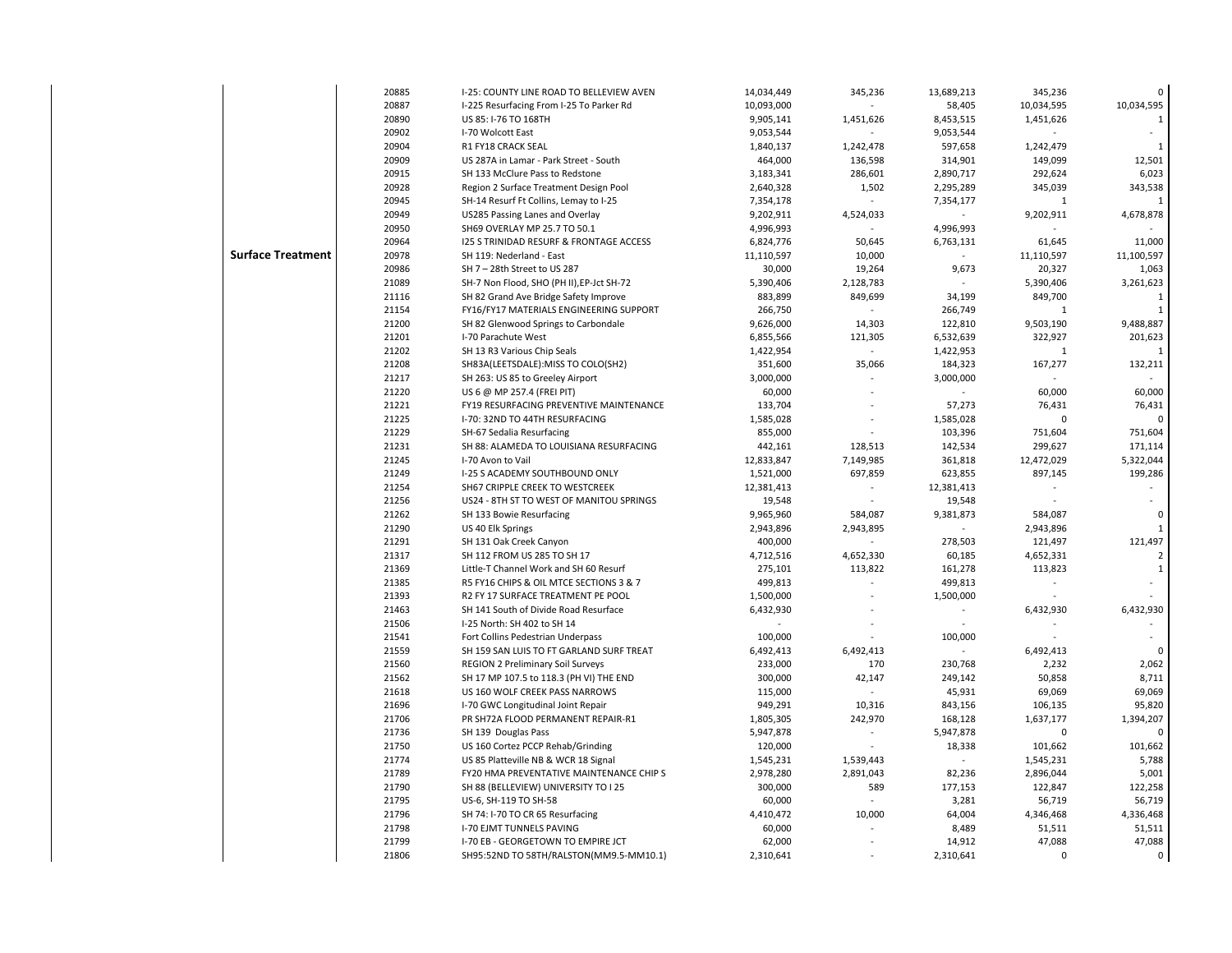|                       | 21818 | US 24 Leadville Resurfacing              | 1,160,000 | 172,507                  | 691,606                  | 468,394      | 295,887      |
|-----------------------|-------|------------------------------------------|-----------|--------------------------|--------------------------|--------------|--------------|
|                       | 21819 | SH 71 Punkin Center Resurfacing          | 39,675    |                          | 39,675                   | $\mathbf 0$  | $\Omega$     |
|                       | 21828 | I-70 Vail East and West                  | 375,000   | 257,228                  |                          | 375,000      | 117,772      |
|                       | 21831 | I-25 Resurfacing MP 79.6 to 92.0         | 9,374,105 | $\overline{\phantom{a}}$ |                          | 9,374,105    | 9,374,105    |
|                       | 21850 | I-76 & US 34 Ft. Morgan Area Resurfacing | 1,314,000 | 192,535                  | 510,179                  | 803,821      | 611,286      |
|                       | 21852 | SH 52B New Raymer South                  | 8,388,662 | 10,000                   | $\sim$                   | 8,388,662    | 8,378,662    |
|                       | 21878 | I-70 Arriba: East and West               |           | $\ddot{\phantom{a}}$     |                          |              |              |
|                       | 21896 | I-70 Officers Gulch to Frisco            | 7,000,000 |                          |                          | 7,000,000    | 7,000,000    |
|                       | 21901 | SH 13 Hamilton South                     | 460,000   | 240,378                  | 153,368                  | 306,632      | 66,254       |
|                       | 21903 | WEST OF MANITOU TO WEST OF CHIPITA PARK  | 1,112     |                          | 1,112                    |              |              |
|                       | 21926 | US 6 Mack to Fruita                      | 4,107,383 | 4,106,835                | $\overline{\phantom{a}}$ | 4,107,383    | 548          |
|                       | 21927 | US50 West of Delta EB Lanes Resurfacing  | 7,200,000 |                          |                          | 7,200,000    | 7,200,000    |
|                       | 21979 | R4 FY 18 & FY 19 Resurfacing PE          | 2,991,713 | 450,456                  | 2,421,258                | 570,455      | 119,999      |
|                       | 22010 | US 160 SH 172 to Bayfield Resurfacing    | 4,811,611 | 32,439                   | 4,779,172                | 32,439       | $\mathbf 0$  |
|                       | 22024 | US 160 MP 126 TO 129 WL Crossings        |           | $\overline{\phantom{a}}$ |                          |              | $\sim$       |
|                       | 22056 | R5 FY17/18 CHIPS & OIL MTCE SECTIONS 3&7 | 319,561   | ÷,                       | 319,372                  | 189          | 189          |
|                       | 22120 | R5 GUARDRAIL REPLACEMENT/UPGRADES        | 1,085,053 | 826,544                  | 258,508                  | 826,545      | $\mathbf{1}$ |
|                       | 22229 | R1 RESURFACING UTILITY SUPPORT SERVICES  | 55,700    | 16,108                   | 38,557                   | 17,143       | 1,035        |
|                       | 22533 | SH 121: WADSWORTH - I-70 TO 65TH OVERLAY | 417,540   | 182,356                  | 32,070                   | 385,470      | 203,113      |
|                       | 22560 | R5 FY19 SURFACE TREATMENT DESIGN PROJECT | 400,000   | 56,998                   | 233,452                  | 166,548      | 109,549      |
|                       | 22600 | SANTA FE:HAMPDEN TO FLORIDA RESURF       | 159,605   |                          | 31,882                   | 127,723      | 127,723      |
|                       | 22703 | I-25 SEG3A RE-PKG 120TH TO E470          | 7,423,025 |                          |                          | 7,423,025    | 7,423,025    |
|                       | 22796 | US 36: 28TH ST. TO TABLE MESA DR.        | 79,202    | $\sim$                   | 24,708                   | 54,494       | 54,494       |
|                       | 22807 | R3 Surface Treatment Design              | 500,000   | 10,983                   | 272,881                  | 227,119      | 216,136      |
|                       | 19134 | SH 96A - Arkansas River to US50B         | 450,000   |                          | 450,000                  |              |              |
|                       | 19668 | US 287 IN LAMAR - PARK to COLONIA        | 620,000   | $\overline{a}$           | 620,000                  |              |              |
|                       | 20182 | TRAFFIC SIGNAL CONTROLLER REPLACEMENT    |           |                          |                          |              |              |
|                       | 20473 | US85: WIDEN SB SANTA FE HAMPDEN TO LIPAN | 1,161,500 | 1,157,591                | 1,498                    | 1,160,002    | 2,411        |
|                       | 20511 | SH-177 Arapahoe To Hampden Resurfacing   | 1,400,000 |                          | 1,400,000                |              |              |
|                       | 20638 | US 285 at Hwy 9C Improvements            | 225,000   |                          | 225,000                  |              |              |
|                       | 20737 | US 550/32 22 17 Durango Signal Replace   | 2,515,781 | 2,513,871                | 1,910                    | 2,513,871    | $\Omega$     |
|                       | 20740 | US 160 550 Durango Signals Ops           | 2,374,369 | 40,058                   | 814,812                  | 1,559,557    | 1,519,498    |
|                       | 20755 | SH45 FROM MP 4.9-8.7 THRU PUEBLO         | 245,000   | ÷.                       | 245,000                  |              |              |
|                       | 20759 | SH 9 Summit Boulevard Frisco             | 245,000   | 245,000                  | ÷.                       | 245,000      |              |
|                       | 20789 | SH96A ABRIENDO - ORMAN Signals Improv    | 1,707,000 |                          | $\overline{\phantom{a}}$ | 1,707,000    | 1,707,000    |
|                       | 20841 | US 40 Steamboat West                     | 500,000   |                          | 500,000                  |              |              |
|                       | 20878 | FY17 R1 TRAFFIC SIGNAL REPLACEMENT       | 1,556,977 | 199,584                  | 1,357,392                | 199,585      | $\mathbf{1}$ |
|                       | 20890 | US 85: I-76 TO 168TH                     | 1,252,000 |                          | 1,252,000                |              |              |
|                       | 20927 | Pueblo FY17/18 Signal Capital Replace    | 1,142,099 | 263,225                  | 878,062                  | 264,037      | 812          |
|                       | 20932 | US 24 AT 31ST STREET INTERSECTION        | 437,901   | 437,901                  |                          | 437,901      |              |
|                       | 20940 | R4 FY18 Cab/Controller Replacements      | 2,339,395 | 229,606                  | 2,109,788                | 229,607      | $\mathbf{1}$ |
|                       | 20942 | R4 FY18 Signal Pole Replacements         | 1,329,541 | 1,167,901                | 50,689                   | 1,278,852    | 110,952      |
|                       | 21043 | STATEWIDE TSMP FY15 SGN                  | 110,914   |                          | 98,253                   | 12,661       | 12,661       |
|                       | 21116 | SH 82 Grand Ave Bridge Safety Improve    | 1,500,000 |                          | 1,500,000                |              |              |
|                       | 21125 | CDOT TSSIP 2016 SIG UPGRADE FEDERAL BLVD | 28,916    |                          | 28,916                   | $\Omega$     | $\Omega$     |
|                       | 21193 | SH 141 Clifton Signal Replacement        | 1,752,751 | 1,561,626                | 190,138                  | 1,562,613    | 987          |
| Traffic Signals /1 /2 | 21200 | SH 82 Glenwood Springs to Carbondale     | 430,000   | ÷,                       |                          | 430,000      | 430,000      |
|                       | 21216 | R4 FY19 Signal Pole Replacement Project  | 176,599   | 146,211                  | 25,450                   | 151,149      | 4,938        |
|                       | 21258 | FY19 PIKES PEAK AREA SIGNAL REPLACEMENT  | 75,232    |                          | 14,104                   | 61,128       | 61,128       |
|                       | 21416 | R5 SIGNAL REPLACEMENT CHAFFEE & RIO GRAN | 3,213,719 | 141,053                  | 3,054,975                | 158,744      | 17,692       |
|                       | 21423 | LA PLATA CO SH172/CR517 FUNDX            | 332,100   |                          | 332,100                  |              |              |
|                       | 21533 | SH21 AND MESA RIDGE PKWY SIGNALIZATION   | 42,411    |                          |                          | 42,411       | 42,411       |
|                       | 21775 | R5 FY17 SIGNAL CONTROLLER REPLACEMENT    | 181,020   |                          | 181,019                  | $\mathbf{1}$ | $\mathbf{1}$ |
|                       | 21792 | SIGNAL CABINET UPGRADE PHASE III         | 2,523,355 | 1,895,951                | 626,245                  | 1,897,110    | 1,159        |
|                       | 21793 | SIGNAL REPLACEMENT DESIGN FY 2018-2020   | 500,000   | 99,892                   | 280,705                  | 219,295      | 119,402      |
|                       | 21804 | SH 24 & Mtn View Dr Signal Replacement   | 430,000   | 430,000                  |                          | 430,000      |              |
|                       | 21806 | SH95:52ND TO 58TH/RALSTON(MM9.5-MM10.1)  | 1,050,000 |                          | 1,050,000                |              |              |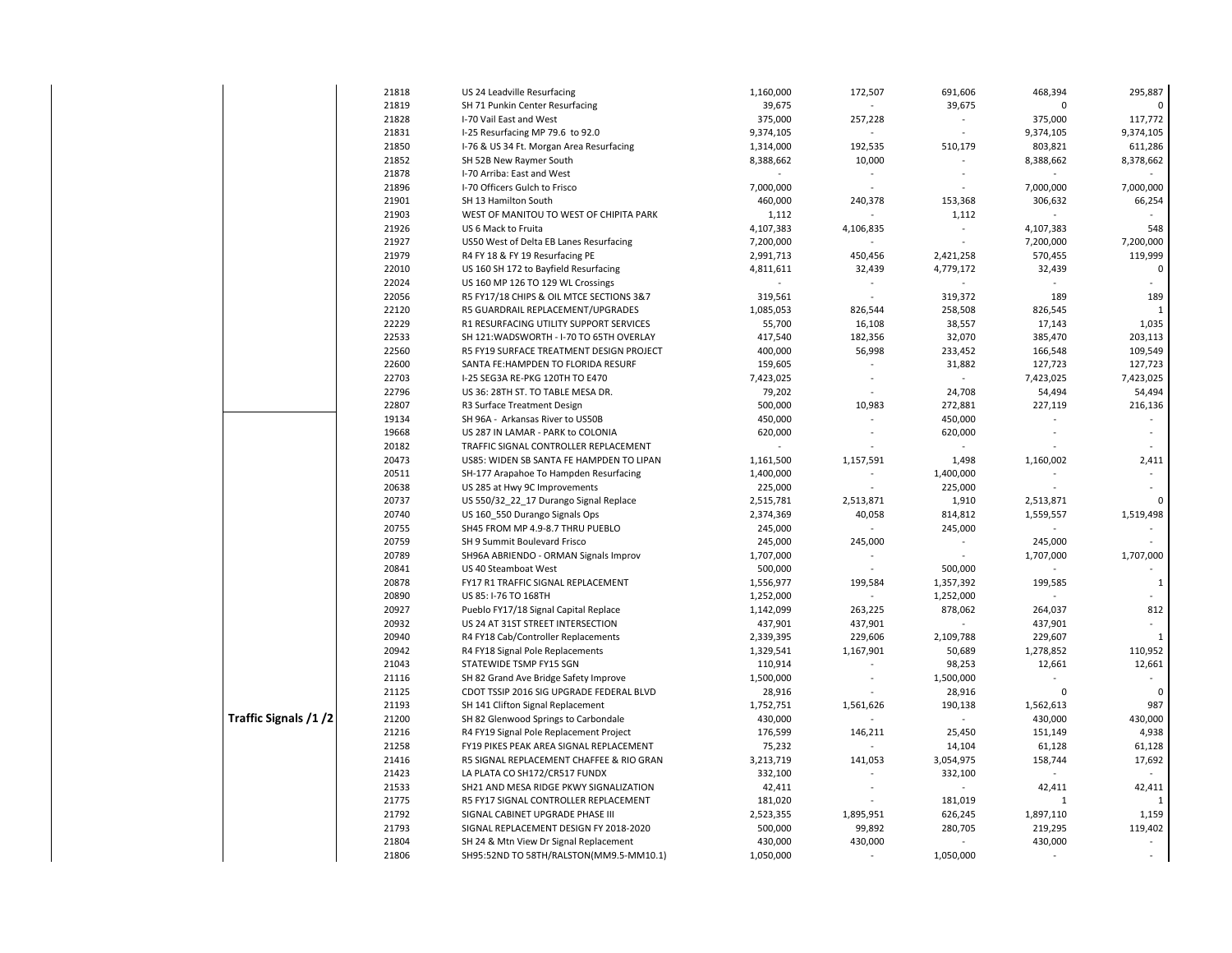|                                 |                    | 21807 | Traffic Signal Controller Rep. Phase 2   | 3,245,074     | 233,114     | 3,011,958   | 233,116      | $\overline{2}$ |
|---------------------------------|--------------------|-------|------------------------------------------|---------------|-------------|-------------|--------------|----------------|
|                                 |                    | 21848 |                                          |               |             |             | 130,522      | 75,552         |
|                                 |                    |       | US 40 Grand County Signal Replacement    | 384,000       | 54,971      | 253,478     |              | 171,718        |
|                                 |                    | 21929 | SH40 & SH121 CDOT SIGNAL IMP FY19        | 310,000       | 47          | 138,235     | 171,765      |                |
|                                 |                    | 21943 | FY19 NORTH SIGNAL PKG                    | 607,783       |             | 36,963      | 570,820      | 570,820        |
|                                 |                    | 22027 | SH72:64TH/INDIANA SIGNAL REPLACEMENT     | 443,112       | 128,165     | 314,946     | 128,166      | 1              |
|                                 |                    | 22185 | ITS RAMP METER CONTROLLER UPGRADES       | 200,000       | 200,000     |             | 200,000      | $\sim$         |
|                                 |                    | 22264 | US 40 Green St Signal Replace-Craig      | 140,000       | 85,754      | 9,292       | 130,708      | 44,955         |
|                                 |                    | 22389 | SIGNAL CONST PACKAGE A FOR 21793         | 1,300,000     |             |             | 1,300,000    | 1,300,000      |
|                                 |                    | 22476 | SH 82/133 Garfield County Signal Replace | 300,000       | 178,472     | 93,088      | 206,912      | 28,440         |
|                                 |                    | 22528 | SH 30 & TOWER RD IMPROVEMENTS            | 84,002        | 8,084       | 65,216      | 18,786       | 10,701         |
|                                 |                    | 22620 | I-25 & Erie Pkwy Ramp Signals            | 100,000       |             |             | 100,000      | 100,000        |
|                                 |                    | 22841 | SIGNAL CABINET UPGRADE PHASE IV          | 50,000        |             |             | 50,000       | 50,000         |
|                                 |                    |       | <b>TOTAL</b>                             | 1,245,628,125 | 212,022,242 | 766,577,920 | 479,050,206  | 267,027,964    |
|                                 |                    | 18695 | I-25: US 36 TO 120TH AVENUE (CDOT)       | 71,000        |             |             | 71,000       | 71,000         |
|                                 |                    | 19341 | I-70 Fiber Vail to Glenwood Springs      | 6,500,000     |             | 6,500,000   | 0            | 0              |
|                                 |                    | 19733 | NODE BUILDING IMPROVEMENT - STATEWIDE    | 629,992       |             | 629,992     |              |                |
|                                 |                    | 19764 | TTI REPLACEMENT - PHASE II               | 2,381,831     | 1,481       | 2,378,342   | 3,489        | 2,008          |
|                                 |                    | 19937 | LiveView Cameras                         | 220,294       |             | 220,293     | $\mathbf{1}$ |                |
|                                 |                    | 20166 | ITS EQUIPMENT: I-25 (DENVER TO MONUMENT) | 1,141,919     |             | 1,126,638   | 15,281       | 15,281         |
|                                 |                    | 20179 | ITS ON I-25 (PUEBLO TO WALSENBURG)       | 280,000       | 104,752     | 56,833      | 223,167      | 118,415        |
|                                 |                    | 20232 | VIDEO INCIDENT DETECTION CAPABILITIES    | 294,508       |             | 294,507     | $\mathbf{1}$ |                |
|                                 |                    | 20236 | I-70 ITS FIBER AND ETHERNET EQUIPMENT    | 6,390,027     |             | 6,361,122   | 28,905       | 28,905         |
|                                 |                    | 20280 | ITS EQUIPMENT AT 902 ERIE IN PUEBLO      | 1,353,827     |             | 1,353,826   | $\mathbf{1}$ | 1              |
|                                 |                    | 20496 | NETWORK EQUIPMENT I-25 NORTH (120TH-WY)  | 336,948       |             | 336,948     | $\Omega$     |                |
|                                 |                    | 20771 | Denver Area Ethernet Upgrade             | 5,523,682     | 27,318      | 4,989,372   | 534,310      | 506,992        |
|                                 |                    | 20773 | <b>ITS Connected Vehicles</b>            | 1,300,000     |             | 1,300,000   |              |                |
|                                 |                    | 20774 | ITS Deployment of Node Building at Walse | 1,266,508     |             | 1,214,267   | 52,241       | 52,241         |
|                                 |                    | 20775 | ITS FY16 RWIS Replacement R1, R3, & R4   | 1,624,706     |             | 1,624,478   | 228          | 228            |
|                                 |                    | 20776 | ITS VMS STRUCTURE AND WALKWAY UPGRADES   | 1,221,018     |             | 999,932     | 221,086      | 221,086        |
|                                 |                    | 20779 | US85: BRIGHTON GUARDRAIL PLACEMENT       | 66,000        |             | 66,000      |              | $\sim$         |
|                                 |                    | 20894 | R5 SEC 3 & 7 CHAIN STATIONS              | 62,500        |             | 999         | 61,501       | 61,501         |
|                                 |                    | 20964 | 125 S TRINIDAD RESURF & FRONTAGE ACCESS  | 138,000       | 2,112       | 133,996     | 4,004        | 1,892          |
|                                 |                    | 20984 | VMS AND LUS UPGRADE FY 17                | 372,899       | 332,905     | 14,671      | 358,228      | 25,323         |
| <b>Maximize - Safely Making</b> | <b>MOMO: ITS</b>   | 21288 | ITS DSRC on I-25 and I-70                | 310,000       | 301,061     |             | 310,000      | 8,939          |
| the Most of What We             | <b>Investments</b> | 21364 | SMART 25 MANAGED MOTORWAYS DEMONSTRATION | 346,639       | 346,639     |             | 346,639      | $\sim$         |
|                                 |                    | 21382 | ITS EQUIPMENT ON I-76 (I-25 TO I-70)     | 1,356,980     | 171         | 1,356,671   | 309          | 138            |
| <b>Have-Capital Expenditure</b> |                    | 21402 | TRAVEL INFORMATION SYSTEM UPGRADE        | 1,000,000     | 2,565       | 901,007     | 98,993       | 96,429         |
|                                 |                    | 21442 | ITS LIVEVIEW CAMERAS PHASE 4             | 300,000       |             | 287,268     | 12,732       | 12,732         |
|                                 |                    | 21506 | I-25 North: SH 402 to SH 14              | 600,000       |             |             | 600,000      | 600,000        |
|                                 |                    | 21592 | ITS CAMERA PROJECT FY17                  | 1,249,206     | 75,175      | 1,174,030   | 75,176       | 1              |
|                                 |                    | 21593 | ITS FIBER OPTICS ON 176 DENVER TO HUDSON | 2,699,045     | 624,601     | 2,069,990   | 629,055      | 4,453          |
|                                 |                    | 21594 | ITS LOW BRIDGE WARNING SYSTEM            | 365,116       | 1,322       | 358,402     | 6,714        | 5,392          |
|                                 |                    | 21595 | ITS SAS AND CADD FY17                    | 1,300,000     |             | 1,296,117   | 3,883        | 3,883          |
|                                 |                    | 21730 | COLORADO V2X PROGRAM                     |               |             |             |              | $\sim$         |
|                                 |                    | 21970 | ITS FY18 Software & Innovative solutions | 1,867,533     | 500,413     | 1,098,901   | 768,632      | 268,219        |
|                                 |                    | 22107 | US 160 WOLF CREEK WEST FIBER             | 375,000       | 296,564     | 77,269      | 297,731      | 1,167          |
|                                 |                    | 22150 | ITS FIBER INSTALLATIONS FOR HQ           | 389,327       | 90,181      | 299,145     | 90,182       | $\overline{1}$ |
|                                 |                    | 22151 | LIVE VIEW CAMERAS FY 18                  | 400,000       | 9,878       | 387,681     | 12,319       | 2,441          |
|                                 |                    | 22185 | ITS RAMP METER CONTROLLER UPGRADES       | 400,000       | 400,000     |             | 400,000      | $\sim$         |
|                                 |                    | 22186 | ITS Smart Mobility Plan                  | 252,000       | 90,963      | 161,037     | 90,963       |                |
|                                 |                    | 22376 | CDOT TSMO TRAVEL TIME MONITORING SUPPORT | 16,000        | 14,065      |             | 16,000       | 1,935          |
|                                 |                    | 22385 | ITS FIBER AND CAMERAS ON I-76 KEENESBURG | 1,860,000     |             |             | 1,860,000    | 1,860,000      |
|                                 |                    | 22433 | Region 4 Traffic Mgmt. Center            | 300,000       |             |             | 300,000      | 300,000        |
|                                 |                    | 22503 | FIBER OPTIC ON US 24 (I25 TO WOODLAND)   | 3,078,184     | 3,078,183   |             | 3,078,184    |                |
|                                 |                    | 22703 | I-25 SEG3A RE-PKG 120TH TO E470          | 500,000       |             |             | 500,000      | 500,000        |
|                                 |                    |       |                                          |               |             |             |              |                |
|                                 |                    |       | <b>TOTAL</b>                             | 50,140,689    | 6,300,347   | 39,069,736  | 11,070,953   | 4,770,606      |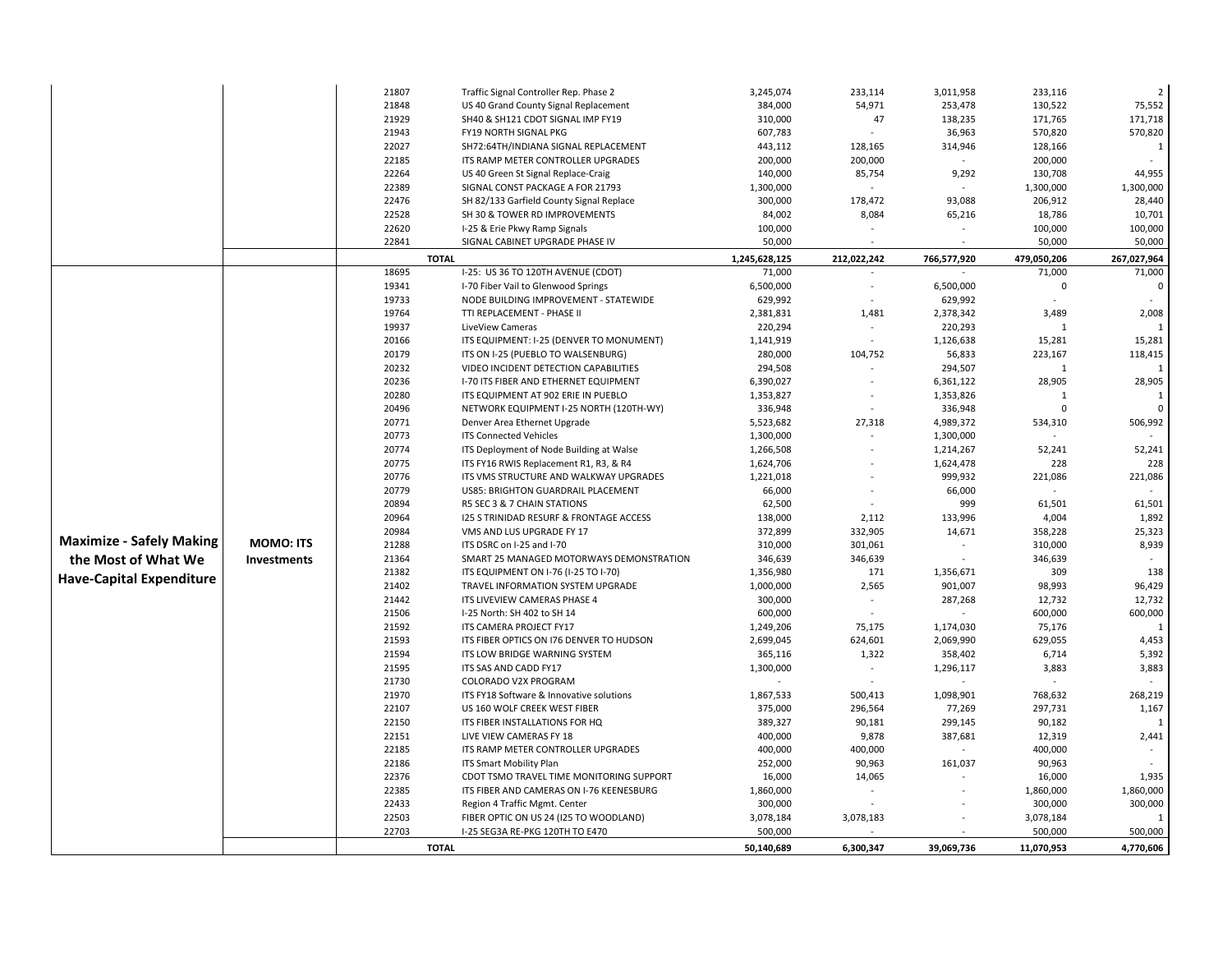| 20181<br>2,700<br>3,003,000<br>271,945<br>2,728,355<br>274,645<br>ENHANCED TRAFFIC MANAGEMENT SYSTEM<br>20233<br>250,000<br>250,000<br>250,000<br>INTEGRATION OF COMPUTER AIDED DISPATCH<br>20234<br>342,261<br>ENHANCED TRAFFIC MANAGEMENT SYSTEM PH2<br>2,750,000<br>2,407,739<br>342,261<br><b>Maximize - Safely Making</b><br>171,304<br>20250<br>INCIDENT COMMAND EQUIPMENT<br>182,000<br>546<br>10,150<br>171,850<br><b>MOMO: ITS</b><br>20378<br>STATEWIDE INTERACTIVE KIOSK<br>478,000<br>73,458<br>390,440<br>87,560<br>14,103<br>the Most of What We<br>20466<br>$\Omega$<br>RITID GUIDLNES INTEGRA (DRCOG ITS POOL)<br>24,718<br>24,718<br>$\mathbf{0}$<br><b>Maintenance</b><br><b>Have-CDOT Performed</b><br>20490<br>60,000<br>59,998<br>$\mathcal{I}$<br>$\overline{\phantom{a}}$<br>REGIONAL IM SCENARIOS (DRCOG ITS POOL)<br>20982<br>3,122,000<br>57,607<br>2,950,607<br>2,893,000<br>ETHERNET & CCTV UPGRADE (Denver & Pueblo<br>171,393<br>Work<br>20984<br>VMS AND LUS UPGRADE FY 17<br>1,995,041<br>39,834<br>1,955,206<br>39,835<br>21364<br>SMART 25 MANAGED MOTORWAYS DEMONSTRATION<br>21596<br>ITS WEATHER STATION UPGRADES FY17<br>1,782,948<br>163,813<br>1,619,133<br>163,815<br>$\overline{1}$<br><b>TOTAL</b><br>14,867,907<br>4,280,577<br>3,673,372<br>607,204<br>10,587,330<br>20574<br>CANON CITY US 50 PEDESTRIAN CROSSING<br>60,000<br>60,000<br>60,000<br>20666<br>40,560<br>40,560<br>40,560<br>SH 52 ADA Ramps<br>21439<br>127,604<br>4,357<br>ADA CURB RAMP INITIATIVE<br>500,000<br>123,247<br>372,396<br>21599<br>2017 ADA SUPPORTIVE SERVICES<br>625,000<br>121,455<br>349,756<br>275,244<br>153,789<br>21948<br>1,117,532<br>33,431<br>R3 ADA PE<br>2,005,000<br>1,084,101<br>887,468<br>107,320<br>21988<br>950,000<br>344,781<br>497,899<br>452,101<br>R2 ADA COMPLIANCE - This project will be<br>224,896<br>22006<br><b>R1 CURB RAMPS DESIGN</b><br>2,433,770<br>822,829<br>1,386,045<br>1,047,725<br>22014<br>R1 CURB RAMPS-PH 1<br>554,767<br>418,045<br>136,722<br>136,721<br>1<br>22022<br>R1 CURB RAMPS - PH 2<br>1,472,276<br>1,004,649<br>467,626<br>1,004,650<br>1<br>22023<br>2,200,000<br>2,200,000<br>R1 CURB RAMPS - PH 3<br>2,200,000<br>22075<br>49,466<br>49,466<br>$\Omega$<br>$\Omega$<br>Longmont Main Street ADA Improvements<br>22086<br>$\mathbf{1}$<br>US 550/160 PEDESTRIAN SIDEWALK RAMPS<br>876,671<br>738,913<br>137,757<br>738,914<br><b>ADA Compliance</b><br>22093<br>ADA Ramp Program Management<br>646,020<br>165,881<br>414,994<br>231,026<br>65,146<br>193,074<br>22383<br>R2 ADA RAMPS I-25 INT S NEV- N ACAD<br>1,137,202<br>944,128<br>1,137,202<br>22414<br>484,571<br>90,517<br>394,053<br>90,518<br>US 50 N. Delta Phase 1 ADA Ramps (ESB)<br>$\mathbf{1}$<br>22415<br>492,922<br>$\Omega$<br>US 50 S. Delta Phase 2 ADA Ramps (ESB)<br>581,099<br>492,922<br>88,177<br>22419<br>CORTEZ ADA RAMPS ON US160<br>294,000<br>294,000<br>294,000<br>22441<br>Greeley ADA Curb Ramps Phase 1<br>660,256<br>289,235<br>371,021<br>289,235<br>$\mathbf{1}$<br>4,952<br>22442<br>Loveland ADA Curb Ramps Phase 1<br>656,012<br>647,556<br>3,504<br>652,508<br>22445<br>SH115 PEDESTRIAN IMPROVEMENTS<br>30,000<br>30,000<br>30,000<br>22484<br>628,147<br>494,427<br>133,720<br>494,427<br>$\Omega$<br>I-70B & Z Grand Jct Phase 1 ADA Ramps<br>22581<br>1,490,000<br>R1 ESB ADA CURB RAMPS PH 5<br>1,500,000<br>10,000<br>1,500,000<br>22759<br>350,000<br>232,398<br>350,000<br>117,602<br>Boulder ADA Curb Ramps Phase 1<br>$\sim$<br>22771<br>225,000<br>52,141<br>R4 Longmont ADA Curb Ramps<br>171,348<br>1,511<br>223,489<br>60,190<br>22901<br>SH257 & 392: Windsor Curb Ramps<br>142,000<br>81,810<br>142,000<br>12372<br>US 287:SH1 to LaPorte Bypass<br>10,557,000<br>1,824,566<br>8,732,433<br>1,824,567<br>$\overline{1}$<br>12509<br>SH402: US 287 to I-25 (Loveland)<br>5,557,000<br>3,776,691<br>1,780,309<br>1,780,309<br>12812<br>277,133<br>277,133<br>US 50 Pueblo to Kansas TEIS - NO AD<br>8,431,800<br>8,154,667<br>12979<br>US 550, NEW MEXICO STATE LINE TO DURANGO<br>1,637,230<br>1,637,230<br>13600<br>Non Strat Environmental Mitigation Fund<br>35,222<br>35,222<br>14156<br>1,729,000<br>1,729,000<br>SH 13 Wyoming South PE Corridor<br>14933<br>22,001<br>SH 50 PE Corridor<br>3,353,212<br>3,331,211<br>22,001<br>15637<br>200,000<br>200,000<br>200,000<br>I-70 Dowd Junction PE<br>15782<br>3,471,952<br>120TH AVE CONNECTION-PH II-(D-PHASE)<br>3,471,952<br>16311<br>I-25:SANTA FE INTERCHANGE RECONSTRUCTION<br>20,184,360<br>140,163<br>18,824,607<br>1,359,753<br>1,219,590<br>16791<br>CR 214 NORTH ROW ACQUISITION<br>16805<br>151,916<br>172,721<br>I-76 Fort Morgan To Brush (Phase V)<br>1,632,005<br>1,307,368<br>324,637<br>17002<br>SH 13 Rio Blanco South to County Line<br>679,613<br>679,613<br>$\sim$<br>54,446<br>17258<br>I-70 GW Canyon Structure Rail Repair<br>200,000<br>145,554<br>54,446<br>$\blacksquare$<br>17858<br>12,138,167<br>537,818<br>12,705,413<br>29,428<br>567,246<br>17866<br>2,845,972<br>120TH AVE CONNECTION-Phase II (C-PHASE)<br>2,845,972<br>17880<br>SH 92 Rogers Mesa PE Corridor<br>978,000<br>491,031<br>400,000<br>578,000<br>86,969<br>17881<br>1,827,200<br>430,164<br>1,315,536<br>81,499<br>SH 13 N Rifle to Rio Blanco Cty Line PE<br>511,664<br>18318<br>POWERS BLVD.-POST FONSI ROW ACQUISITION<br>5,051,705<br>4,994,790<br>56,915<br>51,055<br>5,860 |  | 19733 | NODE BUILDING IMPROVEMENT - STATEWIDE | 1,220,200 | 1,220,199 | $\overline{1}$ | $\mathbf{1}$ |
|------------------------------------------------------------------------------------------------------------------------------------------------------------------------------------------------------------------------------------------------------------------------------------------------------------------------------------------------------------------------------------------------------------------------------------------------------------------------------------------------------------------------------------------------------------------------------------------------------------------------------------------------------------------------------------------------------------------------------------------------------------------------------------------------------------------------------------------------------------------------------------------------------------------------------------------------------------------------------------------------------------------------------------------------------------------------------------------------------------------------------------------------------------------------------------------------------------------------------------------------------------------------------------------------------------------------------------------------------------------------------------------------------------------------------------------------------------------------------------------------------------------------------------------------------------------------------------------------------------------------------------------------------------------------------------------------------------------------------------------------------------------------------------------------------------------------------------------------------------------------------------------------------------------------------------------------------------------------------------------------------------------------------------------------------------------------------------------------------------------------------------------------------------------------------------------------------------------------------------------------------------------------------------------------------------------------------------------------------------------------------------------------------------------------------------------------------------------------------------------------------------------------------------------------------------------------------------------------------------------------------------------------------------------------------------------------------------------------------------------------------------------------------------------------------------------------------------------------------------------------------------------------------------------------------------------------------------------------------------------------------------------------------------------------------------------------------------------------------------------------------------------------------------------------------------------------------------------------------------------------------------------------------------------------------------------------------------------------------------------------------------------------------------------------------------------------------------------------------------------------------------------------------------------------------------------------------------------------------------------------------------------------------------------------------------------------------------------------------------------------------------------------------------------------------------------------------------------------------------------------------------------------------------------------------------------------------------------------------------------------------------------------------------------------------------------------------------------------------------------------------------------------------------------------------------------------------------------------------------------------------------------------------------------------------------------------------------------------------------------------------------------------------------------------------------------------------------------------------------------------------------------------------------------------------------------------------------------------------------------------------------------------------------------------------------------------------------------------------------------------------------------------------------------------------------------------------------------------------------------------------------------------------------------------------------------------------------------------------------------------------------------------------------------------------------------------------------------------------------------------------------------------------------------------------------------------------------------------------------------------------------------------------------------------------------------------------------------------------------------------------------------------------------------------------------|--|-------|---------------------------------------|-----------|-----------|----------------|--------------|
|                                                                                                                                                                                                                                                                                                                                                                                                                                                                                                                                                                                                                                                                                                                                                                                                                                                                                                                                                                                                                                                                                                                                                                                                                                                                                                                                                                                                                                                                                                                                                                                                                                                                                                                                                                                                                                                                                                                                                                                                                                                                                                                                                                                                                                                                                                                                                                                                                                                                                                                                                                                                                                                                                                                                                                                                                                                                                                                                                                                                                                                                                                                                                                                                                                                                                                                                                                                                                                                                                                                                                                                                                                                                                                                                                                                                                                                                                                                                                                                                                                                                                                                                                                                                                                                                                                                                                                                                                                                                                                                                                                                                                                                                                                                                                                                                                                                                                                                                                                                                                                                                                                                                                                                                                                                                                                                                                                                                                                    |  |       |                                       |           |           |                |              |
|                                                                                                                                                                                                                                                                                                                                                                                                                                                                                                                                                                                                                                                                                                                                                                                                                                                                                                                                                                                                                                                                                                                                                                                                                                                                                                                                                                                                                                                                                                                                                                                                                                                                                                                                                                                                                                                                                                                                                                                                                                                                                                                                                                                                                                                                                                                                                                                                                                                                                                                                                                                                                                                                                                                                                                                                                                                                                                                                                                                                                                                                                                                                                                                                                                                                                                                                                                                                                                                                                                                                                                                                                                                                                                                                                                                                                                                                                                                                                                                                                                                                                                                                                                                                                                                                                                                                                                                                                                                                                                                                                                                                                                                                                                                                                                                                                                                                                                                                                                                                                                                                                                                                                                                                                                                                                                                                                                                                                                    |  |       |                                       |           |           |                |              |
|                                                                                                                                                                                                                                                                                                                                                                                                                                                                                                                                                                                                                                                                                                                                                                                                                                                                                                                                                                                                                                                                                                                                                                                                                                                                                                                                                                                                                                                                                                                                                                                                                                                                                                                                                                                                                                                                                                                                                                                                                                                                                                                                                                                                                                                                                                                                                                                                                                                                                                                                                                                                                                                                                                                                                                                                                                                                                                                                                                                                                                                                                                                                                                                                                                                                                                                                                                                                                                                                                                                                                                                                                                                                                                                                                                                                                                                                                                                                                                                                                                                                                                                                                                                                                                                                                                                                                                                                                                                                                                                                                                                                                                                                                                                                                                                                                                                                                                                                                                                                                                                                                                                                                                                                                                                                                                                                                                                                                                    |  |       |                                       |           |           |                |              |
|                                                                                                                                                                                                                                                                                                                                                                                                                                                                                                                                                                                                                                                                                                                                                                                                                                                                                                                                                                                                                                                                                                                                                                                                                                                                                                                                                                                                                                                                                                                                                                                                                                                                                                                                                                                                                                                                                                                                                                                                                                                                                                                                                                                                                                                                                                                                                                                                                                                                                                                                                                                                                                                                                                                                                                                                                                                                                                                                                                                                                                                                                                                                                                                                                                                                                                                                                                                                                                                                                                                                                                                                                                                                                                                                                                                                                                                                                                                                                                                                                                                                                                                                                                                                                                                                                                                                                                                                                                                                                                                                                                                                                                                                                                                                                                                                                                                                                                                                                                                                                                                                                                                                                                                                                                                                                                                                                                                                                                    |  |       |                                       |           |           |                |              |
|                                                                                                                                                                                                                                                                                                                                                                                                                                                                                                                                                                                                                                                                                                                                                                                                                                                                                                                                                                                                                                                                                                                                                                                                                                                                                                                                                                                                                                                                                                                                                                                                                                                                                                                                                                                                                                                                                                                                                                                                                                                                                                                                                                                                                                                                                                                                                                                                                                                                                                                                                                                                                                                                                                                                                                                                                                                                                                                                                                                                                                                                                                                                                                                                                                                                                                                                                                                                                                                                                                                                                                                                                                                                                                                                                                                                                                                                                                                                                                                                                                                                                                                                                                                                                                                                                                                                                                                                                                                                                                                                                                                                                                                                                                                                                                                                                                                                                                                                                                                                                                                                                                                                                                                                                                                                                                                                                                                                                                    |  |       |                                       |           |           |                |              |
|                                                                                                                                                                                                                                                                                                                                                                                                                                                                                                                                                                                                                                                                                                                                                                                                                                                                                                                                                                                                                                                                                                                                                                                                                                                                                                                                                                                                                                                                                                                                                                                                                                                                                                                                                                                                                                                                                                                                                                                                                                                                                                                                                                                                                                                                                                                                                                                                                                                                                                                                                                                                                                                                                                                                                                                                                                                                                                                                                                                                                                                                                                                                                                                                                                                                                                                                                                                                                                                                                                                                                                                                                                                                                                                                                                                                                                                                                                                                                                                                                                                                                                                                                                                                                                                                                                                                                                                                                                                                                                                                                                                                                                                                                                                                                                                                                                                                                                                                                                                                                                                                                                                                                                                                                                                                                                                                                                                                                                    |  |       |                                       |           |           |                |              |
|                                                                                                                                                                                                                                                                                                                                                                                                                                                                                                                                                                                                                                                                                                                                                                                                                                                                                                                                                                                                                                                                                                                                                                                                                                                                                                                                                                                                                                                                                                                                                                                                                                                                                                                                                                                                                                                                                                                                                                                                                                                                                                                                                                                                                                                                                                                                                                                                                                                                                                                                                                                                                                                                                                                                                                                                                                                                                                                                                                                                                                                                                                                                                                                                                                                                                                                                                                                                                                                                                                                                                                                                                                                                                                                                                                                                                                                                                                                                                                                                                                                                                                                                                                                                                                                                                                                                                                                                                                                                                                                                                                                                                                                                                                                                                                                                                                                                                                                                                                                                                                                                                                                                                                                                                                                                                                                                                                                                                                    |  |       |                                       |           |           |                |              |
|                                                                                                                                                                                                                                                                                                                                                                                                                                                                                                                                                                                                                                                                                                                                                                                                                                                                                                                                                                                                                                                                                                                                                                                                                                                                                                                                                                                                                                                                                                                                                                                                                                                                                                                                                                                                                                                                                                                                                                                                                                                                                                                                                                                                                                                                                                                                                                                                                                                                                                                                                                                                                                                                                                                                                                                                                                                                                                                                                                                                                                                                                                                                                                                                                                                                                                                                                                                                                                                                                                                                                                                                                                                                                                                                                                                                                                                                                                                                                                                                                                                                                                                                                                                                                                                                                                                                                                                                                                                                                                                                                                                                                                                                                                                                                                                                                                                                                                                                                                                                                                                                                                                                                                                                                                                                                                                                                                                                                                    |  |       |                                       |           |           |                |              |
|                                                                                                                                                                                                                                                                                                                                                                                                                                                                                                                                                                                                                                                                                                                                                                                                                                                                                                                                                                                                                                                                                                                                                                                                                                                                                                                                                                                                                                                                                                                                                                                                                                                                                                                                                                                                                                                                                                                                                                                                                                                                                                                                                                                                                                                                                                                                                                                                                                                                                                                                                                                                                                                                                                                                                                                                                                                                                                                                                                                                                                                                                                                                                                                                                                                                                                                                                                                                                                                                                                                                                                                                                                                                                                                                                                                                                                                                                                                                                                                                                                                                                                                                                                                                                                                                                                                                                                                                                                                                                                                                                                                                                                                                                                                                                                                                                                                                                                                                                                                                                                                                                                                                                                                                                                                                                                                                                                                                                                    |  |       |                                       |           |           |                |              |
|                                                                                                                                                                                                                                                                                                                                                                                                                                                                                                                                                                                                                                                                                                                                                                                                                                                                                                                                                                                                                                                                                                                                                                                                                                                                                                                                                                                                                                                                                                                                                                                                                                                                                                                                                                                                                                                                                                                                                                                                                                                                                                                                                                                                                                                                                                                                                                                                                                                                                                                                                                                                                                                                                                                                                                                                                                                                                                                                                                                                                                                                                                                                                                                                                                                                                                                                                                                                                                                                                                                                                                                                                                                                                                                                                                                                                                                                                                                                                                                                                                                                                                                                                                                                                                                                                                                                                                                                                                                                                                                                                                                                                                                                                                                                                                                                                                                                                                                                                                                                                                                                                                                                                                                                                                                                                                                                                                                                                                    |  |       |                                       |           |           |                |              |
|                                                                                                                                                                                                                                                                                                                                                                                                                                                                                                                                                                                                                                                                                                                                                                                                                                                                                                                                                                                                                                                                                                                                                                                                                                                                                                                                                                                                                                                                                                                                                                                                                                                                                                                                                                                                                                                                                                                                                                                                                                                                                                                                                                                                                                                                                                                                                                                                                                                                                                                                                                                                                                                                                                                                                                                                                                                                                                                                                                                                                                                                                                                                                                                                                                                                                                                                                                                                                                                                                                                                                                                                                                                                                                                                                                                                                                                                                                                                                                                                                                                                                                                                                                                                                                                                                                                                                                                                                                                                                                                                                                                                                                                                                                                                                                                                                                                                                                                                                                                                                                                                                                                                                                                                                                                                                                                                                                                                                                    |  |       |                                       |           |           |                |              |
|                                                                                                                                                                                                                                                                                                                                                                                                                                                                                                                                                                                                                                                                                                                                                                                                                                                                                                                                                                                                                                                                                                                                                                                                                                                                                                                                                                                                                                                                                                                                                                                                                                                                                                                                                                                                                                                                                                                                                                                                                                                                                                                                                                                                                                                                                                                                                                                                                                                                                                                                                                                                                                                                                                                                                                                                                                                                                                                                                                                                                                                                                                                                                                                                                                                                                                                                                                                                                                                                                                                                                                                                                                                                                                                                                                                                                                                                                                                                                                                                                                                                                                                                                                                                                                                                                                                                                                                                                                                                                                                                                                                                                                                                                                                                                                                                                                                                                                                                                                                                                                                                                                                                                                                                                                                                                                                                                                                                                                    |  |       |                                       |           |           |                |              |
|                                                                                                                                                                                                                                                                                                                                                                                                                                                                                                                                                                                                                                                                                                                                                                                                                                                                                                                                                                                                                                                                                                                                                                                                                                                                                                                                                                                                                                                                                                                                                                                                                                                                                                                                                                                                                                                                                                                                                                                                                                                                                                                                                                                                                                                                                                                                                                                                                                                                                                                                                                                                                                                                                                                                                                                                                                                                                                                                                                                                                                                                                                                                                                                                                                                                                                                                                                                                                                                                                                                                                                                                                                                                                                                                                                                                                                                                                                                                                                                                                                                                                                                                                                                                                                                                                                                                                                                                                                                                                                                                                                                                                                                                                                                                                                                                                                                                                                                                                                                                                                                                                                                                                                                                                                                                                                                                                                                                                                    |  |       |                                       |           |           |                |              |
|                                                                                                                                                                                                                                                                                                                                                                                                                                                                                                                                                                                                                                                                                                                                                                                                                                                                                                                                                                                                                                                                                                                                                                                                                                                                                                                                                                                                                                                                                                                                                                                                                                                                                                                                                                                                                                                                                                                                                                                                                                                                                                                                                                                                                                                                                                                                                                                                                                                                                                                                                                                                                                                                                                                                                                                                                                                                                                                                                                                                                                                                                                                                                                                                                                                                                                                                                                                                                                                                                                                                                                                                                                                                                                                                                                                                                                                                                                                                                                                                                                                                                                                                                                                                                                                                                                                                                                                                                                                                                                                                                                                                                                                                                                                                                                                                                                                                                                                                                                                                                                                                                                                                                                                                                                                                                                                                                                                                                                    |  |       |                                       |           |           |                |              |
|                                                                                                                                                                                                                                                                                                                                                                                                                                                                                                                                                                                                                                                                                                                                                                                                                                                                                                                                                                                                                                                                                                                                                                                                                                                                                                                                                                                                                                                                                                                                                                                                                                                                                                                                                                                                                                                                                                                                                                                                                                                                                                                                                                                                                                                                                                                                                                                                                                                                                                                                                                                                                                                                                                                                                                                                                                                                                                                                                                                                                                                                                                                                                                                                                                                                                                                                                                                                                                                                                                                                                                                                                                                                                                                                                                                                                                                                                                                                                                                                                                                                                                                                                                                                                                                                                                                                                                                                                                                                                                                                                                                                                                                                                                                                                                                                                                                                                                                                                                                                                                                                                                                                                                                                                                                                                                                                                                                                                                    |  |       |                                       |           |           |                |              |
|                                                                                                                                                                                                                                                                                                                                                                                                                                                                                                                                                                                                                                                                                                                                                                                                                                                                                                                                                                                                                                                                                                                                                                                                                                                                                                                                                                                                                                                                                                                                                                                                                                                                                                                                                                                                                                                                                                                                                                                                                                                                                                                                                                                                                                                                                                                                                                                                                                                                                                                                                                                                                                                                                                                                                                                                                                                                                                                                                                                                                                                                                                                                                                                                                                                                                                                                                                                                                                                                                                                                                                                                                                                                                                                                                                                                                                                                                                                                                                                                                                                                                                                                                                                                                                                                                                                                                                                                                                                                                                                                                                                                                                                                                                                                                                                                                                                                                                                                                                                                                                                                                                                                                                                                                                                                                                                                                                                                                                    |  |       |                                       |           |           |                |              |
|                                                                                                                                                                                                                                                                                                                                                                                                                                                                                                                                                                                                                                                                                                                                                                                                                                                                                                                                                                                                                                                                                                                                                                                                                                                                                                                                                                                                                                                                                                                                                                                                                                                                                                                                                                                                                                                                                                                                                                                                                                                                                                                                                                                                                                                                                                                                                                                                                                                                                                                                                                                                                                                                                                                                                                                                                                                                                                                                                                                                                                                                                                                                                                                                                                                                                                                                                                                                                                                                                                                                                                                                                                                                                                                                                                                                                                                                                                                                                                                                                                                                                                                                                                                                                                                                                                                                                                                                                                                                                                                                                                                                                                                                                                                                                                                                                                                                                                                                                                                                                                                                                                                                                                                                                                                                                                                                                                                                                                    |  |       |                                       |           |           |                |              |
|                                                                                                                                                                                                                                                                                                                                                                                                                                                                                                                                                                                                                                                                                                                                                                                                                                                                                                                                                                                                                                                                                                                                                                                                                                                                                                                                                                                                                                                                                                                                                                                                                                                                                                                                                                                                                                                                                                                                                                                                                                                                                                                                                                                                                                                                                                                                                                                                                                                                                                                                                                                                                                                                                                                                                                                                                                                                                                                                                                                                                                                                                                                                                                                                                                                                                                                                                                                                                                                                                                                                                                                                                                                                                                                                                                                                                                                                                                                                                                                                                                                                                                                                                                                                                                                                                                                                                                                                                                                                                                                                                                                                                                                                                                                                                                                                                                                                                                                                                                                                                                                                                                                                                                                                                                                                                                                                                                                                                                    |  |       |                                       |           |           |                |              |
|                                                                                                                                                                                                                                                                                                                                                                                                                                                                                                                                                                                                                                                                                                                                                                                                                                                                                                                                                                                                                                                                                                                                                                                                                                                                                                                                                                                                                                                                                                                                                                                                                                                                                                                                                                                                                                                                                                                                                                                                                                                                                                                                                                                                                                                                                                                                                                                                                                                                                                                                                                                                                                                                                                                                                                                                                                                                                                                                                                                                                                                                                                                                                                                                                                                                                                                                                                                                                                                                                                                                                                                                                                                                                                                                                                                                                                                                                                                                                                                                                                                                                                                                                                                                                                                                                                                                                                                                                                                                                                                                                                                                                                                                                                                                                                                                                                                                                                                                                                                                                                                                                                                                                                                                                                                                                                                                                                                                                                    |  |       |                                       |           |           |                |              |
|                                                                                                                                                                                                                                                                                                                                                                                                                                                                                                                                                                                                                                                                                                                                                                                                                                                                                                                                                                                                                                                                                                                                                                                                                                                                                                                                                                                                                                                                                                                                                                                                                                                                                                                                                                                                                                                                                                                                                                                                                                                                                                                                                                                                                                                                                                                                                                                                                                                                                                                                                                                                                                                                                                                                                                                                                                                                                                                                                                                                                                                                                                                                                                                                                                                                                                                                                                                                                                                                                                                                                                                                                                                                                                                                                                                                                                                                                                                                                                                                                                                                                                                                                                                                                                                                                                                                                                                                                                                                                                                                                                                                                                                                                                                                                                                                                                                                                                                                                                                                                                                                                                                                                                                                                                                                                                                                                                                                                                    |  |       |                                       |           |           |                |              |
|                                                                                                                                                                                                                                                                                                                                                                                                                                                                                                                                                                                                                                                                                                                                                                                                                                                                                                                                                                                                                                                                                                                                                                                                                                                                                                                                                                                                                                                                                                                                                                                                                                                                                                                                                                                                                                                                                                                                                                                                                                                                                                                                                                                                                                                                                                                                                                                                                                                                                                                                                                                                                                                                                                                                                                                                                                                                                                                                                                                                                                                                                                                                                                                                                                                                                                                                                                                                                                                                                                                                                                                                                                                                                                                                                                                                                                                                                                                                                                                                                                                                                                                                                                                                                                                                                                                                                                                                                                                                                                                                                                                                                                                                                                                                                                                                                                                                                                                                                                                                                                                                                                                                                                                                                                                                                                                                                                                                                                    |  |       |                                       |           |           |                |              |
|                                                                                                                                                                                                                                                                                                                                                                                                                                                                                                                                                                                                                                                                                                                                                                                                                                                                                                                                                                                                                                                                                                                                                                                                                                                                                                                                                                                                                                                                                                                                                                                                                                                                                                                                                                                                                                                                                                                                                                                                                                                                                                                                                                                                                                                                                                                                                                                                                                                                                                                                                                                                                                                                                                                                                                                                                                                                                                                                                                                                                                                                                                                                                                                                                                                                                                                                                                                                                                                                                                                                                                                                                                                                                                                                                                                                                                                                                                                                                                                                                                                                                                                                                                                                                                                                                                                                                                                                                                                                                                                                                                                                                                                                                                                                                                                                                                                                                                                                                                                                                                                                                                                                                                                                                                                                                                                                                                                                                                    |  |       |                                       |           |           |                |              |
|                                                                                                                                                                                                                                                                                                                                                                                                                                                                                                                                                                                                                                                                                                                                                                                                                                                                                                                                                                                                                                                                                                                                                                                                                                                                                                                                                                                                                                                                                                                                                                                                                                                                                                                                                                                                                                                                                                                                                                                                                                                                                                                                                                                                                                                                                                                                                                                                                                                                                                                                                                                                                                                                                                                                                                                                                                                                                                                                                                                                                                                                                                                                                                                                                                                                                                                                                                                                                                                                                                                                                                                                                                                                                                                                                                                                                                                                                                                                                                                                                                                                                                                                                                                                                                                                                                                                                                                                                                                                                                                                                                                                                                                                                                                                                                                                                                                                                                                                                                                                                                                                                                                                                                                                                                                                                                                                                                                                                                    |  |       |                                       |           |           |                |              |
|                                                                                                                                                                                                                                                                                                                                                                                                                                                                                                                                                                                                                                                                                                                                                                                                                                                                                                                                                                                                                                                                                                                                                                                                                                                                                                                                                                                                                                                                                                                                                                                                                                                                                                                                                                                                                                                                                                                                                                                                                                                                                                                                                                                                                                                                                                                                                                                                                                                                                                                                                                                                                                                                                                                                                                                                                                                                                                                                                                                                                                                                                                                                                                                                                                                                                                                                                                                                                                                                                                                                                                                                                                                                                                                                                                                                                                                                                                                                                                                                                                                                                                                                                                                                                                                                                                                                                                                                                                                                                                                                                                                                                                                                                                                                                                                                                                                                                                                                                                                                                                                                                                                                                                                                                                                                                                                                                                                                                                    |  |       |                                       |           |           |                |              |
|                                                                                                                                                                                                                                                                                                                                                                                                                                                                                                                                                                                                                                                                                                                                                                                                                                                                                                                                                                                                                                                                                                                                                                                                                                                                                                                                                                                                                                                                                                                                                                                                                                                                                                                                                                                                                                                                                                                                                                                                                                                                                                                                                                                                                                                                                                                                                                                                                                                                                                                                                                                                                                                                                                                                                                                                                                                                                                                                                                                                                                                                                                                                                                                                                                                                                                                                                                                                                                                                                                                                                                                                                                                                                                                                                                                                                                                                                                                                                                                                                                                                                                                                                                                                                                                                                                                                                                                                                                                                                                                                                                                                                                                                                                                                                                                                                                                                                                                                                                                                                                                                                                                                                                                                                                                                                                                                                                                                                                    |  |       |                                       |           |           |                |              |
|                                                                                                                                                                                                                                                                                                                                                                                                                                                                                                                                                                                                                                                                                                                                                                                                                                                                                                                                                                                                                                                                                                                                                                                                                                                                                                                                                                                                                                                                                                                                                                                                                                                                                                                                                                                                                                                                                                                                                                                                                                                                                                                                                                                                                                                                                                                                                                                                                                                                                                                                                                                                                                                                                                                                                                                                                                                                                                                                                                                                                                                                                                                                                                                                                                                                                                                                                                                                                                                                                                                                                                                                                                                                                                                                                                                                                                                                                                                                                                                                                                                                                                                                                                                                                                                                                                                                                                                                                                                                                                                                                                                                                                                                                                                                                                                                                                                                                                                                                                                                                                                                                                                                                                                                                                                                                                                                                                                                                                    |  |       |                                       |           |           |                |              |
|                                                                                                                                                                                                                                                                                                                                                                                                                                                                                                                                                                                                                                                                                                                                                                                                                                                                                                                                                                                                                                                                                                                                                                                                                                                                                                                                                                                                                                                                                                                                                                                                                                                                                                                                                                                                                                                                                                                                                                                                                                                                                                                                                                                                                                                                                                                                                                                                                                                                                                                                                                                                                                                                                                                                                                                                                                                                                                                                                                                                                                                                                                                                                                                                                                                                                                                                                                                                                                                                                                                                                                                                                                                                                                                                                                                                                                                                                                                                                                                                                                                                                                                                                                                                                                                                                                                                                                                                                                                                                                                                                                                                                                                                                                                                                                                                                                                                                                                                                                                                                                                                                                                                                                                                                                                                                                                                                                                                                                    |  |       |                                       |           |           |                |              |
|                                                                                                                                                                                                                                                                                                                                                                                                                                                                                                                                                                                                                                                                                                                                                                                                                                                                                                                                                                                                                                                                                                                                                                                                                                                                                                                                                                                                                                                                                                                                                                                                                                                                                                                                                                                                                                                                                                                                                                                                                                                                                                                                                                                                                                                                                                                                                                                                                                                                                                                                                                                                                                                                                                                                                                                                                                                                                                                                                                                                                                                                                                                                                                                                                                                                                                                                                                                                                                                                                                                                                                                                                                                                                                                                                                                                                                                                                                                                                                                                                                                                                                                                                                                                                                                                                                                                                                                                                                                                                                                                                                                                                                                                                                                                                                                                                                                                                                                                                                                                                                                                                                                                                                                                                                                                                                                                                                                                                                    |  |       |                                       |           |           |                |              |
|                                                                                                                                                                                                                                                                                                                                                                                                                                                                                                                                                                                                                                                                                                                                                                                                                                                                                                                                                                                                                                                                                                                                                                                                                                                                                                                                                                                                                                                                                                                                                                                                                                                                                                                                                                                                                                                                                                                                                                                                                                                                                                                                                                                                                                                                                                                                                                                                                                                                                                                                                                                                                                                                                                                                                                                                                                                                                                                                                                                                                                                                                                                                                                                                                                                                                                                                                                                                                                                                                                                                                                                                                                                                                                                                                                                                                                                                                                                                                                                                                                                                                                                                                                                                                                                                                                                                                                                                                                                                                                                                                                                                                                                                                                                                                                                                                                                                                                                                                                                                                                                                                                                                                                                                                                                                                                                                                                                                                                    |  |       |                                       |           |           |                |              |
|                                                                                                                                                                                                                                                                                                                                                                                                                                                                                                                                                                                                                                                                                                                                                                                                                                                                                                                                                                                                                                                                                                                                                                                                                                                                                                                                                                                                                                                                                                                                                                                                                                                                                                                                                                                                                                                                                                                                                                                                                                                                                                                                                                                                                                                                                                                                                                                                                                                                                                                                                                                                                                                                                                                                                                                                                                                                                                                                                                                                                                                                                                                                                                                                                                                                                                                                                                                                                                                                                                                                                                                                                                                                                                                                                                                                                                                                                                                                                                                                                                                                                                                                                                                                                                                                                                                                                                                                                                                                                                                                                                                                                                                                                                                                                                                                                                                                                                                                                                                                                                                                                                                                                                                                                                                                                                                                                                                                                                    |  |       |                                       |           |           |                |              |
|                                                                                                                                                                                                                                                                                                                                                                                                                                                                                                                                                                                                                                                                                                                                                                                                                                                                                                                                                                                                                                                                                                                                                                                                                                                                                                                                                                                                                                                                                                                                                                                                                                                                                                                                                                                                                                                                                                                                                                                                                                                                                                                                                                                                                                                                                                                                                                                                                                                                                                                                                                                                                                                                                                                                                                                                                                                                                                                                                                                                                                                                                                                                                                                                                                                                                                                                                                                                                                                                                                                                                                                                                                                                                                                                                                                                                                                                                                                                                                                                                                                                                                                                                                                                                                                                                                                                                                                                                                                                                                                                                                                                                                                                                                                                                                                                                                                                                                                                                                                                                                                                                                                                                                                                                                                                                                                                                                                                                                    |  |       |                                       |           |           |                |              |
|                                                                                                                                                                                                                                                                                                                                                                                                                                                                                                                                                                                                                                                                                                                                                                                                                                                                                                                                                                                                                                                                                                                                                                                                                                                                                                                                                                                                                                                                                                                                                                                                                                                                                                                                                                                                                                                                                                                                                                                                                                                                                                                                                                                                                                                                                                                                                                                                                                                                                                                                                                                                                                                                                                                                                                                                                                                                                                                                                                                                                                                                                                                                                                                                                                                                                                                                                                                                                                                                                                                                                                                                                                                                                                                                                                                                                                                                                                                                                                                                                                                                                                                                                                                                                                                                                                                                                                                                                                                                                                                                                                                                                                                                                                                                                                                                                                                                                                                                                                                                                                                                                                                                                                                                                                                                                                                                                                                                                                    |  |       |                                       |           |           |                |              |
|                                                                                                                                                                                                                                                                                                                                                                                                                                                                                                                                                                                                                                                                                                                                                                                                                                                                                                                                                                                                                                                                                                                                                                                                                                                                                                                                                                                                                                                                                                                                                                                                                                                                                                                                                                                                                                                                                                                                                                                                                                                                                                                                                                                                                                                                                                                                                                                                                                                                                                                                                                                                                                                                                                                                                                                                                                                                                                                                                                                                                                                                                                                                                                                                                                                                                                                                                                                                                                                                                                                                                                                                                                                                                                                                                                                                                                                                                                                                                                                                                                                                                                                                                                                                                                                                                                                                                                                                                                                                                                                                                                                                                                                                                                                                                                                                                                                                                                                                                                                                                                                                                                                                                                                                                                                                                                                                                                                                                                    |  |       |                                       |           |           |                |              |
|                                                                                                                                                                                                                                                                                                                                                                                                                                                                                                                                                                                                                                                                                                                                                                                                                                                                                                                                                                                                                                                                                                                                                                                                                                                                                                                                                                                                                                                                                                                                                                                                                                                                                                                                                                                                                                                                                                                                                                                                                                                                                                                                                                                                                                                                                                                                                                                                                                                                                                                                                                                                                                                                                                                                                                                                                                                                                                                                                                                                                                                                                                                                                                                                                                                                                                                                                                                                                                                                                                                                                                                                                                                                                                                                                                                                                                                                                                                                                                                                                                                                                                                                                                                                                                                                                                                                                                                                                                                                                                                                                                                                                                                                                                                                                                                                                                                                                                                                                                                                                                                                                                                                                                                                                                                                                                                                                                                                                                    |  |       |                                       |           |           |                |              |
|                                                                                                                                                                                                                                                                                                                                                                                                                                                                                                                                                                                                                                                                                                                                                                                                                                                                                                                                                                                                                                                                                                                                                                                                                                                                                                                                                                                                                                                                                                                                                                                                                                                                                                                                                                                                                                                                                                                                                                                                                                                                                                                                                                                                                                                                                                                                                                                                                                                                                                                                                                                                                                                                                                                                                                                                                                                                                                                                                                                                                                                                                                                                                                                                                                                                                                                                                                                                                                                                                                                                                                                                                                                                                                                                                                                                                                                                                                                                                                                                                                                                                                                                                                                                                                                                                                                                                                                                                                                                                                                                                                                                                                                                                                                                                                                                                                                                                                                                                                                                                                                                                                                                                                                                                                                                                                                                                                                                                                    |  |       |                                       |           |           |                |              |
|                                                                                                                                                                                                                                                                                                                                                                                                                                                                                                                                                                                                                                                                                                                                                                                                                                                                                                                                                                                                                                                                                                                                                                                                                                                                                                                                                                                                                                                                                                                                                                                                                                                                                                                                                                                                                                                                                                                                                                                                                                                                                                                                                                                                                                                                                                                                                                                                                                                                                                                                                                                                                                                                                                                                                                                                                                                                                                                                                                                                                                                                                                                                                                                                                                                                                                                                                                                                                                                                                                                                                                                                                                                                                                                                                                                                                                                                                                                                                                                                                                                                                                                                                                                                                                                                                                                                                                                                                                                                                                                                                                                                                                                                                                                                                                                                                                                                                                                                                                                                                                                                                                                                                                                                                                                                                                                                                                                                                                    |  |       |                                       |           |           |                |              |
|                                                                                                                                                                                                                                                                                                                                                                                                                                                                                                                                                                                                                                                                                                                                                                                                                                                                                                                                                                                                                                                                                                                                                                                                                                                                                                                                                                                                                                                                                                                                                                                                                                                                                                                                                                                                                                                                                                                                                                                                                                                                                                                                                                                                                                                                                                                                                                                                                                                                                                                                                                                                                                                                                                                                                                                                                                                                                                                                                                                                                                                                                                                                                                                                                                                                                                                                                                                                                                                                                                                                                                                                                                                                                                                                                                                                                                                                                                                                                                                                                                                                                                                                                                                                                                                                                                                                                                                                                                                                                                                                                                                                                                                                                                                                                                                                                                                                                                                                                                                                                                                                                                                                                                                                                                                                                                                                                                                                                                    |  |       |                                       |           |           |                |              |
|                                                                                                                                                                                                                                                                                                                                                                                                                                                                                                                                                                                                                                                                                                                                                                                                                                                                                                                                                                                                                                                                                                                                                                                                                                                                                                                                                                                                                                                                                                                                                                                                                                                                                                                                                                                                                                                                                                                                                                                                                                                                                                                                                                                                                                                                                                                                                                                                                                                                                                                                                                                                                                                                                                                                                                                                                                                                                                                                                                                                                                                                                                                                                                                                                                                                                                                                                                                                                                                                                                                                                                                                                                                                                                                                                                                                                                                                                                                                                                                                                                                                                                                                                                                                                                                                                                                                                                                                                                                                                                                                                                                                                                                                                                                                                                                                                                                                                                                                                                                                                                                                                                                                                                                                                                                                                                                                                                                                                                    |  |       |                                       |           |           |                |              |
|                                                                                                                                                                                                                                                                                                                                                                                                                                                                                                                                                                                                                                                                                                                                                                                                                                                                                                                                                                                                                                                                                                                                                                                                                                                                                                                                                                                                                                                                                                                                                                                                                                                                                                                                                                                                                                                                                                                                                                                                                                                                                                                                                                                                                                                                                                                                                                                                                                                                                                                                                                                                                                                                                                                                                                                                                                                                                                                                                                                                                                                                                                                                                                                                                                                                                                                                                                                                                                                                                                                                                                                                                                                                                                                                                                                                                                                                                                                                                                                                                                                                                                                                                                                                                                                                                                                                                                                                                                                                                                                                                                                                                                                                                                                                                                                                                                                                                                                                                                                                                                                                                                                                                                                                                                                                                                                                                                                                                                    |  |       |                                       |           |           |                |              |
|                                                                                                                                                                                                                                                                                                                                                                                                                                                                                                                                                                                                                                                                                                                                                                                                                                                                                                                                                                                                                                                                                                                                                                                                                                                                                                                                                                                                                                                                                                                                                                                                                                                                                                                                                                                                                                                                                                                                                                                                                                                                                                                                                                                                                                                                                                                                                                                                                                                                                                                                                                                                                                                                                                                                                                                                                                                                                                                                                                                                                                                                                                                                                                                                                                                                                                                                                                                                                                                                                                                                                                                                                                                                                                                                                                                                                                                                                                                                                                                                                                                                                                                                                                                                                                                                                                                                                                                                                                                                                                                                                                                                                                                                                                                                                                                                                                                                                                                                                                                                                                                                                                                                                                                                                                                                                                                                                                                                                                    |  |       |                                       |           |           |                |              |
|                                                                                                                                                                                                                                                                                                                                                                                                                                                                                                                                                                                                                                                                                                                                                                                                                                                                                                                                                                                                                                                                                                                                                                                                                                                                                                                                                                                                                                                                                                                                                                                                                                                                                                                                                                                                                                                                                                                                                                                                                                                                                                                                                                                                                                                                                                                                                                                                                                                                                                                                                                                                                                                                                                                                                                                                                                                                                                                                                                                                                                                                                                                                                                                                                                                                                                                                                                                                                                                                                                                                                                                                                                                                                                                                                                                                                                                                                                                                                                                                                                                                                                                                                                                                                                                                                                                                                                                                                                                                                                                                                                                                                                                                                                                                                                                                                                                                                                                                                                                                                                                                                                                                                                                                                                                                                                                                                                                                                                    |  |       |                                       |           |           |                |              |
|                                                                                                                                                                                                                                                                                                                                                                                                                                                                                                                                                                                                                                                                                                                                                                                                                                                                                                                                                                                                                                                                                                                                                                                                                                                                                                                                                                                                                                                                                                                                                                                                                                                                                                                                                                                                                                                                                                                                                                                                                                                                                                                                                                                                                                                                                                                                                                                                                                                                                                                                                                                                                                                                                                                                                                                                                                                                                                                                                                                                                                                                                                                                                                                                                                                                                                                                                                                                                                                                                                                                                                                                                                                                                                                                                                                                                                                                                                                                                                                                                                                                                                                                                                                                                                                                                                                                                                                                                                                                                                                                                                                                                                                                                                                                                                                                                                                                                                                                                                                                                                                                                                                                                                                                                                                                                                                                                                                                                                    |  |       |                                       |           |           |                |              |
|                                                                                                                                                                                                                                                                                                                                                                                                                                                                                                                                                                                                                                                                                                                                                                                                                                                                                                                                                                                                                                                                                                                                                                                                                                                                                                                                                                                                                                                                                                                                                                                                                                                                                                                                                                                                                                                                                                                                                                                                                                                                                                                                                                                                                                                                                                                                                                                                                                                                                                                                                                                                                                                                                                                                                                                                                                                                                                                                                                                                                                                                                                                                                                                                                                                                                                                                                                                                                                                                                                                                                                                                                                                                                                                                                                                                                                                                                                                                                                                                                                                                                                                                                                                                                                                                                                                                                                                                                                                                                                                                                                                                                                                                                                                                                                                                                                                                                                                                                                                                                                                                                                                                                                                                                                                                                                                                                                                                                                    |  |       |                                       |           |           |                |              |
|                                                                                                                                                                                                                                                                                                                                                                                                                                                                                                                                                                                                                                                                                                                                                                                                                                                                                                                                                                                                                                                                                                                                                                                                                                                                                                                                                                                                                                                                                                                                                                                                                                                                                                                                                                                                                                                                                                                                                                                                                                                                                                                                                                                                                                                                                                                                                                                                                                                                                                                                                                                                                                                                                                                                                                                                                                                                                                                                                                                                                                                                                                                                                                                                                                                                                                                                                                                                                                                                                                                                                                                                                                                                                                                                                                                                                                                                                                                                                                                                                                                                                                                                                                                                                                                                                                                                                                                                                                                                                                                                                                                                                                                                                                                                                                                                                                                                                                                                                                                                                                                                                                                                                                                                                                                                                                                                                                                                                                    |  |       |                                       |           |           |                |              |
|                                                                                                                                                                                                                                                                                                                                                                                                                                                                                                                                                                                                                                                                                                                                                                                                                                                                                                                                                                                                                                                                                                                                                                                                                                                                                                                                                                                                                                                                                                                                                                                                                                                                                                                                                                                                                                                                                                                                                                                                                                                                                                                                                                                                                                                                                                                                                                                                                                                                                                                                                                                                                                                                                                                                                                                                                                                                                                                                                                                                                                                                                                                                                                                                                                                                                                                                                                                                                                                                                                                                                                                                                                                                                                                                                                                                                                                                                                                                                                                                                                                                                                                                                                                                                                                                                                                                                                                                                                                                                                                                                                                                                                                                                                                                                                                                                                                                                                                                                                                                                                                                                                                                                                                                                                                                                                                                                                                                                                    |  |       |                                       |           |           |                |              |
|                                                                                                                                                                                                                                                                                                                                                                                                                                                                                                                                                                                                                                                                                                                                                                                                                                                                                                                                                                                                                                                                                                                                                                                                                                                                                                                                                                                                                                                                                                                                                                                                                                                                                                                                                                                                                                                                                                                                                                                                                                                                                                                                                                                                                                                                                                                                                                                                                                                                                                                                                                                                                                                                                                                                                                                                                                                                                                                                                                                                                                                                                                                                                                                                                                                                                                                                                                                                                                                                                                                                                                                                                                                                                                                                                                                                                                                                                                                                                                                                                                                                                                                                                                                                                                                                                                                                                                                                                                                                                                                                                                                                                                                                                                                                                                                                                                                                                                                                                                                                                                                                                                                                                                                                                                                                                                                                                                                                                                    |  |       |                                       |           |           |                |              |
|                                                                                                                                                                                                                                                                                                                                                                                                                                                                                                                                                                                                                                                                                                                                                                                                                                                                                                                                                                                                                                                                                                                                                                                                                                                                                                                                                                                                                                                                                                                                                                                                                                                                                                                                                                                                                                                                                                                                                                                                                                                                                                                                                                                                                                                                                                                                                                                                                                                                                                                                                                                                                                                                                                                                                                                                                                                                                                                                                                                                                                                                                                                                                                                                                                                                                                                                                                                                                                                                                                                                                                                                                                                                                                                                                                                                                                                                                                                                                                                                                                                                                                                                                                                                                                                                                                                                                                                                                                                                                                                                                                                                                                                                                                                                                                                                                                                                                                                                                                                                                                                                                                                                                                                                                                                                                                                                                                                                                                    |  |       |                                       |           |           |                |              |
|                                                                                                                                                                                                                                                                                                                                                                                                                                                                                                                                                                                                                                                                                                                                                                                                                                                                                                                                                                                                                                                                                                                                                                                                                                                                                                                                                                                                                                                                                                                                                                                                                                                                                                                                                                                                                                                                                                                                                                                                                                                                                                                                                                                                                                                                                                                                                                                                                                                                                                                                                                                                                                                                                                                                                                                                                                                                                                                                                                                                                                                                                                                                                                                                                                                                                                                                                                                                                                                                                                                                                                                                                                                                                                                                                                                                                                                                                                                                                                                                                                                                                                                                                                                                                                                                                                                                                                                                                                                                                                                                                                                                                                                                                                                                                                                                                                                                                                                                                                                                                                                                                                                                                                                                                                                                                                                                                                                                                                    |  |       |                                       |           |           |                |              |
|                                                                                                                                                                                                                                                                                                                                                                                                                                                                                                                                                                                                                                                                                                                                                                                                                                                                                                                                                                                                                                                                                                                                                                                                                                                                                                                                                                                                                                                                                                                                                                                                                                                                                                                                                                                                                                                                                                                                                                                                                                                                                                                                                                                                                                                                                                                                                                                                                                                                                                                                                                                                                                                                                                                                                                                                                                                                                                                                                                                                                                                                                                                                                                                                                                                                                                                                                                                                                                                                                                                                                                                                                                                                                                                                                                                                                                                                                                                                                                                                                                                                                                                                                                                                                                                                                                                                                                                                                                                                                                                                                                                                                                                                                                                                                                                                                                                                                                                                                                                                                                                                                                                                                                                                                                                                                                                                                                                                                                    |  |       |                                       |           |           |                |              |
|                                                                                                                                                                                                                                                                                                                                                                                                                                                                                                                                                                                                                                                                                                                                                                                                                                                                                                                                                                                                                                                                                                                                                                                                                                                                                                                                                                                                                                                                                                                                                                                                                                                                                                                                                                                                                                                                                                                                                                                                                                                                                                                                                                                                                                                                                                                                                                                                                                                                                                                                                                                                                                                                                                                                                                                                                                                                                                                                                                                                                                                                                                                                                                                                                                                                                                                                                                                                                                                                                                                                                                                                                                                                                                                                                                                                                                                                                                                                                                                                                                                                                                                                                                                                                                                                                                                                                                                                                                                                                                                                                                                                                                                                                                                                                                                                                                                                                                                                                                                                                                                                                                                                                                                                                                                                                                                                                                                                                                    |  |       |                                       |           |           |                |              |
|                                                                                                                                                                                                                                                                                                                                                                                                                                                                                                                                                                                                                                                                                                                                                                                                                                                                                                                                                                                                                                                                                                                                                                                                                                                                                                                                                                                                                                                                                                                                                                                                                                                                                                                                                                                                                                                                                                                                                                                                                                                                                                                                                                                                                                                                                                                                                                                                                                                                                                                                                                                                                                                                                                                                                                                                                                                                                                                                                                                                                                                                                                                                                                                                                                                                                                                                                                                                                                                                                                                                                                                                                                                                                                                                                                                                                                                                                                                                                                                                                                                                                                                                                                                                                                                                                                                                                                                                                                                                                                                                                                                                                                                                                                                                                                                                                                                                                                                                                                                                                                                                                                                                                                                                                                                                                                                                                                                                                                    |  |       |                                       |           |           |                |              |
|                                                                                                                                                                                                                                                                                                                                                                                                                                                                                                                                                                                                                                                                                                                                                                                                                                                                                                                                                                                                                                                                                                                                                                                                                                                                                                                                                                                                                                                                                                                                                                                                                                                                                                                                                                                                                                                                                                                                                                                                                                                                                                                                                                                                                                                                                                                                                                                                                                                                                                                                                                                                                                                                                                                                                                                                                                                                                                                                                                                                                                                                                                                                                                                                                                                                                                                                                                                                                                                                                                                                                                                                                                                                                                                                                                                                                                                                                                                                                                                                                                                                                                                                                                                                                                                                                                                                                                                                                                                                                                                                                                                                                                                                                                                                                                                                                                                                                                                                                                                                                                                                                                                                                                                                                                                                                                                                                                                                                                    |  |       |                                       |           |           |                |              |
|                                                                                                                                                                                                                                                                                                                                                                                                                                                                                                                                                                                                                                                                                                                                                                                                                                                                                                                                                                                                                                                                                                                                                                                                                                                                                                                                                                                                                                                                                                                                                                                                                                                                                                                                                                                                                                                                                                                                                                                                                                                                                                                                                                                                                                                                                                                                                                                                                                                                                                                                                                                                                                                                                                                                                                                                                                                                                                                                                                                                                                                                                                                                                                                                                                                                                                                                                                                                                                                                                                                                                                                                                                                                                                                                                                                                                                                                                                                                                                                                                                                                                                                                                                                                                                                                                                                                                                                                                                                                                                                                                                                                                                                                                                                                                                                                                                                                                                                                                                                                                                                                                                                                                                                                                                                                                                                                                                                                                                    |  |       |                                       |           |           |                |              |
|                                                                                                                                                                                                                                                                                                                                                                                                                                                                                                                                                                                                                                                                                                                                                                                                                                                                                                                                                                                                                                                                                                                                                                                                                                                                                                                                                                                                                                                                                                                                                                                                                                                                                                                                                                                                                                                                                                                                                                                                                                                                                                                                                                                                                                                                                                                                                                                                                                                                                                                                                                                                                                                                                                                                                                                                                                                                                                                                                                                                                                                                                                                                                                                                                                                                                                                                                                                                                                                                                                                                                                                                                                                                                                                                                                                                                                                                                                                                                                                                                                                                                                                                                                                                                                                                                                                                                                                                                                                                                                                                                                                                                                                                                                                                                                                                                                                                                                                                                                                                                                                                                                                                                                                                                                                                                                                                                                                                                                    |  |       |                                       |           |           |                |              |
|                                                                                                                                                                                                                                                                                                                                                                                                                                                                                                                                                                                                                                                                                                                                                                                                                                                                                                                                                                                                                                                                                                                                                                                                                                                                                                                                                                                                                                                                                                                                                                                                                                                                                                                                                                                                                                                                                                                                                                                                                                                                                                                                                                                                                                                                                                                                                                                                                                                                                                                                                                                                                                                                                                                                                                                                                                                                                                                                                                                                                                                                                                                                                                                                                                                                                                                                                                                                                                                                                                                                                                                                                                                                                                                                                                                                                                                                                                                                                                                                                                                                                                                                                                                                                                                                                                                                                                                                                                                                                                                                                                                                                                                                                                                                                                                                                                                                                                                                                                                                                                                                                                                                                                                                                                                                                                                                                                                                                                    |  |       |                                       |           |           |                |              |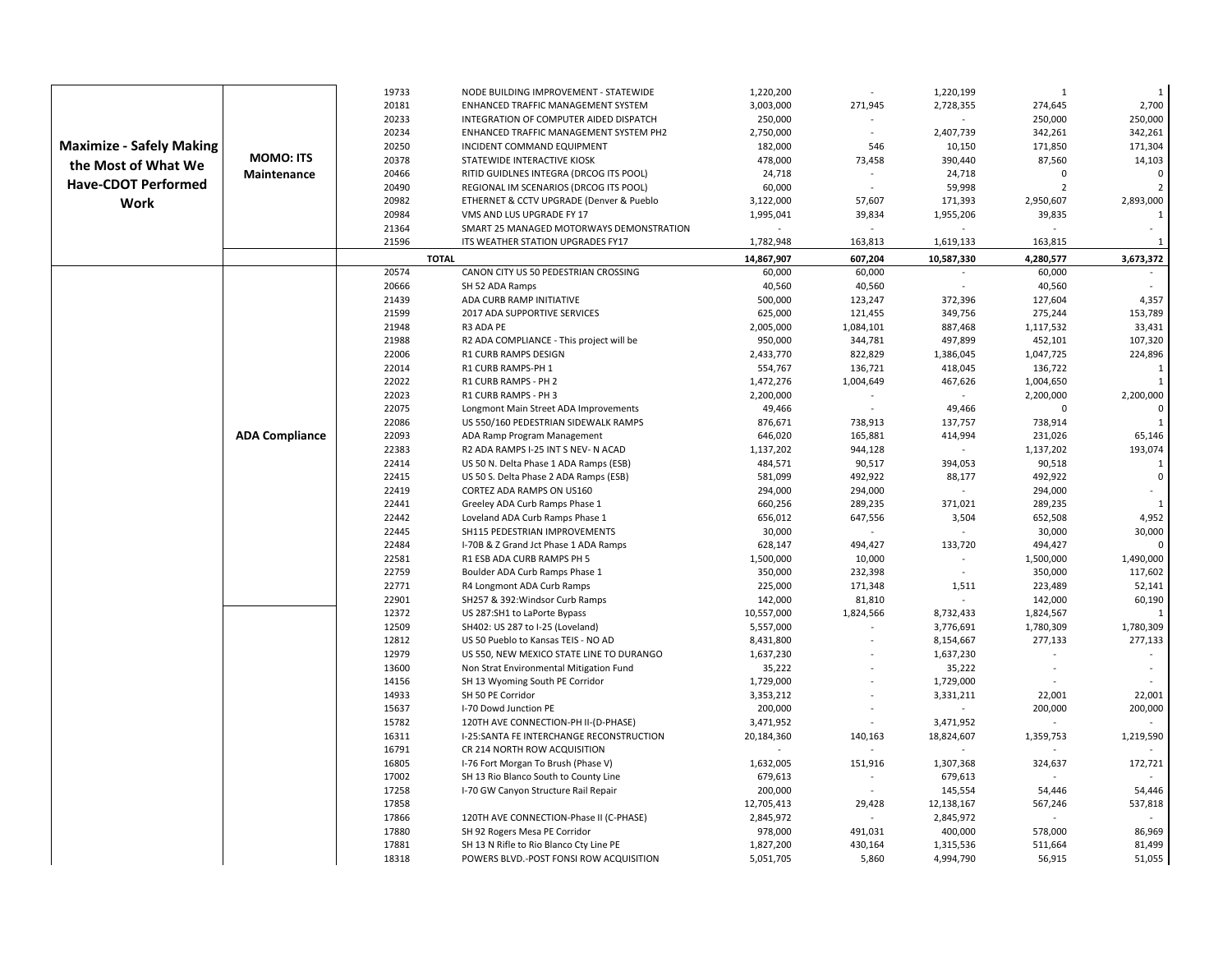| 18319 | I-25 SH 66 to N/O SH 56                  | 4,698,726  |                | 4,698,726  | $\Omega$     | $\pmb{0}$    |
|-------|------------------------------------------|------------|----------------|------------|--------------|--------------|
| 18357 | I-25: SH 392 to SH 14                    | 2,751,979  |                | 2,751,979  | $\mathbf 0$  | $\mathbf 0$  |
| 18520 | I-70 Exit 49 Grand Mesa                  | 2,118,556  | 58,718         | 2,059,838  | 58,718       |              |
| 18695 | I-25: US 36 TO 120TH AVENUE (CDOT)       | 46,788,206 | 2,587,330      | 43,305,780 | 3,482,426    | 895,096      |
| 18753 | US36 Wetland Mitigation Project          | 2,849,586  | 6,346          | 2,821,837  | 27,749       | 21,404       |
| 18772 | SH 139 Douglas Pass Rock Storage         | 41,767     |                | 41,766     | $\mathbf{1}$ | $\mathbf{1}$ |
| 18844 | 125 & US34 Interchange                   | 23,229     |                | 23,228     | $\mathbf{1}$ | $\mathbf{1}$ |
| 18890 | US-85 Louviers To MP 191.75              | 16,850,000 | 567,436        |            | 16,850,000   | 16,282,564   |
| 18999 | C-470 TOLLED EXPRESS LANES SEGMENT 1     |            |                |            |              |              |
| 19023 | <b>I-70 MTN CORRIDOR COMMITMENTS</b>     | 178,680    | 29.735         | 113,114    | 65,566       | 35,831       |
| 19028 | US287/92ND INTERSECTION IMPROVEMENT      | 125,000    | 125,000        |            | 125,000      |              |
| 19039 | DESIGN I-25/CIMARRON EXPRESSWAY          | 19,400,176 |                | 19,321,614 | 78,562       | 78,562       |
| 19109 | US 550 DESIGN MP 2.7 TO CR 302           | 1,842,750  | 60,532         | 1,742,404  | 100,346      | 39,814       |
| 19164 | US34/85 Interchange Reconstruction       | 2,500,000  | 1,030,294      | 1,087,712  | 1,412,288    | 381,994      |
|       |                                          |            |                |            |              |              |
| 19192 | I-25/ARAPAHOE RD INTERCHANGE             | 1,615,906  | 125,936        | 1,294,674  | 321,232      | 195,296      |
| 19195 | <b>I25A PUEBLO COORIDOR DESIGN</b>       | 1,422,383  |                | 1,408,053  | 14,330       | 14,330       |
| 19316 | SH 67 REALIGNMENT                        | 59,585     | $\overline{a}$ | 59,585     |              |              |
| 19341 | I-70 Fiber Vail to Glenwood Springs      | 9,944,778  |                | 9,944,778  |              |              |
| 19362 | US 160 DRY CREEK PASSING LANES           | 3,675,016  | 151,000        | 2,054,289  | 1,620,727    | 1,469,727    |
| 19378 | US 550 CONNECTION TO US 160              | 7,860,864  | 2,635,790      | 3,626,863  | 4,234,001    | 1,598,211    |
| 19408 | I25A PUEBLO ILEX DB - NON-BE             |            |                |            |              |              |
| 19499 | WADSWORTH RIGHT TURN LANE EXTENSIONS     | 49,148     |                | 46,576     | 2,572        | 2,572        |
| 19561 | US287: Willox to SH 1 & Ped Bridge       |            |                |            |              |              |
| 19664 | SH 14: S-Curve Reconstruction            | 6,000,000  | 213,259        | 1,692,774  | 4,307,226    | 4,093,967    |
| 19668 | US 287 IN LAMAR - PARK to COLONIA        | 5,514,136  | 1,765,366      | 3,748,770  | 1,765,366    |              |
| 19698 | REGIONAL WAYFINDING IN THE SE TPR        | 6,674      | 6,674          |            | 6,674        |              |
| 19701 | US 550 BILLY CREEK NORTH SURFACE TREATME | 139,707    | 3,886          | 135,821    | 3,886        |              |
| 19761 | I-70:KIPLING INTERCHANGE NEPA STUDY      | 2,100,000  | 251,030        | 1,708,634  | 391,366      | 140,336      |
| 19771 | US6 / 20 Road Intersection Improvements  | 900,000    | 163,431        | 431,569    | 468,431      | 305,000      |
| 19869 | I-25 & I-225 TREX COPING REPAIRS         | 8,250      |                | 8,250      |              |              |
| 19930 | SH 9 RAMP Iron Springs Alignment         |            |                |            |              |              |
| 19944 | I-70G Edwards Int Upgrade Phase 2        | 2,611,375  | 8,390          | 1,716,610  | 894,765      | 886,375      |
| 20069 | US-85 Sedalia To Daniels Park Rd         | 1,590,248  | 118,009        | 378,912    | 1,211,336    | 1,093,327    |
| 20100 | R1 ENVIRONMENTAL PROJECT MANAGEMENT RPP  | 1,144,000  | 5,534          | 946,888    | 197,112      | 191,578      |
| 20163 | SH 40 & Elk River Road                   | 15,024     |                | 15,024     | $\mathbf 0$  | 0            |
| 20169 |                                          |            |                |            |              |              |
|       | I-70 Garfield County Intchgs - New Castl | 800,000    | 303,992        | 199,459    | 600,541      | 296,549      |
| 20325 | US 160 PASSING LANE NORTH OF TOWAOC      | 365,000    | 23,217         | 341,783    | 23,217       |              |
| 20344 | US 50 BNSF RAILROAD TO PURCELL           |            |                |            |              |              |
| 20401 | US 50 PASSING LANES EAST OF SALIDA       | 568,801    |                | 568,801    |              |              |
| 20416 | US 285 Nathrop Wildlife Underpass        | 100        |                | 100        |              |              |
| 20420 | REGION 1 EROSION CONTROL PROJECT         | 317,030    |                | 73,237     | 243,793      | 243,793      |
| 20448 | US50 WB - MCCULLCOH TO WILLS (PRE-CONSTR | 1,802,797  | 16,392         | 1,589,999  | 212,798      | 196,406      |
| 20476 | US24 EAST PEL STUDY                      | 2,000,000  | 790,085        | 913,268    | 1,086,732    | 296,647      |
| 20486 | US 24 POST FIRE MITIGATION IMP. ASSESS.  | 3,000      | 2,540          |            | 3,000        | 460          |
| 20511 | SH-177 Arapahoe To Hampden Resurfacing   | 1,606,000  | $\mathbf{1}$   | 1,547,489  | 58,511       | 58,510       |
| 20591 | I-25 RAMP METERS REGION 1                | 8,872      |                | 8,872      |              |              |
| 20600 | SH 145 PASSING LANES AT DEEP CREEK       | 5,293,346  | 17,694         | 840,507    | 4,452,839    | 4,435,145    |
| 20610 | US 36 Culvert Repair MP 11.95 - MP 12.29 |            |                |            |              |              |
| 20626 | SH 17 MP 84.5 to MP 91.5 (PH III)        | 495,293    |                | 495,293    | $\mathbf 0$  | $\mathbf 0$  |
| 20715 | SH 52: Antelope Creek                    | 92,722     |                | 92,722     |              |              |
| 20750 | US50C STORM SEWER 21ST LANE              | 2,467,881  |                | 2,467,881  |              |              |
| 20751 | US50C OVERLAY 4TH TO BAXTER RD IN PUEBLO | 830,000    | 801,126        | 28,874     | 801,126      |              |
| 20779 | US85: BRIGHTON GUARDRAIL PLACEMENT       | 275,487    | 110,028        | 165,459    | 110,028      | 1            |
| 20787 | SH67 / SH115 Intersection Improvement    | 400,638    | 65,304         | 308,922    | 91,716       | 26,412       |
| 20790 | I25C/SH160 Ped/Bike Improv (Walsenburg)  | 2,441,595  | 2,100,673      | 340,908    | 2,100,687    | 14           |
|       |                                          |            |                |            |              |              |
| 20809 | RAMP BPM I-25 AND ROCKRIMMON PKG#1       | 1,949,894  | 1,603,385      | 346,508    | 1,603,386    | 1            |
| 20813 | US 24 Minturn Resurfacing                | 300,000    |                |            | 300,000      | 300,000      |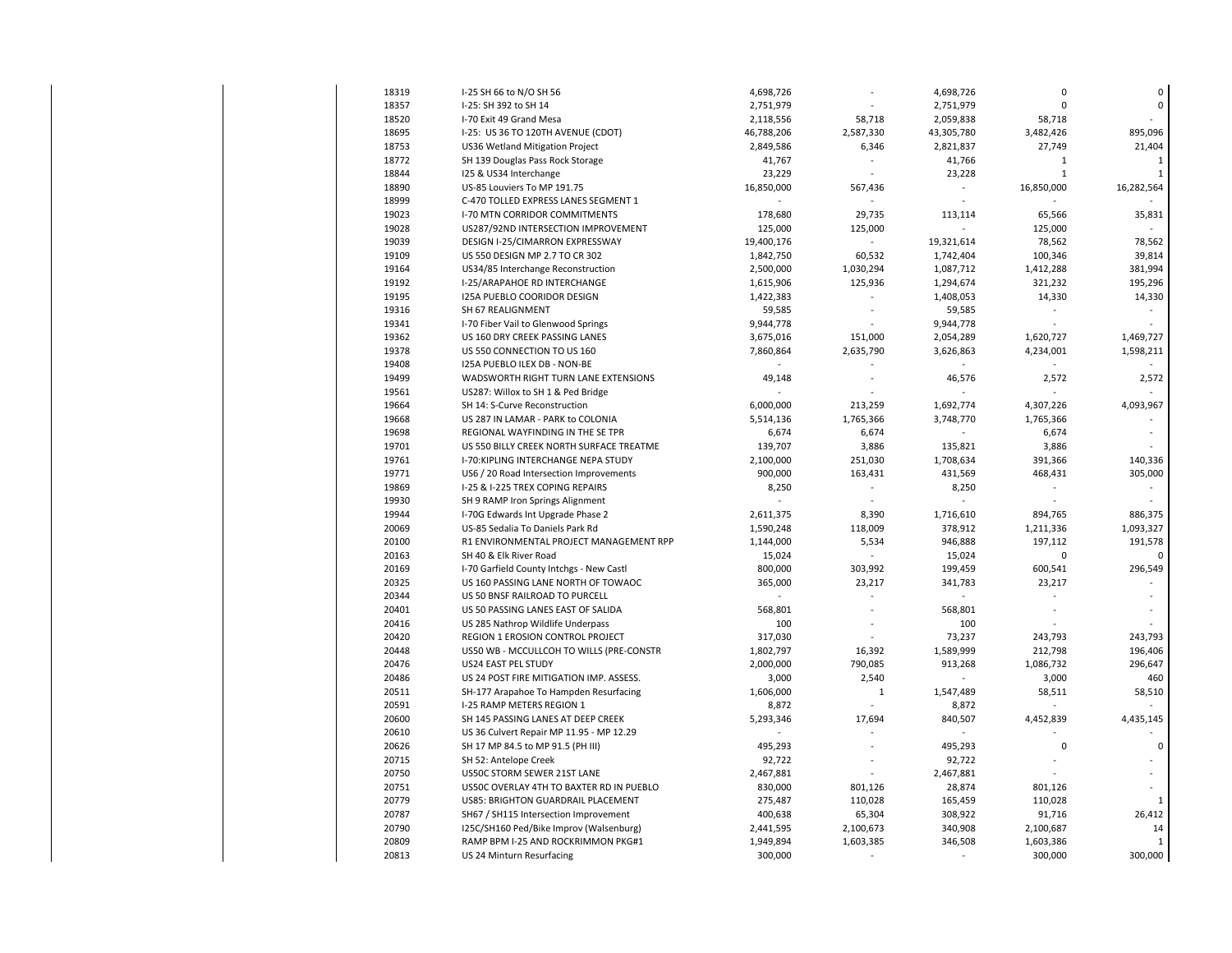|                                 |                          | 20819          | CLEAR CREEK ECOLOGIC RESTORATION                         | 1,116,814         | 183,394     | 933,419                  | 183,395      | $\overline{2}$ |
|---------------------------------|--------------------------|----------------|----------------------------------------------------------|-------------------|-------------|--------------------------|--------------|----------------|
|                                 |                          | 20854          | SH86 West Side of Elizabeth Int.                         | 1,450,000         | 82,139      | 478,507                  | 971,493      | 889,354        |
|                                 |                          | 20855          | US 385 @ Cheyenne Wells 90 Degree Curve                  | 3,587,511         | 2,525,391   | 832,362                  | 2,755,149    | 229,759        |
|                                 |                          | 20907          | SH 385 REALIGNMENT AND NEW STRUCTURE (Re                 | 350,000           | $\sim$      | 48,443                   | 301,557      | 301,557        |
| <b>Maximize - Safely Making</b> |                          | 20909          | US 287A in Lamar - Park Street - South                   | 66,000            | 50,040      | 8,564                    | 57,436       | 7,396          |
| the Most of What We             |                          | 20913          | SH 21 Research Interchange Design                        | 1,400,000         | 126,924     | 1,273,076                | 126,924      |                |
| <b>Have-Contracted Out</b>      |                          | 20924          | I-70 Palisade Curves                                     | 750,000           | 750,000     |                          | 750,000      |                |
|                                 |                          | 20932          | US 24 AT 31ST STREET INTERSECTION                        | 107,798           | 107,798     |                          | 107,798      |                |
| Work                            |                          | 20949          | US285 Passing Lanes and Overlay                          | 300,000           | $\sim$      | 269,706                  | 30,294       | 30,294         |
|                                 |                          | 20964          | <b>I25 S TRINIDAD RESURF &amp; FRONTAGE ACCESS</b>       | 403,335           |             | 403,335                  |              |                |
|                                 | <b>Regional Priority</b> | 20980          | US 160 ELMORES CRNR TO GEM VIL MP 91-101                 | 900,000           | 620,940     | 265,295                  | 634,705      | 13,765         |
|                                 |                          | 20991          | CONSTRUCTION FEDERAL @ 120TH AVE                         | 200,000           |             | 200,000                  |              |                |
|                                 | Program                  | 21003          | SH66 PEL: W/O Longmont to E/O I25                        | 2,200,000         | 797,538     | 1,158,921                | 1,041,079    | 243,541        |
|                                 |                          | 21019          | <b>WestConnect Coalition PEL</b>                         | 2,037,203         | ÷           | 2,037,203                |              |                |
|                                 |                          | 21020          | Replace M-22-Z on SH 10 MP 69.68                         | 289,564           | 289,564     |                          | 289,564      | $\mathbf{0}$   |
|                                 |                          | 21083          | I-270:VASQUEZ PEL                                        | 889,683           |             | 889,683                  |              | $\Omega$       |
|                                 |                          | 21102          | I-25 South PEL and Gap Project Design                    | 7,000,000         | 2,470,558   | 4,000,000                | 3,000,000    | 529,442        |
|                                 |                          | 21116          | SH 82 Grand Ave Bridge Safety Improve                    | 3,300,000         |             | 3,300,000                |              |                |
|                                 |                          | 21153          | SH79 GRADE SEP. AT RR ENV STUDY & DESIGN                 | 324,000           |             |                          | 324,000      | 324,000        |
|                                 |                          | 21174          | SH 7 Adaptive Signals & Fiber                            | 1,424,914         | $\sim$      | 1,424,913                | $\mathbf{1}$ | $\mathbf{1}$   |
|                                 |                          | 21180          | I-25 POST PEL:US36 TO SH7                                | 2,000,000         | 189,851     | 1,810,149                | 189,851      |                |
|                                 |                          | 21310          | I-70 LANE BALANCE OVER GARRISON                          | 63,959            | $\omega$    | 63,959                   |              |                |
|                                 |                          | 21324          | <b>I25 EXIT 11 INTERCHANGE IMPROVEMENTS</b>              | 740,770           |             |                          | 740,770      | 740,770        |
|                                 |                          | 21415          | US 6 Clifton                                             | 920,500           | 227,331     | 693,169                  | 227,331      |                |
|                                 |                          | 21432          | I76/SH52 Hudson Interchange                              | 4,755,906         | 988,828     | 1,065,553                | 3,690,353    | 2,701,526      |
|                                 |                          | 21435          | DTD-R1.8 REGIONAL WILDLIFE MOVEMENT                      | 70,000            | 70,000      |                          | 70,000       |                |
|                                 |                          | 21439          | ADA CURB RAMP INITIATIVE                                 |                   | ÷           | ÷.                       |              |                |
|                                 |                          | 21444          | US 34 PEL Glade Road to Kersey                           | 2,512,000         | 105,996     | 2,259,806                | 252,194      | 146,198        |
|                                 |                          | 21461          | US 24 CORRIDOR IMPROVEMENTS - DESIGN                     | 1,000,000         | $\mathbf 0$ | 938,418                  | 61,582       | 61,582         |
|                                 |                          | 21463          | SH 141 South of Divide Road Resurface                    | 2,000,000         | 10,000      | $\sim$                   | 2,000,000    | 1,990,000      |
|                                 |                          | 21468          | FEDERAL & COLFAX INTERCHANGE STUDY                       | 47,489            |             | 47,489                   | $\Omega$     | $\Omega$       |
|                                 |                          | 21471          | US 50 and SH 92 Delta Intersection                       | 190,000           | 58,718      | 32,353                   | 157,647      | 98,929         |
|                                 |                          | 21506          | I-25 North: SH 402 to SH 14                              | 4,852,000         |             | 2,428,976                | 2,423,024    | 2,423,024      |
|                                 |                          | 21510          | US85 Corridor Improvements I-76 to 124th                 | 1,636,900         |             | 1,628,741                | 8,159        | 8,159          |
|                                 |                          | 21511          | US-85 Daniels Park Rd To Meadows Pkwy                    | 1,400,000         |             | 219,294                  | 1,180,706    | 1,180,706      |
|                                 |                          | 21541<br>21571 | Fort Collins Pedestrian Underpass                        | 300,000           |             | 300,000                  |              |                |
|                                 |                          | 21626          | I-25 MEDIAN CABLERAIL PHS II<br>SH 93 Erosion Correction | 37,197<br>209,835 |             | 37,197<br>209,834        | $\mathbf{1}$ | -1             |
|                                 |                          | 21642          | I-25 Dillon/Drew Dix Exit 104 Interchang                 | 21,510            |             | $\blacksquare$           | 21,510       | 21,510         |
|                                 |                          | 21656          | SH 52: ACP and PEL, SH 119 to I-76                       | 800,000           |             | $\overline{\phantom{a}}$ | 800,000      | 800,000        |
|                                 |                          | 21657          | SH66 @ WCR 7 Intersection Improvements                   | 500,000           | 21,217      | 28,798                   | 471,202      | 449,985        |
|                                 |                          | 21685          | I-70 W. Vail Pass Auxiliary Lanes                        | 1,000,000         | ÷.          | 1,000,000                |              |                |
|                                 |                          | 21700          | CMIP5 Federal Highway Research                           | 1,069             |             |                          | 1,069        | 1,069          |
|                                 |                          | 21706          | PR SH72A FLOOD PERMANENT REPAIR-R1                       | 275,016           |             | 181,255                  | 93,761       | 93,761         |
|                                 |                          | 21723          | US 50 Blue Canyon-Windy Point ROW                        | 106,967           |             | 2,602                    | 104,365      | 104,365        |
|                                 |                          | 21746          | FLORENCE - CANON CITY BIKE/PED TRAIL                     | 250,000           | 153,774     | 96,226                   | 153,774      |                |
|                                 |                          | 21778          | SH 9 Frisco Main St to Iron Springs                      | 1,000,000         | 97,108      | 439,777                  | 560,223      | 463,115        |
|                                 |                          | 21784          | JEFFERSON PARKWAY 1601                                   | 16,650            | 234         | 11,581                   | 5,069        | 4,835          |
|                                 |                          | 21840          | <b>I-25 CENTRAL PEL</b>                                  | 2,500,000         | 255,542     | 1,500,000                | 1,000,000    | 744,458        |
|                                 |                          | 21841          | <b>GEORGETOWN ARGENTINE GATEWAY PROJECT - L</b>          | 88,000            |             |                          | 88,000       | 88,000         |
|                                 |                          | 21842          | I-25 WIDENING S ACADEMY TO CIRCLE                        | 1,500,000         | 993,983     | 254,555                  | 1,245,445    | 251,462        |
|                                 |                          | 21847          | Signalization of SH1 & I-25 SB Ramps                     | 391,066           | 391,066     |                          | 391,066      |                |
|                                 |                          | 21877          | SH-71 Super-2 Design from Limon to Neb.                  | 825,646           | 180,547     | 307,108                  | 518,538      | 337,991        |
|                                 |                          | 21878          | I-70 Arriba: East and West                               | 368,111           | 10,408      | 357,703                  | 10,408       | 0              |
|                                 |                          | 21881          | REGION WIDE EROSION CONTROL                              | 682,712           | 606,507     | 76,204                   | 606,508      | $\Omega$       |
|                                 |                          | 21892          | FALL RIVER ROAD BRIDGE                                   | 415,000           | 7,213       | 395,723                  | 19,277       | 12,064         |
|                                 |                          | 21893          | I-70 WESTBOUND PEAK PERIOD SHOULDER LANE                 | 6,400,000         | 1,069,286   | 5,182,957                | 1,217,043    | 147,757        |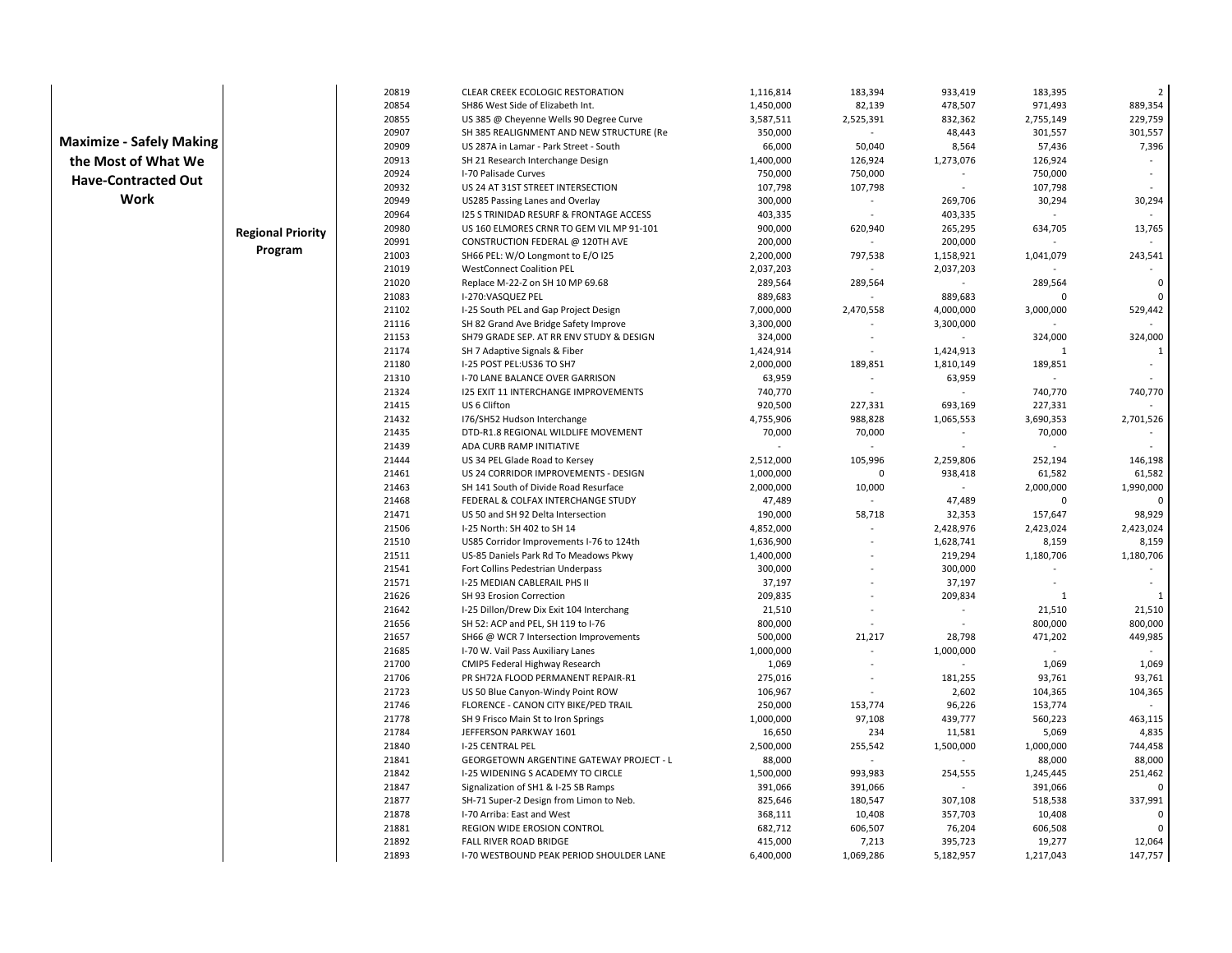|                          | 21907 | Peckham Grade Separated Intersection     | 2,200,000   | 603,272                  |             | 2,200,000    | 1,596,728      |
|--------------------------|-------|------------------------------------------|-------------|--------------------------|-------------|--------------|----------------|
|                          | 21912 | 170 FLOYD HILL-VET TUNNELS EA/30%        | 3,000,000   |                          | 3,000,000   |              |                |
|                          | 21919 | US 160 PAGOSA RECONSTRUCT                | 945,000     | 192,151                  | 599,562     | 345,438      | 153,288        |
|                          | 21920 | N. MEADOWS EXT. BYPASS LANES             | 250,000     |                          | 250,000     |              |                |
|                          | 21936 | SH 340 East of F 1/2 Rd Shoulder Widen   | 377,000     | 94,399                   | 220,517     | 156,483      | 62,084         |
|                          | 21938 | SH21 (POWERS BLVD) CFI STUDY             | 111,000     | 18                       | 109,075     | 1,925        | 1,907          |
|                          | 21978 | R2 WRONG WAY PREVENTION                  | 700,000     | 700,000                  |             | 700,000      | $\pmb{0}$      |
|                          | 21986 | I-70B 1st Street and Grand Avenue        | 1,250,000   | 942,898                  | 307,102     | 942,898      |                |
|                          | 21987 | I-70: Seibert East Part 2                | 456,243     | 3,247                    | 158,433     | 297,810      | 294,563        |
|                          | 22020 | US 550 Otter Road to R3/R5 Line          | 1,350,000   | 215,004                  | 250,000     | 1,100,000    | 884,996        |
|                          | 22024 | US 160 MP 126 TO 129 WL Crossings        | 880,000     |                          | 880,000     |              |                |
|                          | 22036 | US 40 Passing Lanes MP 172.6             | 350,000     | $\mathbf 0$              | 215,553     | 134,447      | 134,447        |
|                          | 22039 | I-225 SB Restriping I-25 To Yosemite     | 933,568     |                          | 933,567     | 1            | $\overline{1}$ |
|                          | 22064 | SH121 AND MORRISON RD INTERSECTION RECON | 724,000     | 598,301                  | 69,488      | 654,512      | 56,211         |
|                          | 22079 | US50A Pueblo West Purcell Interchange    | 5,100       |                          | 2,845       | 2,255        | 2,255          |
|                          | 22100 | US50C - 23rd Lane DRAINAGE IMPROVEMENTS  | 100,000     |                          |             | 100,000      | 100,000        |
|                          | 22225 | US 50 EAST TIER II AND INITIAL DESIGN    | 301,000     | 45,051                   | 125,097     | 175,903      | 130,852        |
|                          | 22252 | SH115 ROCK CREEK BR AND PASSING LANES    | 230,000     |                          | 31,231      | 198,770      | 198,770        |
|                          | 22253 | US285 BAILEY CURVE SAFETY IMP, PASS LANE | 235,000     |                          | 1,788       | 233,212      | 233,212        |
|                          | 22340 | US 385 R4 ETPR Corridor Study            | 1,000,000   | 559,639                  | 198,024     | 801,976      | 242,337        |
|                          | 22341 | SOUTHERN MOUNTAIN LOOP BIKE TRAIL STUDY  | 625,000     | 593,745                  | 31,255      | 593,745      | $\sim$         |
|                          | 22381 | I-70 EB Aux & Exit 203 Feasibility Study | 250,000     | 215,771                  |             | 250,000      | 34,229         |
|                          | 22420 | US 550/160 CONNECTION SOUTH DESIGN-BUILD | 338,198     | 267,660                  | $\sim$      | 338,198      | 70,538         |
|                          | 22445 | SH115 PEDESTRIAN IMPROVEMENTS            | 60,000      |                          |             | 60,000       | 60,000         |
|                          | 22455 | SH 119 Bike & Ped Study                  | 250,000     | 149,512                  | 67,400      | 182,600      | 33,088         |
|                          | 22462 | I-70 Bethune Reconstruction              | 500,000     |                          | 6,387       | 493,613      | 493,613        |
|                          | 22479 | SH 94 - CORRIDOR STUDY                   | 200,000     | 41,578                   | 144,547     | 55,453       | 13,875         |
|                          | 22526 | US287 MP 299.7 BNSF RR Crossing          | 481,931     | $\overline{\phantom{a}}$ |             | 481,931      | 481,931        |
|                          | 22530 | SH-67 CROSSING OF BNSF RR IN SEDALIA     | 51,974      | 51,973                   |             | 51,974       | $\mathbf{1}$   |
|                          | 22631 | I-25 FRONTAGE ROAD ENFORCEMENT           | 59,010      | 30,412                   | 28,598      | 30,412       | $\Omega$       |
|                          | 22703 | I-25 SEG3A RE-PKG 120TH TO E470          | 9,800,000   | ÷,                       |             | 9,800,000    | 9,800,000      |
|                          | 22762 | I-70 ECONOMIC IMPACT STUDY               | 16,425      |                          |             | 16,425       | 16,425         |
|                          | 22763 | <b>I-70 CSM TUNNELING RESEARCH</b>       | 100,000     | 100,000                  |             | 100,000      |                |
|                          | 22781 | I-25 Mead Frontage Road Devolution       | 75,000      |                          |             | 75,000       | 75,000         |
|                          | 22824 | PUEBLO I-25 CORRIDOR                     | 916,347     | ÷,                       |             | 916,347      | 916,347        |
|                          | 22831 | I-25 Express Lanes SH7 to SH1            |             |                          |             |              |                |
|                          | 22866 | GEORGETOWN LAKE DREDGING                 | 250,000     | 250,000                  |             | 250,000      | $\sim$         |
|                          | 22867 | STREETCAR HISTORIC CONTEXT               | 30,000      |                          |             | 30,000       | 30,000         |
|                          | 22868 | RR CROSSING FLORENCE - HWY 115           | 55,400      |                          |             | 55,400       | 55,400         |
|                          | 22869 | RR CROSSING CANON CITY-9TH ST            | 60,120      |                          |             | 60,120       | 60,120         |
|                          | 22879 | R1 CENTRAL LOMR PAYMENT TO UDFCD         | 40,000      | 40,000                   |             | 40,000       |                |
|                          | 22957 | Owl Canyon Road Feasibility Study        | 500,000     |                          |             | 500,000      | 500,000        |
|                          | 20773 | <b>ITS Connected Vehicles</b>            | 1,231,218   | 607,750                  | 416,222     | 814,996      | 207,246        |
|                          | 20798 | US 160 WOLF CREEK TUNNEL COMS UPGRADES   |             |                          |             |              |                |
|                          | 20885 | I-25: COUNTY LINE ROAD TO BELLEVIEW AVEN | 1,125,203   | 1,111,025                |             | 1,125,203    | 14,178         |
|                          | 21364 | SMART 25 MANAGED MOTORWAYS DEMONSTRATION | 12,378,955  | 6,608,972                | 1,886,928   | 10,492,027   | 3,883,055      |
|                          | 21506 | I-25 North: SH 402 to SH 14              | 2,000,000   |                          |             | 2,000,000    | 2,000,000      |
| <b>ROADX</b>             | 21730 | COLORADO V2X PROGRAM                     | 25,762,207  | 15,038,851               | 7,465,727   | 18,296,480   | 3,257,628      |
|                          | 21834 | FURNISH & INSTALL FIBER OPTIC EQUIPMENT  | 264,124     |                          | 264,123     | $\mathbf{1}$ | $\mathbf{1}$   |
|                          | 21836 | CV DTI PROGRAM                           | 5,900,000   | 1,169,062                |             | 5,900,000    | 4,730,938      |
|                          | 22107 | US 160 WOLF CREEK WEST FIBER             | 35,876      |                          |             | 35,876       | 35,876         |
|                          | 22408 | SMART 285 PROJECT                        | 200,000     | 8,400                    | 118,800     | 81,200       | 72,800         |
|                          | 22434 | STATEWIDE MODEL CV/AV EXTENSIONS         | 134,642     | 76,532                   | 58,110      | 76,532       |                |
| <b>TSM&amp;O:</b>        | 20369 | MILE HIGH COURTESY PATROL FY15           | 4,950,000   |                          | 4,623,353   | 326,647      | 326,647        |
| <b>Congestion Relief</b> | 21242 | <b>CDOT MOTORIST ASSIST</b>              | 18,549,990  | 5,842,460                | 10,721,313  | 7,828,677    | 1,986,217      |
|                          |       |                                          |             |                          |             |              |                |
|                          |       | <b>TOTAL</b>                             | 437,587,362 | 76,812,314               | 269,287,497 | 168,299,865  | 91,487,551     |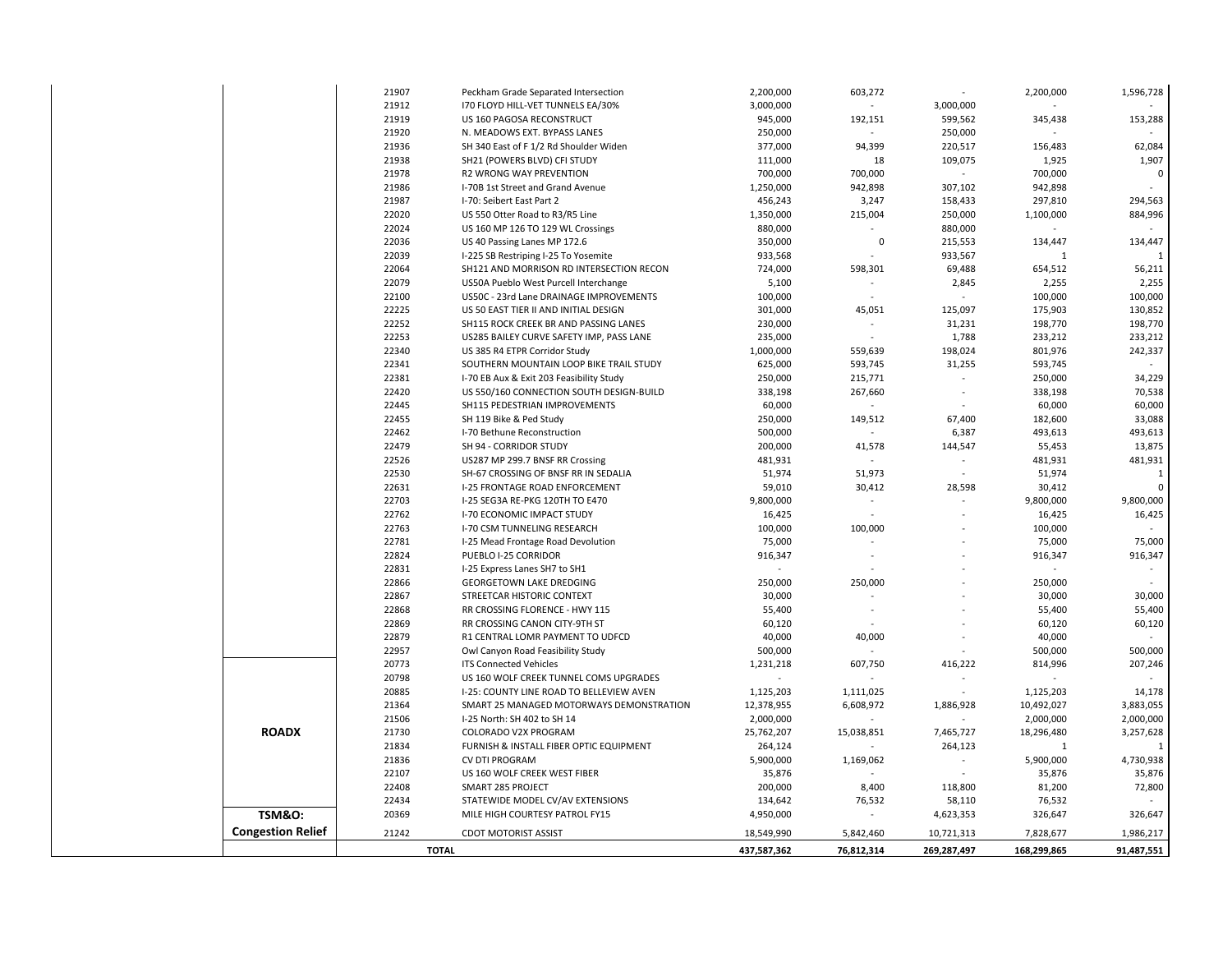| Pass-Through             |                    | 16180          | <b>MOUNTAIN RADAR PROJECT</b>                                      | 4,719,330               | $\sim$            | 4,719,330              | $\sim$         | $\sim$                  |
|--------------------------|--------------------|----------------|--------------------------------------------------------------------|-------------------------|-------------------|------------------------|----------------|-------------------------|
| Funds/Multi-modal Grants | <b>Aeronautics</b> |                | <b>TOTAL</b>                                                       | 4,719,330               |                   | 4,719,330              | $\mathbf{r}$   |                         |
|                          |                    | 16079          | <b>FALCON PARK &amp; RIDE</b>                                      | 1,474,816               | 131,125           | 1,168,691              | 306,125        | 175,000                 |
|                          |                    | 16525          | Jefferson Street/SH14 Improvements                                 | 1,207,878               | 525,701           | 682,176                | 525,702        |                         |
|                          |                    | 16587          | CITY OF DENVER - FY08 DRCOG ITS PP - Thi                           | 780,219                 |                   | 780,218                | $\mathbf{1}$   | 1                       |
|                          |                    | 16950          | 2009 DOUGLAS COUNTY - FY09 ITS PP                                  | 446,250                 |                   | 439,526                | 6,724          | 6,724                   |
|                          |                    | 18119          | Loveland I-25/US34/Crossroads VMS                                  | 446,913                 |                   | 446,913                |                | 1                       |
|                          |                    | 18373          | SIGNAL ADVANCE DETECTION & TIMING                                  | 5,875,908               | 1,227,265         | 4,648,643              | 1,227,265      |                         |
|                          |                    | 18398          | SH119: Bike/Ped Underpass: S/O Hover                               | 1,163,936               |                   | 1,163,936              |                |                         |
|                          |                    | 18405          | Wonderland Creek Underpass                                         | 3,382,051               | 1,013,146         | 2,368,905              | 1,013,146      |                         |
|                          |                    | 18525          | TEJON ROUNDABOUT                                                   | 1,979,239               | 1,525,879         | 453,360                | 1,525,879      |                         |
|                          |                    | 18535          | DENVER TSSIP 2012                                                  | 1,200,000               | 418,210           | 781,790                | 418,210        |                         |
|                          |                    | 18575          | <b>Boulder Transit Signal Priority</b>                             | 265,000                 |                   | 265,000                |                |                         |
|                          |                    | 19021          | R-6 TRAFFIC SIGNAL SYSTEM                                          | 386,500                 | 121,317           | 264,408                | 122,092        | 775                     |
|                          |                    | 19561          | US287: Willox to SH 1 & Ped Bridge                                 | 908,323                 | 440,566           | 467,757                | 440,566        |                         |
|                          |                    | 19634          | DENVER TSSIP DESIGN II                                             | 49,624                  | 22,961            | 26,663                 | 22,961         |                         |
|                          |                    | 19907          | FY 14 RAQC ADVANCED FLEET TECHNOLOGY                               | 1,509,845               | 54,191            | 1,455,654              | 54,191         |                         |
|                          |                    | 19946          | CO SPRINGS TRAFFIC SYSTEM UPGRADES                                 | 789,480                 | 789,480           |                        | 789,480        |                         |
|                          |                    | 19977          | DENVER TIP 2014                                                    |                         |                   |                        | - 1            | $\overline{1}$          |
|                          |                    | 20117          | CO OFFICE OF ENERGY CMAQ CNG STATIONS                              | 1,598,609<br>18,118,130 | 13,959,560        | 1,598,608<br>4,158,570 | 13,959,560     |                         |
|                          |                    | 20126          |                                                                    |                         |                   |                        |                |                         |
|                          |                    | 20233          | CNG/CMAQ PROJECT - RAQC                                            | 18,118,129              | 7,038,691         | 11,079,438             | 7,038,691      |                         |
|                          |                    | 20235          | INTEGRATION OF COMPUTER AIDED DISPATCH<br><b>DENVER TSSIP FY15</b> | 80,000                  | 65,770<br>751,044 |                        | 80,000         | 14,230                  |
|                          |                    |                |                                                                    | 1,078,000               |                   | 326,956                | 751,044        |                         |
|                          |                    | 20300          | <b>DENVER TIP FY15</b>                                             | 1,239,280               | 1,164,270         | 69,773                 | 1,169,507      | 5,237<br>$\overline{2}$ |
|                          |                    | 20384<br>20389 | THORNTON FY15 ITS IMPROVEMENTS                                     | 383,459                 |                   | 383,457                | $\overline{2}$ |                         |
|                          |                    |                | 10th Street in Greeley: Phase II                                   | 1,207,875               |                   | 801,151                | 406,724        | 406,724                 |
|                          |                    | 20466          | RITID GUIDLNES INTEGRA (DRCOG ITS POOL)                            | 108,037                 |                   | 108,037                |                |                         |
|                          |                    | 20490          | REGIONAL IM SCENARIOS (DRCOG ITS POOL)                             | 240,000                 |                   | 240,000                |                |                         |
|                          |                    | 20617          | Loveland Traffic Optimization                                      | 380,000                 | 380,000           | $\sim$                 | 380,000        |                         |
|                          |                    | 20708          | 30th St & Colorado Ave Underpass                                   | 966,300                 | 581,666           | 384,634                | 581,666        |                         |
|                          |                    | 20714          | Superior Trail: BRT to Davidson Mesa                               | 841,890                 | 720,067           | 121,823                | 720,067        |                         |
|                          |                    | 20944          | GUN CLUB RD(SH30) & QUINCY AVE OP. IMP.                            | 6,115,000               |                   |                        | 6,115,000      | 6,115,000               |
|                          |                    | 20992          | ILIFF AVE OP IMP:PARKER RD-QUEBEC ST- Ar                           | 3,430,567               |                   | 2,130,567              | 1,300,000      | 1,300,000               |
|                          |                    | 21058          | PARKER RD SIDEWALK CONNECTION - Town of                            | 630,000                 | 24,043            | 605,957                | 24,043         |                         |
|                          |                    | 21086          | TOLL GATE CRK TRAIL: CHAMBERS TO MONTVIEW                          | 4,698,160               | 1,081,162         | 3,266,998              | 1,431,162      | 350,000                 |
|                          |                    | 21107          | FY15MEPP CENTENNIAL CONTROLLER UPGRADE                             | 221,800                 | 8,040             | 213,760                | 8,040          |                         |
|                          |                    | 21124          | DENVER ITS 2016 CTC VISIBILITY                                     | 200,000                 | 24,148            | 175,852                | 24,148         |                         |
|                          |                    | 21125          | CDOT TSSIP 2016 SIG UPGRADE FEDERAL BLVD                           | 147,598                 | 44,222            | 103,375                | 44,223         | $\overline{1}$          |
|                          |                    | 21126          | DENVER ITS 2016 TRAVEL TIME                                        | 341,250                 |                   | 176,051                | 165,199        | 165,199                 |
|                          |                    | 21127          | DENVER TSSIP 2016 SIGNAL SYSTEM UPGRADE                            | 3,310,727               | 1,375,870         | 92,000                 | 3,218,727      | 1,842,857               |
|                          |                    | 21157          | FY2016 CMAQ RAQC OZONE AWARE                                       | 1,932,600               | 463,447           | 1,469,153              | 463,447        |                         |
|                          |                    | 21158          | FY2016 STP-METRO RAQC OZONE MODELING                               |                         |                   |                        |                |                         |
|                          |                    | 21159          | FY2016 CMAQ RAQC LOCAL AGENCY AQ GRANTS                            | 966,300                 | 652,033           | 314,267                | 652,033        |                         |
|                          |                    | 21199          | TOLL GATE CRK TRL:CHAMBERS-MONTVIEW PH2                            | 2,166,195               |                   |                        | 2,166,195      | 2,166,195               |
|                          |                    | 21248          | FY 17 TELLURIDE STREET SWEEPER                                     | 125,000                 | 125,000           |                        | 125,000        |                         |
|                          |                    | 21268          | PAGOSA SPRINGS CRESTVIEW PAVING CMAQ                               | 65,000                  | 65,000            |                        | 65,000         |                         |
|                          |                    | 21271          | 36 COM SOL 2016-17 PARTNERSHIP CMAQ                                | 193,260                 |                   | 193,260                |                |                         |
|                          |                    | 21278          | LARIMER CO FY16-19 CMAQ NFRMPO CNG                                 | 347,868                 | 115,956           | 231,912                | 115,956        |                         |
|                          |                    | 21279          | LARIMER CO FY16 UFR CMAQ CNG                                       | 435,000                 |                   | 435,000                |                |                         |
|                          |                    | 21281          | EGO CAR SHARE FY2016-17 CMAQ POOL                                  | 135,000                 | 19,583            | 115,417                | 19,583         |                         |
|                          |                    | 21282          | DOWNTOWN DEN PARTNER FY16-17 CMAQ PART                             | 137,137                 |                   | 137,137                |                |                         |
|                          |                    | 21284          | COMMUNITY CYCLES FY16-17 CMAQ POOL                                 | 150,060                 | 87,651            | 62,409                 | 87,651         |                         |
|                          |                    | 21286          | BIKE DENVER FY2016-17 CMAQ POOL                                    | 299,998                 | 51,538            | 248,460                | 51,538         |                         |
|                          |                    | 21314          | Real-Time Transit Signage Project                                  | 311,553                 | 311,553           |                        | 311,553        |                         |
|                          | Congestion         | 21322          | Parking/Shuttle Variable Message Signage                           | 164,072                 | 60,195            | 103,877                | 60,195         |                         |
|                          |                    | 21341          | CMAQ RAQC AFT AMENDMENT #2                                         | 1,207,875               | 783,340           | 424,535                | 783,340        |                         |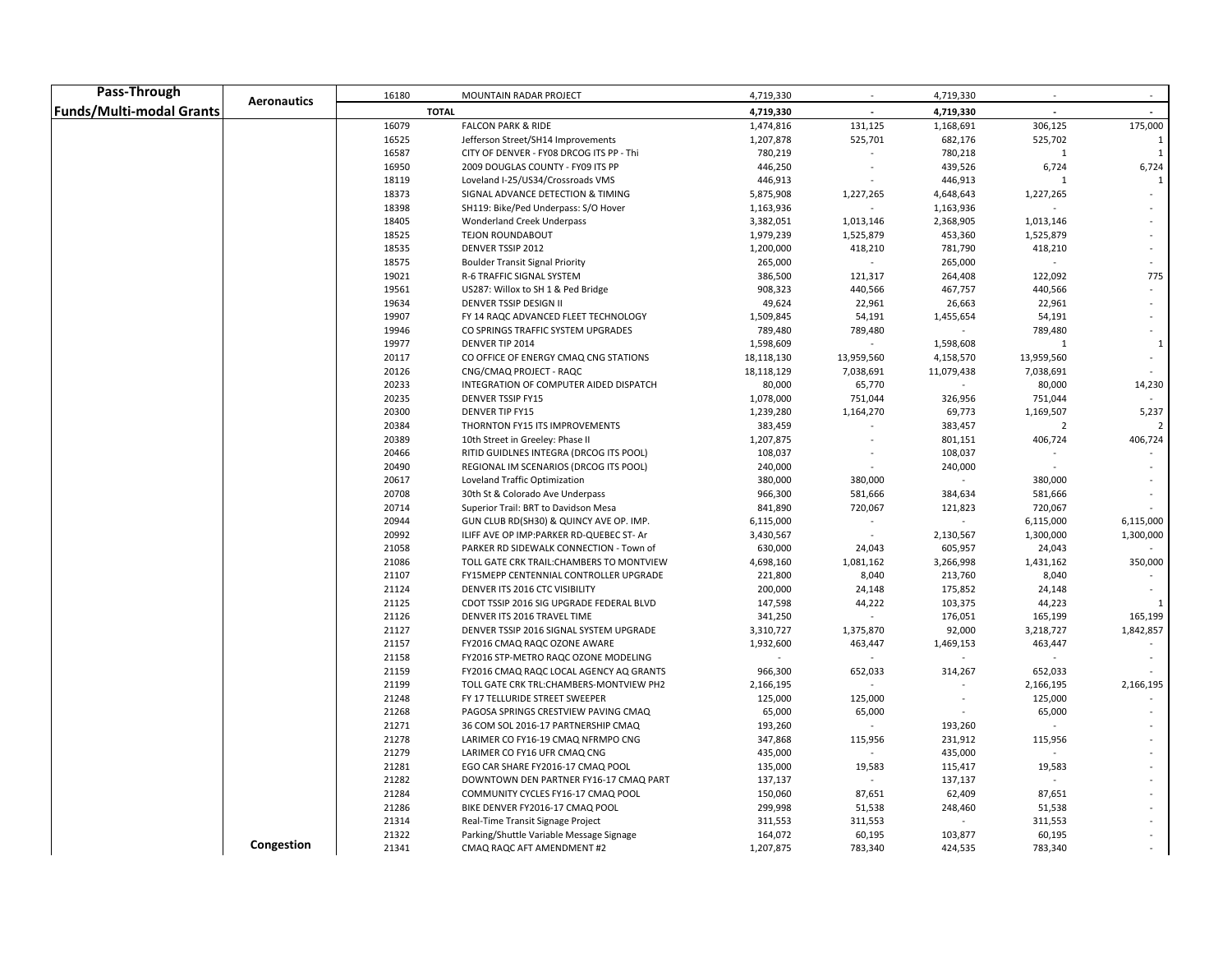| <b>Mitigation/Air</b> | 21373          | DRCOG MATCHED FY16-17 CMAQ                                                | 581,745    | 27,783    | 553,962                  | 27,783     |              |
|-----------------------|----------------|---------------------------------------------------------------------------|------------|-----------|--------------------------|------------|--------------|
| Quality               | 21374          | DRCOG CMAQ FY16-17 UNMATCHED                                              | 3,314,235  | 118,723   | 3,195,512                | 118,723    |              |
|                       | 21390          | BIKE LIBRARY: CITY OF GOLDEN - Golden (PM                                 | 205,000    | 133,241   | 71,759                   | 133,241    |              |
|                       | 21430          | <b>CENTRAL 70</b>                                                         | 50,000,000 | 8,732,048 | 4,633,255                | 45,366,745 | 36,634,697   |
|                       | 21554          | WELD CO. FY16 NFR CNG STATION IMPROV                                      | 1,746,137  | 1,746,137 |                          | 1,746,137  |              |
|                       | 21669          | Boulder County Quiet Zone Work                                            |            |           |                          |            |              |
|                       | 21673          | Louisville Quiet Zone Work                                                |            |           |                          |            |              |
|                       | 21727          | FY16/17 MEPP COMMERCE CITY SIGNALS                                        | 132,000    | 132,000   |                          | 132,000    |              |
|                       | 21729          | FY17 TSSIP THORNTON PHASE4 IMPROVEMENTS                                   | 412,000    |           | 332,243                  | 79,757     | 79,757       |
|                       | 21737          | 19th Street Trail + Bridge                                                | 920,175    | 732,239   | 187,936                  | 732,239    |              |
|                       | 21738          | SH157 /Foothills Pkwy N/S of Colorado                                     | 966,300    | 541,945   | 424,355                  | 541,945    |              |
|                       | 21740          | S PLATTE GREENWAY ACCESS SIDEWALK IMP -                                   | 600,000    | 345,746   | 104,254                  | 495,746    | 150,000      |
|                       | 21859          | FY16/17 MEPP CDOT TRAVEL TIME SYSTEM                                      | 249,946    |           | 232,199                  | 17,747     | 17,747       |
|                       | 21910          | WESTERLY CRK-TOLLGATE CRK BIKE/PED CONN                                   | 10,633,750 | 9,951,323 | 682,427                  | 9,951,323  |              |
|                       | 21928          | CANON CITY CMAQ 17                                                        | 626,142    | 100,658   | 525,484                  | 100,658    |              |
|                       | 21931          | Aspen Bike Share Phase 2 CMAQ                                             | 180,000    | 180,000   |                          | 180,000    |              |
|                       | 21932          | Pitkin Cty-Van Lease CMAQ 2017                                            | 195,000    | 195,000   |                          | 195,000    |              |
|                       | 22019          | FY16/17 ITS LAKEWOOD TTI PH2                                              | 240,100    |           | 240,100                  |            |              |
|                       | 22021          | CMAQ RAQC ADVANCED FLEET TECHNOLOGY II                                    | 5,218,022  | 4,862,957 | 355,065                  | 4,862,957  |              |
|                       | 22040          | FY17 DRCOG TRAFFIC OPERATIONS PROGRAM                                     | 2,262,000  | 1,232,212 | 1,029,788                | 1,232,212  |              |
|                       | 22076          | PAGOSA CMAQ FY18 VAC SWEEPER                                              | 280,000    | 280,000   |                          | 280,000    |              |
|                       | 22097          | COMM. SOLUTIONS SLUGLINE CMAQ 2016-17                                     | 181,182    | 90,583    | 90,599                   | 90,583     |              |
|                       | 22101          | FY17 NFR WELD COUNTY NATURAL GAS FLEETS                                   | 162,000    | 162,000   |                          | 162,000    |              |
|                       | 22102          | FY17 UFR WELD COUNTY NAT GAS FLEETS                                       | 606,353    | 606,353   |                          | 606,353    |              |
|                       | 22260          | Weld County Fast Fill Station                                             | 1,160,624  | 619,105   | 541,519                  | 619,105    |              |
|                       | 22323          | FY18 THORNTON SIGNAL SYSTEM UPGRADE PH5                                   | 544,406    | 544,406   |                          | 544,406    |              |
|                       | 22325          | FY18 AURORA TRAVEL TIME MONITORING                                        | 141,048    | 141,048   |                          | 141,048    |              |
|                       | 22326<br>22327 | FY18 ITS SIGNALS CCTV UPGRADE                                             | 30,028     | 12,779    | 11,931<br>$\sim$         | 18,097     | 5,318        |
|                       | 22329          | FY18 SUPERIOR MCCASLIN MONITORING SYSTEM<br>FY18 DENVER BICYCLE DETECTION | 178,282    | 178,282   |                          | 178,282    |              |
|                       | 22331          | FY18 DENVER CCTV NETWORK UPGRADE                                          | 15,000     |           |                          | 15,000     | 15,000       |
|                       | 22332          | FY18 DENVER MULTIJURISDICTIONAL MONITOR                                   | 187,500    |           |                          | 187,500    | 187,500      |
|                       | 22334          | FY18 ITS SIGNALS ADAPTIVE STUDY                                           | 148,781    | 30,362    | 106,513                  | 42,268     | 11,906       |
|                       | 22339          | FY18 AURORA TRAFFIC SIG SYS UPGRADE                                       | 1,077,432  | 1,077,432 | $\overline{\phantom{a}}$ | 1,077,432  |              |
|                       | 22376          | CDOT TSMO TRAVEL TIME MONITORING SUPPORT                                  | 80,000     | 80,000    |                          | 80,000     |              |
|                       | 22409          | FY17 NFR WELD CO NGV FLEETS ADDITIONAL                                    | 715,000    | 715,000   |                          | 715,000    |              |
|                       | 22424          | CMAQ COMMUTING SOLUTIONS FY18-19 PARTNER                                  | 193,260    | 77,507    | 115,753                  | 77,507     |              |
|                       | 22425          | DENVER SOUTH FY18-19 PARTNERSHIP                                          | 193,260    | 187,079   | 6,181                    | 187,079    |              |
|                       | 22426          | DOWNTOWN DEN PART FY18-19 PARTNERSHIP                                     | 193,260    | 169,425   | 23,835                   | 169,425    |              |
|                       | 22427          | NE TRANSP CONNECTNS FY18-19 PARTNERSHIP                                   | 193,260    | 193,260   |                          | 193,260    |              |
|                       | 22428          | SMART COM METRO NO FY18-19 PARTNERSHIP                                    | 193,260    | 114,455   | 78,805                   | 114,455    |              |
|                       | 22429          | TRANSP SOL FY18-19 PARTNERSHIP                                            | 193,260    | 118,545   | 74,715                   | 118,545    |              |
|                       | 22430          | BOULDER TRAN.CONN. FY18-19 PARTNERSHIP                                    | 193,260    | 193,260   |                          | 193,260    |              |
|                       | 22459          | FY18 WELD COUNTY CNG (14 VEHICLES) CMAQ                                   |            |           |                          |            |              |
|                       | 22586          | DRCOG FY18-19 CMAQ NON-MATCHING                                           | 3,362,643  | 3,035,664 | 326,979                  | 3,035,664  |              |
|                       | 22587          | DRCOG FY18-19 CMAQ MATCHING                                               | 581,745    | 581,745   |                          | 581,745    |              |
|                       | 22825          | R5 SEC3 TELLURIDE CMAQ DEICER FY19                                        | 25,000     | 3         | 24,966                   | 34         | 31           |
|                       | 22826          | R5 SEC3 PAGOSA CMAQ DEICER FY19                                           | 25,000     | 2,165     | 22,833                   | 2,167      | $\mathbf{1}$ |
|                       | 22848          | TRANSP SOL 2018-19 STP-M MOBILITY HUB                                     |            |           |                          |            |              |
|                       | 22849          | BICYCLE COLORADO 2018-19 STP-M ABC                                        |            |           |                          |            |              |
|                       | 22850          | BOULDER TC 2018-19 STP-M PARKING PILOT                                    |            |           |                          |            |              |
|                       | 22852          | BIKEDENVER 2018-19 STP-M MOBILITY NAVIG                                   |            |           |                          |            |              |
|                       | 22853          | CITY OF LAKEWOOD 2018-19 CMAQ TMA START                                   | 303,898    | 303,898   |                          | 303,898    |              |
|                       | 22871          | PAGOSA FY 19-21 CMAQ DEICER                                               | 30,000     | 30,000    |                          | 30,000     |              |
|                       | 22875          | MTN VILL FY19-21 CMAQ DEICER                                              | 30,000     | 30,000    |                          | 30,000     |              |
|                       |                |                                                                           |            |           |                          |            |              |
| <b>Local Agency</b>   | 15782          | 120TH AVE CONNECTION-PH II-(D-PHASE)                                      | 2,702,067  |           | 2,702,067                |            |              |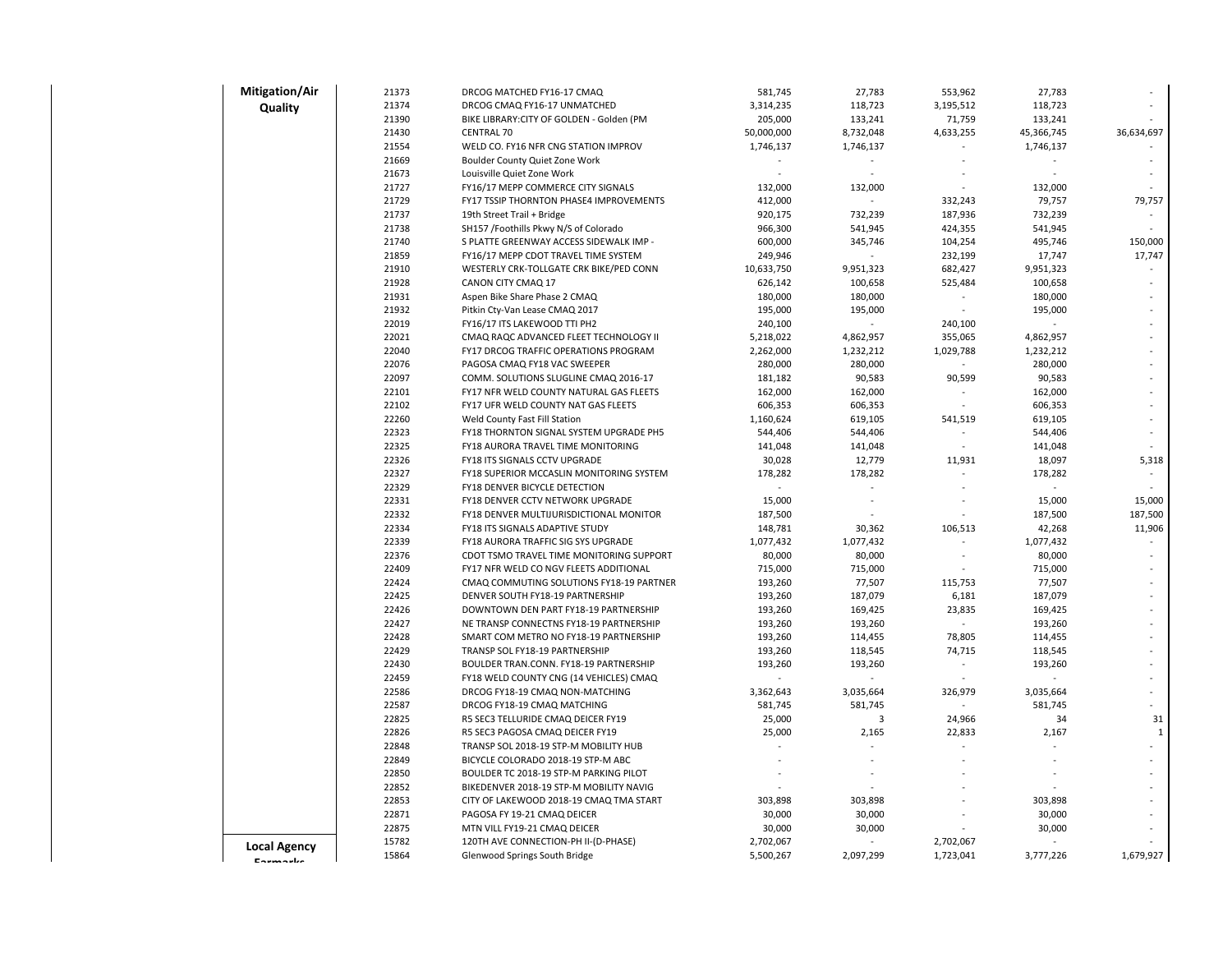| carmarks                | 20730 | 56TH AVE WIDENING AT PENA BLVD -         | 4,803,937   |                | $\overline{a}$           | 4,803,937    | 4,803,937    |
|-------------------------|-------|------------------------------------------|-------------|----------------|--------------------------|--------------|--------------|
|                         | 12372 | US 287:SH1 to LaPorte Bypass             | 350,000     | 350,000        |                          | 350,000      |              |
|                         | 15147 | US 287 Relocation N./Ted's Pl.           | 272,000     |                | 44,125                   | 227,875      | 227,875      |
|                         | 15782 | 120TH AVE CONNECTION-PH II-(D-PHASE)     |             |                |                          |              |              |
|                         | 16792 | KIRBY LANE TO CR 214 ROW ACQUISITION     | 6,000       |                |                          | 6,000        | 6,000        |
|                         | 17634 | SH 44:US 85-LIMA (WIDENING)- PHASE 3B    | 306,000     |                | 231,102                  | 74,898       | 74,898       |
|                         | 17866 | 120TH AVE CONNECTION-Phase II (C-PHASE)  | 4,100,000   | 741,246        | 2,979,954                | 1,120,046    | 378,801      |
|                         | 18890 | US-85 Louviers To MP 191.75              | 7,000,000   | 602,045        | 4,678,374                | 2,321,626    | 1,719,581    |
|                         | 18999 | C-470 TOLLED EXPRESS LANES SEGMENT 1     | 246,757,377 | 68,733,359     | 176,702,228              | 70,055,149   | 1,321,791    |
|                         | 19039 | DESIGN I-25/CIMARRON EXPRESSWAY          | 1,853,006   | 989,508        | 863,498                  | 989,508      | $\mathsf 0$  |
|                         | 19057 | 95th St: Isabelle to Valmont Rd.         | 105,500     | 105,500        |                          | 105,500      |              |
|                         | 19094 | I-70 Vail Underpass                      | 8,160,810   |                | 8,160,810                |              |              |
|                         | 19192 | I-25/ARAPAHOE RD INTERCHANGE             | 109,734     | 108,798        |                          | 109,734      | 936          |
|                         | 19271 | INT. IMPROVEMENTS @ PLATTE & TEJON       | 5,833       | 5,833          |                          | 5,833        |              |
|                         | 19499 | WADSWORTH RIGHT TURN LANE EXTENSIONS     | 303,000     |                |                          | 303,000      | 303,000      |
|                         | 19626 | I-25: 120th Avenue (SH 128) to SH 7      | 17,547,270  | 2,267,799      | 15,279,471               | 2,267,799    |              |
|                         | 19643 | US 24 Enhancement Project in Buena Vista | 429,640     |                | 429,640                  | $\mathbf 0$  | $\mathbf 0$  |
|                         | 19668 | US 287 IN LAMAR - PARK to COLONIA        | 1,420,000   | $\sim$         | 1,420,000                |              |              |
|                         | 19726 | FY14 Denver Traffic Signals              | 103,450     | 103,450        |                          | 103,450      |              |
|                         | 19885 | US 287 & 69TH AVE LA BRIDGE ENHANCEMENTS | 661,667     | 33,854         | 474,625                  | 187,042      | 153,188      |
|                         | 19889 | SH14 / Greenfield Ct Frontage Rd         | 399,000     |                | 399,000                  |              |              |
|                         | 19892 | SH392 & WCR74                            | 250,000     |                | 250,000                  |              |              |
|                         | 19930 | SH 9 RAMP Iron Springs Alignment         | 1,042,167   |                | 1,042,167                |              |              |
|                         | 19944 | I-70G Edwards Int Upgrade Phase 2        | 9,877,897   | 1,042,929      | 425,000                  | 9,452,897    | 8,409,968    |
|                         | 20298 | US 34 & US 36 FLAP Estes Park Couplets   | 3,400,000   | 212,373        | 1,866,195                | 1,533,805    | 1,321,432    |
|                         | 20350 | HUDSON ROAD @ COYOTE RUN                 | 144,583     |                | 144,583                  |              |              |
|                         | 20371 | <b>FASTRACKS PROJECT OVERSIGHT</b>       | 831,084     |                | 703,923                  | 127,161      | 127,161      |
|                         | 20561 | US36:STRASBURG TO BYERS; I-70M and CR 2  | 773,993     |                | 773,993                  | 0            |              |
|                         | 20653 | IMPAIRED DRIVING - MARIJUANA CDPHE       | 500,000     |                | 494,750                  | 5,250        | 5,250        |
|                         | 20666 | SH 52 ADA Ramps                          | 10,140      | 10,140         |                          | 10,140       |              |
|                         | 20813 | US 24 Minturn Resurfacing                | 1,227,891   | 10,000         | ÷,                       | 1,227,891    | 1,217,891    |
|                         | 20841 | US 40 Steamboat West                     | 786,000     |                | 786,000                  |              |              |
|                         | 20845 | US 85 Resurfacing Eaton to Ault          | 640,871     | 177,621        | 443,712                  | 197,159      | 19,538       |
|                         | 20945 | SH-14 Resurf Ft Collins, Lemay to I-25   | 53,611      |                | 36,525                   | 17,086       | 17,086       |
|                         | 20978 | SH 119: Nederland - East                 | 1,019,361   |                |                          | 1,019,361    | 1,019,361    |
|                         | 21019 | <b>WestConnect Coalition PEL</b>         | 400,000     |                | 399,999                  | $\mathbf{1}$ | $\mathbf{1}$ |
|                         | 21102 | I-25 South PEL and Gap Project Design    | 250,000     |                | 250,000                  |              |              |
|                         | 21156 | I-25/SH7 INTERCHANGE                     | 600,000     |                | 467                      | 599,533      | 599,533      |
|                         | 21369 | Little-T Channel Work and SH 60 Resurf   | 361,649     |                | 361,649                  |              | $\sim$       |
| <b>Local Over Match</b> | 21416 | R5 SIGNAL REPLACEMENT CHAFFEE & RIO GRAN | 137,341     |                | 137,341                  |              |              |
|                         | 21421 | PRLA Mill St. Overlay in Brush           | 8,720       |                | 8,720                    |              |              |
|                         | 21503 | NEEDHAM ELEMENTARY SRTS PH2              | 14,600      |                | 14,600                   |              |              |
|                         | 21504 | PAGOSA SPRINGS NORTH 8TH SRTS            | 18,401      | 1              | 18,400                   | 1            |              |
|                         | 21506 | I-25 North: SH 402 to SH 14              | 106,000,000 |                | 4,875,000                | 101,125,000  | 101,125,000  |
|                         | 21533 | SH21 AND MESA RIDGE PKWY SIGNALIZATION   | 26,648      |                |                          | 26,648       | 26,648       |
|                         | 21535 | NORTH MESA ELEMENTARY SRTS               | 50,000      | 50,000         |                          | 50,000       |              |
|                         | 21634 | US 85 Signal at WCR 76 N. of Eaton       | 20,000      | 10,075         | 8,229                    | 11,771       | 1,696        |
|                         | 21642 | I-25 Dillon/Drew Dix Exit 104 Interchang |             |                |                          |              |              |
|                         | 21745 | US 24 PWQ POND                           | 96,400      | 96,176         | 224                      | 96,176       |              |
|                         | 21784 | JEFFERSON PARKWAY 1601                   | 50,000      |                | 3,360                    | 46,640       | 46,640       |
|                         | 21967 | Various Loveland Left Turn Signals       | 5,400       | 5,400          | $\bar{\phantom{a}}$      | 5,400        |              |
|                         | 22016 | Mesa County Guardrail/Intersect Improve  | 24,982      |                | 24,982                   |              |              |
|                         | 22024 | US 160 MP 126 TO 129 WL Crossings        | 300,000     | 217,289        | 39,997                   | 260,003      | 42,714       |
|                         | 22054 | Thunder Valley K-8 Multiuse Trail        | 14,400      | 14,400         | $\overline{\phantom{a}}$ | 14,400       |              |
|                         | 22055 | West 4th St Bike + Ped Safety Improve    | 75,000      |                |                          | 75,000       | 75,000       |
|                         | 22073 | PR US 34 BTC Larimer County Structures   | 7,000,000   | 1,817,807      | 5,181,976                | 1,818,024    | 217          |
|                         | 22095 | EL PASO COUNTY ROAD SAFETY AUDIT         | 30,000      | $\overline{a}$ | ÷.                       | 30,000       | 30,000       |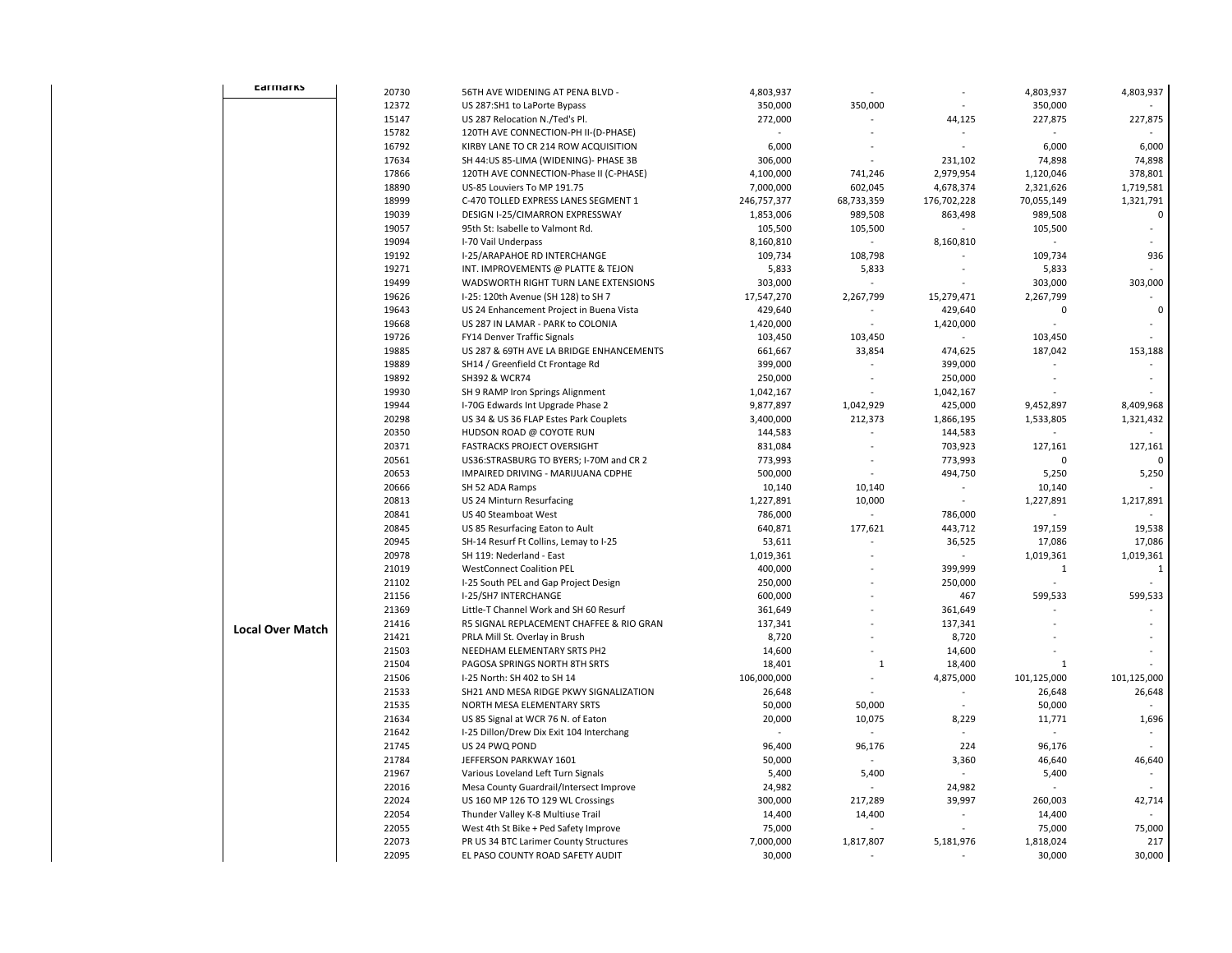|                          |                 | 22149 | ARAPAHOE COUNTY LOCAL ROAD SAFETY PLAN ( | 13,000     |           |           | 13,000       | 13,000         |
|--------------------------|-----------------|-------|------------------------------------------|------------|-----------|-----------|--------------|----------------|
|                          |                 | 22192 | 136TH AVE: TEJON ST TO LEGACY HS -       | 15,488     | 15,488    |           | 15,488       |                |
|                          |                 | 22209 | US 40 Fraser Pedestrian Trail            | 87,500     | 87,500    |           | 87,500       |                |
|                          |                 | 22216 | CCD FY18 HSIP PKG 1                      | 11,500     | 11,500    |           | 11,500       |                |
|                          |                 | 22262 | SH 402 Access Control Plan               | 182,059    | 182,058   |           | 182,059      | $\overline{1}$ |
|                          |                 | 22349 | US 34 Big Thompson Canyon Moodie/Drake   | 676,623    | $\sim$    | 676,623   | $\sim$       |                |
|                          |                 | 22355 | CAPISTRANO AVE. TURN LANES               | 3,834      | 3,834     |           | 3,834        |                |
|                          |                 | 22356 | PLATTEVILLE BLVD. TURN LANES             | 3,324      | 3,324     |           | 3,324        |                |
|                          |                 | 22357 | SPAULDING ROUNDABOUT                     | 9,313      | 9,313     |           | 9,313        |                |
|                          |                 | 22381 | I-70 EB Aux & Exit 203 Feasibility Study | 225,000    | 154,032   | 70,968    | 154,032      |                |
|                          |                 | 22417 | 170: 32ND AVE ACCESS MODIFICATION        | 20,000     |           |           | 20,000       | 20,000         |
|                          |                 | 22497 | Grand Junction Horizon Drive Crosswalks  | 25,000     | 25,000    |           | 25,000       |                |
|                          |                 | 22552 | WESTGATE CMTY SCHOOL SIDEWALK - THORNTON | 4,995      | 4,995     |           | 4,995        |                |
|                          |                 | 22584 | SRTS GATEWAY SIDEWALK IMPROVEMENT        | 9,166      | 9,166     |           | 9,166        |                |
|                          |                 | 22585 | SRTS LPSD38 TRAIL & SIDEWALK PROJECT     | 8,800      | 8,800     |           | 8,800        |                |
|                          |                 | 22590 | I-25 SOUTH GAP PACKAGE 2                 | 25,000,000 | 10,000    |           | 25,000,000   | 24,990,000     |
|                          |                 | 22703 | I-25 SEG3A RE-PKG 120TH TO E470          | 2,909,174  | $\sim$    |           | 2,909,174    | 2,909,174      |
|                          |                 | 22744 | 2019 PAGOSA CORRIDOR VISION PLAN         | 44,048     | 26,723    | 17,325    | 26,723       |                |
|                          |                 | 22745 | 2019 SALIDA ACP                          | 65,000     | 65,000    |           | 65,000       |                |
|                          |                 | 22847 | SH13 Wildlife Design CPW                 | 200,000    |           |           | 200,000      | 200,000        |
|                          |                 | 22854 | I-270 TOPOGRAPHICAL SURVEY               | 600,000    | 24,606    |           | 600,000      | 575,394        |
|                          |                 | 22861 | WOLF CREEK PASS DUPLEX DISPOSAL          | 12,000     |           | 9,834     | 2,166        | 2,166          |
|                          |                 | 21160 | FY2016 DTD DRCOG CPG                     | 9,081,992  |           | 9,081,992 | $\Omega$     | $\Omega$       |
|                          |                 | 21161 | FY2016 DTD GVMPO CPG                     | 509,393    |           | 509,393   | $\Omega$     | 0              |
|                          |                 | 21188 | FY2016 DTD NFRMPO CPG                    | 1,089,659  |           | 1,089,659 |              |                |
|                          |                 | 21636 | FY2017 DTD DRCOG CPG                     |            |           |           |              |                |
|                          |                 | 21637 | FY2017 DTD PPACG CPG                     | 790,369    |           | 790,368   | $\mathbf{1}$ | $\mathbf{1}$   |
|                          |                 | 21638 | FY2017 DTD PACOG CPG                     | 419,853    |           | 419,853   |              |                |
|                          |                 | 21639 | FY2017 DTD NFRMPO CPG                    | 251,033    |           | 251,033   | $\Omega$     | 0              |
|                          |                 | 21640 | FY2017 DTD GVMPO CPG                     | 191,608    |           | 191,608   |              | $\mathbf 0$    |
|                          | Metropolitan    | 22112 | FY 2018 DTD DRCOG CPG                    | 13,574,323 | 6,779,522 | 6,794,801 | 6,779,522    |                |
|                          | <b>Planning</b> | 22113 | FY 2018 DTD GVMPO CPG                    | 493,261    | 167,757   | 325,504   | 167,757      |                |
|                          |                 | 22114 | FY 2018 DTD NFRMPO CPG                   | 1,399,659  | 270,563   | 1,129,096 | 270,563      |                |
|                          |                 | 22115 | FY 2018 DTD PACOG CPG                    | 808,199    | 514,627   | 293,572   | 514,627      |                |
|                          |                 | 22116 | FY 2018 DTD PPACG CPG                    | 1,669,672  | 744,728   | 924,944   | 744,728      |                |
|                          |                 | 22681 | FY 2019 DTD PPACG CPG                    | 1,204,084  | 1,204,084 |           | 1,204,084    |                |
|                          |                 | 22682 | FY 2019 DTD PACOG CPG                    | 350,000    | 330,964   | 19,036    | 330,964      |                |
|                          |                 | 22683 | FY 2019 DTD DRCOG CPG                    | 5,723,501  | 5,723,501 |           | 5,723,501    |                |
|                          |                 | 22684 | FY 2019 DTD GVMPO CPG                    | 330,000    | 330,000   |           | 330,000      |                |
|                          |                 | 22685 | FY 2019 DTD NFRMPO CPG                   | 822,850    | 822,850   |           | 822,850      |                |
|                          |                 | 13091 | Bond Counsels / Fin Advisor              | 2,500,000  | $\sim$    | 2,500,000 |              |                |
|                          | <b>ARRA</b>     | 15782 | 120TH AVE CONNECTION-PH II-(D-PHASE)     | 5,125,917  |           | 5,125,917 |              |                |
|                          |                 | 19612 | SRTS STATEWIDE EDUCATION PROGRAM         | 500,000    | 20,000    | 241,920   | 258,080      | 238,080        |
|                          |                 | 19947 | CO SPRINGS VAN BUREN SRTS                |            |           | $\sim$    |              |                |
|                          |                 | 21481 | SRTS 2016 CENTER SD NI                   | 80,499     |           | 80,499    |              |                |
|                          |                 | 21485 | SRTS 2016 CITY OF GOLDEN NI              | 31,557     |           | 31,557    |              |                |
|                          |                 | 21488 | SRTS 2016 LAKE COUNTY BAG NI             | 75,500     |           | 75,500    |              |                |
|                          |                 | 21491 | SRTS 2016 THOMPSON SD NI                 | 51,116     |           | 51,116    |              |                |
|                          |                 | 21503 | NEEDHAM ELEMENTARY SRTS PH2              | 58,400     | 9,826     | 48,574    | 9,826        |                |
|                          |                 | 21504 | PAGOSA SPRINGS NORTH 8TH SRTS            | 73,600     | 34,565    | 39,035    | 34,565       |                |
|                          |                 | 21531 | BROADWAY/MANSFIELD - Englewood           | 139,000    | 106,040   | 32,960    | 106,040      |                |
|                          |                 | 21535 | NORTH MESA ELEMENTARY SRTS               | 200,000    | 200,000   |           | 200,000      |                |
| Pass-Through             |                 | 22054 | Thunder Valley K-8 Multiuse Trail        | 57,600     | 57,600    |           | 57,600       |                |
|                          |                 | 22055 | West 4th St Bike + Ped Safety Improve    | 299,000    | ÷         |           | 299,000      | 299,000        |
| Funds/Multi-modal Grants |                 | 22068 | FY17 SRTS NI STEAMBOAT SPRINGS SD        | 12,500     | 10,850    | 1,650     | 10,850       |                |
| -Highway                 |                 | 22069 | FY17 SRTS NI JEFFCO PUBLIC HEALTH        | 72,569     | 36,879    | 35,690    | 36,879       |                |
|                          | Safe Routes to  | 22070 | FY17 SRTS NI DENVER PUBLIC SCHOOLS       | 99,999     | 91,232    | 8,767     | 91,232       |                |
|                          | Cohool          |       |                                          |            |           |           |              |                |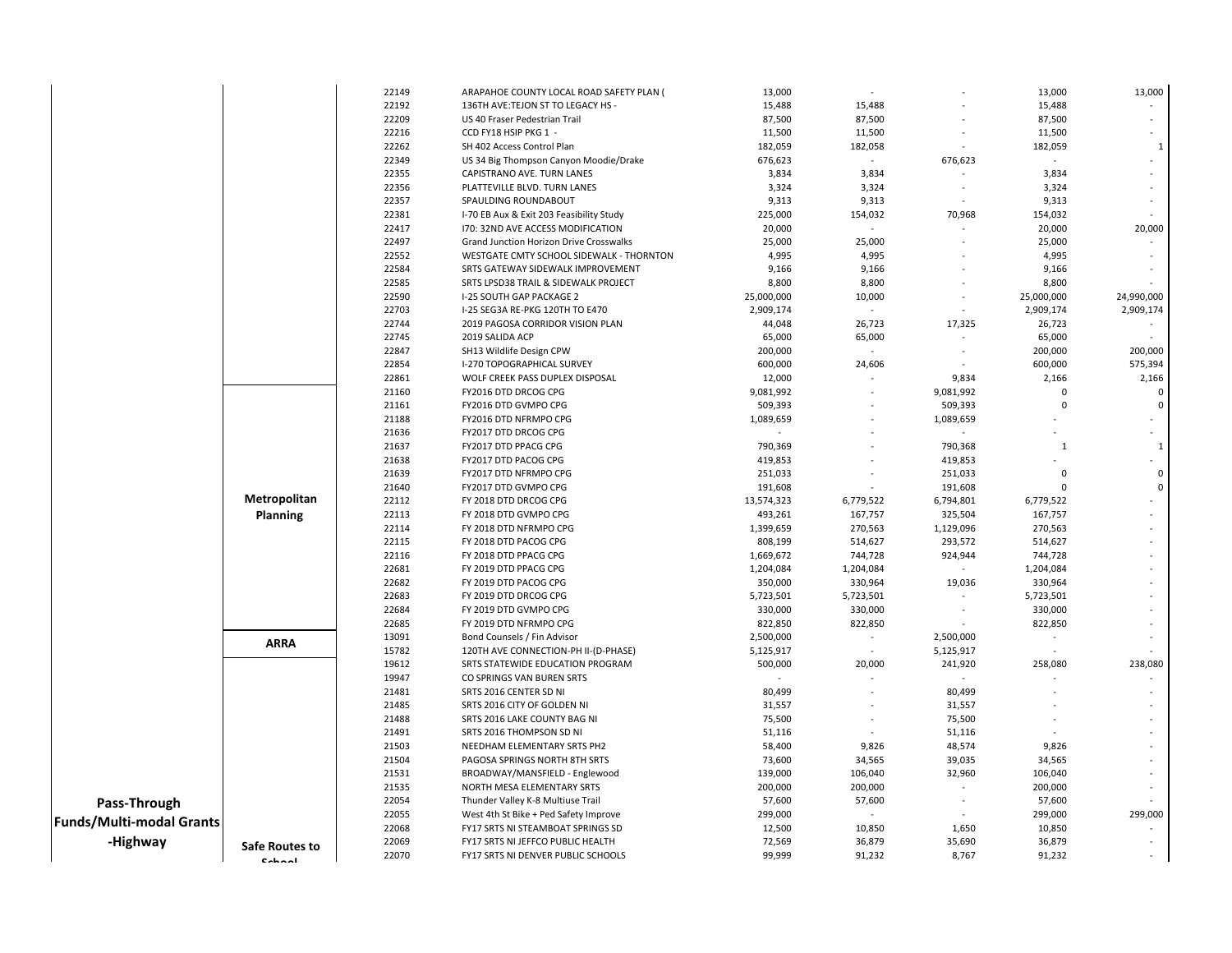| <b>SCILOOI</b>   |       |                                          |            |                           |            |                |                |
|------------------|-------|------------------------------------------|------------|---------------------------|------------|----------------|----------------|
|                  | 22071 | FY17 SRTS NI CITY OF BOULDER             | 42,200     | 33,995                    | 8,205      | 33,995         |                |
|                  | 22072 | FY17 SRTS NI CHERRY CREEK SD #5          | 36,414     | 23,478                    | 12,936     | 23,478         |                |
|                  | 22074 | 2017 SRTS NI BOULDER COUNTY              | 87,204     | 71,643                    | 15,561     | 71,643         |                |
|                  | 22108 | DENVER SRTS - CASA - C/C Denver (PM-Mat  | 54,747     | ÷,                        |            | 54,747         | 54,747         |
|                  | 22209 | US 40 Fraser Pedestrian Trail            | 350,000    | 350,000                   |            | 350,000        |                |
|                  | 22514 | FY18 SRTS LA VETA SD RE2 NI              | 5,250      | 5,250                     |            | 5,250          |                |
|                  | 22515 | FY18 SRTS KIPP NE DENVER MS NI           | 20,350     | 20,350                    |            | 20,350         |                |
|                  | 22516 | FY18 SRTS CITY OF GUNNISON NI            | 9,970      | 9,970                     |            | 9,970          |                |
|                  | 22517 | FY18 SRFY18 SRTS CITY OF FORT COLLINS NI | 23,230     | 820                       | 22,410     | 820            |                |
|                  | 22518 | FY18 SRTS CENTER CONSOLIDATED SCHOOLS NI | 136,606    | 136,606                   |            | 136,606        |                |
|                  | 22542 | EDGEWATER PIERCE ST SRTS IMP Dan Maples  | 13,500     | 13,500                    |            | 13,500         |                |
|                  | 22552 | WESTGATE CMTY SCHOOL SIDEWALK - THORNTON | 103,505    | 103,505                   |            | 103,505        |                |
|                  | 22584 | SRTS GATEWAY SIDEWALK IMPROVEMENT        | 36,660     | 36,660                    |            | 36,660         |                |
|                  | 22585 | SRTS LPSD38 TRAIL & SIDEWALK PROJECT     | 35,200     | 35,200                    |            | 35,200         |                |
|                  | 15782 | 120TH AVE CONNECTION-PH II-(D-PHASE)     | 22,113,056 | 273,758                   | 21,798,709 | 314,347        | 40,589         |
|                  | 17834 | CANON AND PARK AVE BRIDGE REHABILITATION | 966,300    | 966,300                   |            | 966,300        |                |
|                  | 17866 | 120TH AVE CONNECTION-Phase II (C-PHASE)  | 26,000,000 | ÷,                        | 26,000,000 |                |                |
|                  | 18000 | BRIDGE REPLACEMENT GOLDEN LANE           | 175,000    |                           | 175,000    |                |                |
|                  | 18386 | Baseline Rd Bike/Ped Underpass           | 4,474,925  |                           | 4,474,925  |                |                |
|                  | 18398 | SH119: Bike/Ped Underpass: S/O Hover     | 727,141    |                           | 727,141    |                |                |
|                  | 18403 | US85 Access Control at 31st              | 125,000    |                           | 125,000    |                |                |
|                  | 18753 | US36 Wetland Mitigation Project          | 903,822    | 207,060                   | 696,762    | 207,060        |                |
|                  | 18791 | PIKES PEAK GREENWAY TRAIL I-25 NORTH     |            |                           |            |                |                |
|                  | 19028 | US287/92ND INTERSECTION IMPROVEMENT      | 4,795,264  | 1,382,595                 | 3,412,669  | 1,382,595      |                |
|                  | 19039 | DESIGN I-25/CIMARRON EXPRESSWAY          | 1,866,000  | L.                        | 1,866,000  |                |                |
|                  | 19161 | Kipling Pkwy Underpass-Van Bibber Trail  | 1,932,600  |                           | 1,932,600  |                |                |
|                  | 19192 | I-25/ARAPAHOE RD INTERCHANGE             | 8,718,569  |                           | 8,718,569  |                |                |
|                  | 19270 | BUILD A ROUNDABOUT @ PRINTERS & PARKSIDE | 32,760     |                           |            | 32,760         | 32,760         |
|                  | 19450 | WOODMEN RD WIDENING STINSON TO POWERS    | 12,206,962 | 16,319                    | 12,190,643 | 16,319         | $\mathbf 0$    |
|                  | 19734 | SH 105 FROM WOODMOOR DR TO LAKE WOODMOOR | 449,999    |                           | 449,999    |                |                |
|                  | 19741 | 35th Ave: Prairie View to 37th St.       | 1,346,781  | 1,346,781                 |            | 1,346,781      |                |
|                  | 19808 | CO SPRINGS 31ST BRIDGE                   | 1,485,773  | 15,883                    | 1,469,890  | 15,883         |                |
|                  | 19809 | CO SPRINGS AIRPORT TO ACADEMY LOOP       | 70,000     | 28,774                    | 41,226     | 28,774         |                |
|                  | 19811 | CO SPRINGS PASEO BRIDGE REPLACEMENT      | 194,545    | 52,816                    | 131,729    | 62,816         | 10,000         |
|                  | 19868 | WADSWORTH CAPACITY (HIGHLAND TO 10TH)    | 11,089,584 | 816,764                   | 10,272,820 | 816,764        |                |
|                  | 19946 | CO SPRINGS TRAFFIC SYSTEM UPGRADES       |            |                           |            |                |                |
|                  | 20148 | 65th Ave: US34 Bypass to 37th Ave        | 2,514,796  | $\sim$                    | 2,514,796  | 0              | $\Omega$       |
|                  | 20389 | 10th Street in Greeley: Phase II         | 2,885,194  |                           | 456,472    | 2,428,722      | 2,428,722      |
|                  | 20397 | SMOKY HILL/HIMALAYA INTER RDWAY OP IMP   | 593,750    | 42,051                    | 551,699    | 42,051         |                |
|                  | 20575 | Crossroads Bridge Replacement @ I-25     | 2,000,000  |                           | 2,000,000  |                |                |
|                  | 20602 | ARNOLD AVE. BRIDGE                       | 199,170    | 199,170                   |            | 199,170        |                |
|                  | 20615 | Horsetooth & College Intersection Impv   | 2,898,901  | 2,577,016                 | 321,885    | 2,577,016      |                |
|                  | 20619 | 65th Ave Widening - Evans                | 1,720,015  | 76,963                    | 1,643,052  | 76,963         |                |
|                  | 20710 | Boulder Slough Path 30th to 3100 Pearl   | 99,900     |                           | 99,900     |                |                |
|                  | 20711 | Broadway Reconstruct: Violet to US36     | 1,207,875  | 646,011                   | 561,864    | 646,011        |                |
|                  | 20822 | WASHINGTON AVE COMPLETE STREETS - City o | 3,045,000  | 2,704,600                 | 340,400    | 2,704,600      |                |
|                  | 20991 | CONSTRUCTION FEDERAL @ 120TH AVE         | 4,076,250  |                           | 4,076,250  |                |                |
|                  | 20994 | INDIANA AVE BNSF CROSSING                |            |                           |            |                |                |
|                  | 21006 |                                          |            |                           |            |                | ÷.             |
| <b>STP-Metro</b> |       | WADS BLVD WIDENING:35TH AVE TO 48TH AVE  | 4,400,000  | 3,172,639                 | 1,227,361  | 3,172,639      |                |
|                  | 21084 | 23RD AVE BIKE/PED AT FITZSIMONS STATION  | 1,802,150  | 532,875<br>$\blacksquare$ | 1,269,275  | 532,875        | $\overline{2}$ |
|                  | 21085 | METRO CENTER STA BIKE/PED CONNECT FAC    | 1,644,226  |                           | 1,644,224  | $\overline{2}$ |                |
|                  | 21087 | ARAPAHOE RD:I-25-PARKER OPS STUDY        | 500,000    | 23,419                    | 476,581    | 23,419         |                |
|                  | 21104 | 2015 ERIE PARKWAY CORRIDOR STUDY         | 193,260    |                           | 193,260    |                |                |
|                  | 21117 | MARTIN LUTHER KING BLVD:HAVANA TO PEORIA | 8,965,000  | 8,965,000                 |            | 8,965,000      |                |
|                  | 21118 | QUEBEC ST OP IMP: 13TH TO 26TH -         | 2,300,000  | 1,294,443                 | 1,005,557  | 1,294,443      |                |
|                  | 21120 | I-25 & BROADWAY INTERCHANGE RECON -      | 9,126,000  | 1,100,917                 | 1,504,083  | 7,621,917      | 6,521,000      |
|                  | 21129 | CHEYENNE CANON BRIDGE                    | 408,000    | 408,000                   |            | 408,000        |                |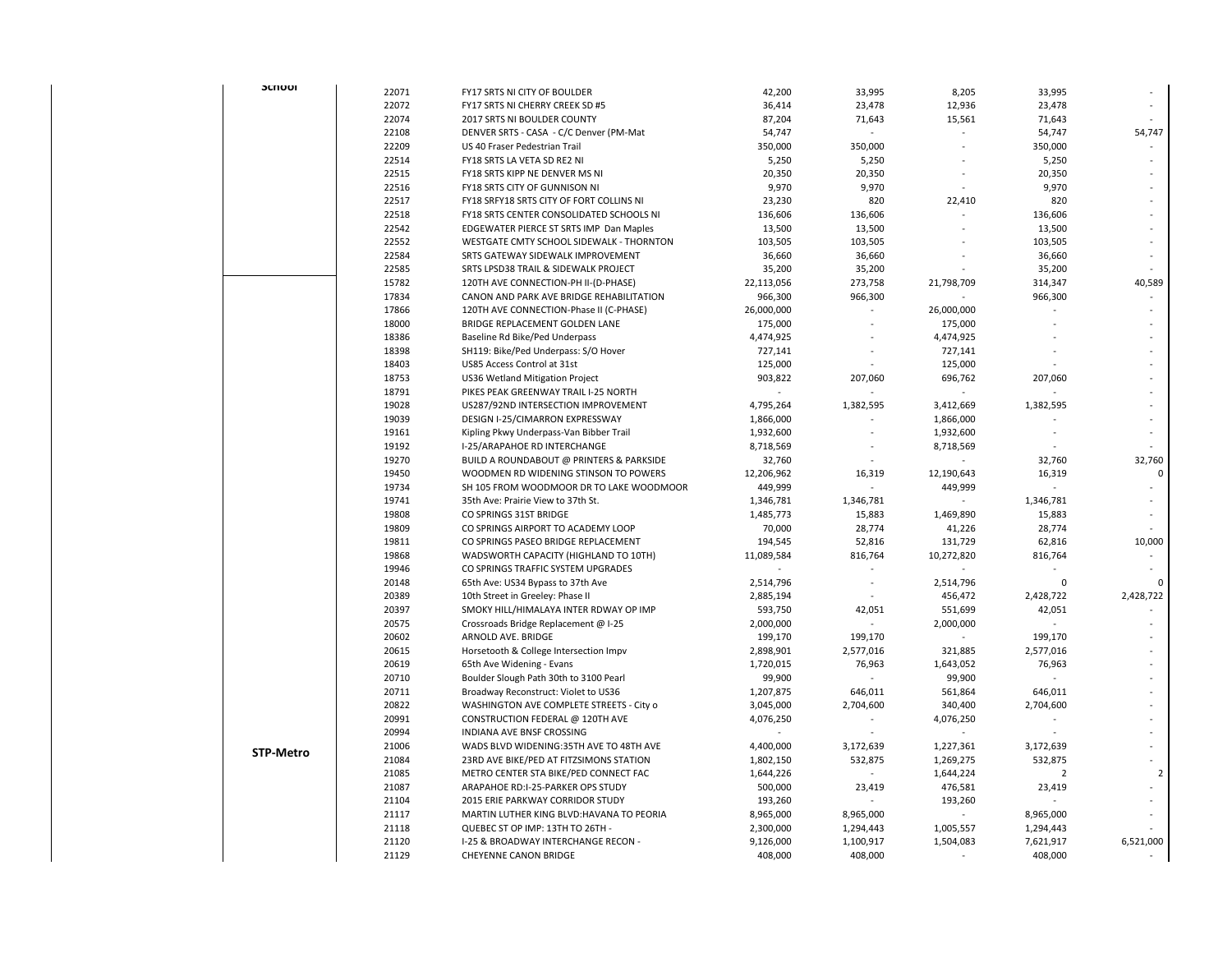| 21130 | PLATTE AVE. OVER SAND CREEK               | 1,398,250 | 208,467        | 1,189,783 | 208,467      |              |
|-------|-------------------------------------------|-----------|----------------|-----------|--------------|--------------|
| 21142 | N METRO RAIL 72ND & COLO BLVD SIDEWALKS   | 1,927,000 | 1,707,456      | 119,544   | 1,807,456    | 100,000      |
| 21150 | TOWN OF PALMER LAKE - DOUGLAS AVE.        | 746,467   | 627,561        | 118,906   | 627,561      |              |
| 21153 | SH79 GRADE SEP. AT RR ENV STUDY & DESIGN  | 1,176,000 | 306,034        | 695,447   | 480,553      | 174,519      |
| 21158 | FY2016 STP-METRO RAQC OZONE MODELING      | 579,780   | 373,287        | 206,493   | 373,287      |              |
| 21175 | RALSTON RD:UPHAM TO YUKON - Arvada (PM-C  | 937,848   | 281,600        | 134,248   | 803,600      | 522,000      |
| 21197 | FY2016 NFRMPO STP-METRO FOR PLANNING      | 101,491   | ÷,             | 101,491   | 0            | 0            |
| 21475 | FOUNDERS PKWY & ALLEN WAY INTERSECT IMP   | 519,790   |                | 279,890   | 239,900      | 239,900      |
| 21476 | MEADOWS PKWY RECON: US85 TO MEADOWS BLVD  | 1,666,250 | 566,377        | 1,099,873 | 566,377      |              |
| 21669 | Boulder County Quiet Zone Work            | 1,678,223 | 1,497,562      | 180,661   | 1,497,562    |              |
| 21670 | Boulder Quiet Zone Work                   | 1,275,516 | 1,181,784      | 93,732    | 1,181,784    |              |
| 21672 | Intersection Operational Study            | 362,362   | 29,156         | 333,206   | 29,156       |              |
| 21673 | Louisville Quiet Zone Work                | 1,879,621 | 1,643,073      | 236,548   | 1,643,073    |              |
| 21690 | CHARTER OAK RANCH ROAD CONSTRUCTION/ROW/  | 1,650,000 | 721,830        | 128,170   | 1,521,830    | 800,000      |
| 21816 | PARK AVE TO SERPENTINE DR                 | 600,000   | 500,000        |           | 600,000      | 100,000      |
| 21911 | RIDGEGATE PKWY WIDEN: HAVANA-CITY LIMITS  | 6,400,000 | 6,400,000      |           | 6,400,000    |              |
| 21952 | NORTH METRO RAIL 112TH AVE CORRIDOR IMP   | 1,033,750 | 946,460        | 87,290    | 946,460      |              |
| 22003 | PPACG FY2017 STP-METRO PLANNING           | 282,872   | 282,872        |           | 282,872      |              |
| 22152 | FY 2018 DTD NFRMPO STP-M FOR PLANNING     | 136,280   | 84,817         | 51,463    | 84,817       |              |
| 22265 | M7.8 METRO MOBILITY CHOICE BLUEPRINT      | 400,000   |                | 400,000   |              |              |
| 22285 | 88TH AVE NEPA STUDY:I-76 TO OLD SH 2      | 187,500   | 187,500        |           | 187,500      |              |
| 22698 | CITY/CTY OF BROOMFIELD QUIET ZONES        | 101,010   | 101,010        |           | 101,010      |              |
| 22846 | OXFORD AVE: FIRST & LAST MILE CONNECTIONS | 7,000     |                |           | 7,000        | 7,000        |
| 22848 | TRANSP SOL 2018-19 STP-M MOBILITY HUB     | 296,322   | 296,322        |           | 296,322      |              |
| 22849 | BICYCLE COLORADO 2018-19 STP-M ABC        | 100,000   |                |           | 100,000      | 100,000      |
| 22850 | BOULDER TC 2018-19 STP-M PARKING PILOT    | 238,000   | 238,000        |           | 238,000      |              |
| 22852 | BIKEDENVER 2018-19 STP-M MOBILITY NAVIG   | 292,709   | 292,709        |           | 292,709      |              |
| 16079 | <b>FALCON PARK &amp; RIDE</b>             |           | $\overline{a}$ |           |              |              |
| 16810 | 1ST/SANTA FE AVE. STREETSCAPING - PUEBLO  | 58,005    |                | 58,005    |              |              |
| 17133 | BUENA VISTA ARZ. ST., BIKE LANE & TRAIL   | 86,666    |                | 86,665    | $\mathbf{1}$ | $\mathbf{1}$ |
| 17677 | Cedaredge-Main St/SH 65 Beautification    | 415,319   |                | 415,319   | $\mathbf 0$  | $\mathbf 0$  |
| 17834 | CANON AND PARK AVE BRIDGE REHABILITATION  | 343,750   | 75,559         | 268,191   | 75,559       | $\pmb{0}$    |
| 18346 | <b>FASTER TRANSIT SMART 160 PATH</b>      | 745,500   | ÷,             | 745,500   |              |              |
| 18353 | SANTE FE AVENUE IMPROVEMENTS              | 383,715   |                | 383,715   |              |              |
| 18393 | Lyons Streetscape: Stone Canyon Rd -3rd   | 2,226,250 |                | 2,226,250 |              |              |
| 18398 | SH119: Bike/Ped Underpass: S/O Hover      | 1,267,500 | $\overline{a}$ | 1,267,500 |              |              |
| 18559 | CLAY COMMUNITY TRAIL:60TH AVE TO CLEAR C  | 1,317,500 |                | 1,317,500 |              |              |
| 18566 | CONFLUENCE BIKE/PED RAMPS UPGRADE         | 3,456,250 |                | 3,456,250 |              |              |
| 18868 | TRINIDAD HISTORIC DISTRICT LOOP           | 562,500   |                | 562,499   | $\mathbf 1$  | $\mathbf 1$  |
| 18888 | BAYFIELD LOS PINOS RIVER TWIN BRIDGES     | 325,150   |                | 325,150   |              |              |
| 18976 | BESSEMER HISTORICAL SOCIETY PARK          | 225,751   |                | 225,751   |              |              |
| 19041 | NINE MILE STATION: BIKE/PED ACCESS IMP    | 579,276   | 23,288         | 555,988   | 23,288       | 0            |
| 19162 | RIDGE RD BIKE/PED PROJECT                 | 1,000,000 |                | 1,000,000 |              |              |
| 19287 | PUEBLO WAYFINDING SIGNS PHASE II          | 8,000     | 4,000          | 4,000     | 4,000        |              |
| 19288 | NORTHERN AVENUE STREETSCAPE PHASE II      | 437,500   |                | 437,500   |              |              |
| 19319 | MAIN MCCULLOCH NORTH TRAIL                | 397,325   |                | 348,602   | 48,723       | 48,723       |
| 19337 | HANCOCK EXPRESSWAY/AVENUE BICYCLE LANE    | 211,551   |                | 211,551   | $\mathbf 1$  | $\mathbf 1$  |
| 19437 | EPC RAINBOW FALLS ACCESS IMPROVEMENTS     | 383,750   |                | 383,750   |              |              |
| 19464 | SILVERPLUME/GEORGETOWN TRAIL (Clear Cree  | 531,250   |                | 31,250    | 500,000      | 500,000      |
| 19477 | SAND CREEK TRAIL-PALMER PARK TO CONSTITU  |           |                |           |              |              |
| 19561 | US287: Willox to SH 1 & Ped Bridge        | 810,000   | 477,121        | 332,879   | 477,121      |              |
| 19643 | US 24 Enhancement Project in Buena Vista  | 351,802   |                | 351,801   | $\mathbf 1$  | $\mathbf 1$  |
| 19698 | REGIONAL WAYFINDING IN THE SE TPR         | 158,850   | 625            | 158,225   | 625          |              |
| 19790 | SH 340 Bike/Ped Facility - Mesa County    | 375,000   | $\overline{a}$ | 375,000   |              |              |
| 19925 | COLFAX BIKE/PED IMP:FITZ PKWY TO PEORIA   | 606,250   |                | 606,250   |              |              |
| 20118 | REGIONAL WAYFINDING PHASE I               | 211,900   | 49,900         | 162,000   | 49,900       |              |
| 20192 | ARKANSAS RIVER TRAIL UPGRADE - PHASE 4    |           |                |           |              |              |
|       |                                           |           |                |           |              |              |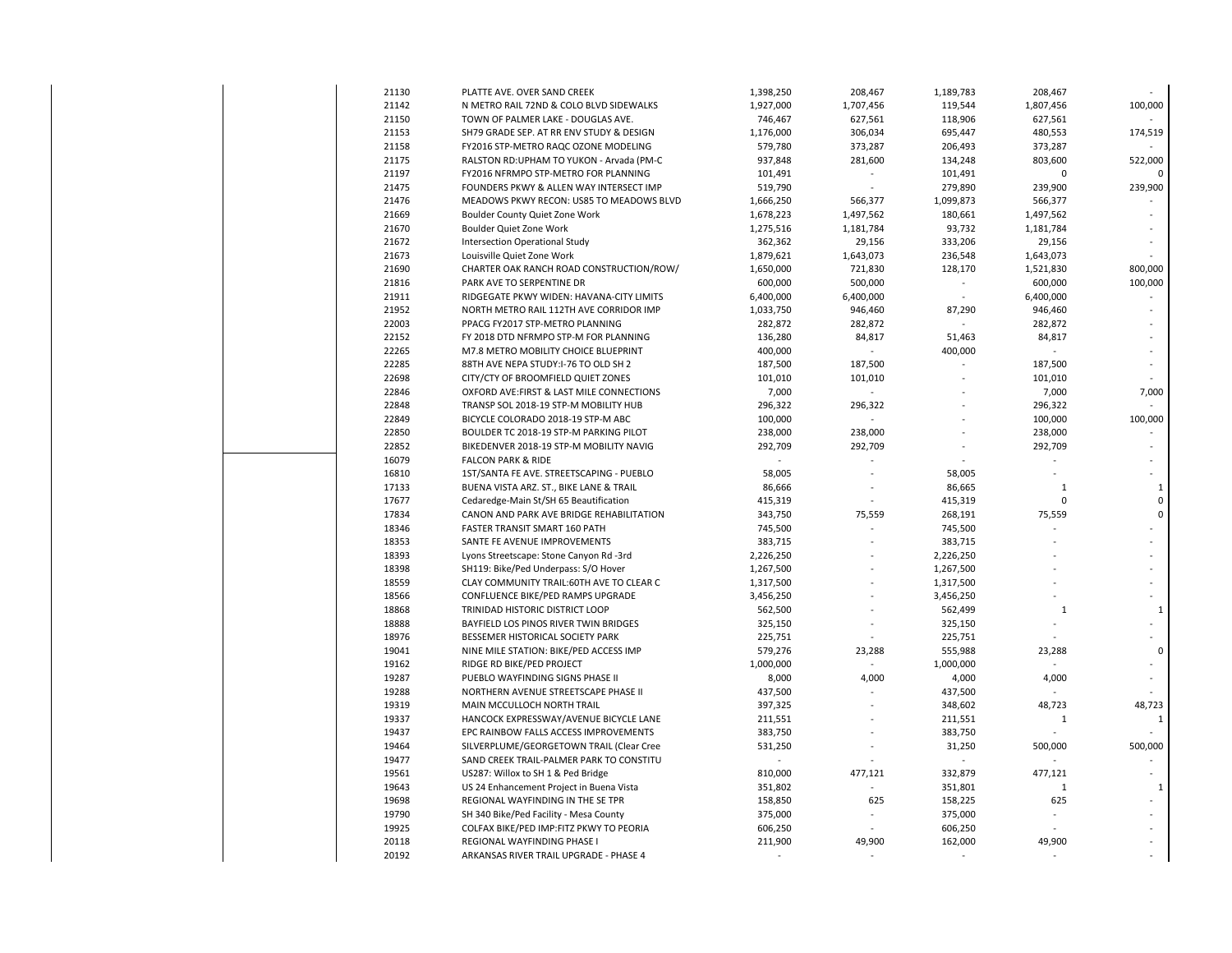|                       | 20391 | ROCK ISLAND TRAIL: SANDCREEK TO CONST.          |           |           |           |              |              |
|-----------------------|-------|-------------------------------------------------|-----------|-----------|-----------|--------------|--------------|
|                       | 20554 | MONTEZUMA COUNTY PATHS TO MESA VERDE            | 500,000   | 262,821   | 237,179   | 262,821      |              |
|                       | 20557 | SALIDA US50 SIDEWKS PH4 FUNDX                   | 85,000    | 85,000    |           | 85,000       |              |
|                       | 20558 | PAGOSA SPGS HARMAN HILL TRAIL PH 1 & 2          | 133,410   | 133,410   | $\omega$  | 133,410      |              |
|                       | 20571 | PUEBLO WEST TAP TRAIL 1                         | 418,603   | $\sim$    | 418,603   |              |              |
|                       | 20573 | TRINIDAD OLD SOPRIS TRAIL - SECTION 1           | 675,000   | 605,000   | 70,000    | 605,000      |              |
|                       | 20574 | CANON CITY US 50 PEDESTRIAN CROSSING            | 500,000   | 359,775   | 140,225   | 359,775      |              |
|                       | 20612 | Colorado Front Range Trail                      | 570,000   | $\sim$    | 570,000   |              |              |
|                       | 20613 | Great Western Trail - Windsor                   | 195,276   | 32,209    | 163,067   | 32,209       |              |
| <b>Transportation</b> | 20660 | Elizabeth Trails                                | 365,223   | 27,977    | 337,246   | 27,977       |              |
| <b>Alternatives</b>   | 20661 | Long View Corridor Trail                        | 1,250,000 | 28,739    | 1,221,261 | 28,739       |              |
| Program               | 20662 | <b>Mead Trail</b>                               | 499,438   | 99,977    | 399,461   | 99,977       |              |
|                       | 20666 | SH 52 ADA Ramps                                 | 70,313    | 70,313    |           | 70,313       |              |
|                       | 20667 | Sheep Draw Trail 2016                           | 523,750   | 523,750   | $\sim$    | 523,750      |              |
|                       | 20668 | South Platte River Trail Scenic Byway           | 136,404   | 66,122    | 70,282    | 66,122       | $\Omega$     |
|                       | 20701 | <b>Transit Bicycle Parking Stations</b>         | 196,170   | $\sim$    | 196,169   | $\mathbf{1}$ | $\mathbf{1}$ |
|                       | 20712 | East Campus Ped Bridge & Trail Connect          | 482,500   | 377,777   | 104,723   | 377,777      |              |
|                       | 20813 | US 24 Minturn Resurfacing                       | 1,200,000 |           |           | 1,200,000    | 1,200,000    |
|                       | 20814 | 19th Street Multi-Modal Improvements            | 250,000   | 131,677   | 118,323   | 131,677      |              |
|                       | 20827 | Secure Bus Shelters (FOCO Portion)              | 168,895   | 52,565    | 116,330   | 52,565       | $\Omega$     |
|                       | 20841 | US 40 Steamboat West                            | 459,500   | 302,793   | 156,706   | 302,794      | 1            |
|                       | 20855 | US 385 @ Cheyenne Wells 90 Degree Curve         | 326,025   | 326,025   | $\sim$    | 326,025      |              |
|                       | 20993 | FMT BUS STOP IMPROVEMENTS                       |           | $\sim$    |           |              |              |
|                       | 21051 | PEAKS 2 PLAIN: US6 TUNNEL5 TO 6 BIKE PATH       | 527,600   | 113,178   | 414,422   | 113,178      |              |
|                       | 21119 | HIGH-LINE CANAL: HAMPDEN & COLORADO -           | 1,000,000 | 296,486   | 703,514   | 296,486      |              |
|                       | 21121 | SHERIDAN SIDEWALKS:8TH-10TH&COLFAX-17TH         | 1,000,000 | 500,000   | $\sim$    | 1,000,000    | 500,000      |
|                       | 21136 | US6 PATH:SH40 TO JOHNSON RD - TAP (80 Fe        | 737,000   | $\omega$  | 737,000   |              |              |
|                       | 21147 | Steamboat Spgs Fish Crk Underpass Trail         | 80,580    |           | 80,580    |              |              |
|                       | 21151 | MULTI-USEPATH W LINE: SH121 AND SH391- f        | 400,000   | 705       | 119,295   | 280,705      | 280,000      |
|                       | 21397 | Kokopelli Trail Connection Fruita               | 1,700,000 | 1,500,000 | 200,000   | 1,500,000    | $\sim$       |
|                       | 21435 | DTD-R1.8 REGIONAL WILDLIFE MOVEMENT             | 124,800   | 56,042    | 68,758    | 56,042       |              |
|                       | 21516 | FIELD AVE. SIDEWALK                             | 350,000   |           | 275,279   | 74,721       | 74,721       |
|                       | 21752 | I-70 MP180-182 Vail Water Quality               | 875,000   | 875,000   | $\sim$    | 875,000      | $\sim$       |
|                       | 21782 | Redstone Coke Ovens Phase2-Pitkin County        | 317,668   | 317,668   |           | 317,668      |              |
|                       | 21841 | <b>GEORGETOWN ARGENTINE GATEWAY PROJECT - L</b> | 666,250   | 23,257    | 43,368    | 622,882      | 599,625      |
|                       | 21857 | CRIPPLE CREEK TAP 18 PHASE 1                    | 128,105   | 39,252    | 88,853    | 39,252       | $\sim$       |
|                       | 21885 | Hugo Roundhouse 2018                            | 343,750   | 343,750   |           | 343,750      |              |
|                       | 21887 | Poudre Trail Flood Damage                       | 447,890   | 350,000   |           | 447,890      | 97,890       |
|                       | 21889 | West Alice + Inez Blvd Ped Impmnt               | 546,965   | 130,219   |           | 546,965      | 416,746      |
|                       | 21946 | US 50 Highway Crossings - Gunnison              | 394,805   | 394,805   |           | 394,805      |              |
|                       | 21951 | 47TH AND YORK SAFE CROSSING -                   | 3,125,000 | 1,454,782 | 66,218    | 3,058,782    | 1,604,000    |
|                       | 21983 | PUEBLO COUNTY RIVER TRAIL STUDY                 | 166,000   | 166,000   | $\omega$  | 166,000      |              |
|                       | 21984 | PUEBLO WEST TAP TRAIL II                        | 571,384   | 521,064   | 50,320    | 521,064      | 0            |
|                       | 21985 | PUEBLO RIVER TRAIL EXTENSION STUDY              | 240,673   | 74,284    | 166,389   | 74,284       |              |
|                       | 22028 | US6: WILDLIFE CROSSING AND TRAIL                | 500,000   | 185,092   | 31,266    | 468,734      | 283,642      |
|                       | 22045 | US 40 Steamboat W Sidewalk Connect PH 2         | 272,100   | $\sim$    | $\sim$    | 272,100      | 272,100      |
|                       | 22125 | P2P TRAIL: MOUTH OF CLEAR CRK CANYON - Je       | 385,000   |           |           | 385,000      | 385,000      |
|                       | 22315 | LAMAR MAIN STREET STREETSCAPE (LA)              | 500,000   |           |           | 500,000      | 500,000      |
|                       | 22341 | SOUTHERN MOUNTAIN LOOP BIKE TRAIL STUDY         | 375,000   | 375,000   |           | 375,000      |              |
|                       | 22364 | EVERGREEN NORTH LAKE TRAIL DESIGN (TAP)         | 249,500   | 249,500   |           | 249,500      |              |
|                       | 22395 | Frisco 2nd & Belford Connector                  | 489,969   | 489,969   |           | 489,969      |              |
|                       | 16986 | EVANS AVE BRIDGE/N.CHEYENNE CREEK               | 826,774   |           | 826,773   | 1            | 1            |
|                       | 17055 | WEST 11TH STREET BRIDGE REPLACEMENT             | 4,444,500 | $\sim$    | 4,444,500 |              |              |
|                       | 17803 | OIL WELL RD BRIDGE REPLACEMENT FOR EPC          | 1,555,507 |           | 1,555,507 |              |              |
|                       | 18000 | BRIDGE REPLACEMENT GOLDEN LANE                  | 644,000   |           | 644,000   |              |              |
|                       | 18342 | CHAFFEE CR 397 BRIDGE REPLACE (FY14)            | 182,400   | 170,049   | 12,351    | 170,049      |              |
|                       | 18600 | Williams River-S.Fork(1076702.9) Routt          | 1,077,979 | 457,057   | 620,922   | 457,057      |              |
|                       |       |                                                 |           |           |           |              |              |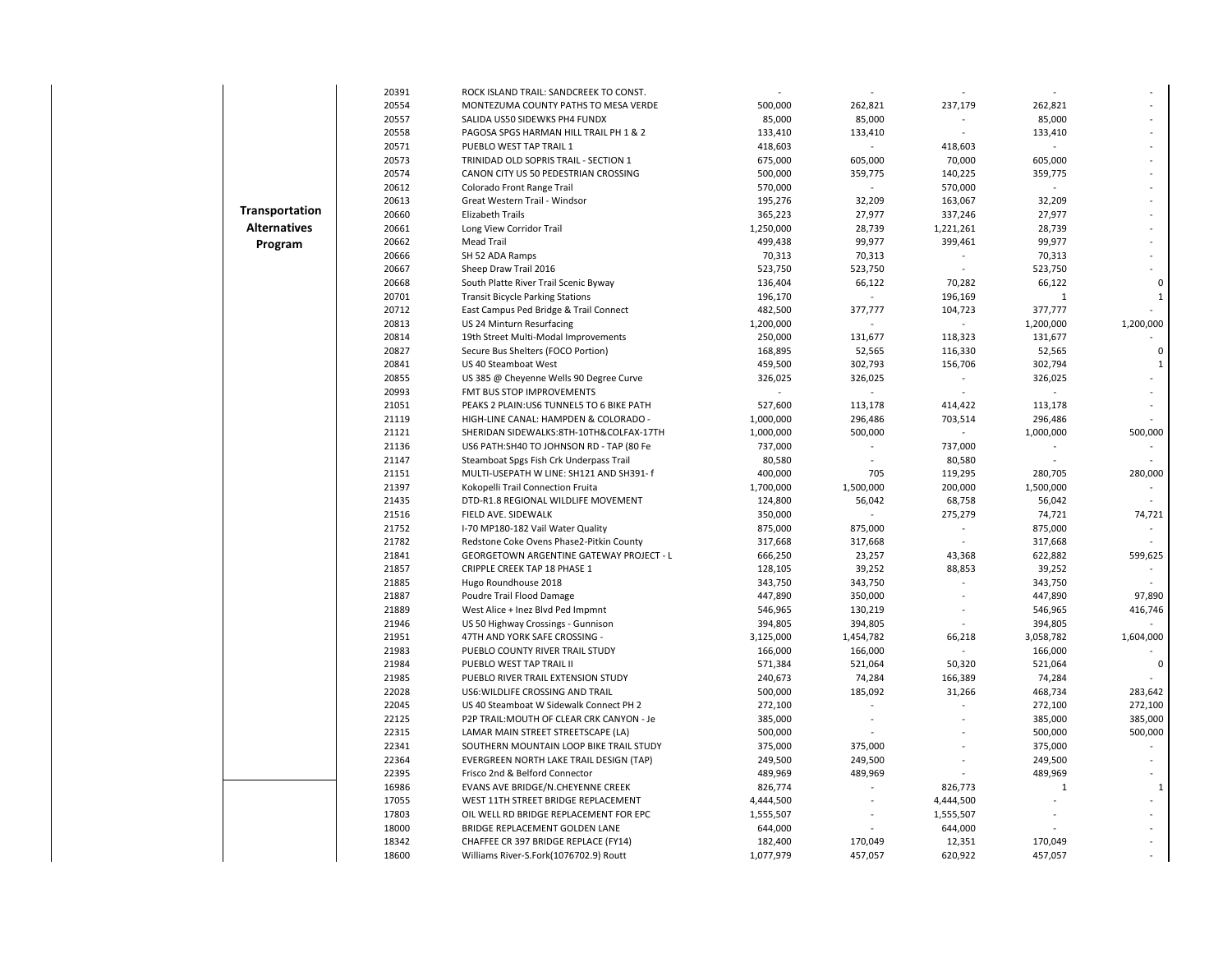|                          | 18888 | BAYFIELD LOS PINOS RIVER TWIN BRIDGES    | 2,841,750   | $\sim$         | 2,841,750   |              |              |
|--------------------------|-------|------------------------------------------|-------------|----------------|-------------|--------------|--------------|
|                          | 19277 | HOLTWOOD BRIDGE BETWEEN US24 AND SR 94   | 2,233,967   |                | 2,233,967   |              |              |
|                          | 19732 | PLUM CREEK PKWY @ SELLERS GULCH (Castle  | 680,000     | 210,123        | 469,877     | 210,123      |              |
|                          | 19744 | CR68 at Crow Creek (WEL068.0-059.0A)     | 1,500,000   | 822,355        | 677,644     | 822,356      | $\mathbf{1}$ |
|                          | 19787 | APACHE CITY BRIDGE                       | 2,044,700   | 1,794,902      | 249,798     | 1,794,902    |              |
|                          | 19788 | <b>CUCHARAS RIVER BRIDGE</b>             | 793,300     |                | 793,300     |              |              |
|                          | 20095 | Bridge Road Over Gore Creek - Vail       | 1,281,000   | 1,118,623      | 162,376     | 1,118,624    |              |
|                          | 20096 | West Portal Dr Bridge - Grand Lake       | 1,978,713   | 1,906,713      | 72,000      | 1,906,713    |              |
|                          | 20350 | HUDSON ROAD @ COYOTE RUN                 | 578,335     |                | 578,335     |              |              |
|                          | 20414 | EVERGREEN LAKE RD OVER BEAR CREEK        | 790,000     | 565,607        | 224,393     | 565,607      |              |
|                          | 20432 | Lewis Wash Bridge - GRJ F.5-30.8         | 723,000     | 689,150        | 33,850      | 689,150      |              |
|                          | 20434 | Glenwood Springs-27th St Bridge          | 2,796,200   | 2,020,165      | 776,035     | 2,020,165    |              |
|                          | 20647 | 4TH STREET BRIDGE REHAB IN CANON CITY    | 679,998     |                | 527,524     | 152,474      | 152,474      |
|                          | 20648 | 8TH STREET BRIDGE REHAB IN PUEBLO        | 350,000     |                | 350,000     |              |              |
|                          | 20823 | Big Thomp. River at CR19E (LR19E-0.5-20) | 290,000     |                | 290,000     |              |              |
|                          | 20824 | Larimer Co. Canal at CR9 (LR9-0.4-56)    | 750,000     |                | 750,000     |              |              |
|                          | 20825 | Spring Ck at Riverside (FCRVSDE-S.2PRST) | 1,444,500   | 765,700        | 678,800     | 765,700      |              |
|                          | 20826 | West Mutual Ditch/CR44 (WEL044.0-033.0A) | 168,000     | 60,067         | 107,933     | 60,067       |              |
|                          | 20938 | Green Truss CR67 #734 Routt County       | 1,065,639   | 1,065,639      |             | 1,065,639    |              |
|                          | 21312 | <b>BOONE BRIDGE REPLACEMENT</b>          | 290,000     | 14,637         | 275,363     | 14,637       |              |
| <b>Bridge-Off System</b> | 21347 | BRIDGE OFF-SYS RATING UPDATES FY16       | 968,957     |                | 968,957     | $\mathbf 0$  | $\Omega$     |
|                          | 21424 | CROWLEY COUNTY BRIDGE- DO NOT CLOSE      | 60,000      |                | 60,000      |              |              |
|                          | 21434 | 21434 MANCOS MAIN ST BRIDGE FUNDX        | 181,500     | 129,115        | 52,385      | 129,115      |              |
|                          | 21437 | SAN MIGUEL COUNTY 55P-0.2-27 BRO REPLACE | 170,000     | 7,945          | 162,055     | 7,945        |              |
|                          | 21440 | CITY OF LAMAR BRIDGE LMR-9               | 490,600     | 61,800         |             | 490,600      | 428,800      |
|                          | 21492 | Castle Rock Upper & Lower Bridges        | 139,910     |                | 139,910     | $\mathbf 0$  | $\Omega$     |
|                          | 21540 | TOWN OF MANZANOLA BRIDGE                 | 84,500      | 15,991         | 68,509      | 15,991       |              |
|                          | 21578 | <b>BRIDGE OFF-SYS CENTRAL FY17</b>       | 1,351,410   |                | 1,351,409   | $\mathbf{1}$ | $\mathbf{1}$ |
|                          | 21580 | BRIDGE OFF-SYS SOUTH FY17                | 817,938     |                | 817,937     | $\mathbf{1}$ | 1            |
|                          | 21597 | BRIDGE OFF-SYS CONSULTANT MGMT FY17      | 129,117     | $\sim$         | 129,116     | $\mathbf{1}$ | $\mathbf{1}$ |
|                          | 21761 | OFF SYSTEM STATEWIDE TUNNEL INSP. FY17   | 79,332      |                | 79,332      | $\mathbf 0$  | $\Omega$     |
|                          | 21947 | 22 Road / J.9 Bridge - Mesa County       | 802,374     | 802,374        |             | 802,374      |              |
|                          | 21953 | BRIDGE OFF-SYS CENTRAL FY18              | 1,231,771   | $\blacksquare$ | 1,224,963   | 6,808        | 6,808        |
|                          | 21954 | <b>BRIDGE OFF-SYS NORTH FY18</b>         | 1,198,802   | 104,142        | 1,094,660   | 104,142      | 1            |
|                          | 21955 | BRIDGE OFF-SYS RATING UPDATES FY18       | 998,516     | 668,636        | 329,880     | 668,636      | $\Omega$     |
|                          | 21957 | BRIDGE OFF-SYS SOUTH FY18                | 1,340,693   | 30,731         | 1,296,675   | 44,018       | 13,287       |
|                          | 22047 | Blossom Road Bridge - Montrose County    | 265,000     | 265,000        |             | 265,000      |              |
|                          | 22124 | DARTMOUTH BRDG OVER S PLATTE RIVER - Eng | 211,620     | 211,620        |             | 211,620      |              |
|                          | 22139 | BRIDGE OFF-SYS CONSULTANT MGMT FY18      | 123,000     |                | 113,319     | 9,681        | 9,681        |
|                          | 22492 | CR3 Williams Fork Bridge-Grand County    | 957,417     | 546,537        | 278,463     | 678,954      | 132,417      |
|                          | 22513 | CR15 Castle Creek Bridge-Pitkin County   | 270,000     | 270,000        |             | 270,000      |              |
|                          | 22521 | MONTEZUMA CO CRN ALKALI CRK BRO          | 325,000     | 325,000        |             | 325,000      |              |
|                          | 22659 | BRIDGE OFF-SYS CENTRAL INSPECT FY19      | 1,406,000   | 1,173,165      | 232,402     | 1,173,598    | 433          |
|                          | 22660 | BRIDGE OFF-SYS CONSULTANT MGMT FY19      | 202,000     |                |             | 202,000      | 202,000      |
|                          | 22661 | BRIDGE OFF-SYS NORTH INSPECT FY19        | 1,206,000   | 1,040,871      | 164,751     | 1,041,249    | 378          |
|                          | 22663 | BRIDGE OFF-SYS SCOUR POAS FY19           | 500,000     | 497,873        |             | 500,000      | 2,127        |
|                          | 22664 | BRIDGE OFF-SYS SOUTH INSPECT FY19        | 993,000     | 818,588        | 173,584     | 819,416      | 828          |
|                          |       | <b>TOTAL</b>                             | 969,503,258 | 250,097,543    | 496,910,991 | 472,592,267  | 222,494,724  |
|                          | 21494 | RTD COLFAX DESIGN STUDY(17075.15.03)     | 456,000     | 164,755        | 291,245     | 164,755      |              |
| <b>7th Pot Transit</b>   | 21506 | I-25 North: SH 402 to SH 14              | 993,924     |                |             | 993,924      | 993,924      |
|                          | 21513 | <b>BUS OPERATIONS SB1</b>                | 1,000,000   |                | 1,000,000   |              |              |
|                          | 22885 | RFTA FASTER OPERATING 2019               | 200,000     | 200,000        |             | 200,000      |              |
| <b>Bustang</b>           | 22886 | SST CRAIG - STEAMBOAT FASTER 2019        | 132,520     | 132,520        |             | 132,520      |              |
|                          | 22887 | TRANSFORT FASTER OPERATING 2019          | 200,000     | 200,000        |             | 200,000      |              |
|                          | 21506 | I-25 North: SH 402 to SH 14              | 5,000,000   |                |             | 5,000,000    | 5,000,000    |
|                          | 21508 | WINTER PARK TRAIN PLATFORM               | 1,500,000   |                | 1,500,000   | $\mathbf 0$  | 0            |
|                          | 21550 | LAJUNTA TIGER MATCH                      | 942,672     |                | 942,672     |              |              |
|                          |       |                                          |             |                |             |              |              |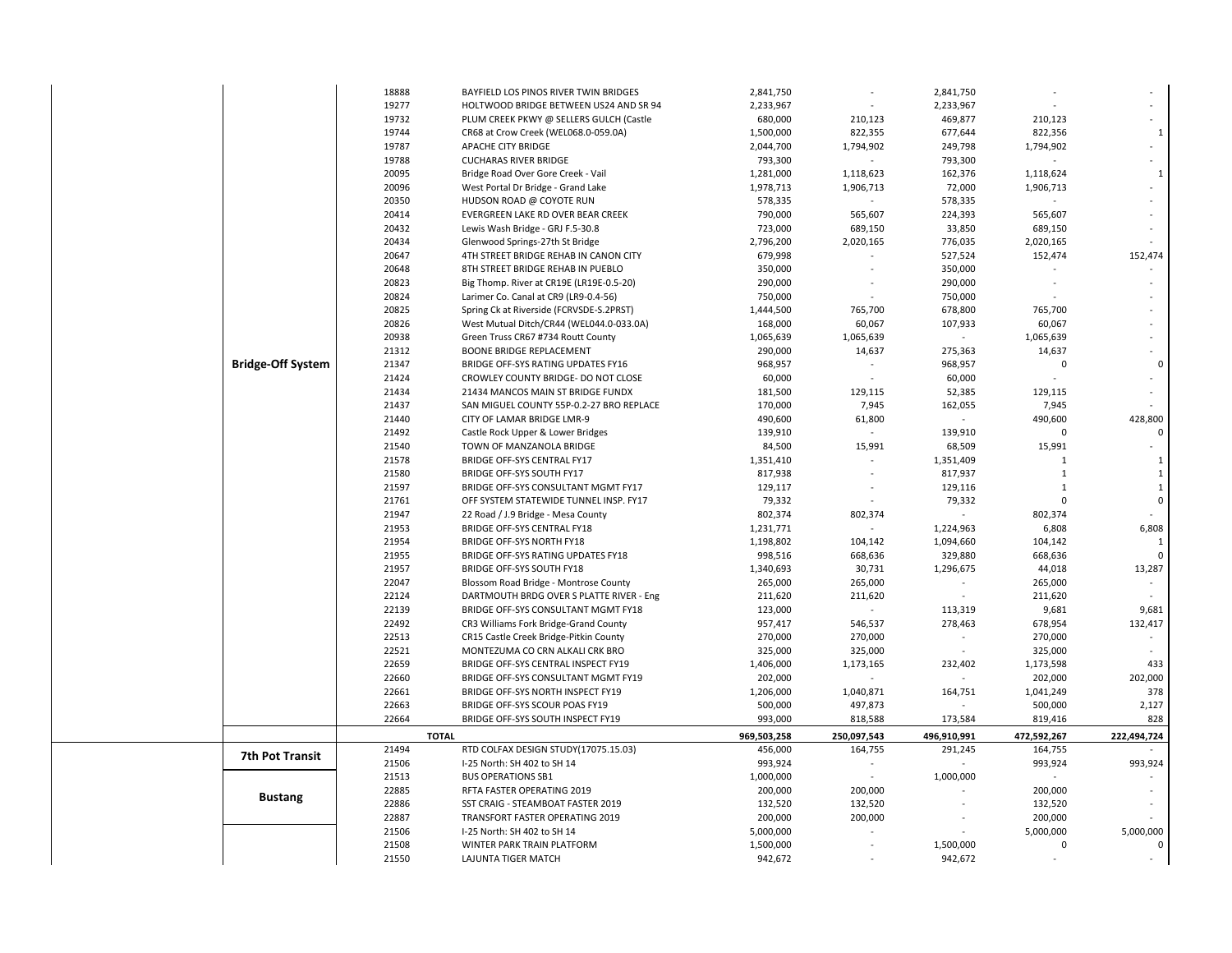|                                 |                           | 21705 | RELOCATION OF THE WOODMEN PARK & RIDE    | 3,000,000 |                | 21,360    | 2,978,640 | 2,978,640      |
|---------------------------------|---------------------------|-------|------------------------------------------|-----------|----------------|-----------|-----------|----------------|
|                                 |                           | 21755 | SAN MIGUEL LAWSON HILL P AND R           | 1,500,000 | 250,823        | 1,249,177 | 250,823   | $\overline{1}$ |
|                                 | <b>Strategic Projects</b> | 22105 | BUSTANG OUTRIDER SB228 BUS PURCHASE      | 2,490,000 |                | 2,490,000 |           |                |
|                                 | Transit                   | 22547 | I-25 and SH 119 Park-N-Ride              | 200,000   | $\sim$         |           | 200,000   | 200,000        |
|                                 |                           | 22575 | FY2018 SB228 RFTA 2)40'BUSREPLW/ELEC     | 1,404,000 | 1,404,000      |           | 1,404,000 |                |
|                                 |                           | 22692 | 2019 SB228 GUNN COMMUTER BUS REPL        | 587,200   | 587,200        |           | 587,200   |                |
|                                 |                           | 22725 | 2019 RMHCS REPL BOC                      | 57,400    |                |           | 57,400    | 57,400         |
|                                 |                           | 22726 | 2019 RMHCS 30FT. REPL BOC                | 82,600    |                |           | 82,600    | 82,600         |
|                                 |                           | 22822 | BUSTANG PARK AND RIDE PUEBLO NORTH       | 500,000   |                | 6,733     | 493,267   | 493,267        |
|                                 |                           | 18398 | SH119: Bike/Ped Underpass: S/O Hover     | 120,000   |                | 120,000   | $\sim$    |                |
|                                 |                           | 18954 | US287 & Niwot Park & Ride Expansion      | 564,000   | 564,000        |           | 564,000   |                |
|                                 |                           | 19725 | MMT-FASTER BUS STOP SHELTER REPLACEMENT  | 180,000   | 127,920        | 52,080    | 127,920   |                |
|                                 |                           | 20064 | ARVADA BUS TRANSFER FACILITY             | 1,506,994 | $\blacksquare$ | 1,506,994 | $\sim$    |                |
|                                 |                           | 20468 | RTD CIVIC CENTER STATION RENOVATION. The | 934,806   |                | 934,806   |           |                |
|                                 |                           | 20470 | RTD LT RAIL MANUAL-POWER EMERG UPGRADE   | 1,200,000 | 846,450        | 353,550   | 846,450   |                |
|                                 |                           | 20829 | RTD 2011 FASTER DOWNTOWN DENVER CIRCULAR | 3,900,000 |                | 3,897,396 | 2,604     | 2,604          |
|                                 |                           | 21168 | SCCOG FASTER 2016 VAN REPLACEMENTS (2)   |           |                |           |           |                |
|                                 |                           | 21205 | SNOW-FSTR16 3 HVY DUTY SMALL BUSES       | 93,264    |                | 93,264    |           |                |
|                                 |                           | 21212 |                                          | 600,000   |                | 600,000   |           |                |
|                                 |                           |       | MONT 2015 FASTER BOC REPL MATCH 5311     | 35,931    |                | 35,931    |           |                |
|                                 |                           | 21316 | GREL 2015 FIXED ROUTE REPL (3)           | 119,651   |                | 119,651   |           |                |
|                                 |                           | 21464 | LIGHT RAIL RAIL REPLACEMENT              |           |                |           |           |                |
|                                 |                           | 21693 | 2016 FASTER VAN VEH REPL(4) MMT          | 102,400   | 102,400        |           | 102,400   |                |
|                                 |                           | 21695 | MMT 2 Fixed Route Vehicles               | 700,000   |                | 700,000   |           |                |
|                                 |                           | 21710 | ASPN-FSTR17 4 ADA BOCS                   | 320,000   | 320,000        |           | 320,000   |                |
|                                 |                           | 21714 | RFTA FSTR 17 1) LG ADA BUS (\$450K)      | 450,000   |                | 447,023   | 2,977     | 2,977          |
|                                 |                           | 21715 | SUMM FSTR 17 2) LG BUS REPLS             | 705,942   | $\sim$         | 705,942   | $\sim$    |                |
|                                 |                           | 21716 | SUMM FSTR 17 1) LG BUS REPL (\$371,780)  | 346,578   |                | 346,578   |           |                |
|                                 |                           | 21765 | FTCO FSTR-17 2 ADA BUS REPLS(CMAQ)       | 200,000   | 200,000        | $\sim$    | 200,000   |                |
|                                 |                           | 21766 | FTCO-FSTR-16 3-40'BUS REPL(CMAQ MATCH)   | 200,000   | 200,000        | $\sim$    | 200,000   |                |
|                                 |                           | 21915 | 2015 FASTER MMT ITS HARDWARE             | 80,000    | 62,508         | 17,492    | 62,508    |                |
|                                 |                           | 21916 | 2015 FASTER SILVER KEY REPL 2 BOC        | 48,000    | 48,000         |           | 48,000    |                |
|                                 |                           | 21999 | 2017 FASTER MONT MINIVAN REPLS MATCH     | 11,451    |                | 11,451    |           |                |
|                                 |                           | 22005 | 2018 FASTER SCCOG CUTAWAY REPL           | 12,800    | 12,800         | $\sim$    | 12,800    |                |
|                                 |                           | 22048 | VAIL-FSTR18(17\$) 2 ADA 40' BUSES        | 704,000   |                | 675,059   | 28,941    | 28,941         |
|                                 |                           | 22065 | SNOW FSTR18 2) BOC VANS CLASS B          | 100,000   | $\sim$         | 100,000   |           |                |
|                                 |                           | 22067 | GLEN FSTR18 2) 30' CNG LOFLR BUS REPL    | 458,384   | 458,384        | $\sim$    | 458,384   |                |
|                                 |                           | 22083 | FTCO-FSTR18 MAINT LIFT DTR               | 200,000   | $\blacksquare$ | 165,193   | 34,807    | 34,807         |
|                                 |                           | 22087 | STBO-FSTR18-OVERHEAD CRANE               | 96,000    | $\sim$         | 96,000    | ÷.        |                |
|                                 |                           | 22088 | WNPK-FASTER18 2) 35' BUS REPLS           | 764,672   | 764,672        | $\sim$    | 764,672   |                |
|                                 |                           | 22089 | WNPK-FASTER18 1) 30' BUS REPL            | 61,786    | ÷.             | 61,786    | $\sim$    |                |
|                                 | <b>Transit and Rail</b>   | 22090 | RFTA FASTER18 4) 40' BUS REPLS           |           |                |           | $\sim$    |                |
|                                 |                           | 22099 | 2018 FASTER VIAM BUS REPLACEMENT         | 490,400   | 490,400        |           | 490,400   |                |
|                                 | <b>Local Grants</b>       | 22132 | 2018 FASTER MEXP BUS REPLACEMENT         | 149,600   | 149,600        |           | 149,600   |                |
|                                 |                           | 22133 | 2018 FASTER MVIL CABIN REBURB 5          | 132,000   | 132,000        |           | 132,000   |                |
|                                 |                           | 22135 | 2018 FASTER MVIL CABIN REBURB 4          | 132,000   | 132,000        |           | 132,000   |                |
|                                 |                           | 22173 | 2018 FASTER MMT 24 CUTAWAY REPL          | 700,000   | 700,000        |           | 700,000   |                |
| Pass-Through                    |                           | 22191 | COLFAX 15L TRANSIT IMP: I-225 TO I-25 -  | 770,000   |                |           | 770,000   | 770,000        |
| <b>Funds/Multi-modal Grants</b> |                           | 22239 | 2018 FASTER MONT PLANNING STUDY          | 32,000    |                |           | 32,000    | 32,000         |
|                                 |                           | 22280 | MINERAL PNR BRIDGE REHAB -               | 56,940    | 56,940         |           | 56,940    |                |
| -Transit                        |                           | 22396 | Steamboat Chinook Walton Crk Transit     | 96,000    |                |           | 96,000    | 96,000         |
|                                 |                           | 22403 | 2016 FASTER FTCO TRIP                    | 40,000    |                | 40,000    |           |                |
|                                 |                           | 22603 | FY2019 FASTER FTCO 11 SVC VEH            | 200,000   | 200,000        |           | 200,000   |                |
|                                 |                           | 22604 | FY2019 FASTER NWCCI 2 REPL VANS          | 78,580    | 78,580         |           | 78,580    |                |
|                                 |                           | 22605 | FY2019 FASTER STBO 1 SHOP LIFT           | 80,000    | 80,000         |           | 80,000    |                |
|                                 |                           | 22606 | FY2019 FASTER WNPK 1 35'REPL BUS         | 393,808   | 393,808        |           | 393,808   |                |
|                                 |                           | 22607 | FY2019 FASTER LAKE 1 REPL VAN            | 42,872    | 42,872         |           | 42,872    |                |
|                                 |                           | 22608 | FY2019 FASTER PLTVL 1 REPL BOC           | 62,500    | 62,500         |           | 62,500    |                |
|                                 |                           |       |                                          |           |                |           |           |                |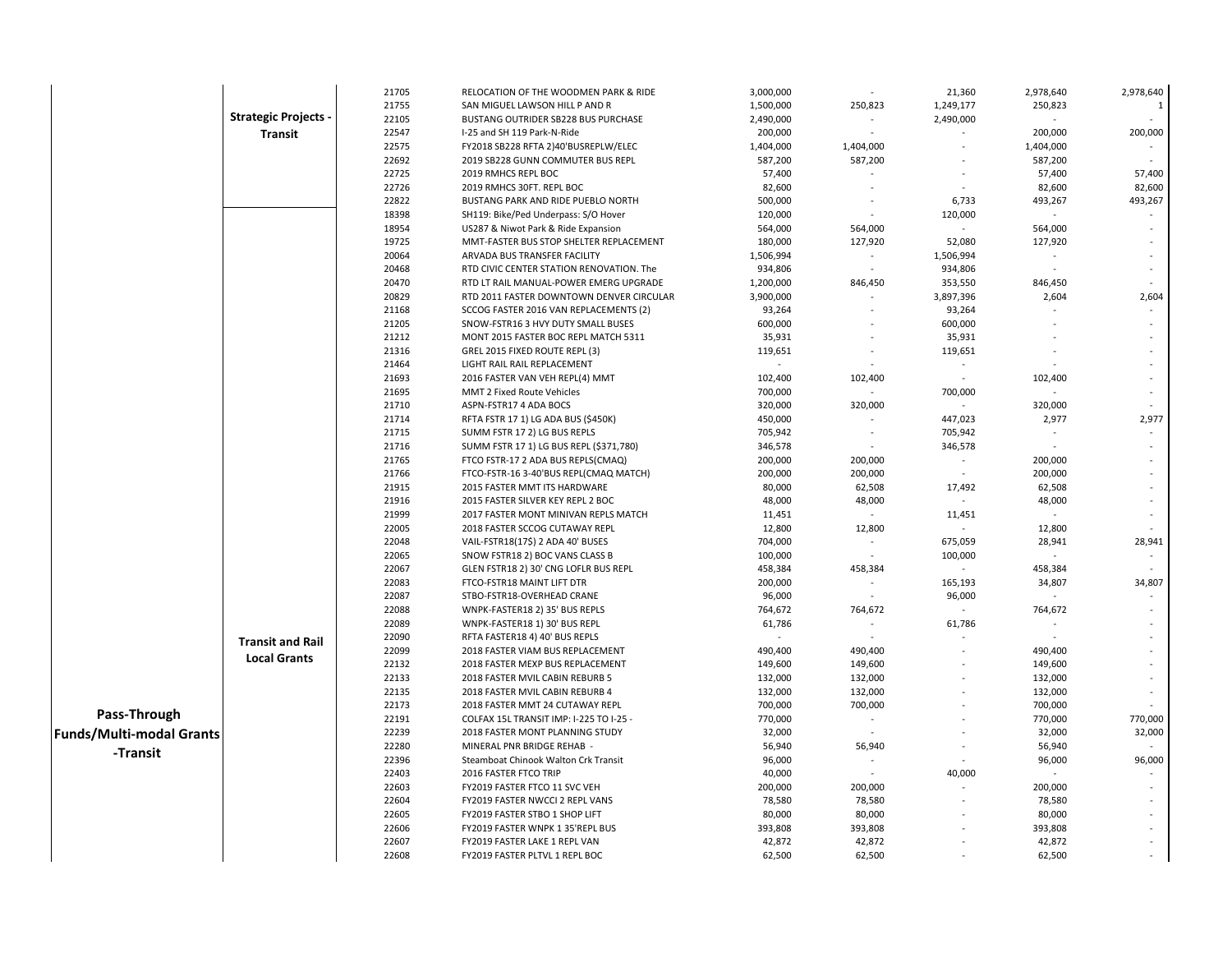|                         | 22638 | 2019 FASTER MESA SECURITY EQUIP                     | 28,800               | 28,800     |                      | 28,800         |                         |
|-------------------------|-------|-----------------------------------------------------|----------------------|------------|----------------------|----------------|-------------------------|
|                         | 22639 | 2019 FASTER BENT REPL BOC                           | 116,800              | 116,800    |                      | 116,800        |                         |
|                         | 22644 | FY2019 FASTER ROUT 1 GAS BOC                        | 72,000               | 72,000     |                      | 72,000         |                         |
|                         | 22688 | 2019 FASTER MONT ADP SOFTWARE                       | 148,800              | 148,800    |                      | 148,800        |                         |
|                         | 22689 | 2019 FASTER MONT BUS REPLACEMENTS MATCH             | 28,800               | 28,800     |                      | 28,800         |                         |
|                         | 22690 | 2019 FASTER MVIL GONDOLA CABIN REFURB               | 118,800              | 118,800    |                      | 118,800        |                         |
|                         | 22691 | 2019 FASTER MONT MINI VAN REPL MATCH                | 8,000                | 8,000      |                      | 8,000          |                         |
|                         | 22721 | 2019 FASTER DISSERV 2 BOC VEH REPL                  | 118,840              | 118,840    |                      | 118,840        |                         |
|                         | 22722 | 2019 FASTER DISSERV SEC EQUIP                       | 23,000               | 23,000     |                      | 23,000         |                         |
|                         | 22723 | 2019 FASTER COMSERVSUP REPL ADA VAN                 | 50,000               | $\sim$     |                      | 50,000         | 50,000                  |
|                         | 22724 | 2019 FASTER SKEY REPL VAN                           | 46,480               | 46,480     |                      | 46,480         |                         |
|                         | 22725 | 2019 RMHCS REPL BOC                                 |                      |            |                      |                |                         |
|                         | 22726 | 2019 RMHCS 30FT. REPL BOC                           |                      |            |                      |                |                         |
|                         | 22727 | 2019 FASTER DISSERV BOC VEH EXPAN                   | 65,032               | 65,032     |                      | 65,032         |                         |
|                         | 22728 | 2019 FASTER MATCH SCCOG REPL BOC                    | 16,800               | 16,800     |                      | 16,800         |                         |
|                         | 22730 | 2019 FASTER MMT 12 REPL BOCS                        | 700,000              | 700,000    |                      | 700,000        |                         |
|                         | 22731 | 2019 FASTER UAACOG REPL BOC                         | 10,800               | 10,800     |                      | 10,800         |                         |
|                         | 18346 | FASTER TRANSIT SMART 160 PATH                       | 1,700,000            |            | 1,699,998            | $\overline{2}$ |                         |
|                         | 18685 | ADVANCED GUIDEWAY SYSTEM SUPPORT                    | 19,250               |            | 19,250               |                |                         |
|                         | 18695 | I-25: US 36 TO 120TH AVENUE (CDOT)                  | 3,500,000            |            | 3,500,000            |                |                         |
|                         | 20468 | RTD CIVIC CENTER STATION RENOVATION. The            | 3,000,000            |            | 3,000,000            |                |                         |
|                         | 20469 | RTD THORNTON PNR EXPANSION - I-25 @ 88th            | 997,404              | 997,404    |                      | 997,404        |                         |
|                         | 20881 | RTD SPEER BLVD LIGHT RAIL XING REPAIR               | 470,000              |            | 470,000              |                |                         |
|                         | 21297 | TRINIDAD STATION - FASTER STANDALONE                | 270,420              |            |                      | 270,420        | 270,420                 |
|                         | 21464 | LIGHT RAIL RAIL REPLACEMENT                         | 2,000,000            | 1,683,453  | 316,547              | 1,683,453      |                         |
|                         | 21515 | Greyhound Bus Facility Study                        | 87,459               |            | 87,459               |                |                         |
|                         | 21521 | FRISCO TRANSIT CENTER DESIGN                        | 460,000              | 113,993    | 346,007              | 113,993        |                         |
|                         | 21627 | 2017 FASTER RTD LTR REFURB (3)                      | 1,000,000            | 373,855    | 626,145              | 373,855        |                         |
|                         | 21628 | 2017 FASTER RTD FIRST/LAST MILE STUDY               | 200,000              | 122,550    | 77,450               | 122,550        |                         |
|                         | 21713 | RFTA FSTR 17 1) LG ADA BUS (\$500K)                 | 500,000              | ÷.         | 447,023              | 52,977         | 52,977                  |
|                         | 21741 | <b>BUSTANG OUTRIDER OUTREACH</b>                    | 105,169              | 236        | 101,946              | 3,223          | 2,987                   |
| <b>Transit and Rail</b> | 21772 | CUTAWAY PROCUREMENT CONSULTANT                      | 193,125              | 57,131     | 135,994              | 57,131         |                         |
| <b>Statewide Grants</b> | 21809 | STATE TRANSIT PLAN IMPLEMENTATION                   | 600,000              | 276,225    | 321,521              | 278,479        | 2,254                   |
|                         | 21934 | STATEWIDE TRANSIT PLAN UPDATE-FASTER                | 60,954               | 60,954     |                      | 60,954         |                         |
|                         | 22001 | 2017 FASTER CAMBRIDGE SYS RAIL PLAN                 | 218,759              | 141,136    | 77,622               | 141,137        | $\mathbf{1}$            |
|                         | 22084 | SST BUS REPLACEMENT FASTER                          | 122,760              |            | 122,760              |                |                         |
|                         | 22090 | RFTA FASTER18 4) 40' BUS REPLS                      | 2,154,400            | 2,154,400  |                      | 2,154,400      |                         |
|                         | 22091 | FTCO-FASTER18 2) 40' CNG FLEX BUS REPLS             | 960,000              | 960,000    |                      | 960,000        |                         |
|                         | 22098 | 2018 FASTER RTDD PASS ALERT                         | 350,000              | 350,000    |                      | 350,000        |                         |
|                         | 22175 | 2018 FASTER MMT MINIVAN VANPOOL REPL                | 234,406              |            | 234,406              |                |                         |
|                         | 22241 | 2012 FASTER DRCOG VTCLI-I                           | 54,805               | 54,805     |                      | 54,805         |                         |
|                         | 22352 | 2018 FASTER OPER STEAMBOAT                          | 132,520              | 75,920     | 56,600               | 75,920         |                         |
|                         | 22354 | 2018 FASTER OPER_RFTA_GWS-RIFLE                     | 200,000              |            | 200,000              |                |                         |
|                         | 22519 | FASTER 2018 APT STRATEGIC PLAN                      | 32,000               | 32,000     |                      | 32,000         |                         |
|                         | 22637 | 2019 FASTER RTDD 9 REPL BUS                         | 3,000,000            | 3,000,000  |                      | 3,000,000      |                         |
|                         | 22844 | NEIGHBOR TO NEIGHBOR - FASTER 2019                  | 18,160               | 18,160     |                      | 18,160         |                         |
|                         |       |                                                     |                      |            |                      |                |                         |
|                         | 12812 | <b>TOTAL</b><br>US 50 Pueblo to Kansas TEIS - NO AD | 62,714,219<br>50,000 | 21,140,306 | 30,422,112<br>50,000 | 32,292,107     | 11,151,801              |
|                         | 19556 | R3 Beetle Kill Tree Removal                         | 1,439,059            | 240,329    | 1,184,446            | 254,613        | 14,284                  |
|                         | 19866 | ER SH 385 MP 309 - 310                              | 1,221                |            | 1,221                |                |                         |
|                         | 19869 | I-25 & I-225 TREX COPING REPAIRS                    | 7,843,463            | 4,191,181  | 2,122,285            | 5,721,178      | 1,529,996               |
|                         | 19895 | ER Debris Removal 18 Counties                       |                      |            | 9,138,278            | $\Omega$       |                         |
|                         | 20014 | PRLA Dillon Rd over Rock Creek T28                  | 9,138,278            |            |                      | $\overline{2}$ | $\overline{\mathbf{z}}$ |
|                         | 20068 |                                                     | 3,092                |            | 3,090                |                | 116,210                 |
|                         | 20079 | PR US 34A MP 114 to MP 116                          | 2,927,784            |            | 2,811,574            | 116,210        |                         |
|                         |       | PRLA E 124th Ave Brdge Over S Platte Rvr            | 234                  | 9          | 173                  | 60             | 51                      |
|                         | 20080 | PRLA E 168th Ave Brdge Over S Platte Rvr            | 172                  | 6          | 127                  | 45             | 39                      |
|                         | 20081 | PRLA McKay Rd Brdge Over S Platte Rvr               | 234                  | 9          | 173                  | 60             | 51                      |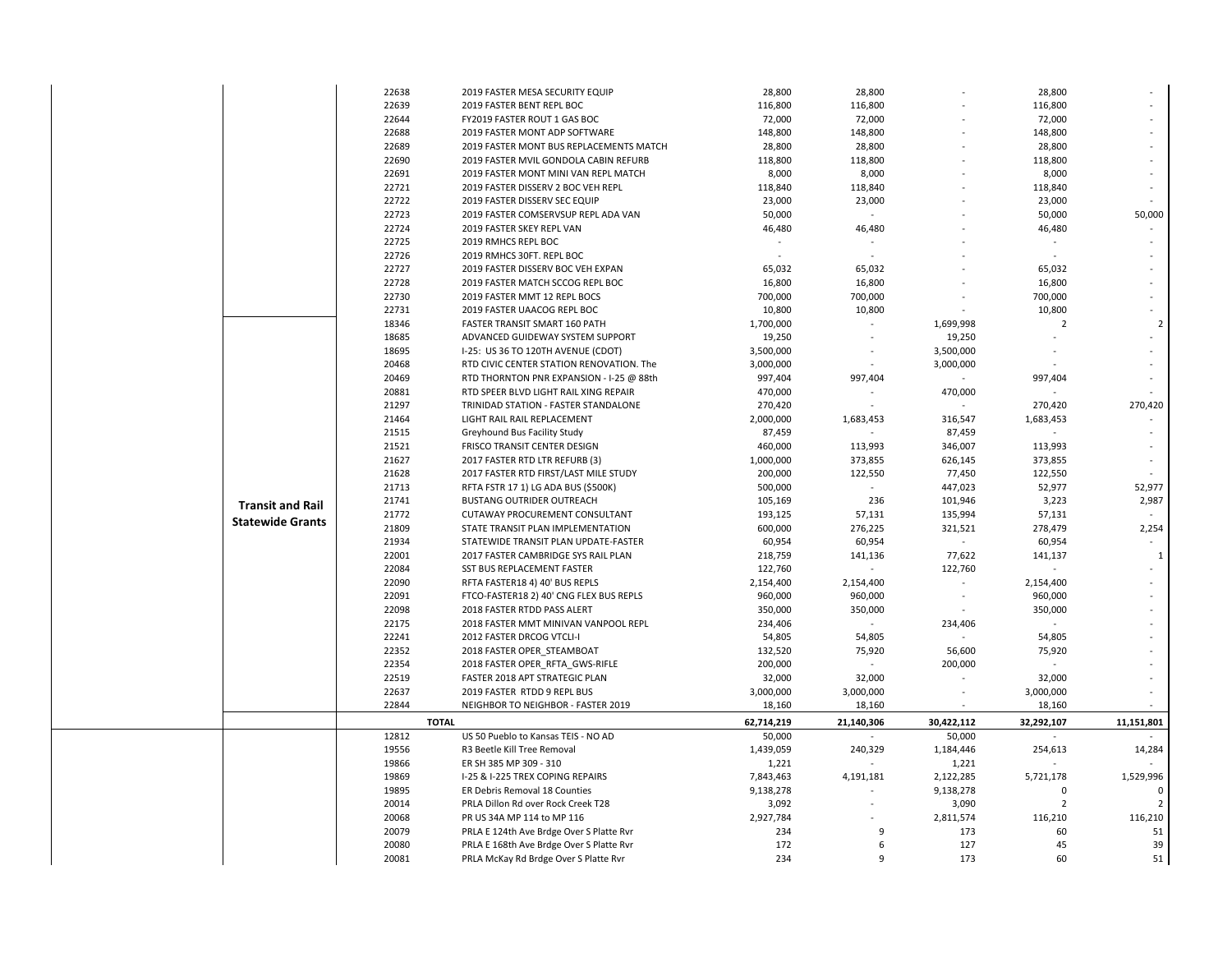| 22,089<br>20187<br>PR SH60 & SH257 Structures<br>1,974,013<br>207,412<br>1,744,513<br>229,500<br>415<br>20191<br>2,418,416<br>212,848<br>2,205,153<br>213,263<br>PR US36 Bridges<br>56,255<br>20243<br>PR Scour Bridge Repairs #6<br>705,038<br>493,628<br>211,410<br>155,155<br>20252<br>41,818<br>PR SH7 Flood Repair MP 19-33<br>76,251<br>34,433<br>41,818<br>$\sim$<br>20254<br>490,424<br>PR SH 144 Flooding Repairs<br>1,594,842<br>963,369<br>631,473<br>141,049<br>20256<br>124<br>PR Flood Repair SH 52, SH 6, SH 63<br>7,685<br>7,561<br>124<br>20257<br>34,140<br>PR Flood Repair SH 55, SH 59, SH 385<br>591,934<br>494,938<br>62,856<br>529,078<br>20258<br>341,957<br>PR SH 119A Boulder Canyon<br>392,624<br>50,667<br>341,957<br>20262<br>PR SH 170 Roadway and CBC Repairs<br>231,250<br>157,267<br>28,130<br>203,120<br>45,853<br>20279<br>1,788,326<br>373,275<br>373,275<br>PR US 34 Big Thompson Canyon<br>1,415,051<br>200,494<br>20285<br>PR SH14 & US287 NW of Ft Collins<br>490,889<br>107,427<br>182,969<br>307,920<br>75,840<br>20334<br>PR SH72A Flood Permanent Repair<br>290,420<br>214,580<br>75,840<br>20480<br>PRLA WCR53 CR58A Bridge over S. Platte<br>20481<br>843<br>843<br>$\overline{0}$<br>$\mathsf 0$<br>PRLA WCR54 CR 13A Bridge over Big Thomps<br>÷<br>828<br>828<br>20486<br>US 24 POST FIRE MITIGATION IMP. ASSESS.<br>400,000<br>399,172<br>$\sim$<br>20525<br>$\overline{0}$<br>PRLA 71st Street Pipe T23<br>140<br>140<br>$\mathbf 0$<br>$\pmb{0}$<br>$\Omega$<br>20529<br>PRLA CR 44 Permanent Repair<br>3,085<br>3,085<br>20530<br>PRLA CR15 @ Little T Bridge Mp 1.91<br>$\mathbf{r}$<br>÷.<br>$\sim$<br><b>TC Contingency</b><br>1,227<br>1,227<br>20531<br>PRLA ECL/WCR1 Bridge @ Bldr Creek T20<br>$\mathbf{1}$<br>$\mathbf{1}$<br>20532<br>182<br>182<br>PRLA Fish Creek Rd Mp 0-4.8<br>Transportation<br>20534<br>PRLA Tunnel Road MP 0 - 3<br>$\sim$<br>$\overline{\phantom{a}}$<br><b>Commission</b><br>20540<br>15,717<br>15,716<br>PRLA Roosevelt Rd @ BNSF<br>$\mathbf{1}$<br>-1<br>20606<br>6,875<br>PR CBC Wingwalls & Embank I25-MM144&155<br>84,605<br>16,080<br>61,650<br>22,955<br><b>Contingency/Debt Service-</b><br>177,162<br>20633<br>I-70 WB FLOYD HILL TO EMPIRE - Concept D<br>180,824<br>1,638,861<br>357,986<br>1,996,847<br>Contingency<br>20744<br>956,231<br>1,146,775<br>43,498<br>147,046<br>999,729<br>PR US 36 Phase 3 MP 7.7-8<br>133,394<br>21088<br>PR SH-7 Flood (PH II), EP - Jct SH-72<br>133,394<br>133,394<br>263,923<br>312,171<br>48,248<br>21289<br>PR SH 55 Flood Repair 2015<br>552,406<br>240,235<br>21326<br>$\Omega$<br>$\mathsf 0$<br>PR US 34 Big Thompson Canyon Package 2<br>0<br>$\blacksquare$<br>21327<br>PR US 34 Big Thompson Canyon Package 4<br>1,757,700<br>1,757,700<br>$\overline{\phantom{a}}$<br>$\sim$<br>21351<br>23,375<br>2,883<br>PR SH 115-MP 34.7<br>19,007<br>1,485<br>21,890<br>21352<br>PR SH 115-MP 40.5<br>4,388<br>4,388<br>21358<br>PRLA North Creek Rd South (CU212C)<br>$\sim$<br>$\overline{\phantom{a}}$<br>$\sim$<br>$\sim$<br>21360<br>PRLA Overton Rd<br>24,223<br>31,090<br>21361<br>PR US24 Montessori Wall MP 294.1 - 294.2<br>77,452<br>46,362<br>6,867<br>21380<br>PRLA North Creek Rd North (CU212A)<br>21421<br>PRLA Mill St. Overlay in Brush<br>21422<br>PRLA Judge Orr Road<br>21466<br>850,000<br>801,034<br>I 70 RISK AND RESILIENCY PILOT<br>48,966<br>48,966<br>21506<br>I-25 North: SH 402 to SH 14<br>21510<br>14,800,241<br>1,754,024<br>11,735,574<br>3,064,667<br>1,310,643<br>US85 Corridor Improvements I-76 to 124th<br>21876<br>76,653<br>SH-60 and WCR-40 Intersection<br>1,500,000<br>1,195,963<br>227,384<br>1,272,616<br>22311<br>PR Monument Creek Branch<br>421,242<br>374,133<br>47,108<br>374,133<br>22312<br>181,956<br>PR South Douglas Creek<br>181,956<br>181,956<br>$\overline{\phantom{a}}$<br>22348<br>155,258<br>155,258<br>PR US 34 Big Thompson Canyon Package 5<br>155,258<br>$\bar{\phantom{a}}$<br>22349<br>US 34 Big Thompson Canyon Moodie/Drake<br>129,074<br>129,073<br>1<br>22655<br>1,140,000<br>FY19 GEOHAZARD PROGRAM OPERATING COSTS<br>1,140,000<br>1,140,000<br>22792<br>US24E MANITOU AVE. AT RUXTON AVE. BOX<br>165,452<br>812,443<br>622,105<br>1,600,000<br>787,557<br>11,000,000<br>18999<br>C-470 TOLLED EXPRESS LANES SEGMENT 1<br>11,000,000<br>11,000,000<br>÷<br>$\overline{\phantom{a}}$<br>21327<br>PR US 34 Big Thompson Canyon Package 4<br>21510<br>US85 Corridor Improvements I-76 to 124th<br>900,000<br>900,000<br><b>TC Program</b><br>22370<br>WCR Closures In UPRR Agreement<br>211,755<br>321,521<br>298,730<br>86,974<br>620,251<br>Reserve<br>22469<br>37,404<br>US85 ROW Settlement Agreement<br>50,000<br>12,596<br>37,404<br>22470<br>1,000,000<br>WCR 30 Closure Supplemental Improvements<br>1,000,000<br>1,000,000<br>$\sim$<br>25,049<br>22746<br>US85 & WCR98 Intersection Improvement<br>315,000<br>258,430<br>31,521<br>283,479<br><b>TOTAL</b><br>73,480,327<br>10,789,514<br>42,287,673<br>31,192,654<br>20,403,140 |  | 20180 | PR US 34D MP 13.75 to MP 14.71 | 653,946 | 324,777 | 237,051 | 416,895 | 92,118 |
|-----------------------------------------------------------------------------------------------------------------------------------------------------------------------------------------------------------------------------------------------------------------------------------------------------------------------------------------------------------------------------------------------------------------------------------------------------------------------------------------------------------------------------------------------------------------------------------------------------------------------------------------------------------------------------------------------------------------------------------------------------------------------------------------------------------------------------------------------------------------------------------------------------------------------------------------------------------------------------------------------------------------------------------------------------------------------------------------------------------------------------------------------------------------------------------------------------------------------------------------------------------------------------------------------------------------------------------------------------------------------------------------------------------------------------------------------------------------------------------------------------------------------------------------------------------------------------------------------------------------------------------------------------------------------------------------------------------------------------------------------------------------------------------------------------------------------------------------------------------------------------------------------------------------------------------------------------------------------------------------------------------------------------------------------------------------------------------------------------------------------------------------------------------------------------------------------------------------------------------------------------------------------------------------------------------------------------------------------------------------------------------------------------------------------------------------------------------------------------------------------------------------------------------------------------------------------------------------------------------------------------------------------------------------------------------------------------------------------------------------------------------------------------------------------------------------------------------------------------------------------------------------------------------------------------------------------------------------------------------------------------------------------------------------------------------------------------------------------------------------------------------------------------------------------------------------------------------------------------------------------------------------------------------------------------------------------------------------------------------------------------------------------------------------------------------------------------------------------------------------------------------------------------------------------------------------------------------------------------------------------------------------------------------------------------------------------------------------------------------------------------------------------------------------------------------------------------------------------------------------------------------------------------------------------------------------------------------------------------------------------------------------------------------------------------------------------------------------------------------------------------------------------------------------------------------------------------------------------------------------------------------------------------------------------------------------------------------------------------------------------------------------------------------------------------------------------------------------------------------------------------------------------------------------------------------------------------------------------------------------------------------------------------------------------------------------------------------------------------------------------------------------------------------------------------------------------------------------------------------------------------------------------------------------------------------------------------------------------------------------------------------------------------------------------------------|--|-------|--------------------------------|---------|---------|---------|---------|--------|
|                                                                                                                                                                                                                                                                                                                                                                                                                                                                                                                                                                                                                                                                                                                                                                                                                                                                                                                                                                                                                                                                                                                                                                                                                                                                                                                                                                                                                                                                                                                                                                                                                                                                                                                                                                                                                                                                                                                                                                                                                                                                                                                                                                                                                                                                                                                                                                                                                                                                                                                                                                                                                                                                                                                                                                                                                                                                                                                                                                                                                                                                                                                                                                                                                                                                                                                                                                                                                                                                                                                                                                                                                                                                                                                                                                                                                                                                                                                                                                                                                                                                                                                                                                                                                                                                                                                                                                                                                                                                                                                                                                                                                                                                                                                                                                                                                                                                                                                                                                                                                                                           |  |       |                                |         |         |         |         |        |
|                                                                                                                                                                                                                                                                                                                                                                                                                                                                                                                                                                                                                                                                                                                                                                                                                                                                                                                                                                                                                                                                                                                                                                                                                                                                                                                                                                                                                                                                                                                                                                                                                                                                                                                                                                                                                                                                                                                                                                                                                                                                                                                                                                                                                                                                                                                                                                                                                                                                                                                                                                                                                                                                                                                                                                                                                                                                                                                                                                                                                                                                                                                                                                                                                                                                                                                                                                                                                                                                                                                                                                                                                                                                                                                                                                                                                                                                                                                                                                                                                                                                                                                                                                                                                                                                                                                                                                                                                                                                                                                                                                                                                                                                                                                                                                                                                                                                                                                                                                                                                                                           |  |       |                                |         |         |         |         |        |
|                                                                                                                                                                                                                                                                                                                                                                                                                                                                                                                                                                                                                                                                                                                                                                                                                                                                                                                                                                                                                                                                                                                                                                                                                                                                                                                                                                                                                                                                                                                                                                                                                                                                                                                                                                                                                                                                                                                                                                                                                                                                                                                                                                                                                                                                                                                                                                                                                                                                                                                                                                                                                                                                                                                                                                                                                                                                                                                                                                                                                                                                                                                                                                                                                                                                                                                                                                                                                                                                                                                                                                                                                                                                                                                                                                                                                                                                                                                                                                                                                                                                                                                                                                                                                                                                                                                                                                                                                                                                                                                                                                                                                                                                                                                                                                                                                                                                                                                                                                                                                                                           |  |       |                                |         |         |         |         |        |
|                                                                                                                                                                                                                                                                                                                                                                                                                                                                                                                                                                                                                                                                                                                                                                                                                                                                                                                                                                                                                                                                                                                                                                                                                                                                                                                                                                                                                                                                                                                                                                                                                                                                                                                                                                                                                                                                                                                                                                                                                                                                                                                                                                                                                                                                                                                                                                                                                                                                                                                                                                                                                                                                                                                                                                                                                                                                                                                                                                                                                                                                                                                                                                                                                                                                                                                                                                                                                                                                                                                                                                                                                                                                                                                                                                                                                                                                                                                                                                                                                                                                                                                                                                                                                                                                                                                                                                                                                                                                                                                                                                                                                                                                                                                                                                                                                                                                                                                                                                                                                                                           |  |       |                                |         |         |         |         |        |
|                                                                                                                                                                                                                                                                                                                                                                                                                                                                                                                                                                                                                                                                                                                                                                                                                                                                                                                                                                                                                                                                                                                                                                                                                                                                                                                                                                                                                                                                                                                                                                                                                                                                                                                                                                                                                                                                                                                                                                                                                                                                                                                                                                                                                                                                                                                                                                                                                                                                                                                                                                                                                                                                                                                                                                                                                                                                                                                                                                                                                                                                                                                                                                                                                                                                                                                                                                                                                                                                                                                                                                                                                                                                                                                                                                                                                                                                                                                                                                                                                                                                                                                                                                                                                                                                                                                                                                                                                                                                                                                                                                                                                                                                                                                                                                                                                                                                                                                                                                                                                                                           |  |       |                                |         |         |         |         |        |
|                                                                                                                                                                                                                                                                                                                                                                                                                                                                                                                                                                                                                                                                                                                                                                                                                                                                                                                                                                                                                                                                                                                                                                                                                                                                                                                                                                                                                                                                                                                                                                                                                                                                                                                                                                                                                                                                                                                                                                                                                                                                                                                                                                                                                                                                                                                                                                                                                                                                                                                                                                                                                                                                                                                                                                                                                                                                                                                                                                                                                                                                                                                                                                                                                                                                                                                                                                                                                                                                                                                                                                                                                                                                                                                                                                                                                                                                                                                                                                                                                                                                                                                                                                                                                                                                                                                                                                                                                                                                                                                                                                                                                                                                                                                                                                                                                                                                                                                                                                                                                                                           |  |       |                                |         |         |         |         |        |
|                                                                                                                                                                                                                                                                                                                                                                                                                                                                                                                                                                                                                                                                                                                                                                                                                                                                                                                                                                                                                                                                                                                                                                                                                                                                                                                                                                                                                                                                                                                                                                                                                                                                                                                                                                                                                                                                                                                                                                                                                                                                                                                                                                                                                                                                                                                                                                                                                                                                                                                                                                                                                                                                                                                                                                                                                                                                                                                                                                                                                                                                                                                                                                                                                                                                                                                                                                                                                                                                                                                                                                                                                                                                                                                                                                                                                                                                                                                                                                                                                                                                                                                                                                                                                                                                                                                                                                                                                                                                                                                                                                                                                                                                                                                                                                                                                                                                                                                                                                                                                                                           |  |       |                                |         |         |         |         |        |
|                                                                                                                                                                                                                                                                                                                                                                                                                                                                                                                                                                                                                                                                                                                                                                                                                                                                                                                                                                                                                                                                                                                                                                                                                                                                                                                                                                                                                                                                                                                                                                                                                                                                                                                                                                                                                                                                                                                                                                                                                                                                                                                                                                                                                                                                                                                                                                                                                                                                                                                                                                                                                                                                                                                                                                                                                                                                                                                                                                                                                                                                                                                                                                                                                                                                                                                                                                                                                                                                                                                                                                                                                                                                                                                                                                                                                                                                                                                                                                                                                                                                                                                                                                                                                                                                                                                                                                                                                                                                                                                                                                                                                                                                                                                                                                                                                                                                                                                                                                                                                                                           |  |       |                                |         |         |         |         |        |
|                                                                                                                                                                                                                                                                                                                                                                                                                                                                                                                                                                                                                                                                                                                                                                                                                                                                                                                                                                                                                                                                                                                                                                                                                                                                                                                                                                                                                                                                                                                                                                                                                                                                                                                                                                                                                                                                                                                                                                                                                                                                                                                                                                                                                                                                                                                                                                                                                                                                                                                                                                                                                                                                                                                                                                                                                                                                                                                                                                                                                                                                                                                                                                                                                                                                                                                                                                                                                                                                                                                                                                                                                                                                                                                                                                                                                                                                                                                                                                                                                                                                                                                                                                                                                                                                                                                                                                                                                                                                                                                                                                                                                                                                                                                                                                                                                                                                                                                                                                                                                                                           |  |       |                                |         |         |         |         |        |
|                                                                                                                                                                                                                                                                                                                                                                                                                                                                                                                                                                                                                                                                                                                                                                                                                                                                                                                                                                                                                                                                                                                                                                                                                                                                                                                                                                                                                                                                                                                                                                                                                                                                                                                                                                                                                                                                                                                                                                                                                                                                                                                                                                                                                                                                                                                                                                                                                                                                                                                                                                                                                                                                                                                                                                                                                                                                                                                                                                                                                                                                                                                                                                                                                                                                                                                                                                                                                                                                                                                                                                                                                                                                                                                                                                                                                                                                                                                                                                                                                                                                                                                                                                                                                                                                                                                                                                                                                                                                                                                                                                                                                                                                                                                                                                                                                                                                                                                                                                                                                                                           |  |       |                                |         |         |         |         |        |
|                                                                                                                                                                                                                                                                                                                                                                                                                                                                                                                                                                                                                                                                                                                                                                                                                                                                                                                                                                                                                                                                                                                                                                                                                                                                                                                                                                                                                                                                                                                                                                                                                                                                                                                                                                                                                                                                                                                                                                                                                                                                                                                                                                                                                                                                                                                                                                                                                                                                                                                                                                                                                                                                                                                                                                                                                                                                                                                                                                                                                                                                                                                                                                                                                                                                                                                                                                                                                                                                                                                                                                                                                                                                                                                                                                                                                                                                                                                                                                                                                                                                                                                                                                                                                                                                                                                                                                                                                                                                                                                                                                                                                                                                                                                                                                                                                                                                                                                                                                                                                                                           |  |       |                                |         |         |         |         |        |
|                                                                                                                                                                                                                                                                                                                                                                                                                                                                                                                                                                                                                                                                                                                                                                                                                                                                                                                                                                                                                                                                                                                                                                                                                                                                                                                                                                                                                                                                                                                                                                                                                                                                                                                                                                                                                                                                                                                                                                                                                                                                                                                                                                                                                                                                                                                                                                                                                                                                                                                                                                                                                                                                                                                                                                                                                                                                                                                                                                                                                                                                                                                                                                                                                                                                                                                                                                                                                                                                                                                                                                                                                                                                                                                                                                                                                                                                                                                                                                                                                                                                                                                                                                                                                                                                                                                                                                                                                                                                                                                                                                                                                                                                                                                                                                                                                                                                                                                                                                                                                                                           |  |       |                                |         |         |         |         |        |
|                                                                                                                                                                                                                                                                                                                                                                                                                                                                                                                                                                                                                                                                                                                                                                                                                                                                                                                                                                                                                                                                                                                                                                                                                                                                                                                                                                                                                                                                                                                                                                                                                                                                                                                                                                                                                                                                                                                                                                                                                                                                                                                                                                                                                                                                                                                                                                                                                                                                                                                                                                                                                                                                                                                                                                                                                                                                                                                                                                                                                                                                                                                                                                                                                                                                                                                                                                                                                                                                                                                                                                                                                                                                                                                                                                                                                                                                                                                                                                                                                                                                                                                                                                                                                                                                                                                                                                                                                                                                                                                                                                                                                                                                                                                                                                                                                                                                                                                                                                                                                                                           |  |       |                                |         |         |         |         |        |
|                                                                                                                                                                                                                                                                                                                                                                                                                                                                                                                                                                                                                                                                                                                                                                                                                                                                                                                                                                                                                                                                                                                                                                                                                                                                                                                                                                                                                                                                                                                                                                                                                                                                                                                                                                                                                                                                                                                                                                                                                                                                                                                                                                                                                                                                                                                                                                                                                                                                                                                                                                                                                                                                                                                                                                                                                                                                                                                                                                                                                                                                                                                                                                                                                                                                                                                                                                                                                                                                                                                                                                                                                                                                                                                                                                                                                                                                                                                                                                                                                                                                                                                                                                                                                                                                                                                                                                                                                                                                                                                                                                                                                                                                                                                                                                                                                                                                                                                                                                                                                                                           |  |       |                                |         |         |         |         |        |
|                                                                                                                                                                                                                                                                                                                                                                                                                                                                                                                                                                                                                                                                                                                                                                                                                                                                                                                                                                                                                                                                                                                                                                                                                                                                                                                                                                                                                                                                                                                                                                                                                                                                                                                                                                                                                                                                                                                                                                                                                                                                                                                                                                                                                                                                                                                                                                                                                                                                                                                                                                                                                                                                                                                                                                                                                                                                                                                                                                                                                                                                                                                                                                                                                                                                                                                                                                                                                                                                                                                                                                                                                                                                                                                                                                                                                                                                                                                                                                                                                                                                                                                                                                                                                                                                                                                                                                                                                                                                                                                                                                                                                                                                                                                                                                                                                                                                                                                                                                                                                                                           |  |       |                                |         |         |         |         |        |
|                                                                                                                                                                                                                                                                                                                                                                                                                                                                                                                                                                                                                                                                                                                                                                                                                                                                                                                                                                                                                                                                                                                                                                                                                                                                                                                                                                                                                                                                                                                                                                                                                                                                                                                                                                                                                                                                                                                                                                                                                                                                                                                                                                                                                                                                                                                                                                                                                                                                                                                                                                                                                                                                                                                                                                                                                                                                                                                                                                                                                                                                                                                                                                                                                                                                                                                                                                                                                                                                                                                                                                                                                                                                                                                                                                                                                                                                                                                                                                                                                                                                                                                                                                                                                                                                                                                                                                                                                                                                                                                                                                                                                                                                                                                                                                                                                                                                                                                                                                                                                                                           |  |       |                                |         |         |         |         |        |
|                                                                                                                                                                                                                                                                                                                                                                                                                                                                                                                                                                                                                                                                                                                                                                                                                                                                                                                                                                                                                                                                                                                                                                                                                                                                                                                                                                                                                                                                                                                                                                                                                                                                                                                                                                                                                                                                                                                                                                                                                                                                                                                                                                                                                                                                                                                                                                                                                                                                                                                                                                                                                                                                                                                                                                                                                                                                                                                                                                                                                                                                                                                                                                                                                                                                                                                                                                                                                                                                                                                                                                                                                                                                                                                                                                                                                                                                                                                                                                                                                                                                                                                                                                                                                                                                                                                                                                                                                                                                                                                                                                                                                                                                                                                                                                                                                                                                                                                                                                                                                                                           |  |       |                                |         |         |         |         |        |
|                                                                                                                                                                                                                                                                                                                                                                                                                                                                                                                                                                                                                                                                                                                                                                                                                                                                                                                                                                                                                                                                                                                                                                                                                                                                                                                                                                                                                                                                                                                                                                                                                                                                                                                                                                                                                                                                                                                                                                                                                                                                                                                                                                                                                                                                                                                                                                                                                                                                                                                                                                                                                                                                                                                                                                                                                                                                                                                                                                                                                                                                                                                                                                                                                                                                                                                                                                                                                                                                                                                                                                                                                                                                                                                                                                                                                                                                                                                                                                                                                                                                                                                                                                                                                                                                                                                                                                                                                                                                                                                                                                                                                                                                                                                                                                                                                                                                                                                                                                                                                                                           |  |       |                                |         |         |         |         |        |
|                                                                                                                                                                                                                                                                                                                                                                                                                                                                                                                                                                                                                                                                                                                                                                                                                                                                                                                                                                                                                                                                                                                                                                                                                                                                                                                                                                                                                                                                                                                                                                                                                                                                                                                                                                                                                                                                                                                                                                                                                                                                                                                                                                                                                                                                                                                                                                                                                                                                                                                                                                                                                                                                                                                                                                                                                                                                                                                                                                                                                                                                                                                                                                                                                                                                                                                                                                                                                                                                                                                                                                                                                                                                                                                                                                                                                                                                                                                                                                                                                                                                                                                                                                                                                                                                                                                                                                                                                                                                                                                                                                                                                                                                                                                                                                                                                                                                                                                                                                                                                                                           |  |       |                                |         |         |         |         |        |
|                                                                                                                                                                                                                                                                                                                                                                                                                                                                                                                                                                                                                                                                                                                                                                                                                                                                                                                                                                                                                                                                                                                                                                                                                                                                                                                                                                                                                                                                                                                                                                                                                                                                                                                                                                                                                                                                                                                                                                                                                                                                                                                                                                                                                                                                                                                                                                                                                                                                                                                                                                                                                                                                                                                                                                                                                                                                                                                                                                                                                                                                                                                                                                                                                                                                                                                                                                                                                                                                                                                                                                                                                                                                                                                                                                                                                                                                                                                                                                                                                                                                                                                                                                                                                                                                                                                                                                                                                                                                                                                                                                                                                                                                                                                                                                                                                                                                                                                                                                                                                                                           |  |       |                                |         |         |         |         |        |
|                                                                                                                                                                                                                                                                                                                                                                                                                                                                                                                                                                                                                                                                                                                                                                                                                                                                                                                                                                                                                                                                                                                                                                                                                                                                                                                                                                                                                                                                                                                                                                                                                                                                                                                                                                                                                                                                                                                                                                                                                                                                                                                                                                                                                                                                                                                                                                                                                                                                                                                                                                                                                                                                                                                                                                                                                                                                                                                                                                                                                                                                                                                                                                                                                                                                                                                                                                                                                                                                                                                                                                                                                                                                                                                                                                                                                                                                                                                                                                                                                                                                                                                                                                                                                                                                                                                                                                                                                                                                                                                                                                                                                                                                                                                                                                                                                                                                                                                                                                                                                                                           |  |       |                                |         |         |         |         |        |
|                                                                                                                                                                                                                                                                                                                                                                                                                                                                                                                                                                                                                                                                                                                                                                                                                                                                                                                                                                                                                                                                                                                                                                                                                                                                                                                                                                                                                                                                                                                                                                                                                                                                                                                                                                                                                                                                                                                                                                                                                                                                                                                                                                                                                                                                                                                                                                                                                                                                                                                                                                                                                                                                                                                                                                                                                                                                                                                                                                                                                                                                                                                                                                                                                                                                                                                                                                                                                                                                                                                                                                                                                                                                                                                                                                                                                                                                                                                                                                                                                                                                                                                                                                                                                                                                                                                                                                                                                                                                                                                                                                                                                                                                                                                                                                                                                                                                                                                                                                                                                                                           |  |       |                                |         |         |         |         |        |
|                                                                                                                                                                                                                                                                                                                                                                                                                                                                                                                                                                                                                                                                                                                                                                                                                                                                                                                                                                                                                                                                                                                                                                                                                                                                                                                                                                                                                                                                                                                                                                                                                                                                                                                                                                                                                                                                                                                                                                                                                                                                                                                                                                                                                                                                                                                                                                                                                                                                                                                                                                                                                                                                                                                                                                                                                                                                                                                                                                                                                                                                                                                                                                                                                                                                                                                                                                                                                                                                                                                                                                                                                                                                                                                                                                                                                                                                                                                                                                                                                                                                                                                                                                                                                                                                                                                                                                                                                                                                                                                                                                                                                                                                                                                                                                                                                                                                                                                                                                                                                                                           |  |       |                                |         |         |         |         |        |
|                                                                                                                                                                                                                                                                                                                                                                                                                                                                                                                                                                                                                                                                                                                                                                                                                                                                                                                                                                                                                                                                                                                                                                                                                                                                                                                                                                                                                                                                                                                                                                                                                                                                                                                                                                                                                                                                                                                                                                                                                                                                                                                                                                                                                                                                                                                                                                                                                                                                                                                                                                                                                                                                                                                                                                                                                                                                                                                                                                                                                                                                                                                                                                                                                                                                                                                                                                                                                                                                                                                                                                                                                                                                                                                                                                                                                                                                                                                                                                                                                                                                                                                                                                                                                                                                                                                                                                                                                                                                                                                                                                                                                                                                                                                                                                                                                                                                                                                                                                                                                                                           |  |       |                                |         |         |         |         |        |
|                                                                                                                                                                                                                                                                                                                                                                                                                                                                                                                                                                                                                                                                                                                                                                                                                                                                                                                                                                                                                                                                                                                                                                                                                                                                                                                                                                                                                                                                                                                                                                                                                                                                                                                                                                                                                                                                                                                                                                                                                                                                                                                                                                                                                                                                                                                                                                                                                                                                                                                                                                                                                                                                                                                                                                                                                                                                                                                                                                                                                                                                                                                                                                                                                                                                                                                                                                                                                                                                                                                                                                                                                                                                                                                                                                                                                                                                                                                                                                                                                                                                                                                                                                                                                                                                                                                                                                                                                                                                                                                                                                                                                                                                                                                                                                                                                                                                                                                                                                                                                                                           |  |       |                                |         |         |         |         |        |
|                                                                                                                                                                                                                                                                                                                                                                                                                                                                                                                                                                                                                                                                                                                                                                                                                                                                                                                                                                                                                                                                                                                                                                                                                                                                                                                                                                                                                                                                                                                                                                                                                                                                                                                                                                                                                                                                                                                                                                                                                                                                                                                                                                                                                                                                                                                                                                                                                                                                                                                                                                                                                                                                                                                                                                                                                                                                                                                                                                                                                                                                                                                                                                                                                                                                                                                                                                                                                                                                                                                                                                                                                                                                                                                                                                                                                                                                                                                                                                                                                                                                                                                                                                                                                                                                                                                                                                                                                                                                                                                                                                                                                                                                                                                                                                                                                                                                                                                                                                                                                                                           |  |       |                                |         |         |         |         |        |
|                                                                                                                                                                                                                                                                                                                                                                                                                                                                                                                                                                                                                                                                                                                                                                                                                                                                                                                                                                                                                                                                                                                                                                                                                                                                                                                                                                                                                                                                                                                                                                                                                                                                                                                                                                                                                                                                                                                                                                                                                                                                                                                                                                                                                                                                                                                                                                                                                                                                                                                                                                                                                                                                                                                                                                                                                                                                                                                                                                                                                                                                                                                                                                                                                                                                                                                                                                                                                                                                                                                                                                                                                                                                                                                                                                                                                                                                                                                                                                                                                                                                                                                                                                                                                                                                                                                                                                                                                                                                                                                                                                                                                                                                                                                                                                                                                                                                                                                                                                                                                                                           |  |       |                                |         |         |         |         |        |
|                                                                                                                                                                                                                                                                                                                                                                                                                                                                                                                                                                                                                                                                                                                                                                                                                                                                                                                                                                                                                                                                                                                                                                                                                                                                                                                                                                                                                                                                                                                                                                                                                                                                                                                                                                                                                                                                                                                                                                                                                                                                                                                                                                                                                                                                                                                                                                                                                                                                                                                                                                                                                                                                                                                                                                                                                                                                                                                                                                                                                                                                                                                                                                                                                                                                                                                                                                                                                                                                                                                                                                                                                                                                                                                                                                                                                                                                                                                                                                                                                                                                                                                                                                                                                                                                                                                                                                                                                                                                                                                                                                                                                                                                                                                                                                                                                                                                                                                                                                                                                                                           |  |       |                                |         |         |         |         |        |
|                                                                                                                                                                                                                                                                                                                                                                                                                                                                                                                                                                                                                                                                                                                                                                                                                                                                                                                                                                                                                                                                                                                                                                                                                                                                                                                                                                                                                                                                                                                                                                                                                                                                                                                                                                                                                                                                                                                                                                                                                                                                                                                                                                                                                                                                                                                                                                                                                                                                                                                                                                                                                                                                                                                                                                                                                                                                                                                                                                                                                                                                                                                                                                                                                                                                                                                                                                                                                                                                                                                                                                                                                                                                                                                                                                                                                                                                                                                                                                                                                                                                                                                                                                                                                                                                                                                                                                                                                                                                                                                                                                                                                                                                                                                                                                                                                                                                                                                                                                                                                                                           |  |       |                                |         |         |         |         |        |
|                                                                                                                                                                                                                                                                                                                                                                                                                                                                                                                                                                                                                                                                                                                                                                                                                                                                                                                                                                                                                                                                                                                                                                                                                                                                                                                                                                                                                                                                                                                                                                                                                                                                                                                                                                                                                                                                                                                                                                                                                                                                                                                                                                                                                                                                                                                                                                                                                                                                                                                                                                                                                                                                                                                                                                                                                                                                                                                                                                                                                                                                                                                                                                                                                                                                                                                                                                                                                                                                                                                                                                                                                                                                                                                                                                                                                                                                                                                                                                                                                                                                                                                                                                                                                                                                                                                                                                                                                                                                                                                                                                                                                                                                                                                                                                                                                                                                                                                                                                                                                                                           |  |       |                                |         |         |         |         |        |
|                                                                                                                                                                                                                                                                                                                                                                                                                                                                                                                                                                                                                                                                                                                                                                                                                                                                                                                                                                                                                                                                                                                                                                                                                                                                                                                                                                                                                                                                                                                                                                                                                                                                                                                                                                                                                                                                                                                                                                                                                                                                                                                                                                                                                                                                                                                                                                                                                                                                                                                                                                                                                                                                                                                                                                                                                                                                                                                                                                                                                                                                                                                                                                                                                                                                                                                                                                                                                                                                                                                                                                                                                                                                                                                                                                                                                                                                                                                                                                                                                                                                                                                                                                                                                                                                                                                                                                                                                                                                                                                                                                                                                                                                                                                                                                                                                                                                                                                                                                                                                                                           |  |       |                                |         |         |         |         |        |
|                                                                                                                                                                                                                                                                                                                                                                                                                                                                                                                                                                                                                                                                                                                                                                                                                                                                                                                                                                                                                                                                                                                                                                                                                                                                                                                                                                                                                                                                                                                                                                                                                                                                                                                                                                                                                                                                                                                                                                                                                                                                                                                                                                                                                                                                                                                                                                                                                                                                                                                                                                                                                                                                                                                                                                                                                                                                                                                                                                                                                                                                                                                                                                                                                                                                                                                                                                                                                                                                                                                                                                                                                                                                                                                                                                                                                                                                                                                                                                                                                                                                                                                                                                                                                                                                                                                                                                                                                                                                                                                                                                                                                                                                                                                                                                                                                                                                                                                                                                                                                                                           |  |       |                                |         |         |         |         |        |
|                                                                                                                                                                                                                                                                                                                                                                                                                                                                                                                                                                                                                                                                                                                                                                                                                                                                                                                                                                                                                                                                                                                                                                                                                                                                                                                                                                                                                                                                                                                                                                                                                                                                                                                                                                                                                                                                                                                                                                                                                                                                                                                                                                                                                                                                                                                                                                                                                                                                                                                                                                                                                                                                                                                                                                                                                                                                                                                                                                                                                                                                                                                                                                                                                                                                                                                                                                                                                                                                                                                                                                                                                                                                                                                                                                                                                                                                                                                                                                                                                                                                                                                                                                                                                                                                                                                                                                                                                                                                                                                                                                                                                                                                                                                                                                                                                                                                                                                                                                                                                                                           |  |       |                                |         |         |         |         |        |
|                                                                                                                                                                                                                                                                                                                                                                                                                                                                                                                                                                                                                                                                                                                                                                                                                                                                                                                                                                                                                                                                                                                                                                                                                                                                                                                                                                                                                                                                                                                                                                                                                                                                                                                                                                                                                                                                                                                                                                                                                                                                                                                                                                                                                                                                                                                                                                                                                                                                                                                                                                                                                                                                                                                                                                                                                                                                                                                                                                                                                                                                                                                                                                                                                                                                                                                                                                                                                                                                                                                                                                                                                                                                                                                                                                                                                                                                                                                                                                                                                                                                                                                                                                                                                                                                                                                                                                                                                                                                                                                                                                                                                                                                                                                                                                                                                                                                                                                                                                                                                                                           |  |       |                                |         |         |         |         |        |
|                                                                                                                                                                                                                                                                                                                                                                                                                                                                                                                                                                                                                                                                                                                                                                                                                                                                                                                                                                                                                                                                                                                                                                                                                                                                                                                                                                                                                                                                                                                                                                                                                                                                                                                                                                                                                                                                                                                                                                                                                                                                                                                                                                                                                                                                                                                                                                                                                                                                                                                                                                                                                                                                                                                                                                                                                                                                                                                                                                                                                                                                                                                                                                                                                                                                                                                                                                                                                                                                                                                                                                                                                                                                                                                                                                                                                                                                                                                                                                                                                                                                                                                                                                                                                                                                                                                                                                                                                                                                                                                                                                                                                                                                                                                                                                                                                                                                                                                                                                                                                                                           |  |       |                                |         |         |         |         |        |
|                                                                                                                                                                                                                                                                                                                                                                                                                                                                                                                                                                                                                                                                                                                                                                                                                                                                                                                                                                                                                                                                                                                                                                                                                                                                                                                                                                                                                                                                                                                                                                                                                                                                                                                                                                                                                                                                                                                                                                                                                                                                                                                                                                                                                                                                                                                                                                                                                                                                                                                                                                                                                                                                                                                                                                                                                                                                                                                                                                                                                                                                                                                                                                                                                                                                                                                                                                                                                                                                                                                                                                                                                                                                                                                                                                                                                                                                                                                                                                                                                                                                                                                                                                                                                                                                                                                                                                                                                                                                                                                                                                                                                                                                                                                                                                                                                                                                                                                                                                                                                                                           |  |       |                                |         |         |         |         |        |
|                                                                                                                                                                                                                                                                                                                                                                                                                                                                                                                                                                                                                                                                                                                                                                                                                                                                                                                                                                                                                                                                                                                                                                                                                                                                                                                                                                                                                                                                                                                                                                                                                                                                                                                                                                                                                                                                                                                                                                                                                                                                                                                                                                                                                                                                                                                                                                                                                                                                                                                                                                                                                                                                                                                                                                                                                                                                                                                                                                                                                                                                                                                                                                                                                                                                                                                                                                                                                                                                                                                                                                                                                                                                                                                                                                                                                                                                                                                                                                                                                                                                                                                                                                                                                                                                                                                                                                                                                                                                                                                                                                                                                                                                                                                                                                                                                                                                                                                                                                                                                                                           |  |       |                                |         |         |         |         |        |
|                                                                                                                                                                                                                                                                                                                                                                                                                                                                                                                                                                                                                                                                                                                                                                                                                                                                                                                                                                                                                                                                                                                                                                                                                                                                                                                                                                                                                                                                                                                                                                                                                                                                                                                                                                                                                                                                                                                                                                                                                                                                                                                                                                                                                                                                                                                                                                                                                                                                                                                                                                                                                                                                                                                                                                                                                                                                                                                                                                                                                                                                                                                                                                                                                                                                                                                                                                                                                                                                                                                                                                                                                                                                                                                                                                                                                                                                                                                                                                                                                                                                                                                                                                                                                                                                                                                                                                                                                                                                                                                                                                                                                                                                                                                                                                                                                                                                                                                                                                                                                                                           |  |       |                                |         |         |         |         |        |
|                                                                                                                                                                                                                                                                                                                                                                                                                                                                                                                                                                                                                                                                                                                                                                                                                                                                                                                                                                                                                                                                                                                                                                                                                                                                                                                                                                                                                                                                                                                                                                                                                                                                                                                                                                                                                                                                                                                                                                                                                                                                                                                                                                                                                                                                                                                                                                                                                                                                                                                                                                                                                                                                                                                                                                                                                                                                                                                                                                                                                                                                                                                                                                                                                                                                                                                                                                                                                                                                                                                                                                                                                                                                                                                                                                                                                                                                                                                                                                                                                                                                                                                                                                                                                                                                                                                                                                                                                                                                                                                                                                                                                                                                                                                                                                                                                                                                                                                                                                                                                                                           |  |       |                                |         |         |         |         |        |
|                                                                                                                                                                                                                                                                                                                                                                                                                                                                                                                                                                                                                                                                                                                                                                                                                                                                                                                                                                                                                                                                                                                                                                                                                                                                                                                                                                                                                                                                                                                                                                                                                                                                                                                                                                                                                                                                                                                                                                                                                                                                                                                                                                                                                                                                                                                                                                                                                                                                                                                                                                                                                                                                                                                                                                                                                                                                                                                                                                                                                                                                                                                                                                                                                                                                                                                                                                                                                                                                                                                                                                                                                                                                                                                                                                                                                                                                                                                                                                                                                                                                                                                                                                                                                                                                                                                                                                                                                                                                                                                                                                                                                                                                                                                                                                                                                                                                                                                                                                                                                                                           |  |       |                                |         |         |         |         |        |
|                                                                                                                                                                                                                                                                                                                                                                                                                                                                                                                                                                                                                                                                                                                                                                                                                                                                                                                                                                                                                                                                                                                                                                                                                                                                                                                                                                                                                                                                                                                                                                                                                                                                                                                                                                                                                                                                                                                                                                                                                                                                                                                                                                                                                                                                                                                                                                                                                                                                                                                                                                                                                                                                                                                                                                                                                                                                                                                                                                                                                                                                                                                                                                                                                                                                                                                                                                                                                                                                                                                                                                                                                                                                                                                                                                                                                                                                                                                                                                                                                                                                                                                                                                                                                                                                                                                                                                                                                                                                                                                                                                                                                                                                                                                                                                                                                                                                                                                                                                                                                                                           |  |       |                                |         |         |         |         |        |
|                                                                                                                                                                                                                                                                                                                                                                                                                                                                                                                                                                                                                                                                                                                                                                                                                                                                                                                                                                                                                                                                                                                                                                                                                                                                                                                                                                                                                                                                                                                                                                                                                                                                                                                                                                                                                                                                                                                                                                                                                                                                                                                                                                                                                                                                                                                                                                                                                                                                                                                                                                                                                                                                                                                                                                                                                                                                                                                                                                                                                                                                                                                                                                                                                                                                                                                                                                                                                                                                                                                                                                                                                                                                                                                                                                                                                                                                                                                                                                                                                                                                                                                                                                                                                                                                                                                                                                                                                                                                                                                                                                                                                                                                                                                                                                                                                                                                                                                                                                                                                                                           |  |       |                                |         |         |         |         |        |
|                                                                                                                                                                                                                                                                                                                                                                                                                                                                                                                                                                                                                                                                                                                                                                                                                                                                                                                                                                                                                                                                                                                                                                                                                                                                                                                                                                                                                                                                                                                                                                                                                                                                                                                                                                                                                                                                                                                                                                                                                                                                                                                                                                                                                                                                                                                                                                                                                                                                                                                                                                                                                                                                                                                                                                                                                                                                                                                                                                                                                                                                                                                                                                                                                                                                                                                                                                                                                                                                                                                                                                                                                                                                                                                                                                                                                                                                                                                                                                                                                                                                                                                                                                                                                                                                                                                                                                                                                                                                                                                                                                                                                                                                                                                                                                                                                                                                                                                                                                                                                                                           |  |       |                                |         |         |         |         |        |
|                                                                                                                                                                                                                                                                                                                                                                                                                                                                                                                                                                                                                                                                                                                                                                                                                                                                                                                                                                                                                                                                                                                                                                                                                                                                                                                                                                                                                                                                                                                                                                                                                                                                                                                                                                                                                                                                                                                                                                                                                                                                                                                                                                                                                                                                                                                                                                                                                                                                                                                                                                                                                                                                                                                                                                                                                                                                                                                                                                                                                                                                                                                                                                                                                                                                                                                                                                                                                                                                                                                                                                                                                                                                                                                                                                                                                                                                                                                                                                                                                                                                                                                                                                                                                                                                                                                                                                                                                                                                                                                                                                                                                                                                                                                                                                                                                                                                                                                                                                                                                                                           |  |       |                                |         |         |         |         |        |
|                                                                                                                                                                                                                                                                                                                                                                                                                                                                                                                                                                                                                                                                                                                                                                                                                                                                                                                                                                                                                                                                                                                                                                                                                                                                                                                                                                                                                                                                                                                                                                                                                                                                                                                                                                                                                                                                                                                                                                                                                                                                                                                                                                                                                                                                                                                                                                                                                                                                                                                                                                                                                                                                                                                                                                                                                                                                                                                                                                                                                                                                                                                                                                                                                                                                                                                                                                                                                                                                                                                                                                                                                                                                                                                                                                                                                                                                                                                                                                                                                                                                                                                                                                                                                                                                                                                                                                                                                                                                                                                                                                                                                                                                                                                                                                                                                                                                                                                                                                                                                                                           |  |       |                                |         |         |         |         |        |
|                                                                                                                                                                                                                                                                                                                                                                                                                                                                                                                                                                                                                                                                                                                                                                                                                                                                                                                                                                                                                                                                                                                                                                                                                                                                                                                                                                                                                                                                                                                                                                                                                                                                                                                                                                                                                                                                                                                                                                                                                                                                                                                                                                                                                                                                                                                                                                                                                                                                                                                                                                                                                                                                                                                                                                                                                                                                                                                                                                                                                                                                                                                                                                                                                                                                                                                                                                                                                                                                                                                                                                                                                                                                                                                                                                                                                                                                                                                                                                                                                                                                                                                                                                                                                                                                                                                                                                                                                                                                                                                                                                                                                                                                                                                                                                                                                                                                                                                                                                                                                                                           |  |       |                                |         |         |         |         |        |
|                                                                                                                                                                                                                                                                                                                                                                                                                                                                                                                                                                                                                                                                                                                                                                                                                                                                                                                                                                                                                                                                                                                                                                                                                                                                                                                                                                                                                                                                                                                                                                                                                                                                                                                                                                                                                                                                                                                                                                                                                                                                                                                                                                                                                                                                                                                                                                                                                                                                                                                                                                                                                                                                                                                                                                                                                                                                                                                                                                                                                                                                                                                                                                                                                                                                                                                                                                                                                                                                                                                                                                                                                                                                                                                                                                                                                                                                                                                                                                                                                                                                                                                                                                                                                                                                                                                                                                                                                                                                                                                                                                                                                                                                                                                                                                                                                                                                                                                                                                                                                                                           |  |       |                                |         |         |         |         |        |
|                                                                                                                                                                                                                                                                                                                                                                                                                                                                                                                                                                                                                                                                                                                                                                                                                                                                                                                                                                                                                                                                                                                                                                                                                                                                                                                                                                                                                                                                                                                                                                                                                                                                                                                                                                                                                                                                                                                                                                                                                                                                                                                                                                                                                                                                                                                                                                                                                                                                                                                                                                                                                                                                                                                                                                                                                                                                                                                                                                                                                                                                                                                                                                                                                                                                                                                                                                                                                                                                                                                                                                                                                                                                                                                                                                                                                                                                                                                                                                                                                                                                                                                                                                                                                                                                                                                                                                                                                                                                                                                                                                                                                                                                                                                                                                                                                                                                                                                                                                                                                                                           |  |       |                                |         |         |         |         |        |
|                                                                                                                                                                                                                                                                                                                                                                                                                                                                                                                                                                                                                                                                                                                                                                                                                                                                                                                                                                                                                                                                                                                                                                                                                                                                                                                                                                                                                                                                                                                                                                                                                                                                                                                                                                                                                                                                                                                                                                                                                                                                                                                                                                                                                                                                                                                                                                                                                                                                                                                                                                                                                                                                                                                                                                                                                                                                                                                                                                                                                                                                                                                                                                                                                                                                                                                                                                                                                                                                                                                                                                                                                                                                                                                                                                                                                                                                                                                                                                                                                                                                                                                                                                                                                                                                                                                                                                                                                                                                                                                                                                                                                                                                                                                                                                                                                                                                                                                                                                                                                                                           |  |       |                                |         |         |         |         |        |
|                                                                                                                                                                                                                                                                                                                                                                                                                                                                                                                                                                                                                                                                                                                                                                                                                                                                                                                                                                                                                                                                                                                                                                                                                                                                                                                                                                                                                                                                                                                                                                                                                                                                                                                                                                                                                                                                                                                                                                                                                                                                                                                                                                                                                                                                                                                                                                                                                                                                                                                                                                                                                                                                                                                                                                                                                                                                                                                                                                                                                                                                                                                                                                                                                                                                                                                                                                                                                                                                                                                                                                                                                                                                                                                                                                                                                                                                                                                                                                                                                                                                                                                                                                                                                                                                                                                                                                                                                                                                                                                                                                                                                                                                                                                                                                                                                                                                                                                                                                                                                                                           |  |       |                                |         |         |         |         |        |
|                                                                                                                                                                                                                                                                                                                                                                                                                                                                                                                                                                                                                                                                                                                                                                                                                                                                                                                                                                                                                                                                                                                                                                                                                                                                                                                                                                                                                                                                                                                                                                                                                                                                                                                                                                                                                                                                                                                                                                                                                                                                                                                                                                                                                                                                                                                                                                                                                                                                                                                                                                                                                                                                                                                                                                                                                                                                                                                                                                                                                                                                                                                                                                                                                                                                                                                                                                                                                                                                                                                                                                                                                                                                                                                                                                                                                                                                                                                                                                                                                                                                                                                                                                                                                                                                                                                                                                                                                                                                                                                                                                                                                                                                                                                                                                                                                                                                                                                                                                                                                                                           |  |       |                                |         |         |         |         |        |
|                                                                                                                                                                                                                                                                                                                                                                                                                                                                                                                                                                                                                                                                                                                                                                                                                                                                                                                                                                                                                                                                                                                                                                                                                                                                                                                                                                                                                                                                                                                                                                                                                                                                                                                                                                                                                                                                                                                                                                                                                                                                                                                                                                                                                                                                                                                                                                                                                                                                                                                                                                                                                                                                                                                                                                                                                                                                                                                                                                                                                                                                                                                                                                                                                                                                                                                                                                                                                                                                                                                                                                                                                                                                                                                                                                                                                                                                                                                                                                                                                                                                                                                                                                                                                                                                                                                                                                                                                                                                                                                                                                                                                                                                                                                                                                                                                                                                                                                                                                                                                                                           |  |       |                                |         |         |         |         |        |
|                                                                                                                                                                                                                                                                                                                                                                                                                                                                                                                                                                                                                                                                                                                                                                                                                                                                                                                                                                                                                                                                                                                                                                                                                                                                                                                                                                                                                                                                                                                                                                                                                                                                                                                                                                                                                                                                                                                                                                                                                                                                                                                                                                                                                                                                                                                                                                                                                                                                                                                                                                                                                                                                                                                                                                                                                                                                                                                                                                                                                                                                                                                                                                                                                                                                                                                                                                                                                                                                                                                                                                                                                                                                                                                                                                                                                                                                                                                                                                                                                                                                                                                                                                                                                                                                                                                                                                                                                                                                                                                                                                                                                                                                                                                                                                                                                                                                                                                                                                                                                                                           |  |       |                                |         |         |         |         |        |
|                                                                                                                                                                                                                                                                                                                                                                                                                                                                                                                                                                                                                                                                                                                                                                                                                                                                                                                                                                                                                                                                                                                                                                                                                                                                                                                                                                                                                                                                                                                                                                                                                                                                                                                                                                                                                                                                                                                                                                                                                                                                                                                                                                                                                                                                                                                                                                                                                                                                                                                                                                                                                                                                                                                                                                                                                                                                                                                                                                                                                                                                                                                                                                                                                                                                                                                                                                                                                                                                                                                                                                                                                                                                                                                                                                                                                                                                                                                                                                                                                                                                                                                                                                                                                                                                                                                                                                                                                                                                                                                                                                                                                                                                                                                                                                                                                                                                                                                                                                                                                                                           |  |       |                                |         |         |         |         |        |
|                                                                                                                                                                                                                                                                                                                                                                                                                                                                                                                                                                                                                                                                                                                                                                                                                                                                                                                                                                                                                                                                                                                                                                                                                                                                                                                                                                                                                                                                                                                                                                                                                                                                                                                                                                                                                                                                                                                                                                                                                                                                                                                                                                                                                                                                                                                                                                                                                                                                                                                                                                                                                                                                                                                                                                                                                                                                                                                                                                                                                                                                                                                                                                                                                                                                                                                                                                                                                                                                                                                                                                                                                                                                                                                                                                                                                                                                                                                                                                                                                                                                                                                                                                                                                                                                                                                                                                                                                                                                                                                                                                                                                                                                                                                                                                                                                                                                                                                                                                                                                                                           |  |       |                                |         |         |         |         |        |
|                                                                                                                                                                                                                                                                                                                                                                                                                                                                                                                                                                                                                                                                                                                                                                                                                                                                                                                                                                                                                                                                                                                                                                                                                                                                                                                                                                                                                                                                                                                                                                                                                                                                                                                                                                                                                                                                                                                                                                                                                                                                                                                                                                                                                                                                                                                                                                                                                                                                                                                                                                                                                                                                                                                                                                                                                                                                                                                                                                                                                                                                                                                                                                                                                                                                                                                                                                                                                                                                                                                                                                                                                                                                                                                                                                                                                                                                                                                                                                                                                                                                                                                                                                                                                                                                                                                                                                                                                                                                                                                                                                                                                                                                                                                                                                                                                                                                                                                                                                                                                                                           |  | 19866 | ER SH 385 MP 309 - 310         |         |         |         |         |        |